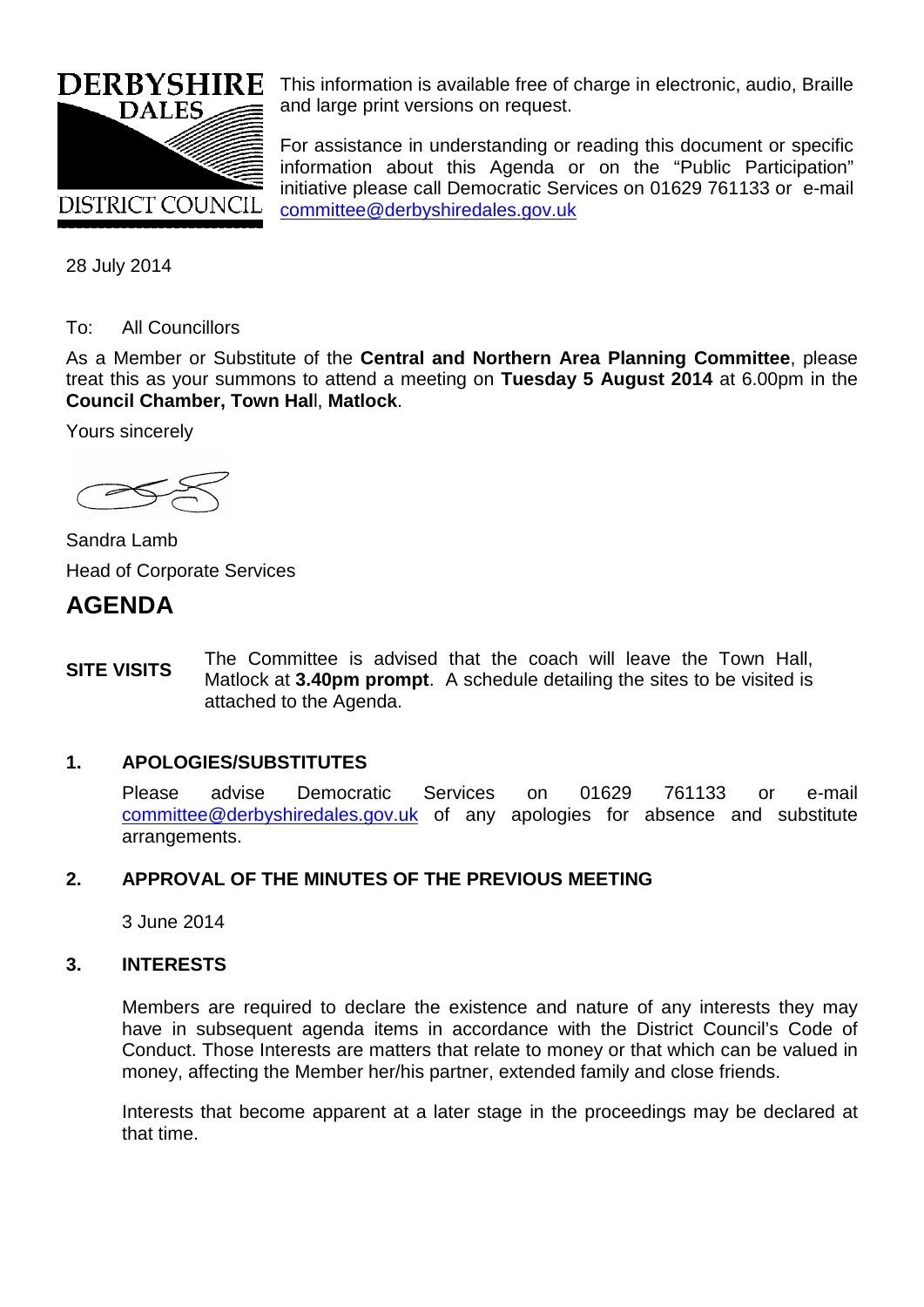#### **4. APPLICATIONS FOR DETERMINATION**

Please note that, for the following items, references to financial, legal and environmental considerations and equal opportunities and disability issues will be embodied within the text of the report, where applicable.

#### **PUBLIC PARTICIPATION**

To provide members of the public **WHO HAVE GIVEN PRIOR NOTICE** (**by no later than 12 noon on the working day prior to the meeting**) with the opportunity to express their views, ask questions or submit petitions relating to the planning application under consideration. Representations will be invited immediately before the relevant item of business/planning application is discussed.

**Page Nos**

| 4.1 | <b>APPLICATION NO.14/00360/FUL (Site Visit)</b>                                                                                                                                              | $5 - 9$   |
|-----|----------------------------------------------------------------------------------------------------------------------------------------------------------------------------------------------|-----------|
|     | Two-storey extension at Hurst Cottage, 14 Bull Lane, Matlock.                                                                                                                                |           |
| 4.2 | <b>APPLICATION NO.14/00212/FUL (Site Visit)</b>                                                                                                                                              | $10 - 29$ |
|     | Redevelopment of site to provide 4 No. dwellings and conversion/re-use of<br>existing buildings to provide 2 No. dwellings and associated car parking at<br>1 & 3 Knowleston Place, Matlock. |           |
|     | 4.3 APPLICATION NO. 14/00213/LBALT (Site Visit)                                                                                                                                              | $30 - 34$ |
|     | Alterations to listed building – restoration, re-use and alterations at 1 & 3<br>Knowleston Place, Matlock.                                                                                  |           |
| 4.4 | <b>APPLICATION NO. 14/00154/FUL (Site Visit)</b>                                                                                                                                             | $35 - 38$ |
|     | Formation of access at 24 Dale Road, Matlock.                                                                                                                                                |           |
| 4.5 | <b>APPLICATION NO. 14/00249/FUL (Site Visit)</b>                                                                                                                                             | $39 - 58$ |
|     | Redevelopment of site to provide restaurant/food takeaway and bulk wine<br>retail store with associated parking at 43 Bakewell Road, Matlock.                                                |           |
| 4.6 | <b>APPLICATION NO. 14/00308/ADV (Site Visit)</b>                                                                                                                                             | $59 - 62$ |
|     | Illuminated and non-illuminated signage at 43 Bakewell Road, Matlock.                                                                                                                        |           |
| 5.  | <b>TREES PROGRESS REPORT - DDDC APPLICATIONS</b>                                                                                                                                             | $63 - 68$ |
|     | To note a report on action taken in respect of trees in Conservation Areas<br>and Tree Preservation Orders.                                                                                  |           |
| 6.  | <b>TREES PROGRESS REPORT - DCC APPLICATIONS</b>                                                                                                                                              | $69 - 70$ |
|     | To note a report on action taken in respect of trees in Conservation Areas<br>and Tree Preservation Orders.                                                                                  |           |
| 7.  | <b>APPEALS PROGRESS REPORT</b>                                                                                                                                                               | $71 - 77$ |
|     | To note a report on appeals to the Planning Inspectorate.                                                                                                                                    |           |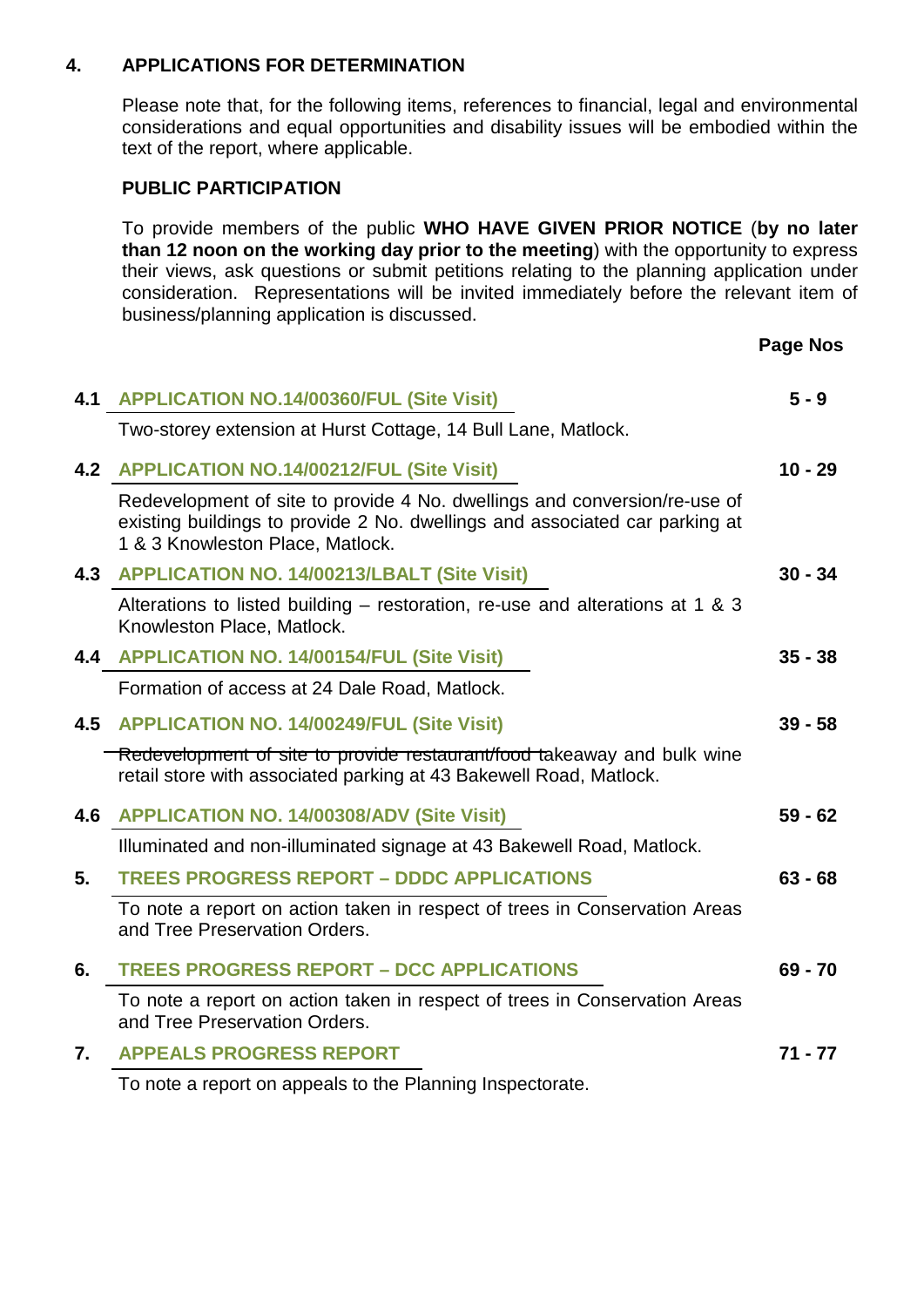#### **Members of the Committee**

Councillors David Burton, Robert Cartwright, Mrs Ann Elliot, David Fearn, Neil Horton, Mike Longden, Jean Monks, Garry Purdy, Mike Ratcliffe, Lewis Rose OBE, Andrew Statham, Geoff Stevens MBE, Mrs Jacquie Stevens, Mrs Philippa Tilbrook, Barrie Tipping, Mrs Carol Walker, Ms Jo Wild.

#### **Substitute Members**

Councillors Mrs Jacque Bevan, Richard Bright, Steve Bull, Mrs Sue Burfoot, Albert Catt, David Chapman, Tom Donnelly, Richard FitzHerbert, Steve Flitter, Chris Furness, Cate Hunt, Angus Jenkins, Andrew Lewer, Tony Millward, Peter Slack, Colin Swindell, Mrs Judith Twigg

#### **SITE VISITS**

#### **Members will leave the Town Hall, Matlock at 3.40pm prompt for the following site visits:**

Page Nos.

**5 - 9**

## **3.45pm Application No. 14/00360/FUL**

#### **Hurst Cottage, 14 Bull Lane, Matlock**

Requested by Ward Members to assess the visual impact of the proposal upon the surrounding area and the impact upon the amenity of nearby residents.

#### **4.00pm Application No. 14/00212/FUL**

#### **1 & 3 Knowleston Place, Matlock**

Requested by Ward Members to assess the design of the proposed development, the visual impact on the setting of historic buildings and the Conservation Areas, the impact on the amenity of nearby residents and car parking and highway safety matters.

#### **Application No. 14/00213/LBALT**

#### **1 & 3 Knowleston Place, Matlock**

Requested by Ward Members to assess the proposal having regard to planning application 14/00212/FUL.

#### **4.20pm Application No. 14/00154/FUL**

#### **24 Dale Road, Matlock**

Requested by Ward Member to assess the impact the proposal will have upon the character and appearance of the Conservation area.

## **4.35pm Application No. 14/00249/FUL**

## **43 Bakewell Road, Matlock**

Requested by Ward Members to assess the visual impact of the proposal upon the surrounding area and the impact upon the amenity of nearby residents.

## **Application No. 14/00308/ADV**

## **43 Bakewell Road, Matlock**

Requested by Ward Members to assess the visual impact of the proposal upon the surrounding area and the impact upon the amenity of nearby residents.

**5.00pm Return to Town Hall**

**39 - 58**

**59 - 62**

**10 - 29**

**30 - 34**

**35 - 38**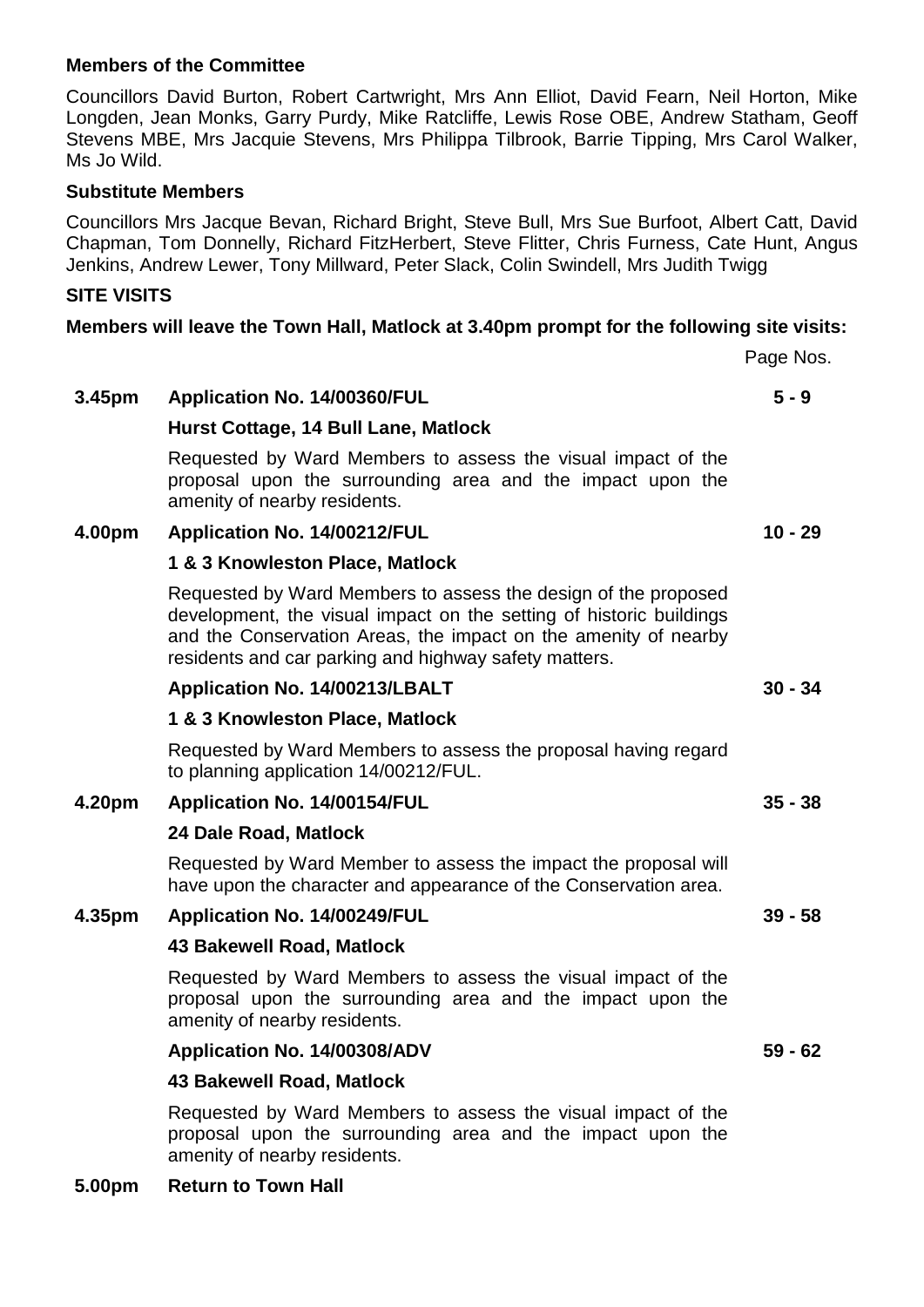## **COMMITTEE SITE MEETINGS PROCEDURES**

You have been invited to attend a site meeting of the Council's Planning Committee/Advisory Committee. The purpose of the meeting is to enable the Committee Members to appraise the application site. The site visit is not a public meeting. No new drawings, letters of representation or other documents may be introduced at the site meeting.

The procedure will be as follows:

- 1. A coach carrying Members of the Committee and a Planning Officer will arrive at the site as close as possible to the given time and Members will alight (weather permitting).
- 2. A representative of the Town/Parish Council and the applicant (or representative can attend.
- 3. The Chairman will ascertain who is present and address them to explain the purpose of the meeting and sequence of events.
- 4. The Planning Officer will give the reason for the site visit and point out site features.
- 5. Those present will be allowed to point out site features.
- 6. Those present will be allowed to give factual responses to questions from Members on site features.
- 7. The site meeting will be made with all those attending remaining together as a single group at all times.
- 8. The Chairman will terminate the meeting and Members will depart.
- 9. All persons attending are requested to refrain from smoking during site visits.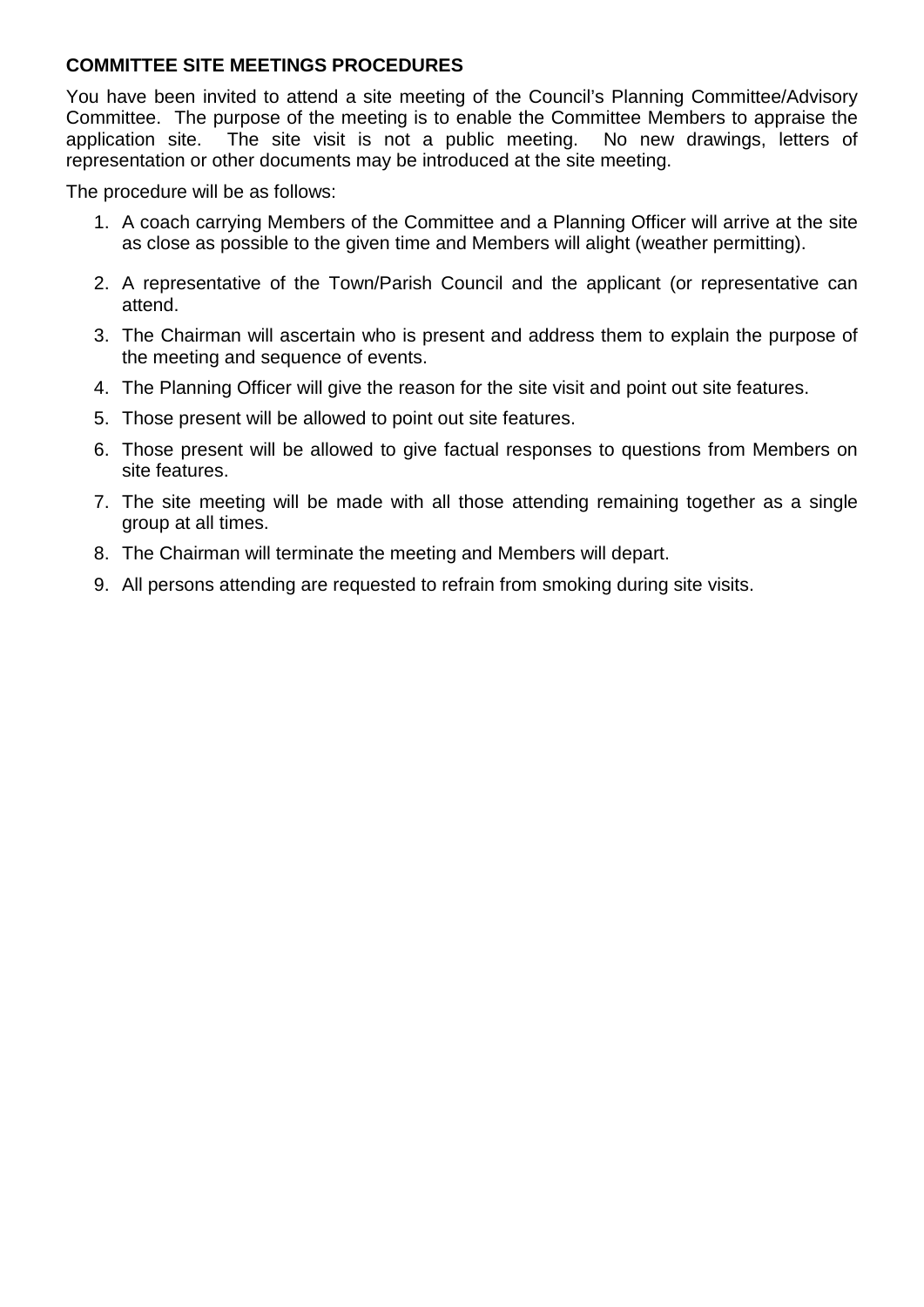# 14/00360/FUL

Bull

Farm

ø

171.0m

## Hurst Cottage, 14 Bull Lane, Matlock

**BULLINE** 

ö

185.6m

5

**Bull Mews** 

Cottages

 $\div$ 

 $\vec{\circ}$ 

 $11a$ 

15

 $\mid$   $\bullet$ 

Wishing Stone Cottage

Wurst y <del>ப</del>யக்<br>⁄ Cottage



**DERBYSHIRE DALES** 

 $z_3$ ζ3 Path (um) Sub Sta  $\frac{P_{\hat{n}}}{\hat{n}}$  (um) LILLIN

**Scale: 1:1250** 

path (u

© Crown Copyright and database rights (2014) Ordnance Survey  $(100019785)$ 

 $\bar{z}$ 

Derbyshire Dales District Council, Town Hall, Bank Road, Matlock, Derbyshire DE4 3NN. Telephone: (01629) 761100. Website: www.derbyshiredales.gov.uk

| Organisation      | Derbyshire Dales District Council                                                                                        |
|-------------------|--------------------------------------------------------------------------------------------------------------------------|
| <b>Department</b> | Not Set                                                                                                                  |
| <b>Comments</b>   | Not Set                                                                                                                  |
| Date              | 22 July 2014                                                                                                             |
| Licence No.       | 100019785<br>a did a casa canada a sin agusada sa condición da guerra<br>and the contract of the state of the company of |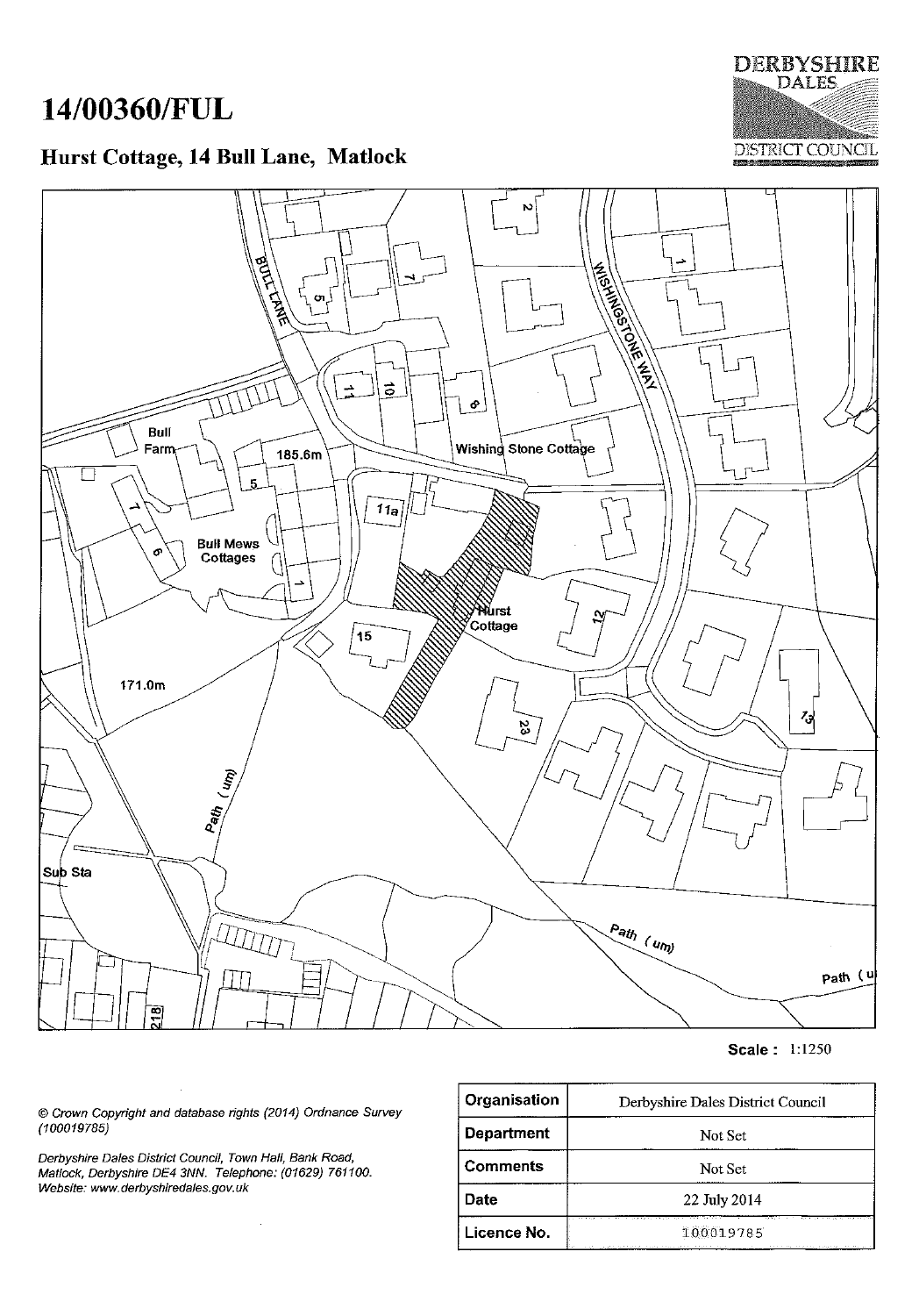## **14/00360/FUL TWO-STOREY EXTENSION AT HURST COTTAGE, 14 BULL LANE, MATLOCK FOR MR. OWEN.**

Town Council: Matlock Date of Receipt: 27<sup>th</sup> May 2014 Application type: FUL Case Officer: Mr. A. T. Ecclestone

## **THE SITE AND SURROUNDINGS:**

The application property is an old, detached, stone-built house, situated in a residential area in north-eastern Matlock, just off Asker Lane. It has a conservatory on the gable end.

## **THE APPLICATION:**

The proposal is to replace the conservatory with a two-storey extension. It will extend out by 4.24m and will have a contemporary, timber-framed appearance with large areas of glazing. It will have a slate roof to match the main house and the south-eastern wall will be rendered with no windows.

#### **RELEVANT HISTORY:**

None.

#### **CONSULTATIONS:**

Local Highway Authority: No objection.

Town Council: Not received.

#### **REPRESENTATIONS:**

3 letters of objection have been received which can be summarised as follows:

- The proposed extension will impact on my outlook and will block views to open hillsides. This could affect the value of my property.
- The rendered wall will look unsightly and not inkeeping with the rest of the cottage which is over 300 years old and built of stone. Should an extension be built at all, it should be inkeeping with the existing construction.
- Boundary dispute.
- The proposed extension will impose quite dramatically on the adjacent properties, particularly as the majority are bungalows.
- Construction work will involve substantial traffic along a public footpath.
- The proposed extension will lead to loss of privacy and will adversely affect our amenities and the enjoyment of our whole property.

The applicant has responded to each of the objections:

• None of the points raised constitute grounds for refusal. The proposal is a vast improvement on the existing conservatory which is not inkeeping with the style of the property and is need of substantial repair.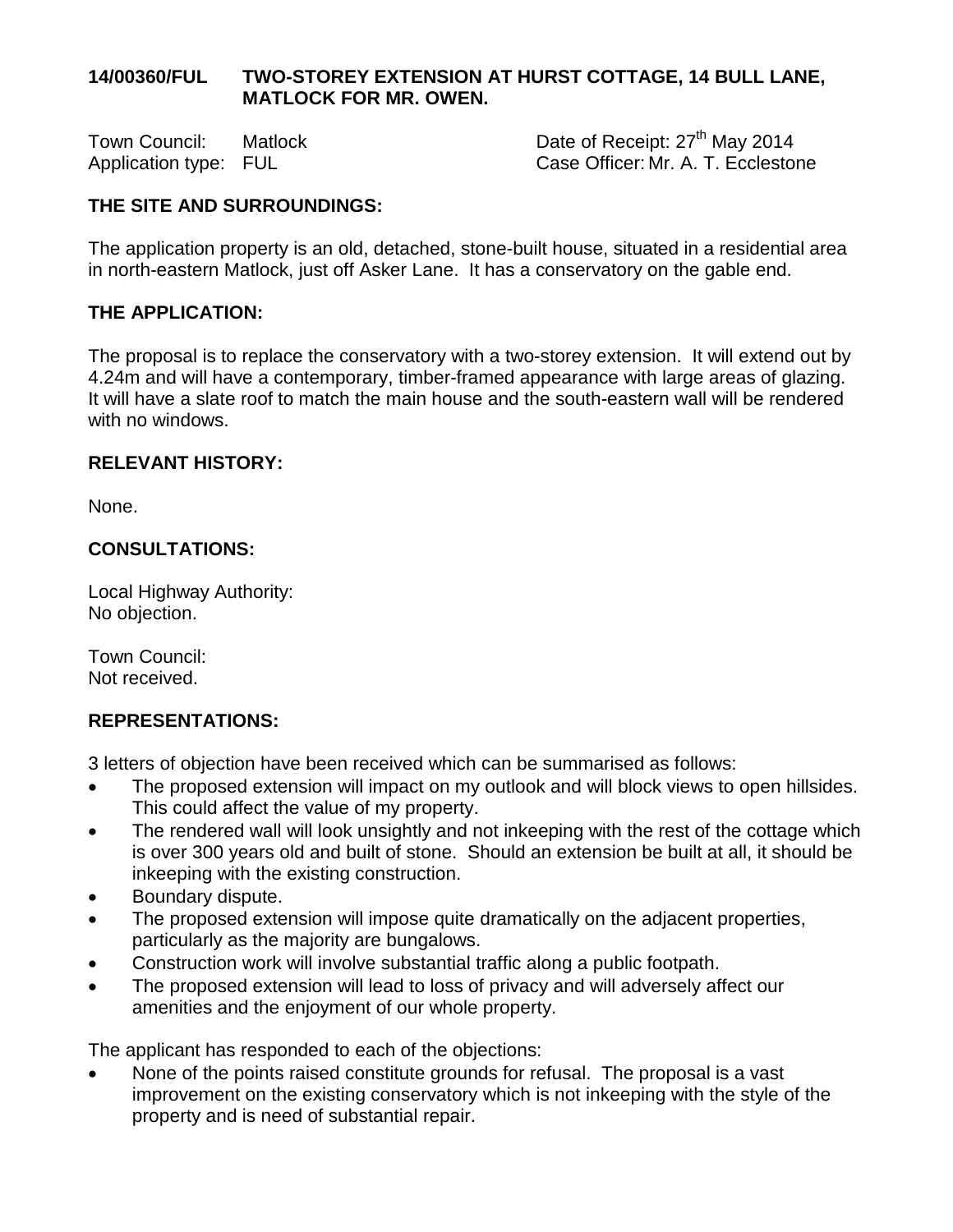## **14/00360/FUL (Continued)**

- We do not accept that the extension will impose dramatically on adjacent properties as the garden is lower at that point. We have been sympathetic to the design and look of the extension – it is stepped down and within the boundaries of the existing gable-end.
- The majority of properties in the area are not bungalows, but a mixture of houses and cottages. Hurst Cottage is the oldest in the area and has been there for nearly 300 years.
- The comments about construction traffic up and down a public footpath are not relevant to the planning application. However, we would respectfully point out that we have already had 9 skips and we have been extremely respectful to our neighbours and to avoid any obstruction to the footpath, which is also the only access to our property.
- We do not believe that our extension will result in an unacceptable loss of privacy as the views will be down the valley and our own garden. The objector is already overlooked and they already overlook us.
- We would respectfully point out that loss of view and property value are not matters for consideration in respect of our Planning Application.
- The combination of stone, render and timber is an acceptable design. To build in stone would not match and would look odd. A contrast is more inkeeping with the look of the property, rather than an incorrect match in stone.
- We are checking with our solicitor about the ownership of the boundary wall, but perhaps the objector could provide evidence to back up her claim to the wall? Our Deeds appear to indicate that it is our boundary wall. We do not wish to cause any disruption or upset to our neighbour.
- The objector is mistaken and we do not wish to enter her land.
- There is no desire to be difficult or obstructive. However, we do feel that the application is sympathetic to the look and feel of the property. We have spent substantial time and money refurbishing the property over the last 8 months. The proposed extension would add more space, light and volume and would be entirely inkeeping with the look of the property which, although not in a Conservation Area, is one of the oldest properties in Matlock.

## **POLICIES:**

Adopted Derbyshire Dales Local Plan (2005)

- SF1 Development Within Settlement Framework Boundaries
- SF5 Design And Appearance Of Development
- H2 Extensions to Dwellings

Derbyshire Dales Local Plan Submission Draft May 2014

Development Management Policy 1 – Development within Settlement Framework Boundaries Development Management Policy 9 – Design and Appearance Of Development

National Planning Policy Framework (NPPF) Chapter 7 – Requiring good design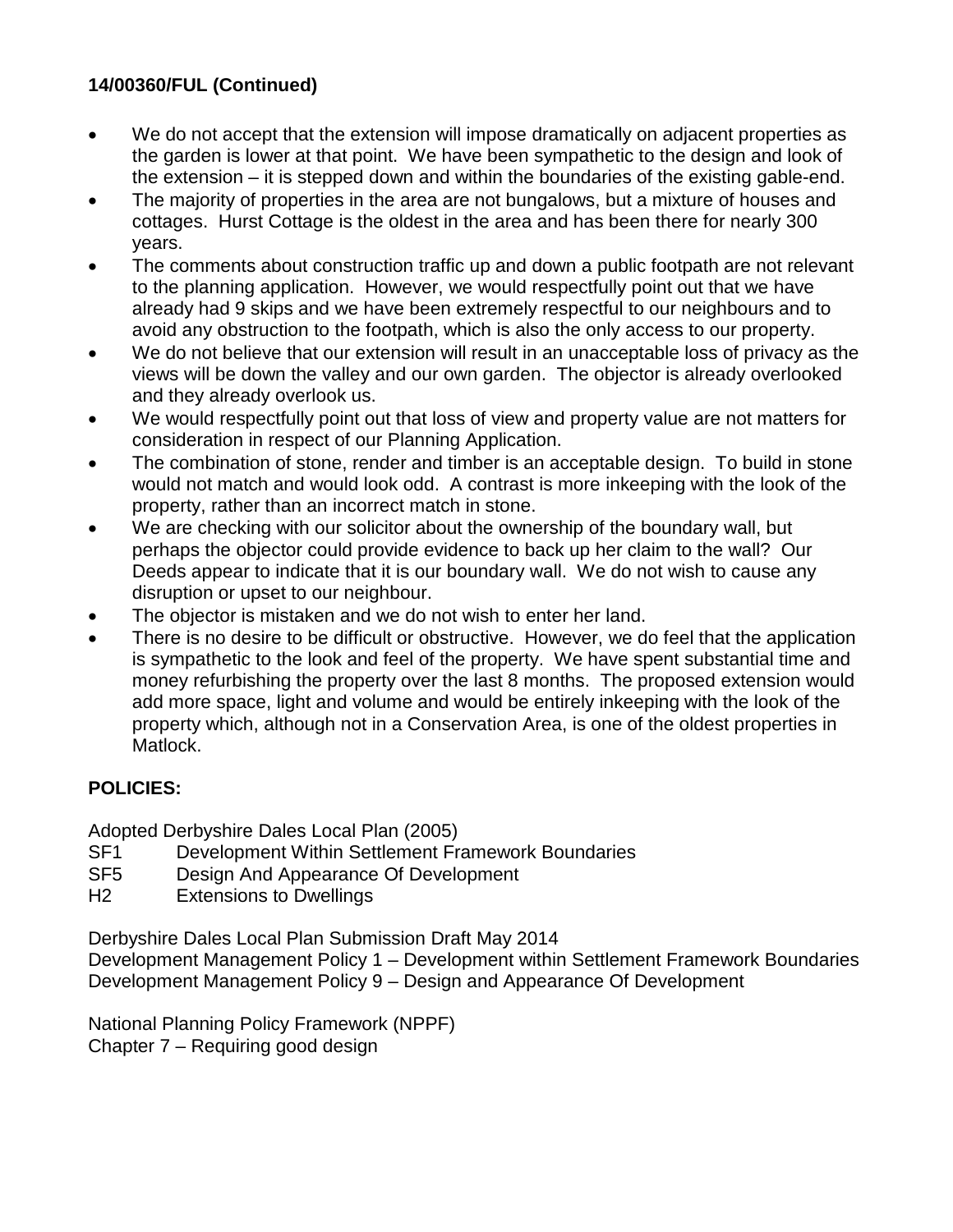## **14/00360/FUL (Continued)**

## **ISSUES:**

The main issues to assess are the impact that the proposed two-storey extension will have on the character and appearance of the house and also the impact that it will have on neighbouring amenity.

The extension contrasts markedly with the character and appearance of the existing dwelling. The cottage has a robust appearance with a predominance of stone walling and relatively small window openings. Although the dwelling has been extended in the past with a conservatory which contrasts with this, the prevailing character remains that of a typical, vernacular cottage.

The extension is clearly designed to contrast with this, introducing timber framing and 2 glazed walls, but combining this with a pitched roof and rendered wall. This combination of design features has no local precedent and will jar with and be detrimental to the character and appearance of the existing cottage.

Although the cottage can be extended, the design and materials proposed combine in creating an incongruous and architecturally inappropriate addition.

In terms of its impact on the surrounding area, it is not considered to have an overbearing impact. The solid south-east elevation will ensure that there is no overlooking / loss of privacy to the neighbour to the east. In terms of its impact on the neighbour to the south-west, overlooking already exists from the conservatory. The impact of the proposed two-storey extension is not considered to be too dissimilar to the current situation and is considered to be within reasonable parameters. Although their front elevation will be visible, their private garden area around the back will remain unaffected by the proposal.

The letters of objection have been taken into consideration whilst processing this application. The alleged boundary dispute is a civil matter to be resolved between themselves and lies outside of the consideration of this planning application. Loss of view and property value are not planning matters and cannot therefore be taken into consideration whist processing this planning application.

The proposal will conflict with Local Plan Policy SF1 – Development Within Settlement Framework Boundaries, because it will not preserve or enhance the character and appearance of the settlement, it is not well related to surrounding properties and land uses and it does not preserve or enhance the natural or built environment.

The proposal will conflict with Local Plan Policy SF5 – Design And Appearance Of Development, because the scale, massing, height, layout and materials of construction do not preserve or enhance the quality or local distinctiveness of the surroundings. The scheme does not reinforce a sense of place and it is not well related to surrounding properties or land uses.

The proposal will conflict with Local Plan Policy H2 – Extensions To Dwellings, because it would result in a detrimental impact on the character and appearance of the dwelling.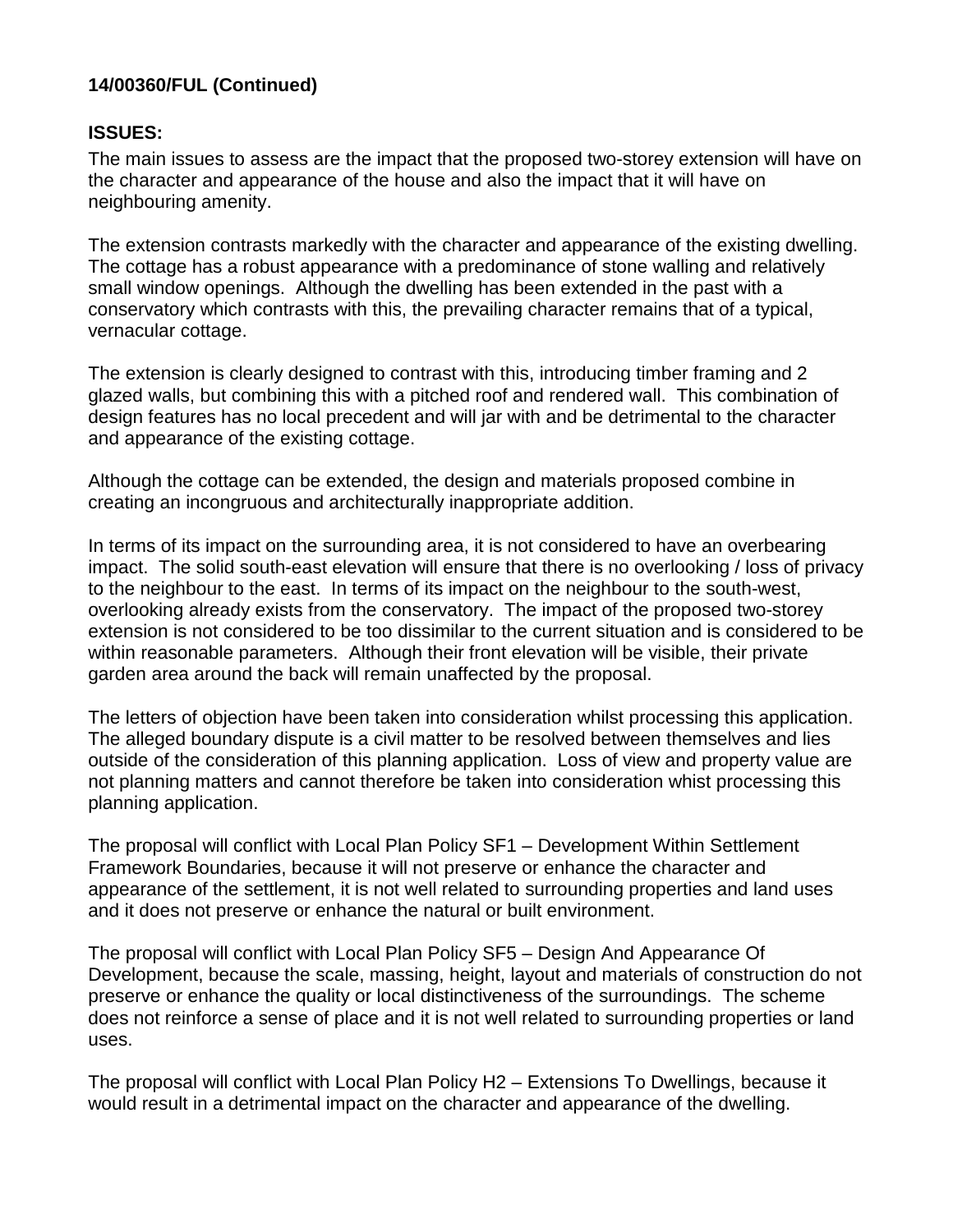## **14/00360/FUL (Continued)**

The proposal conflicts with Development Management Policy 1 - Development within Settlement Framework Boundaries because it does not preserve or enhance the character and appearance of the settlement, it is not well related to surrounding properties and land uses and it does not preserve or enhance the natural and built environment.

The proposal conflicts with Development Management Policy 9 – Design and Appearance Of Development because the scale, massing, height, layout and materials of construction do not preserve or enhance the quality or local distinctiveness of the surroundings. The scheme does not reinforce a sense of place and it is not well related to surrounding properties or land uses without significant loss of amenity.

The proposal will also conflict with Chapter 7 of the NPPF where the Government attaches great importance to the design of the built environment. The proposal does not contribute positively to making the place better for people. It also fails to improve the character and quality of the area. Paragraph 64 also states that planning permission should be refused for poor designs that fail to take the opportunities available for improving the character and quality of an area and the way it functions.

#### **OFFICER RECOMMENDATION:**

Planning Permission be refused for the following reasons:

The design and materials of the proposed extension are such that it will read as an incongruous addition to this vernacular cottage, harmful to its character and appearance. As such, the proposal is in conflict with Policies SF1, SF5 and H2 of the Adopted Derbyshire Dales Local Plan (2005), Development Management Policies 1 and 9 of the Derbyshire Dales Local Plan Submission Draft May 2014 and Chapter 7 of the NPPF.

Note to applicant:

This Decision Notice relates to the following documents: Drawings numbered 1, P598-03-02, P598-02-02, P598-04, P598-07, P598-05, P598-06 and P598-08, received by the Council on  $27<sup>th</sup>$  May 2014.

The Local Planning Authority considered the merits of the submitted application and judged that there was no prospect of resolving the fundamental planning problems with it through negotiation. On this basis, the requirement to engage in a positive and proactive manner was considered to be best served by the Local Planning Authority issuing a decision on the application at the earliest opportunity and thereby allowing the applicant to exercise their right to appeal.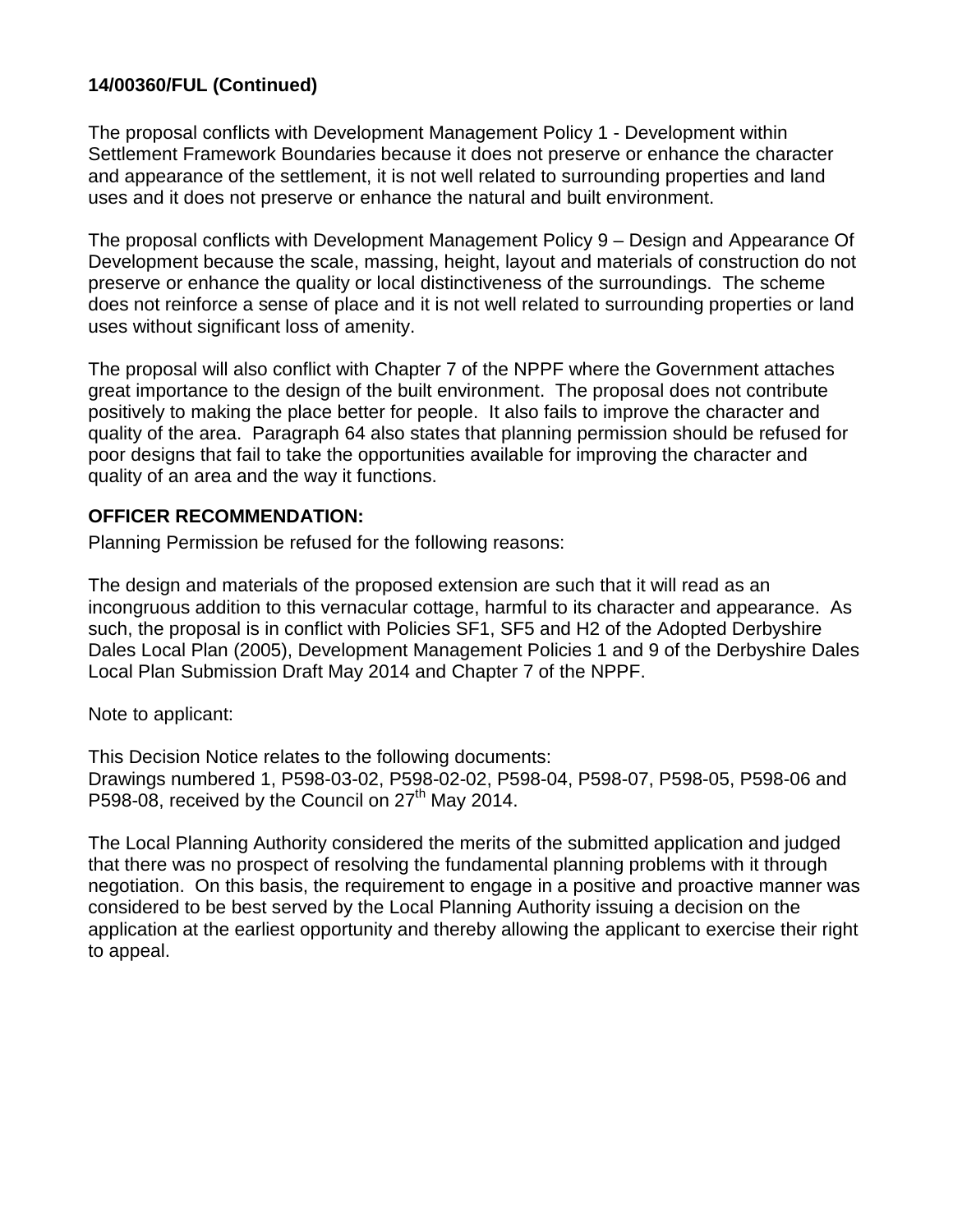# 14/00212/FUL

## 1 & 3 Knowleston Place, Matlock

**DERBYSHIRE DALES** DISTRICT COUNCIL



Scale: 1:1250

© Crown Copyright and database rights (2014) Ordnance Survey  $(100019785)$ 

Derbyshire Dales District Council, Town Hall, Bank Road, Matlock, Derbyshire DE4 3NN. Telephone: (01629) 761100. Website: www.derbyshiredales.gov.uk

| Organisation      | Derbyshire Dales District Council |
|-------------------|-----------------------------------|
| <b>Department</b> | Not Set                           |
| <b>Comments</b>   | Not Set                           |
| Date              | 22 July 2014                      |
| Licence No.       | 100019785                         |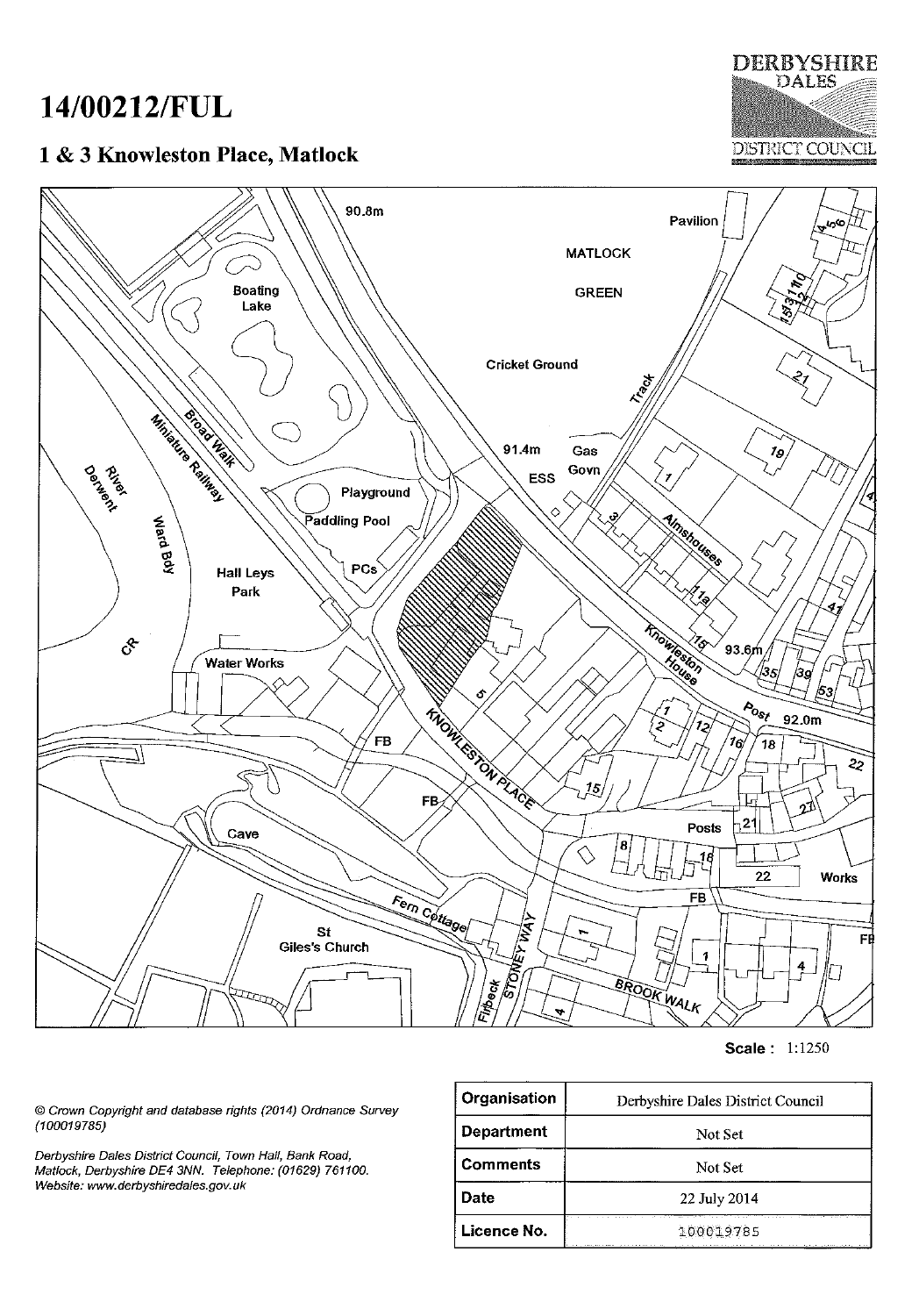## **14/00212/FUL REDEVELOPMENT OF SITE TO PROVIDE 4 NO. DWELLINGS AND CONVERSION/RE-USE OF EXISTING BUILDINGS TO PROVIDE 2 NO. DWELLINGS AND ASSOCIATED CAR PARKING AT 1 & 3 KNOWLESTON PLACE, MATLOCK FOR MR. DANIEL ASHBROOK**

Town Council: Matlock Date of receipt: 25.04.14 Application type: Full **Case Officer: Mr. G. Griffiths** 

#### **THE SITE AND SURROUNDINGS:**

The site is a former petrol filling station of relatively modest size that was operated by a private individual. The structures on the site consist of a sales building and canopy; the petrol pumps have now been removed. The petrol station area is hard surfaced being largely the former apron. There is also a  $19<sup>th</sup>$  Century outbuilding to the rear of the site.

The site also consists of a listed outbuilding and No.3 Knowleston Place which is a dwellinghouse, albeit this has been vacant for some time. Knowleston Place itself consists of large townhouses that appear to have been established during the mid-19th century and are listed buildings.

To the north of the petrol filling station site, and adjacent to The Causeway, is an area of landscaping enclosed by a stone wall which is also within the application site. To the west of the site is Hall Leys Park. The site is within the Old Matlock Conservation Area which abuts the Matlock Bridge Conservation Area to the west and south. The area is also within the Settlement Framework boundary for Matlock.

#### **THE APPLICATION:**

Full planning permission is sought for the restoration and re-use of an existing dwelling. The proposals also include the conversion of adjacent buildings and the erection of dwellinghouses on the site of the former petrol station to provide five additional dwellings.

The four new build dwellinghouses are proposed to comprise three units in a block with a smaller unit attached and set in recess. The block of three main units is proposed to measure a total of 14.3m wide by 8.6m deep and 9.8m high. Each dwelling would comprise the following:

Ground Floor - living room/kitchen/diner, store and a wc First Floor – a bedroom, a bedroom/study and a bathroom Roofspace – a bedroom with en-suite.

A recess is proposed in the roofscape of each dwelling unit to provide a balcony area with views overlooking Hall Leys Park.

Attached to this, on the southern side, would be a smaller dwelling measuring 5.5m wide by 7.2m deep and approximately 8m high. The accommodation would comprise:

Ground Floor - living room/kitchen/diner, store and a wc First Floor – two bedrooms and a bathroom

It is proposed that the overall building would be faced with Ashlar stone set above a pitched faced stone plinth. The roofing material is proposed to be grey, natural slates. The windows are proposed to have powder coated aluminium frames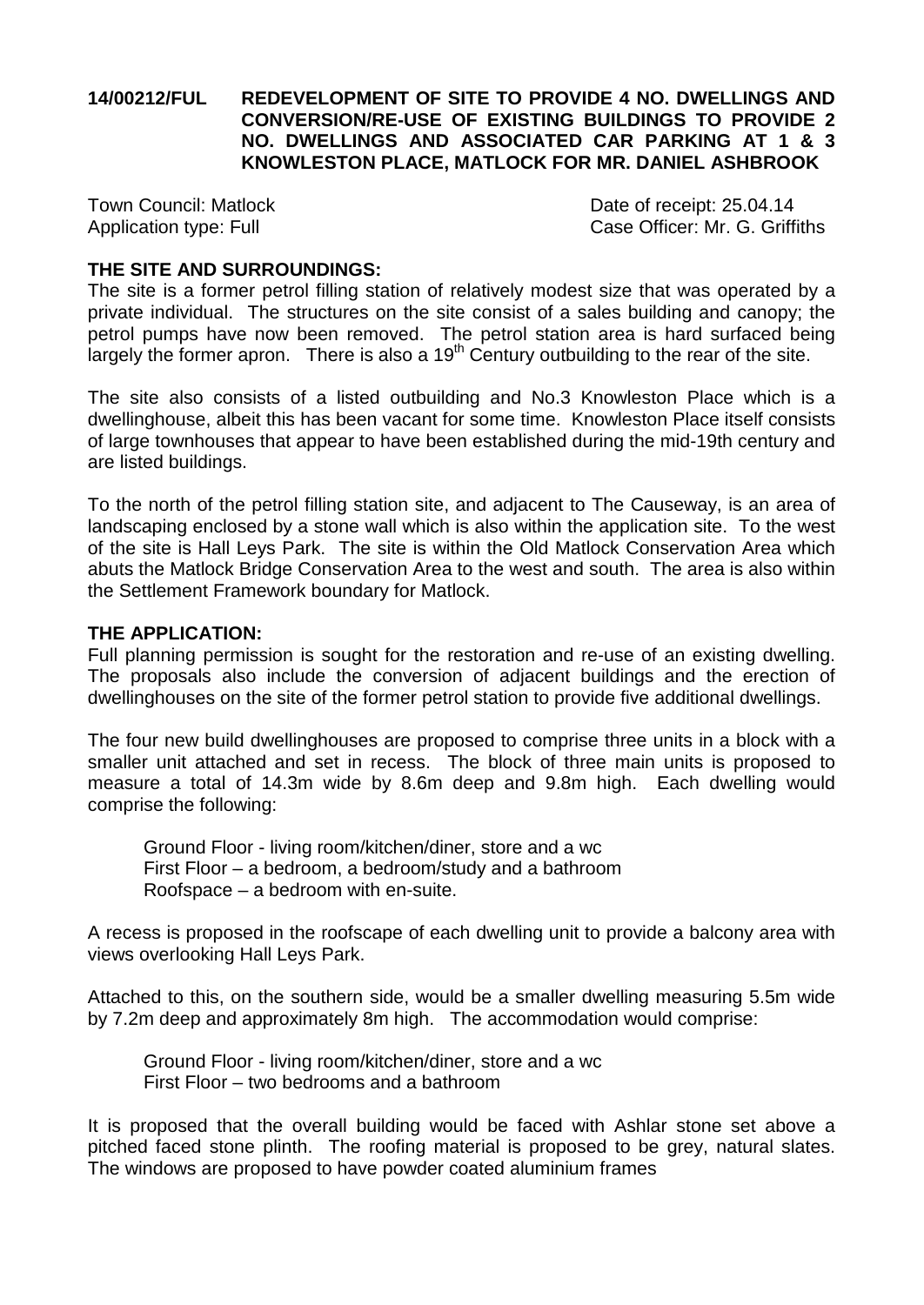Plot 5 is proposed to be created through the conversion of the Grade II listed outbuilding attached to 3 Knowleston Place. This would comprise the following:

Ground Floor - living room/dining room, kitchen and a wc First Floor – two bedrooms and a bathroom

It is proposed that three rooflights would be inserted to allow natural light into the first floor. The existing window and door openings would be utilised and a window re-instated. The outbuilding to the side of Plot 5, and to the rear of the proposed new build dwellings, would provide an office space to serve Plot 5 in one half with a bin store to serve the dwellings in the other half.

The final unit is Plot 6. This is a re-instatement of the former dwelling and is proposed to comprise the following:

Ground Floor – living/dining room, kitchen, utility and a wc First Floor – a bedroom with en-suite, an office and a bathroom Second Floor – a bedroom Third Floor – a bedroom

In terms of parking provision, this is proposed to be within an area that currently comprises a cluster of trees and shrubs. It is proposed that some of the peripheral vegetation will be retained within this area and the cars would be screened from view by the existing stone wall.

The applicant has submitted a Townscape Analysis which sets out the historic context of the site. The applicant makes reference to the CABE/English Heritage 'Building in Context' toolkit as a framework with respect to the following principles that a successful project will:

- 1 start with an assessment of the value of retaining what is there
- 2 relate to the geography and history of the place and the lie of the land<br>3 be informed by its own significance so that its character and ident
- be informed by its own significance so that its character and identity will be appropriate to its use and context
- 4 sit happily in the pattern of existing development and the routes through and around it
- 5 respect important views
- 6 respect the scale of neighbouring buildings

In support of this, the applicant has submitted a Design and Access Statement and a Design Brief. In terms of the impacts on the listed building, the applicant has submitted a Condition Report on 3 Knowleston Place and a listed building statement.

The applicant has submitted an Ecology and Bat Dusk Emergence Survey. This advises that there would be little impact on protected species. With respect to bats, no evidence was found of them using any of the buildings or emerging from the buildings.

The applicant has also submitted a Flood Risk Assessment which proposes setting the floor levels of the new build some 0.69m above the 1 in 100 year flood level (allowing for climate change). This is not proposed with the existing building (Plots 5 and 6) as this is a listed building and measures are proposed to exclude water from the building.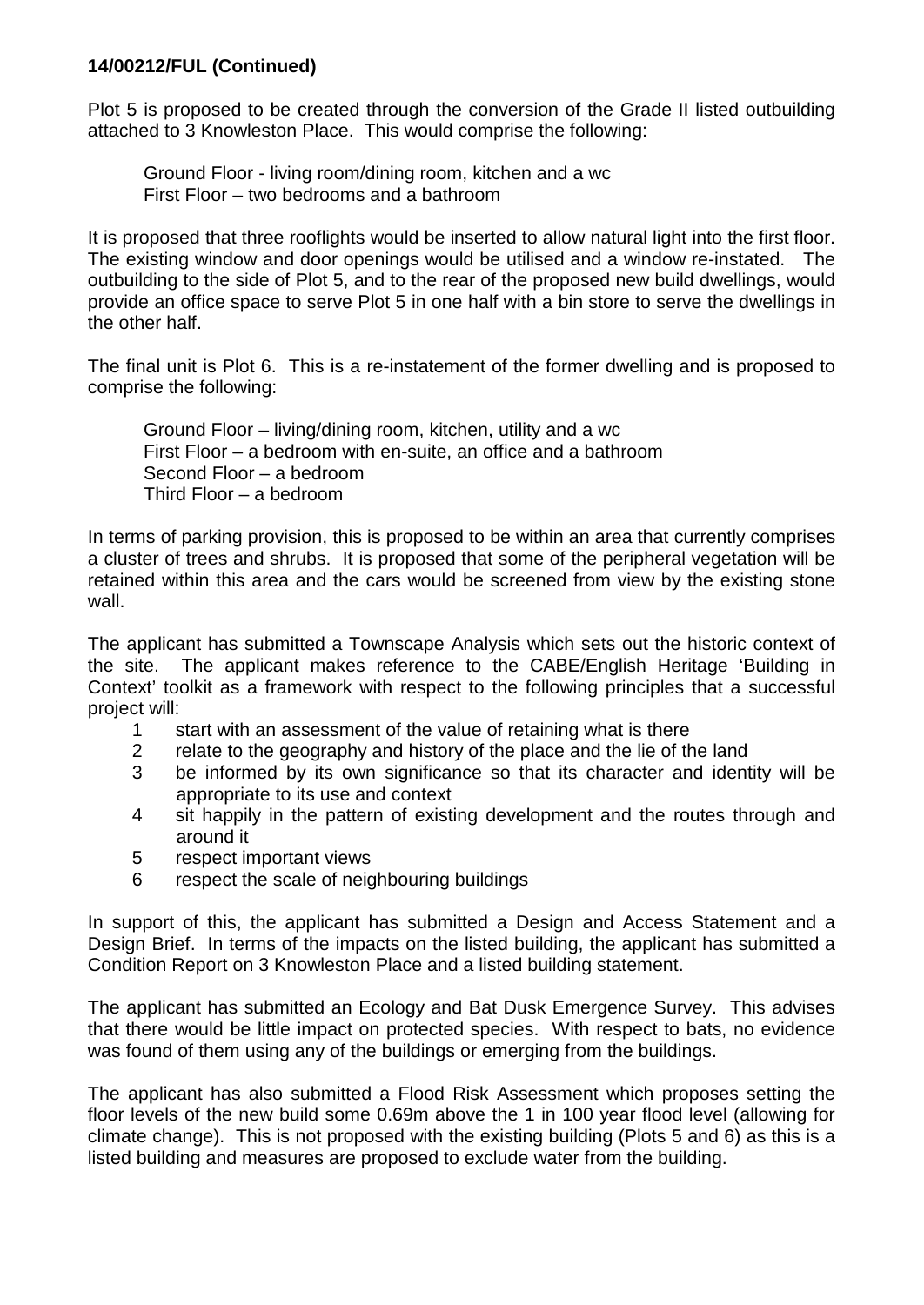## **RELEVANT HISTORY:**

| 14/00213/LBALT | Alterations to listed building - Restoration, re-use and |  |  |  |
|----------------|----------------------------------------------------------|--|--|--|
|                | alterations – to be determined                           |  |  |  |
| 0188/0016      | Demolition of outbuildings to listed building – Granted  |  |  |  |
| 1186/0721      | Alterations to petrol station - Granted                  |  |  |  |

## **CONSULTATIONS:**

Town Council – Object:

- Overdevelopment and out of character
- not in keeping with Conservation area
- loss of trees in creation of parking area
- development is likely to exacerbate the existing parking issues on Knowleston Place.

Local Highway Authority – No objection subject to Conditions

Conservation Advisory Forum – Object:

- housing scheme does not relate well to its location within the wider townscape (it was noted that no Townscape Analysis document was included with the application details)
- in this location the building could be much larger and have a greater presence at the 'head' of Hall Leys Park
- considered the building presented an uncomfortable asymmetrical form/design
- were mixed comments about its relationship to the properties on Knowleston Place, particularly in respect of the 'corner' onto Knowleston Place with some Members considering the lower scale development being respectful to the properties at the rear and others considering that a stronger (and potentially larger) building element was required
- as a building type, it was felt to 'read' as an office building
- considered that a much more contemporary design/modern approach is required as the architectural details depicted have not been used in a contemporary way
- scheme as presented demonstrates flat' elevation treatments and requires more architectural relief - better drawings with typical sectional details may have helped in this regard
- suggested that car parking could be incorporated into the building which would serve to 'lift' the building (and above any flood risk level) and remove the need for a parking area adjacent to the road
- welcomed proposals to bring the buildings back into a beneficial use
- considered that the application details should include an archaeological/ architectural historic assessment (above ground) of the building in order to understand and contextualise the works as proposed and their impact on the areas of most significance - lack of such information made it difficult for Members to provide constructive comments
- commented upon the stone slate roof, which should be retained.

Derbyshire Wildlife Trust – No objections subject to conditions with regard to the protection of protected species and the submission of an enhancement strategy.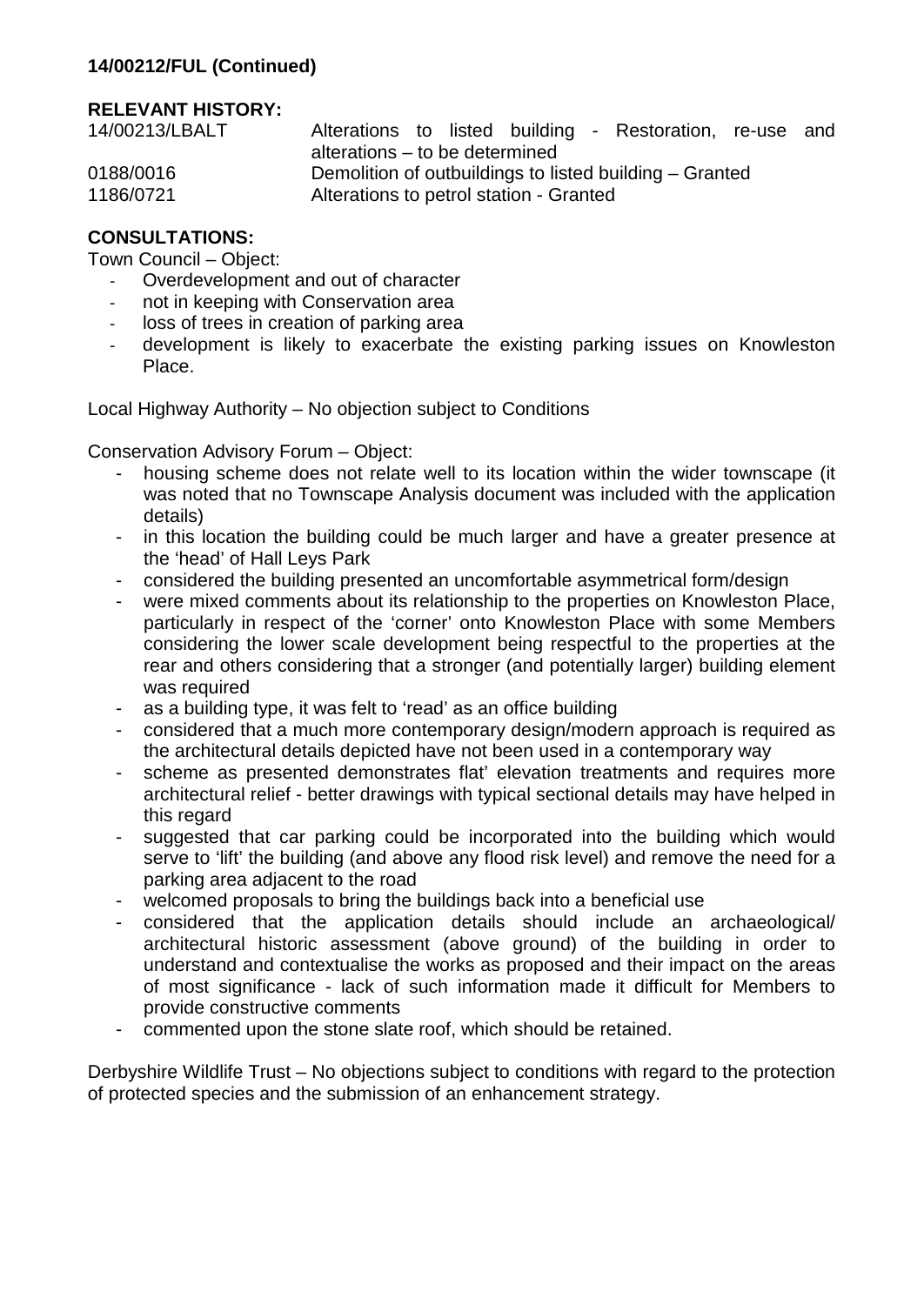Development Control Archaeologist – Comment:

- site has some potential for below-ground archaeology, although this will have been severely impacted to its western edge on the garage site by the underground petrol tanks present here
- advise that the new-build part of the development proposals on the garage site will have no archaeological impact
- beyond the garage site the proposed groundworks are minor comprising some hard landscaping and possibly also excavation of service trenches - consider, on balance, that these excavations are unlikely to provide significant archaeological information
- recommend that there is no need to place an archaeological requirement upon the applicant.

## **REPRESENTATIONS:**

Matlock Civic Association – Object:

- no objection to residential development of the site and re-use of semi-derelict buildings welcomed
- concern at proposed design felt a more traditional design for the new properties should be considered, particularly in respect of window treatment
- houses down Causeway Lane given as good examples of dwellings in the vicinity of Knowleston Place
- quality of the submitted plans made judging the proposal difficult

One letter of representation from neighbours. The comments can be summarised as follows:

- renovation of 1 and 3 Knowleston Place would be welcomed
- overdevelopment on curtilage listed site
- buildings would be imposing and detract from historic character of the area
- loss of sunlight, light and overshadowing
- loss of privacy
- loss of views over Hall Leys Park
- cause of disturbance
- congestion
- health and safety issues to vehicles and pedestrians
- impact of recycling area which could cause a health hazard with vermin and toxic smells
- loss of trees and impact on wildlife

## **POLICIES:**

- 1. Adopted Local Plan (2005)
	- SF1 Development within Settlement Frameworks Boundaries<br>SF5 Design and Appearance of Development
	- Design and Appearance of Development
	- H1 New Housing Development within Settlement Framework Boundaries
	- H9 Design and Appearance of New Housing<br>H14 Housing to Meet the Needs of the Elderly
	- Housing to Meet the Needs of the Elderly and People with Disabilities
	- EDT4 Other Existing Employment Land and Business Premises
	- NBE5 Development Affecting Species Protected by Law or are Nationally Rare
	- NBE6 Trees and Woodlands
	- NBE16 Development Affecting a Listed Building
	- NBE17 Alterations and Extensions to a Listed Building
	- NBE18 Conversion and Changes of Use of a Listed Building
	- NBE21 Development Affecting a Conservation Area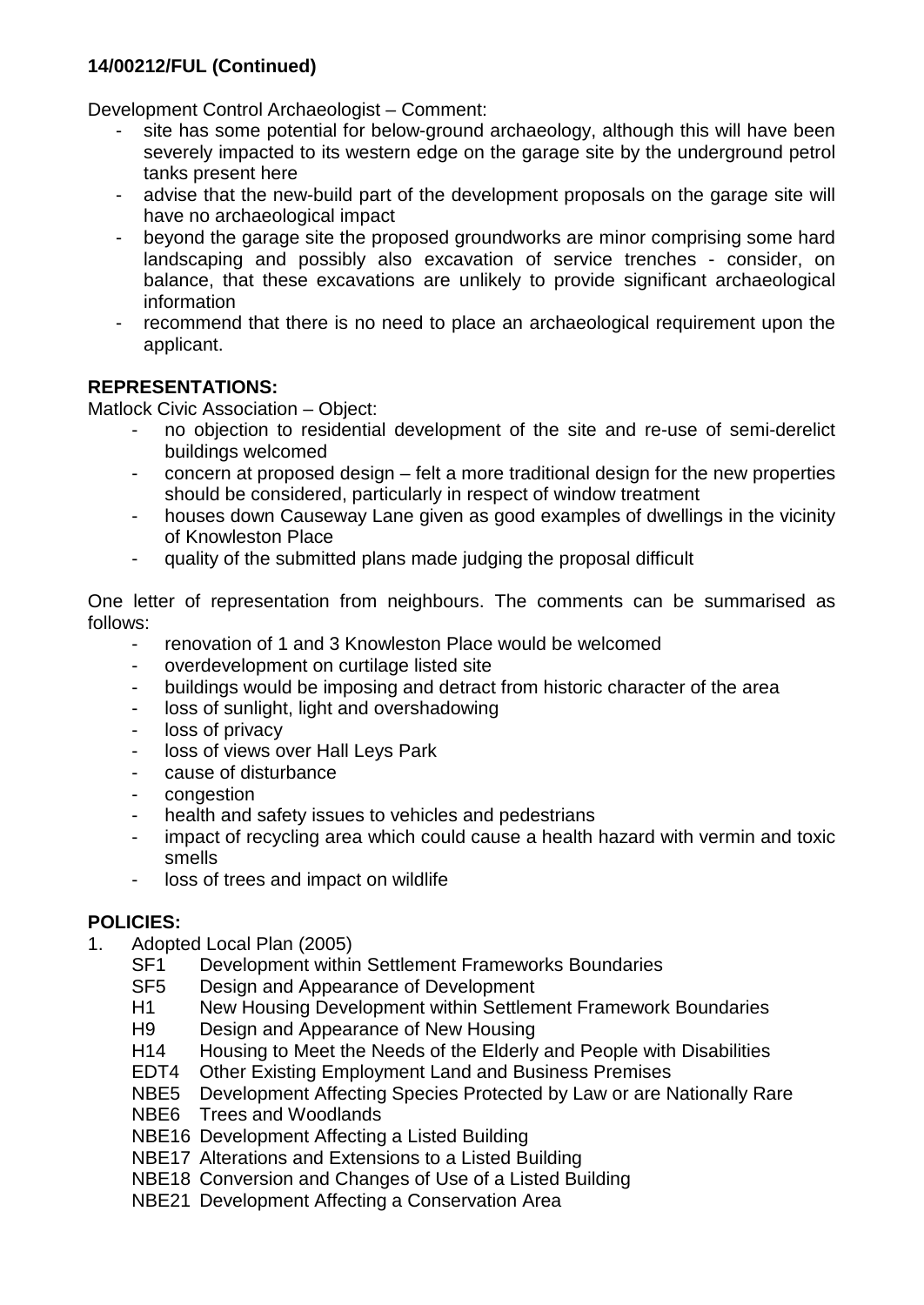- NBE26 Landscape Design in Association with New Development
- TR1 Access Requirements and the Impact of New Development<br>TR8 Parking Requirements for New Development
- Parking Requirements for New Development
- 2. Submission Draft Local Plan (2014)

Strategic Policy 3 – Protecting and Enhancing the Natural and Historic Environment Development Management Policy 1 - Development within Settlement Framework **Boundaries** Development Management Policy 7 – Biodiversity and Geological Interests Development Management Policy 8 – The Historic Environment Development Management Policy 9 – Design and Appearance of Development Development Management Policy 11 – Existing Employment Land and Premises Development Management Policy 17 – Affordable Housing Development Management Policy 22 – Access and Parking

- 3. National Planning Policy Framework
- 4. National Planning Policy Guidance
- 5. Old Matlock Conservation Area Appraisal (2012)
- 6. Matlock Bridge Conservation Area Appraisal (2008)

## **ISSUES:**

#### Introduction - Policy

The site is located within the Settlement Framework Boundary of Matlock. Policy SF1 in the Derbyshire Dales Adopted Local Plan (2005) states that planning permission will be granted if the proposal will make full and effective use of brownfield land in preference to greenfield sites, preserves or enhances the character and appearance of the settlement, is well related to surrounding properties and land uses, is well related to means of access and does not result in the loss of local services and facilities. This is reflected in Development Management Policy 1 in the Submitted Draft Derbyshire Dales Local Plan (2014).

Policy H1 of the Adopted Local Plan (2005) also states that residential development within the Settlement Framework Boundaries will be permitted for either conversion of existing uses or replacing and infilling of existing land uses that are no longer required and the development must not have an adverse impact on the character, appearance and setting of the settlement. In this respect, residential development of the site is acceptable in principle.

This proposal is for a change of use from a petrol station. As such, Policy S12 of the Adopted Local Plan (2005) states that planning permission for development which would result in the loss of a local shop or other important local facility or service will not be granted unless there are adequate alternative facilities in the locality, or it can be demonstrated that the existing use is no longer financially or commercially viable and there are no other viable means of maintaining the existing use. It is considered that the nature of the site offers little future as a petrol filling station and similar facilities exist within the town.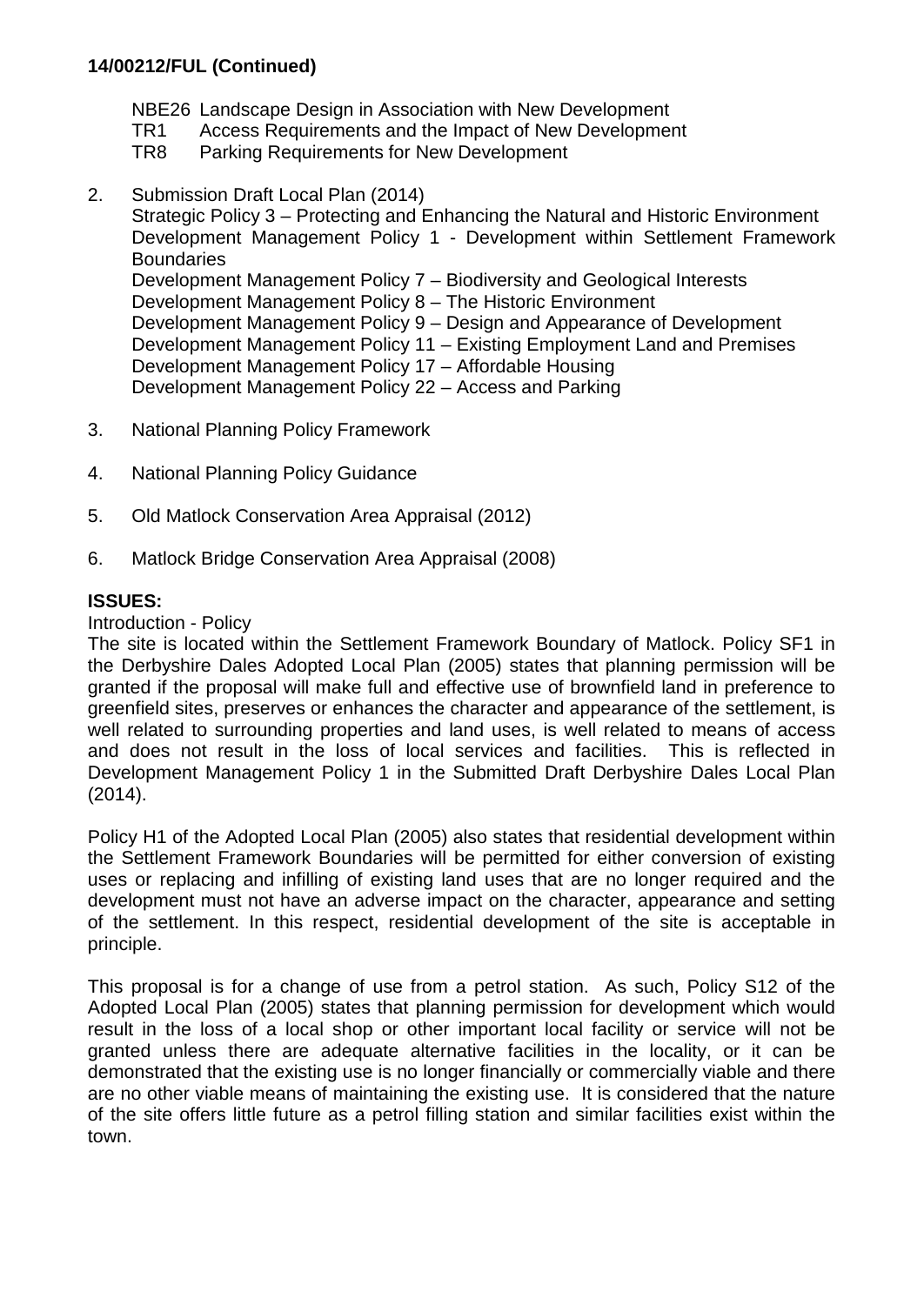Policy EDT4 of the adopted Local Plan (2005) and the Development Management Policy 11 of the Submitted Draft Local Plan (2014) state that planning permission will only be granted for the redevelopment or change of use of existing business premises for nonemployment uses where the continuation of the land or premises in business use is not financially or commercially viable or the current use is incompatible with the surrounding properties and land uses. In considering proposals involving the loss of existing business premises, consideration should also be given to mixed-use development over that involving the total loss of business land or premises. In this respect, the limited amount of employment proposed to be lost is rather small given the previous use.

The aim of Policy H9, of the Derbyshire Dales Adopted Local Plan (2005) is to seek to achieve high quality of housing design. The policy sets out that planning permission will only be granted for new housing development where it is in scale and character with its surrounding and does not have a detrimental impact upon the amenities of the adjoining or adjacent properties. It goes on to state that there should be adequate privacy and amenity for both the proposed and existing dwellings. This is reflected in Development Management Policy 9 of the Submitted Draft Local Plan (2014). This states that planning permission will only be granted for development where:

- the scale, density, massing, height, layout, access, materials of construction and landscaping preserves or enhances the quality and local distinctiveness of its surroundings
- the design and external appearance of the of the building or group of buildings is commensurate with its function
- it reinforces the sense of place engendered by the presence of distinctive local building styles and materials
- it is well related to surrounding properties and land uses without significant loss of privacy or amenity
- it minimises the risk and fear of crime and disorder
- it gives priority to pedestrians and cyclists over the movement and parking of vehicles
- it maximises the energy efficiency of built development
- the design and layout caters for the special needs of people with disabilities
- it does not have an adverse impact on the environment or amenity of existing and future occupiers within or adjacent to the proposed development.

The proposed site is located within the Conservation Area for Old Matlock and adjacent to the Matlock Bridge Conservation Area. Therefore, Policy NBE21 of the Adopted Local Plan (2005) is important to the proposal as it sets out what development is acceptable in a conservation area. The policy states that development will only be granted provided that they preserve or enhance the character or appearance of the area.

The residential property of 3 Knowleston Place is a Grade II listed building. Therefore Policies NBE16 and NBE18 of the Adopted Local plan are relevant. They set out that planning permission will only be granted where it does not have an adverse impact upon the special character or setting of the listed building.

Development Management Policy 8 of the Submitted Draft Local Plan (2014) reflects the above policies and states that planning permission will only be granted for development to a designated heritage asset where the impact of the proposal does not harm the significance of the asset and/or its setting.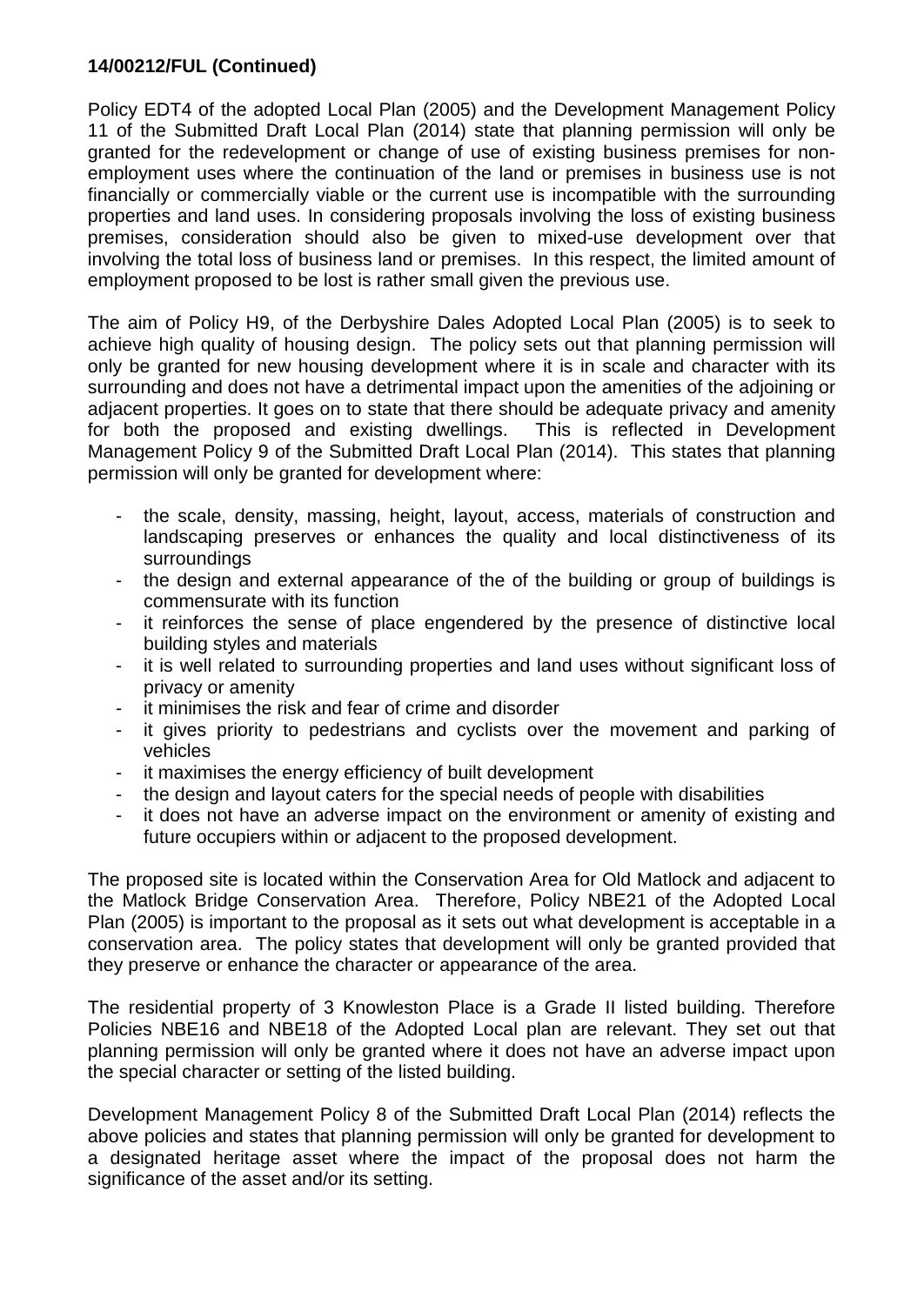The site has the potential for habitat for protected species, particularly bats and nesting birds. As such regard needs to be given to Policy NBE5 of the Adopted Local Plan (2005) and Development Management Policy 7 of the Submission Draft Local Plan (2014). The applicant has submitted ecological surveys to seek to address these policies.

The fringe of the site to the north opposite Hall Leys Park lies within Flood Zone 2 and 3 which have a greater probability of river flooding. Paragraph 103 of the NPPF states that when determining planning applications, local planning authorities should ensure flood risk is not increased elsewhere and only consider development appropriate in areas at risk of flooding where, informed by a site-specific flood risk assessment following the Sequential Test, and if required the Exception Test, it can be demonstrated that:

- **-** within the site, the most vulnerable development is located in areas of lowest flood risk unless there are overriding reasons to prefer a different location; and
- **-** development is appropriately flood resilient and resistant, including safe access and escape routes where required, and that any residual risk can be safely managed, including by emergency planning; and it gives priority to the use of sustainable drainage systems.

As the former use on part of the site was a petrol station, consideration needs to be given to the extent any contamination on the site can be remedied and be made suitable for residential development, including the safe removal and decontamination of the ground whereby underground storage tanks were used. Strategic Policy 1 of the Submitted Draft Local Plan (2014) states that development must make efficient and effective use of land (including the remediation of contaminated land), buildings and existing infrastructure.

There are a number of trees to the north west of the site and, therefore, Policy NBE6 of the Adopted Local Plan (2005) will have to be considered. This states that planning permission will only be granted for development likely to have direct or indirect adverse impact upon trees if it can be demonstrated that the justification for the development outweighs their importance for nature conservation or amenity value.

Policy TR1 in the Adopted Local Plan states that development requiring to be served by vehicles should be accessible to a road network of adequate standard to accommodate the anticipated traffic generated by the development safely and without detriment to the character of the road network. Policy TR8 requires the provision of adequate parking facilities. These policies are reflected by Development Management Policy 22 of the Submitted Draft Local plan (2014).

In conclusion, therefore, the main issues associated with this application are whether there are strong economic reasons as to why the development would be inappropriate and whether it is necessary to seek further evidence from the applicant's employment viability and marketing assessment. If the proposal is considered acceptable for re-development to residential use, an assessment will need to be made as to whether the development will have any adverse impact upon the character and appearance and setting of the Conservation Areas and impact upon the restoration of the listed building. An assessment is needed as to whether the development would provide appropriate amenity space and privacy for the occupants and occupiers neighbouring properties. In addition, the issues of impact on wildlife, flood risk, decontamination of the site and parking need to be addressed and satisfied. These matters are addressed below.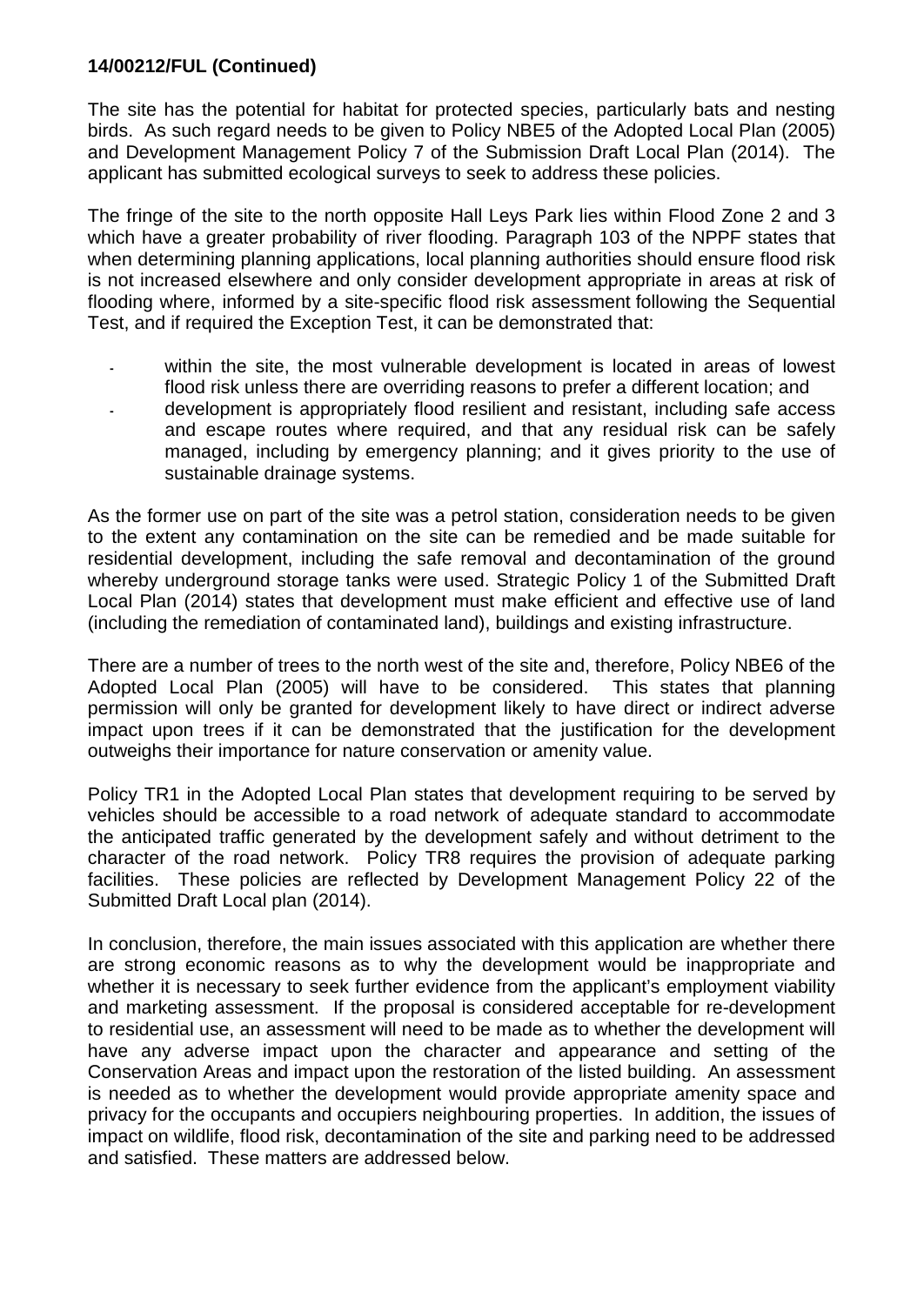## 2. Impact on Employment

The loss of employment is rather limited and in looking to reuse the site it is not considered that the provision of a level of employment is required in this instance. This view is supported by Paragraph 51 of the NPPF which states that local planning authorities should normally approve planning applications for change to residential use, and any associated development, from commercial buildings where there is an identified need for additional housing in that area, provided that there are not strong economic reasons why such development would be inappropriate.

3. Design and Appearance and Impact on the Character and Appearance of the Conservation Area and Listed Buildings

In assessing the appropriateness of the development in its context, it is considered reasonable to refer to the CABE/English Heritage 'Building in Context' toolkit as the applicant has sought to do.

i) Start with an assessment of the value of retaining what is there

The former petrol filling station site is a derelict site and is considered to detract from the character and appearance of the Old Matlock Conservation Area in which it sits and the Matlock Bridge Conservation Area which it abuts. The applicant has identified buildings, walls and other features which are worthy of retention and incorporated those into the development proposals. All the listed and curtilage listed buildings/structures are proposed to be retained.

ii) Relate to the geography and history of the place and the lie of the land

The applicant acknowledges that traditionally there was little in the way of development to the west of Knowleston Place and that Causeway Lane was more of a link road than the busy road it has become today. This explains why the buildings on Knowleston Place face to the south rather than to the north and west. Hall Leys Park was also laid out at a later date and it would have been expected that the application site would have been developed with buildings overlooking the park. However, a petrol station and repair garage was developed which was probably related to the increasing importance of the A615. Given the above, it is considered that, with the closure of the petrol filling station, there is now an opportunity to consider the interrelationship of the site to the existing historic built form and to the Park. The land form in this part of Matlock is almost flat.

iii) Be informed by its own significance so that its character and identity will be appropriate to its use and context

The properties along Knowleston Place form a visual group as a character area, as does Hall Leys Park. The application site sits between these two character areas and has a stronger interrelationship with these than The Causeway and the almshouses to the north. In this respect, it is considered that the development should seek to create some sense of integration between the two principal character areas.

The design of the building is a modern reflection of the architectural boldness and physical statement of the buildings on Knowleston Place and draws on elements such as the scale, quality of materials and design elements such as the verticality of openings with a modern interpretation of historic building detail. However, the development proposal does not seek to compete with the dominant scale of the listed buildings.

The proposed building also reacts to the Park by forming a visual stop to the south easterly view along it. Presently, this drifts towards the rear elevations of the listed buildings. The proposed building is also of a scale that would achieve this effectively; too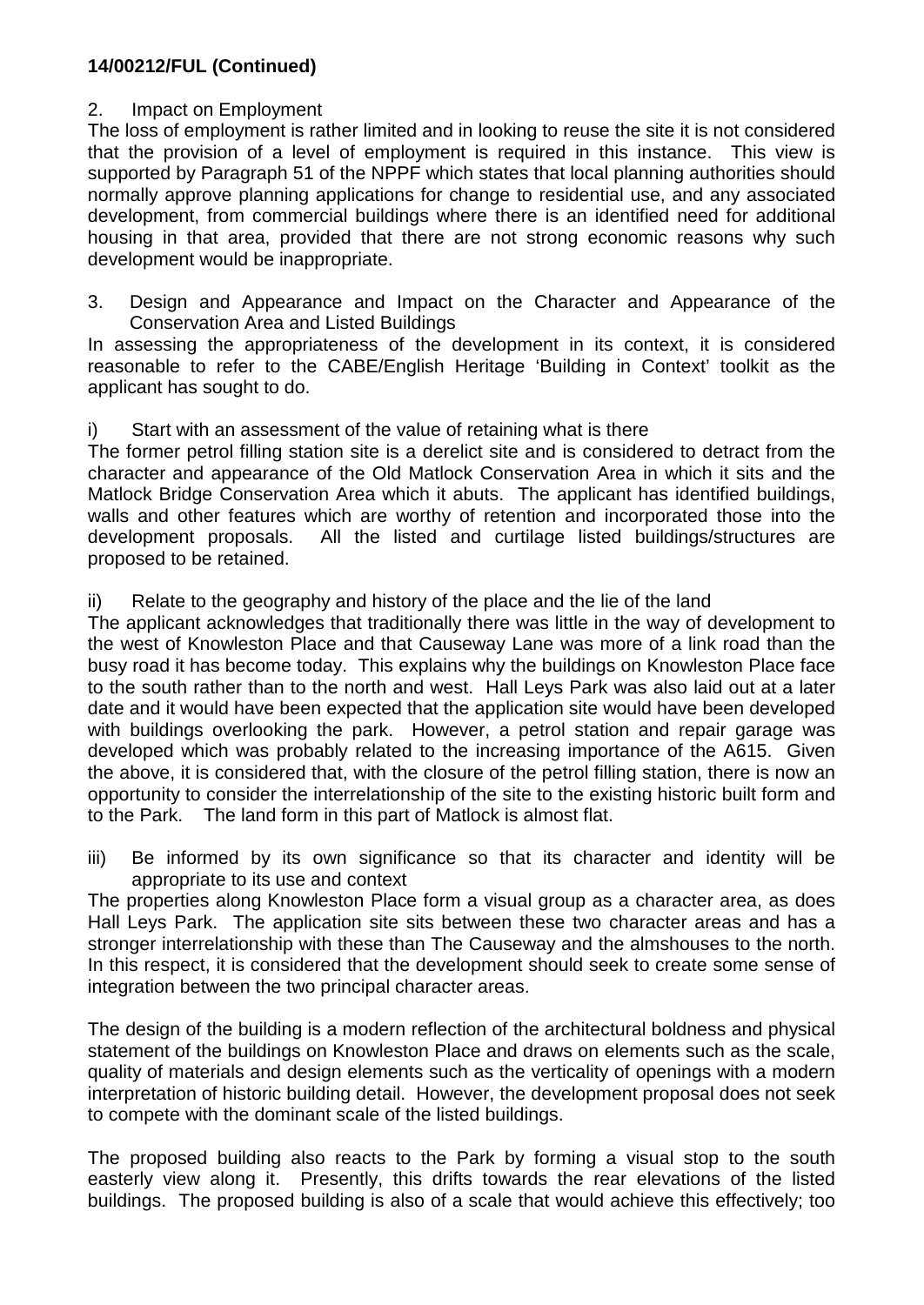little prominence and this would fail. However, the positioning of the two and a half storey and two storey elements allow the eye to be drawn to the prominence and importance of the listed buildings along Knowleston Place when viewed along The Causeway and from Hall Leys Park.

The site is an open area with a few outbuildings set back on the site. The retention of these is important, particularly the listed outbuilding. The outbuilding set centrally to the rear of the site is of less importance. However, in its scale, form and materials it seeks to relate the more traditional buildings on the site to the modern development which it is also proposed to serve. Whilst the proposed new build development would shield the listed outbuilding from view to a large extent, its setting in the context of the historic built form along Knowleston Place, when viewed from an approach from the Park, would remain intact to a large extent.

iv) Sit happily in the pattern of existing development and the routes through and around it

It is considered for the above reasons that the proposed building would sit 'happily' in its context and would make a visual statement in views from existing routes and public vantage points. The scale of the development is such that there are no public routes through the development. However, there is permeability around the site for the residents.

#### v) Respect important views

As stated above, the building is proposed to act as a visual stop in important views across Hall Leys Park. The building will encroach into views approaching the town centre along The Causeway from Matlock Green. However, the building has been set to the southern part of the site and thus its interruption would be limited to oblique views. The rear elevation would be apparent, as are those to the listed buildings. However, this has been purposely designed with a level of detail that does not represent a poor, secondary facade but has been informed to a large extent by the frontage design of the building, albeit slightly simpler in character. The landscaping that is prominent in the views at present would be affected, but not fully lost in accommodating the car park.

#### vi) Respect the scale of neighbouring buildings

As stated above, the scale of existing built form is largely represented by those properties fronting Knowleston Place. However, there is a two storey dwellinghouse to the rear of this group, accessed off The Causeway, and which is in relatively close proximity to the existing three storey built form to the south. The proposed development would also be higher than this dwellinghouse given its two and a half storey scale. However, this is not considered so domineering, within the hierarchy, scale and juxtaposition of the existing development, to be considered visually overbearing.

#### 4. Materials

Careful consideration will need to be given to the building materials and construction details, given the sensitivity of the site in its context and setting to the listed buildings on Knowleston Place. The use of local, natural gritstone would be required but samples of the materials would need to be provided on site for approval. For example, the plinth is proposed to be pitch faced stone whereas a tooled ashlar in larger blocks may be more appropriate. The applicant details a step from the plinth face to the facing materials above which is a necessary component of the appearance/design of the building. However, the depth and form of this would need to be carefully considered in the context of the approved materials.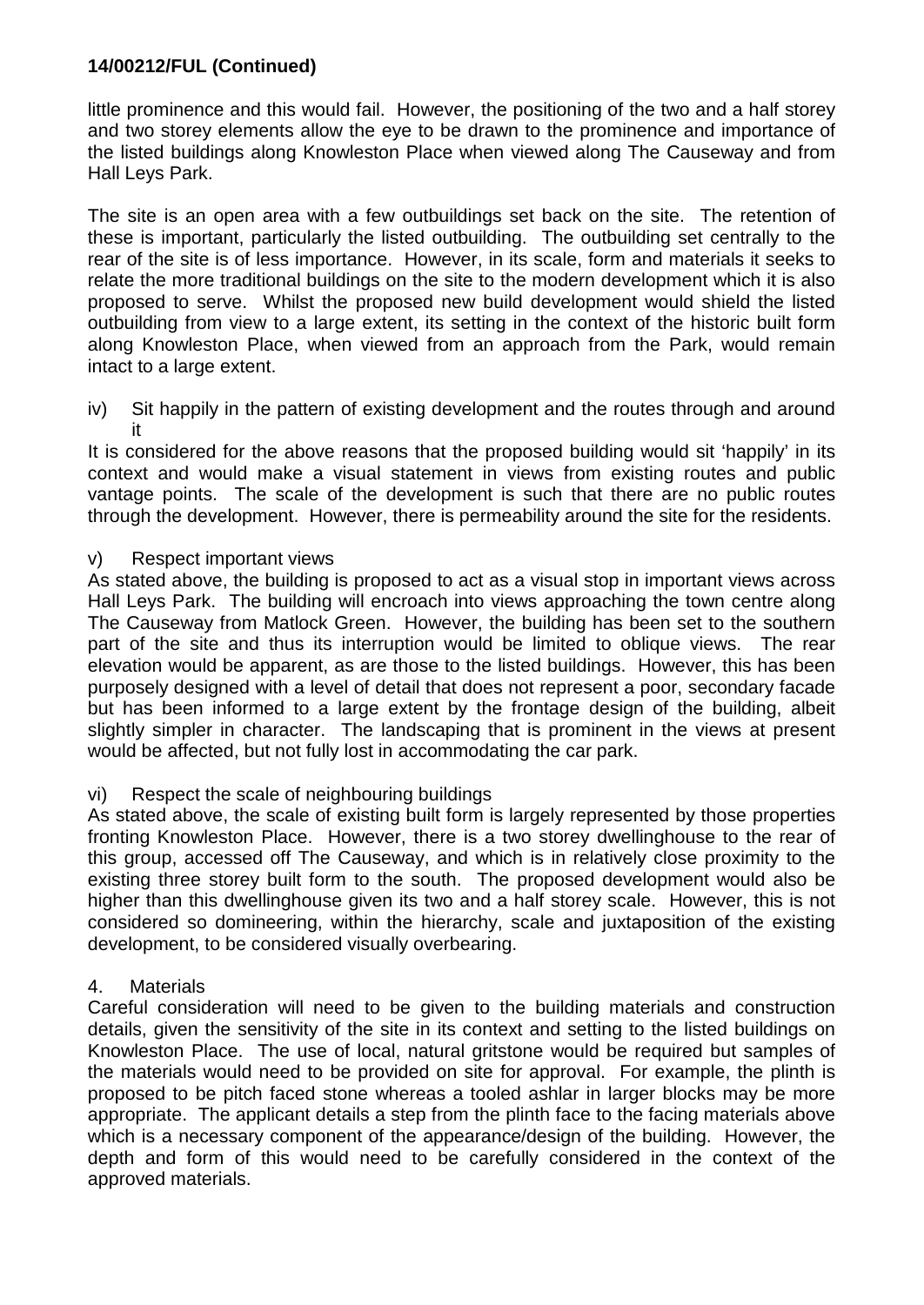The applicant proposes a 'herringbone' pattern to the tooling of the stone whereas a diagonal tooling may be a simpler and more appropriate type relative to the 'modernity' of the building. In this respect, it is considered reasonable to attach conditions of all facing materials to be submitted for approval and a sample panel to be erected on site. In addition, samples of the roofing material, windows and doors and other elements of detailing and building components will need to be submitted for approval.

#### 5. Amenity Issues

The two storey dwellinghouse to the east of the site would be likely to have the greatest impact upon its amenity. This fronts onto The Causeway and overlooks the landscaped area to the north of the application site. The petrol filling station site is obscured by the outbuilding set at the rear of the site.

The key impacts are the potential loss of privacy, light and outlook to the property. In terms of privacy, the new build development proposes rear facing first floor windows serving the smaller, third bedroom/study and the landing/stairs. It is not considered that the usage of these areas would lead to a constant overlooking of the neighbouring property. In addition, any overlooking would be limited to the garden area given the orientation of the buildings and the view of this would also be obscured by the outbuilding which is proposed to be retained.

With respect to outlook, the proposed new building would not intrude within a 45° angle of view towards its north east corner from 4 Matlock Green and this corner of the building would be some 11m away. In this respect, it is considered that, given the acute view of the building, this would not detract significantly from the amenity of 4 Matlock Green to reasonably justify a reason for refusal of planning permission.

There would be some loss of light to 4 Matlock Green and its garden. The proposed new building is set to the west of 4 Matlock Green and as such, there would be some loss of light to the dwellinghouse and the garden area to the north of 4 Matlock Green. There is already a degree of impact from the listed buildings on Knowleston Place taking light away for much of the day given their height and that they are to the south and south east of 4 Matlock Green. In addition, as the sun descends in the west, the existing outbuilding to the rear of the proposed development would cause some shadowing. Again, whilst there will be some impact on 4 Matlock Green, it is not considered sufficient a reason to refuse a grant of planning permission, even when considered also will the aforementioned limited impact on privacy.

In terms of other residential properties, there are side facing windows looking towards the proposed building from the rear of 5 Knowleston Place. These are upper floor windows and it is considered that, given the 11m distance, the intervening listed outbuilding and the nature of the windows facing each other at first floor and second floor level, this will not lead to a significant loss of privacy to existing and proposed dwellings.

Concern is also raised with regard to the use of the outbuilding for a refuse/recycling area with concerns this could cause a health hazard with vermin and toxic smells. However, it is considered that this would be managed by the owners of the property as such impacts would also be detrimental to their amenity. In this respect, this is not considered a justifiable reason for refusal of planning permission.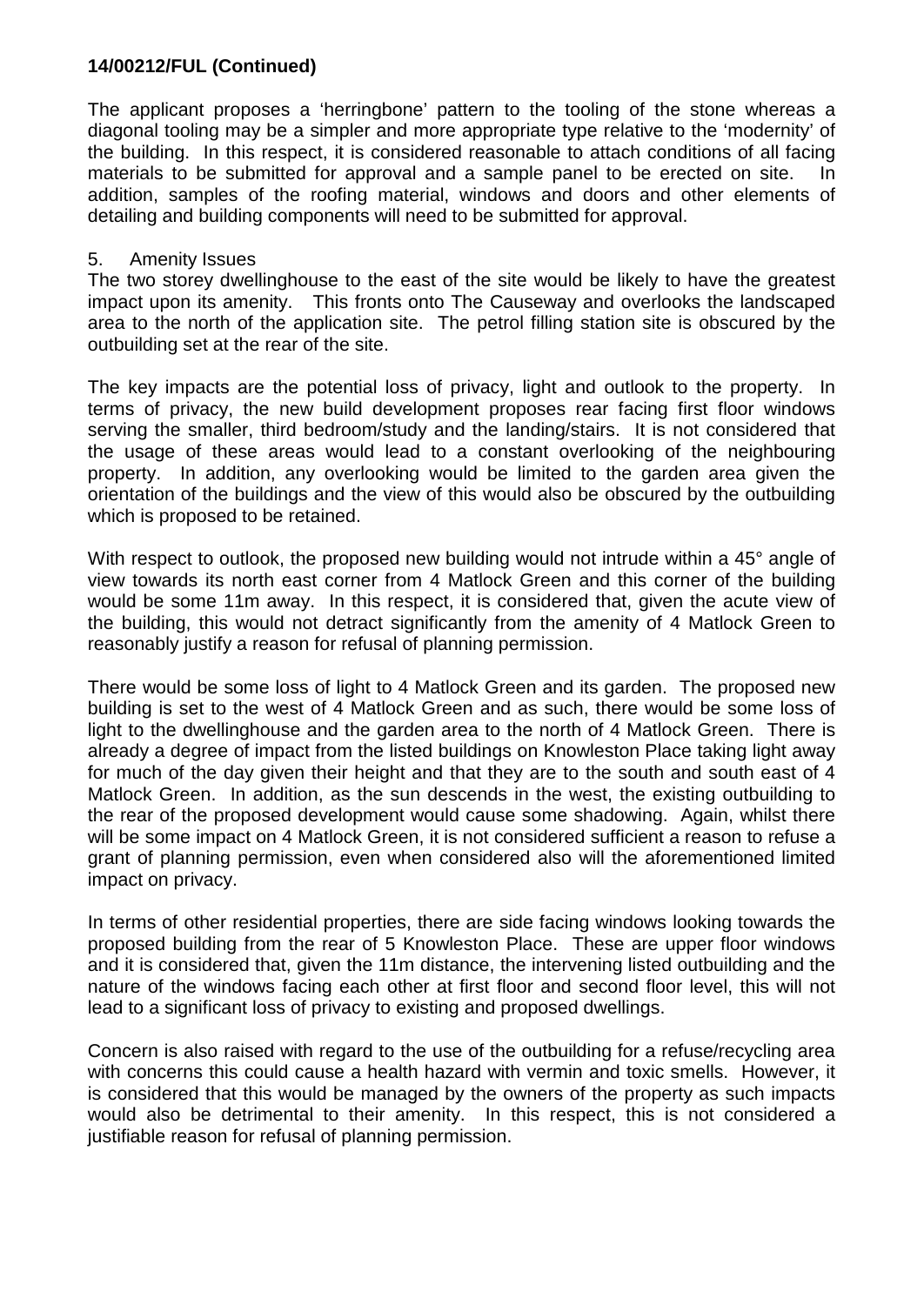## 6. Removal of Permitted Development Rights

The proposals for the development of the site will only be likely to be successful if there is a degree of control over how the buildings may or may not be altered in the future. In this respect, it is considered reasonable to remove permitted development rights for any alterations to the approved buildings (such as provision of aerials, additional windows, etc.) and that extensions, outbuildings and means of enclosure, for example, are strictly controlled.

## 7. Car Parking and Access

Within urban areas, there is not necessarily a requirement for parking provision. However, given that there are parking restrictions in the area, it is considered reasonable to require on-site provision. The car parking has been provided at one space per dwelling unit. This is proposed to be located behind a high stone wall that turns the corner from The Causeway into Knowleston Place. There would be some loss to the wall fabric where this currently faces the petrol filling station. However, this is considered the most appropriate position for car parking in the context of the development.

The Local Highway Authority has considered the proposals and advised that the wall which surrounds the landscaped area adjacent to The Causeway be set back or lowered to 1m in height along the Knowleston Place frontage. However, the wall has a degree of importance as a feature at the junction of The Causeway and Knowleston Place. In this respect, given the former use of the access to a petrol filling station, and that the Local Highway Authority has advised that it would not object to the scheme on an as submitted basis, it is considered that the wall should be retained in its current form.

Given the above, there are no in principle highway reasons to object to the proposals and conditions can be attached to any grant of planning permission with regard to providing for parking facilities, etc. during the construction process, the detailed modifications to the vehicular access, and the provision of adequate parking space and the prevention of siting of caravans or other domestic paraphernalia within the parking bays.

## 8. Landscaping Issues

The proposals largely introduce hard landscaping around the proposed new building. The site area is largely covered by existing hardstanding. However, there would be some encroachment into the lawn area serving 3 Knowleston Place but this is not considered to significantly harm the setting of the listed building. The trees are also proposed to be retained in this area.

The main impact would be in the area to the north of the site where it is proposed to provide the car parking space. This is currently an area planted with trees and shrubs, although this has not been well managed. In order to provide the necessary parking space, a large part of the landscaping will need to be removed. However, the applicant has proposed to retain an area of landscaping adjacent to The Causeway in order to retain the 'green' aspect which punctuates and softens views along The Causeway from and towards Hall Leys Park. The retention of existing landscaping, and appropriate replacement as necessary, can be addressed through a Condition on any grant of planning permission.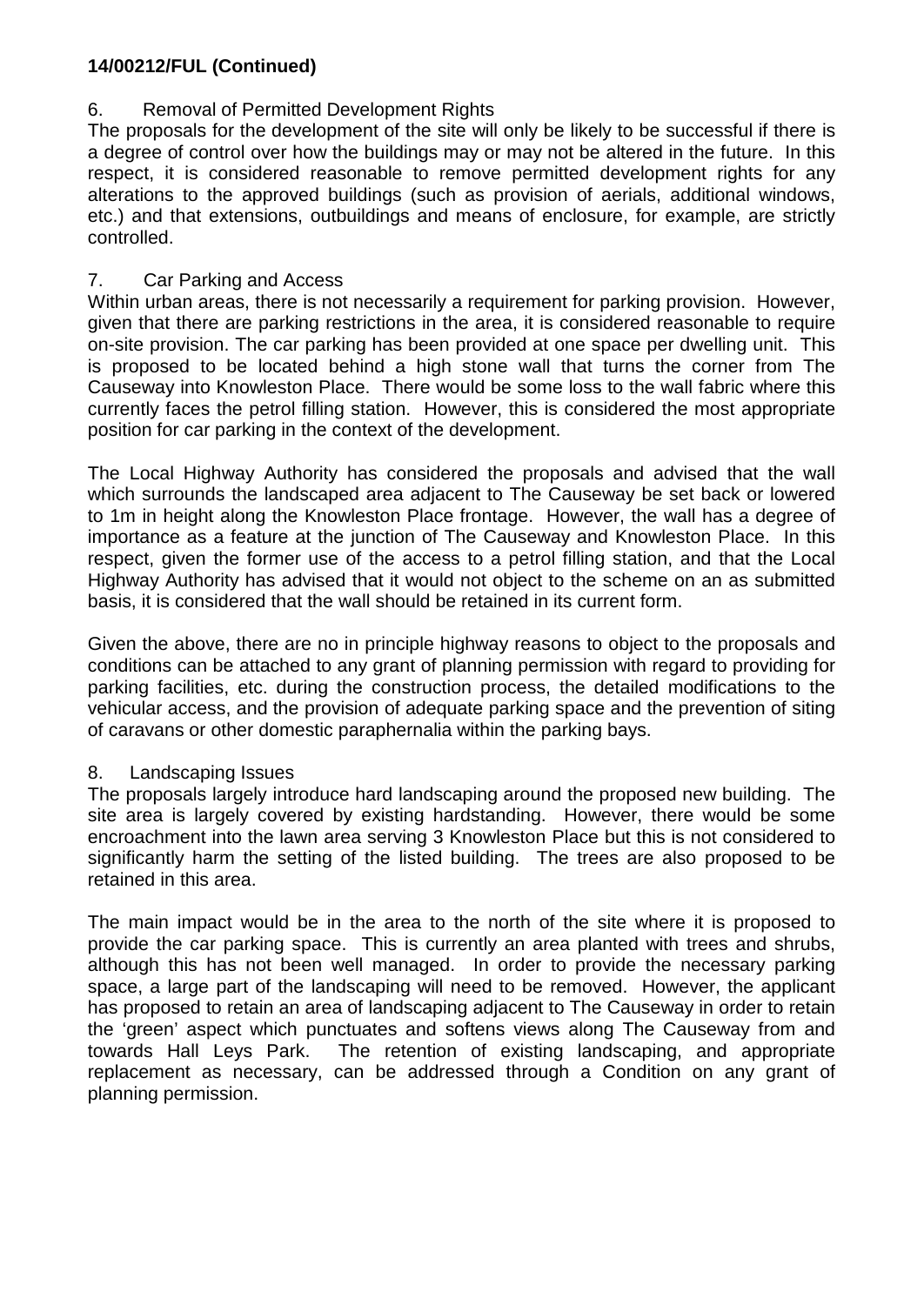## 9. Flood Risk

Part of the site proposed for redevelopment is a former petrol station. The site is directly underlain by solid geology of the Eyam Limestone Formation which is classified as a Principal Aquifer by the Environment Agency. The site is also located close to the Bentley Brook and the River Derwent. The protection of controlled waters is therefore important.

National Planning Policy Framework (NPPF) paragraph 109 states that the planning system should contribute to and enhance the natural and local environment by preventing both new and existing development from contributing to or being put at unacceptable risk from, or being adversely affected by unacceptable levels of water pollution. Government policy also states that planning policies and decisions should also ensure that adequate site investigation information, prepared by a competent person, is presented (NPPF, paragraph 121). In this respect, whilst the Environment Agency has no objection in principle to the development, it has requested several conditions on any grant of planning permission which include addressing flood risk, contamination, groundwater and site drainage.

## 10. Site contamination

Due to the previous use of the site as a petrol station, it may be the case that residual contamination may remain on site. As such, the Environment Agency has advised that if this is the case, it should be ensured through conditions on any grant of planning permission that the drainage options will not introduce preferential pathways for contamination to enter controlled waters.

## 11. Impact on Protected Species

The applicant has submitted an ecological survey which includes a particular assessment of the potential for bat habitat. Derbyshire Wildlife Trust raised concern that adequate survey work had not been undertaken with respect to assessing the implications of the development on bats. The applicant commissioned further survey work which identifies that there would be little impact on bats and other protected species. In this respect, Derbyshire Wildlife Trust have advised that it is acceptable to attach a condition with regard to undertaking the development in accordance with the findings of the ecological report and a condition on the submission of a bird and bat enhancement strategy.

## 12. Conclusion

The proposed development is of a contemporary design/appearance and the concept draws on architectural parameters (visual linearity and proportion) found within the traditional forms of the large buildings fronting Knowleston Place. This contributes to the Conservation Area as an element of its principal identity. The proposed building would present a frontage facing towards Hall Leys Park and will provide a more substantive point of interest when looking from the Park and The Causeway towards the east. Notwithstanding this, the building is also positioned in a manner that allows the eye to be drawn to the listed buildings along Knowleston Place and the proposed building form acknowledges and respects the corner turning into Knowleston Place.

There will be some loss of amenity to 4 Matlock Green with overshadowing later in the day. In addition, there would be some additional overlooking of the property, albeit it is currently overlooked to a large extent by the rear elevations to properties along Knowleston Place. Given the above, it is not considered that the development would be so harmful to justify refusal of planning permission. It is also considered that the proposal will enhance the character and appearance of the Conservation Area. As such, it is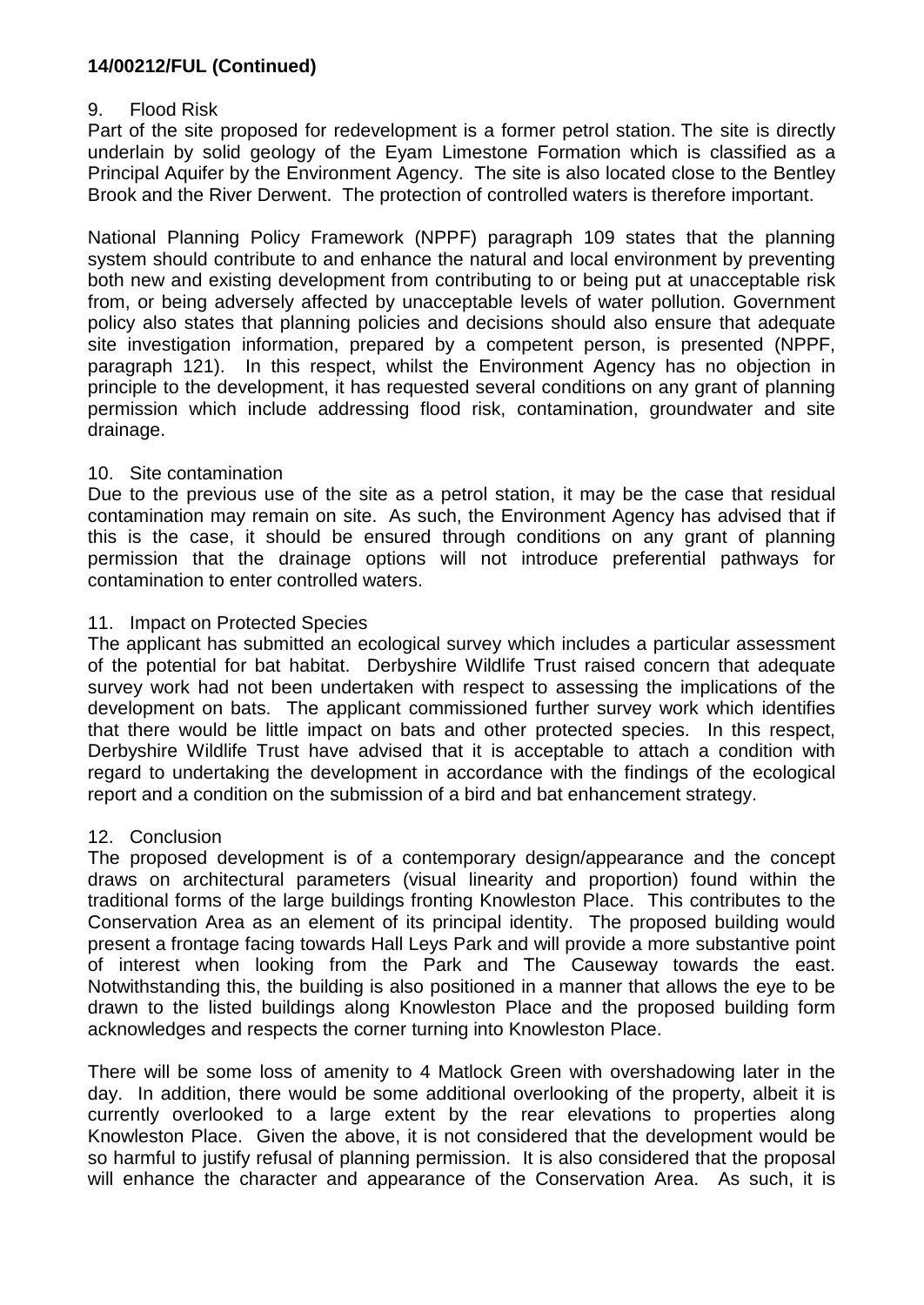considered that planning permission should be granted subject to conditions which have been identified as being necessary in the analysis above.

## **OFFICER RECOMMENDATION:**

Planning permission be granted subject to the following conditions:

- 1. Condition ST02a Time Limit on Full
- 2. Notwithstanding the details submitted with the application documents, samples of all facing and roofing materials shall be submitted to and approved in writing by the Local Planning Authority before the commencement of development and the development shall thereafter be constructed with the approved materials.
- 3. Prior to the commencement of built development a detailed specification of materials and specific architectural components to incorporate the following information shall be submitted to and agreed in writing by the Local Planning Authority:
	- (a) materials, thickness, fixing, jointing, abutment and finish of all external wall surfaces;
	- (b) the coursing, unit size and joint details of the stone cladding, including corner details, plinth, parapet, window and door lintels/cills, etc.;
	- (c) details of the recess of the wall facing above the plinth;
	- (d) dimensional details of recesses/reveals to all windows and doors;
	- (e) materials, finish and details of all window frames, rooflights and doors;
	- (f) materials, design, fixings and finish to roof balconies;
	- (g) material finish and detail of rainwater goods;
	- (h) location, material finish and details of any external vents/grilles; and
	- (i) type, material and location of any lighting attached to the exterior of the building.

The development shall thereafter be carried out in accordance with the approved details and so retained.

- 4. Condition DM12 Sample Panel to be Inspected on Site
- 5. Condition DM23 Design Details (External Fixtures)
- 6. Before the development commences details of any aerials/antennae shall be submitted to and approved in writing by the Local Planning Authority and shall thereafter be provided in accordance with the approved details. Thereafter, no further aerials/antennae shall be provided on the building unless otherwise agreed in writing by the Local Planning Authority.
- 7. Before the development commences details of any apertures, such as flues and pipework, shall be submitted to and approved in writing by the Local Planning Authority and shall thereafter be provided in accordance with the approved details. Thereafter, no further apertures shall be provided on the building unless otherwise agreed in writing by the Local Planning Authority.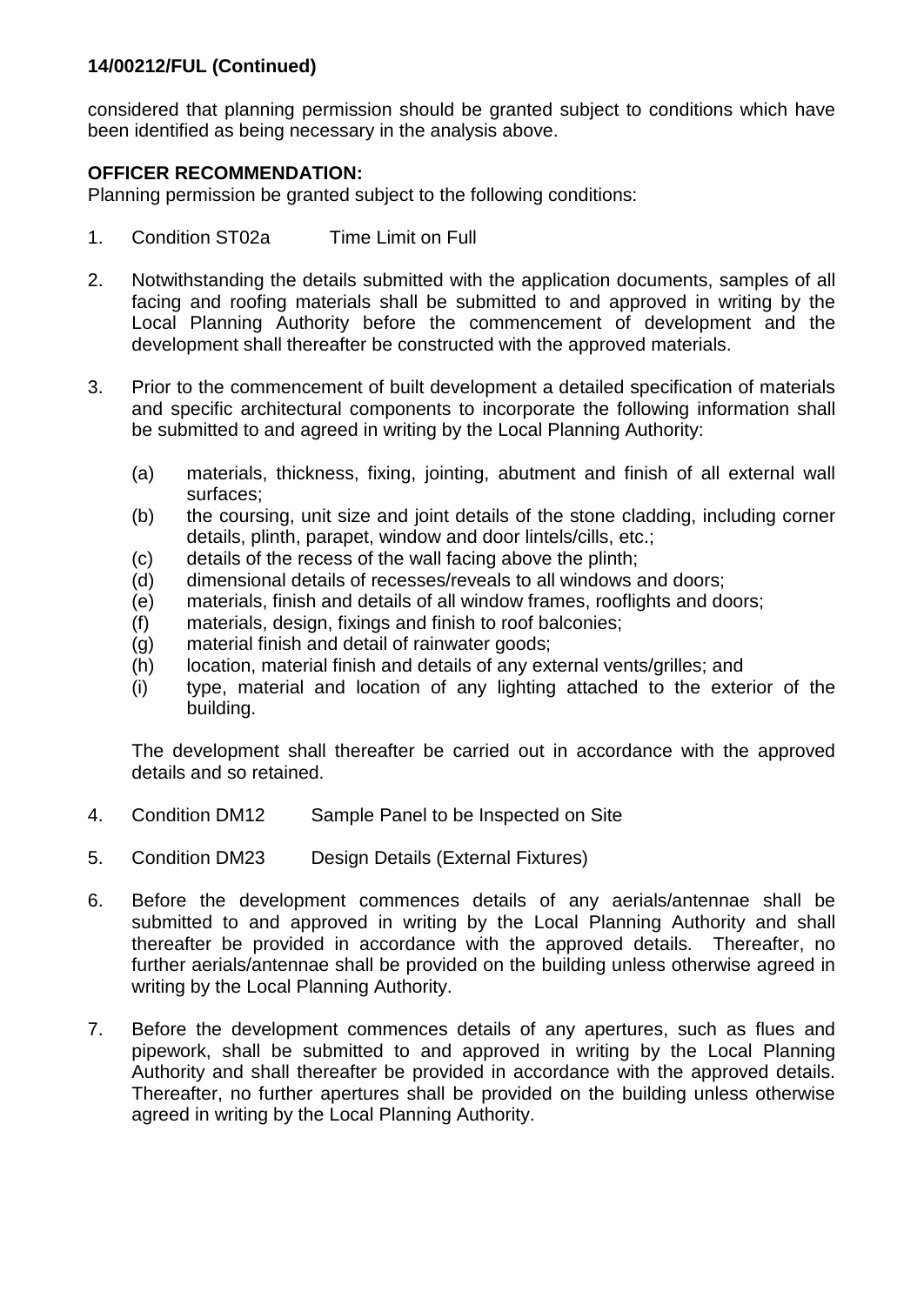- 8. No development shall commence on site until a scheme of hard and soft landscaping has been submitted to and approved in writing by the Local Planning Authority, the details of which shall include :
	- a) all vegetation to be retained including details of the canopy spread of all trees within or overhanging the site, in relation to the proposed building, access, parking area and other works;
	- b) measures for the protection of retained vegetation during the course of development;
	- c) soil preparation, cultivation and improvement; all plant species, planting sizes, planting densities, the number of each species to be planted and plant protection;
	- d) hard surfacing materials;
- 9. Condition LA13a Landscaping to be Carried Out and Maintained
- 10. Construction work on the site shall be restricted to of 08.00 to 19.00 hours on Monday to Friday, 08.00 to 13.00 hours on Saturdays and there shall be no works undertaken on Sundays or Bank Holidays.
- 11. The development permitted by this planning permission shall be carried out in accordance with the approved Flood Risk Assessment (FRA) (version 3) prepared by Julia Williams in March 2014 and the following mitigation measures detailed within the FRA:
	- i) the finished floor levels of the new buildings are to be set no lower than 91.67m Above Ordnance Datum (AOD)
	- ii) flood resilient construction methods and techniques shall be adopted throughout the development in line with the *"CLG 2007 Flood Resilient Construction Document"* and the *"BRE 2012 Flood Resilient Buildings Digest DG523"*
	- iii) all electrical sockets shall be raised at least 300mm above the internal finished floor level and where possible shall be routed down from the first floor.

The mitigation measures shall be fully implemented prior to occupation and subsequently in accordance with the timing / phasing arrangements embodied within the scheme, or within any other period as may subsequently be agreed, in writing, by the Local Planning Authority.

- 12. No development shall take place until a detailed surface water drainage scheme for the site, based on sustainable drainage principles and an assessment of the hydrological and hydrogeological context of the development, has been submitted to and approved in writing by the Local Planning Authority, in consultation with the Environment Agency. The scheme shall subsequently be implemented in accordance with the approved details before the development is completed. The scheme to be submitted shall:
	- demonstrate that the surface water drainage system(s) are designed in accordance with CIRIA C697 and C687 or the National SuDS Standards, should the later be in force when the detailed design of the surface water drainage system is undertaken
	- limit the discharge rate generated by all rainfall events up to and including the 100 year plus 30% (allowance for climate change) critical rain storm to ideally the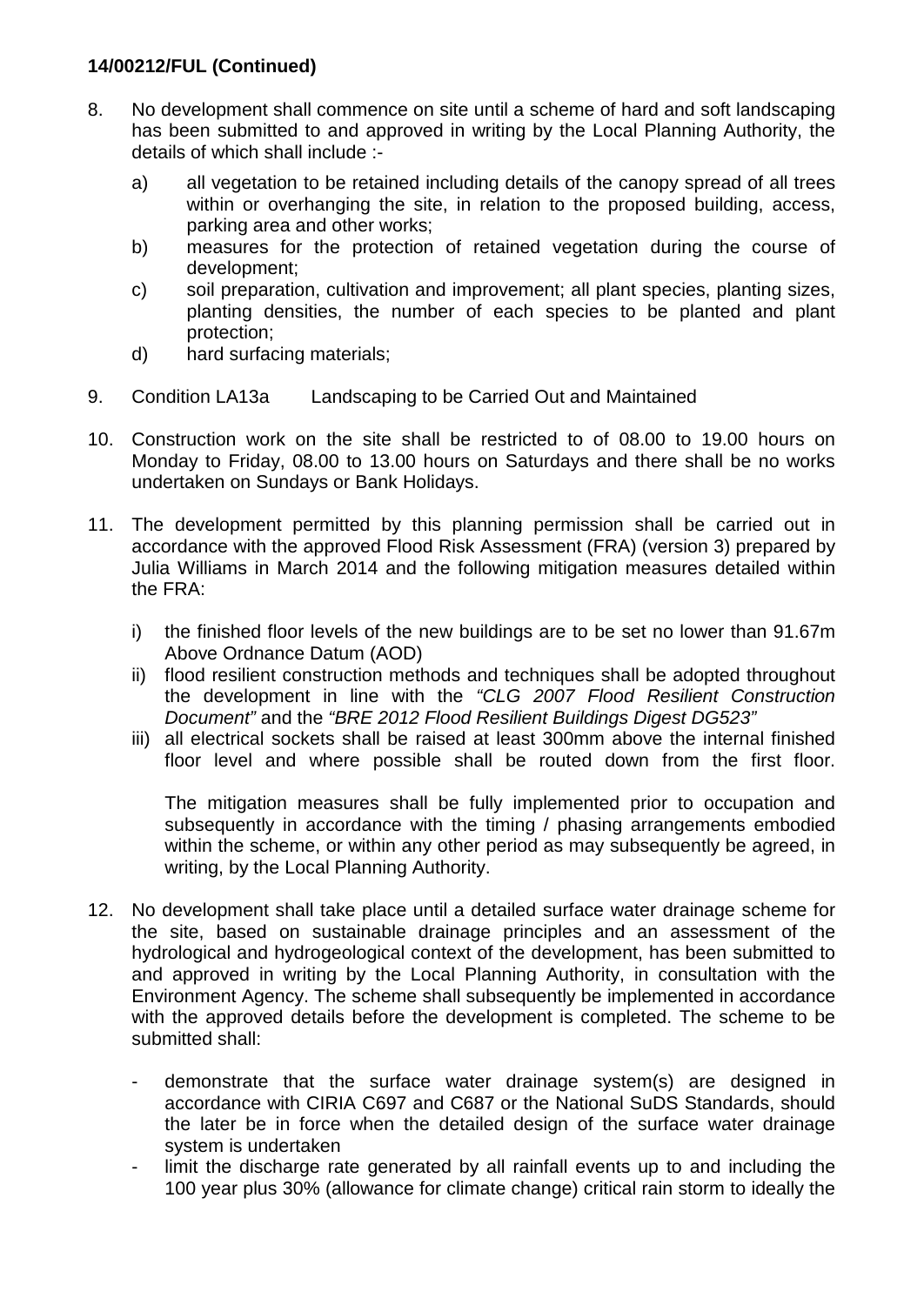Greenfield runoff rates for the site but as a minimum to 30% less than the existing Brownfield runoff rate. The developed site must not exceed the run-off from the undeveloped site and must not increase the risk of flooding off-site

- demonstrate the provisions of surface water run-off attenuation storage in accordance with the requirements specified in '*Science Report SC030219 Rainfall Management for Developments'*
- demonstrate detailed design (plans, network details and calculations) in support of any surface water drainage scheme, including details of any attenuation system, and outfall arrangements. Calculations should demonstrate the performance of the designed system for a range of return periods and storm durations inclusive of the 1 in 1 year, 1 in 2 year, 1 in 30 year, 1 in 100 year and 1 in 100 year plus climate change return periods
- confirm how the on-site surface water drainage systems will be adopted and maintained in perpetuity to ensure long term operation at the designed parameters.
- 13. No development approved by this planning permission shall take place until a scheme that includes the following components to deal with the risks associated with contamination of the site shall each be submitted to and approved, in writing, by the Local Planning Authority:
	- i) a preliminary risk assessment which has identified:
		- all previous uses
		- potential contaminants associated with those uses
		- a conceptual model of the site indicating sources, pathways and receptors
		- potentially unacceptable risks arising from contamination at the site
	- ii) a site investigation scheme, based on (i) to provide information for a detailed assessment of the risk to all receptors that may be affected, including those off site
	- iii) the results of the site investigation and detailed risk assessment referred to in ii) and, based on these, an options appraisal and remediation strategy giving full details of the remediation measures required and how they are to be undertaken
	- iv) a verification plan providing details of the data that will be collected in order to demonstrate that the works set out in the remediation strategy in (iii) are complete and identifying any requirements for longer-term monitoring of pollutant linkages, maintenance and arrangements for contingency action
	- v) any changes to these components require the express written consent of the local planning authority. The scheme shall be implemented as approved.
- 14. No occupation of any part of the permitted development shall take place until a verification report demonstrating completion of works set out in the approved remediation strategy and the effectiveness of the remediation shall be submitted to and approved, in writing, by the local planning authority. The report shall include results of sampling and monitoring carried out in accordance with the approved verification plan to demonstrate that the site remediation criteria have been met. It shall also include any plan (a "long-term monitoring and maintenance plan") for longer-term monitoring of pollutant linkages, maintenance and arrangements for contingency action, as identified in the verification plan. The long-term monitoring and maintenance plan shall be implemented as approved.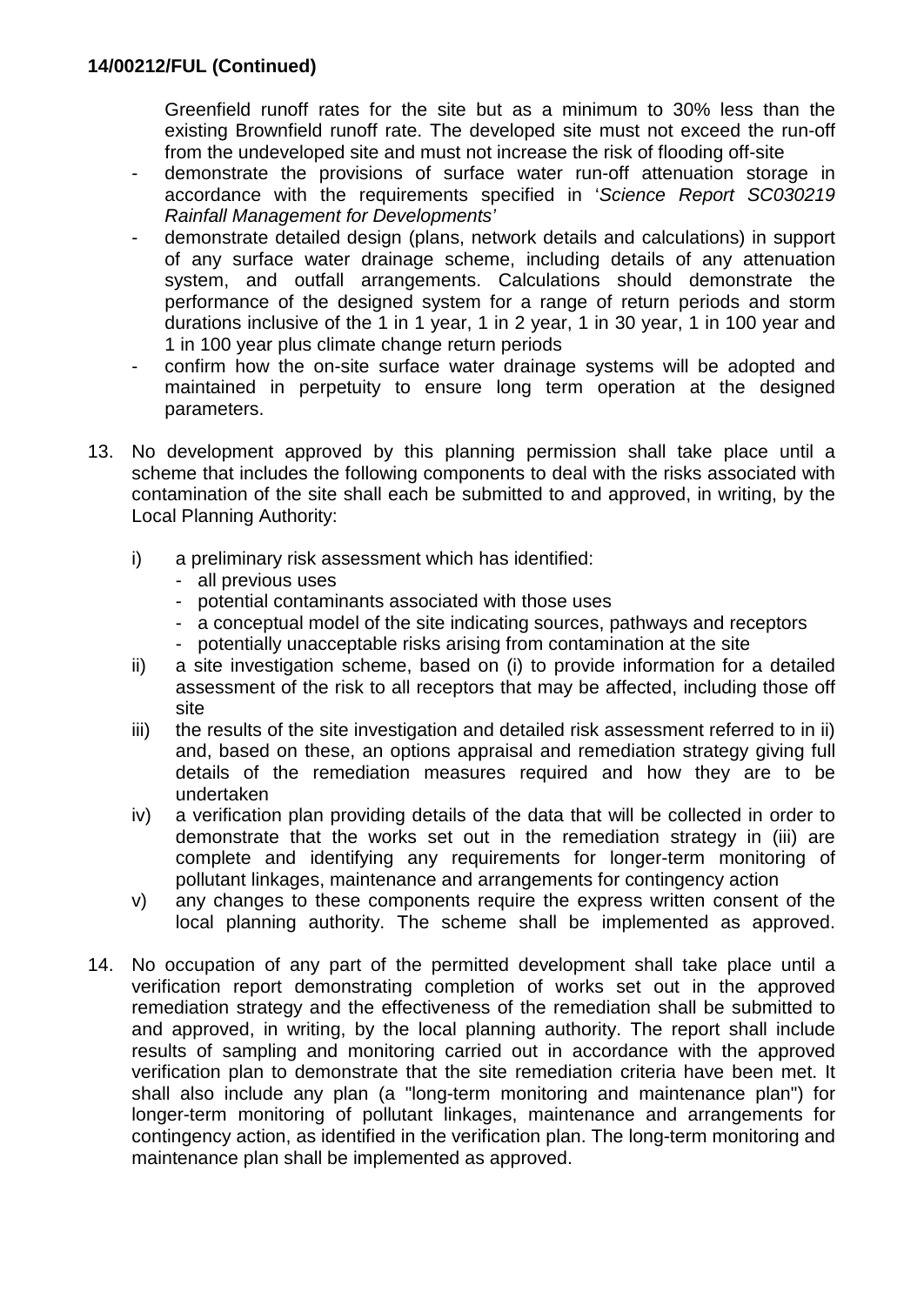- 15. No infiltration of surface water drainage into the ground is permitted other than with the express written consent of the local planning authority, which may be given for those parts of the site where it has been demonstrated that there is no resultant unacceptable risk to controlled waters. The development shall be carried out in accordance with the approval details.
- 16. Piling or any other foundation designs using penetrative methods shall not be permitted other than with the express written consent of the Local Planning Authority, which may be given for those parts of the site where it has been demonstrated that there is no resultant unacceptable risk to groundwater. The development shall be carried out in accordance with the approved details.
- 17. Before any other operations are commenced (excluding demolition/ site clearance), space shall be provided within the site curtilage for the storage of plant and materials/ site accommodation/ loading and unloading of goods vehicles/ parking and manoeuvring of site operatives and visitors vehicles, laid out and constructed in accordance with detailed designs to be submitted in advance to the Local Planning Authority for written approval and maintained throughout the contract period in accordance with the approved designs, free from any impediment to its designated use.
- 18. Before any other operations are commenced (excluding Condition No. 17 above) the vehicular access to Knowleston Place shall be modified in accordance with the application drawings, laid out, constructed and maintained in perpetuity free from any impediment to its designated use
- 19. The premises, the subject of the application, shall not be occupied until space has been provided within the application site in accordance with the application drawings for the parking and manoeuvring of residents/ visitors vehicles, laid out, surfaced and maintained throughout the life of the development free from any impediment to its designated use.
- 20. No caravans or other domestic paraphernalia shall be located, parked or stored within the designated parking area unless otherwise expressly agreed in writing by the Local Planning Authority.
- 21. Notwithstanding the provisions of the Town and Country Planning (General Permitted Development) Order 1995 (or any Order revoking or re-enacting or amending that Order with or without modification), there shall be no additions/extensions or external alterations to any building forming part of the development hereby permitted.
- 22. Notwithstanding the provisions of the Town and Country Planning (General Permitted Development) Order 1995 (or in any Statutory Instrument revoking or re-enacting that Order with or without modification) no buildings, structures, extensions, fences, gates, walls or other means of enclosure shall be erected within the curtilage of any dwelling without the prior written approval of the Local Planning Authority upon an application submitted to it.
- 23. The development hereby approved shall be carried out fully in accordance with the recommendations of the Ecology and Bat Dusk Emergence and Dawn Swarming Survey received on 22<sup>nd</sup> July 2014.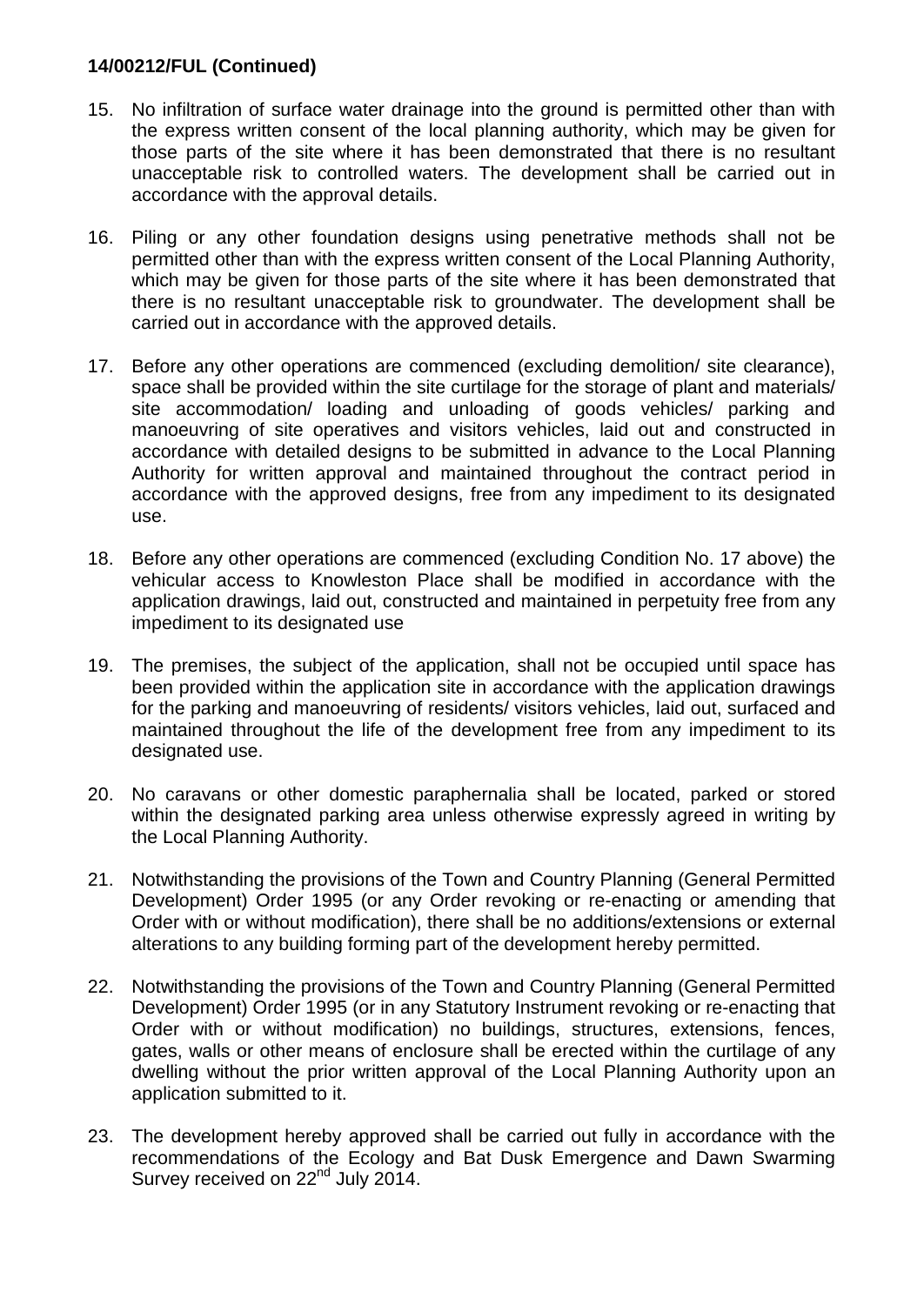24. Prior to the commencement of the development, a bird and bat enhancement strategy shall be submitted to and agreed in writing by the Local Planning Authority and the development shall thereafter be carried out in accordance with the approved enhancement strategy.

Reasons:

- 1. Reason ST02a
- 2-7. To ensure the satisfactory appearance of the development to preserve the character, appearance and setting of the Grade II listed buildings on Knowleston Place and the Old Matlock and Matlock Bridge Conservation Areas to comply with Policies SF1, SF5, H1, H9 NBE16 and NBE21 of the Adopted Derbyshire Dales Local Plan (2005), Development Management Policies 1, 8 and 9 of the Derbyshire Dales Submission Draft Local Plan (2014) and government guidance contained in the National Planning Policy Framework.
- 8-9. To ensure the satisfactory appearance of the development to preserve the character, appearance and setting of the Grade II listed buildings on Knowleston Place and the Old Matlock and Matlock Bridge Conservation Areas to comply with Policies SF1, SF5, H1, H9 NBE16, NBE21 and NBE26 of the Adopted Derbyshire Dales Local Plan (2005), Development Management Policies 1, 8 and 9 of the Derbyshire Dales Submission Draft Local Plan (2014) and government guidance contained in the National Planning Policy Framework.
- 10. To safeguard the amenities of occupiers of neighbouring properties.
- 11. To reduce the risk of flooding to the proposed development and future occupants, to reduce the consequence of flooding and to facilitate a quicker recovery in the event of a flood to comply with government guidance contained in the National Planning Policy Framework.
- 12. To prevent the increased risk of flooding; to improve and protect water quality, to improve habitat and amenity and to ensure the future maintenance of the sustainable drainage structures to comply with government guidance contained in the National Planning Policy Framework.
- 13. To ensure that any contamination identified is appropriately remediated to protect controlled waters to comply with government guidance contained in the National Planning Policy Framework.
- 14. To ensure that any contamination identified is appropriately remediated to protect controlled waters to comply with government guidance contained in the National Planning Policy Framework.
- 15. To ensure that preferential pathways are not introduced into the Principal aquifer and residual contamination is not mobilised to comply with government guidance contained in the National Planning Policy Framework.
- 16. To ensure that preferential pathways are not introduced into the Principal aquifer and residual contamination is not mobilised to comply with government guidance contained in the National Planning Policy Framework.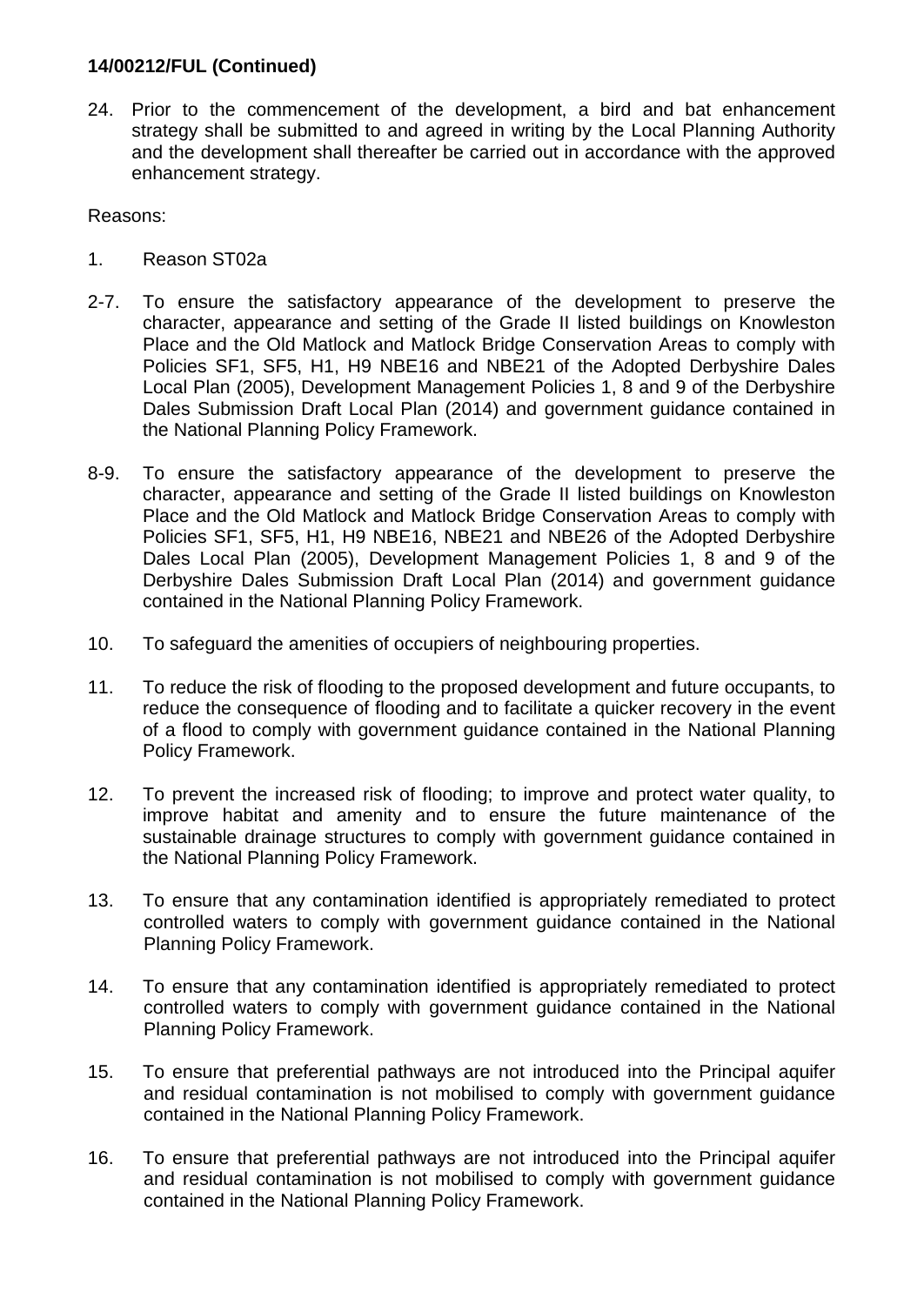- 17-18 In the Interests of highway safety to comply with Policy TR1 of the Adopted Derbyshire Dales Local Plan (2005), Development Management Policy 22 of the Derbyshire Dales Submission Draft Local Plan (2014) and government guidance contained in the National Planning Policy Framework.
- 19-20.To ensure the provision of adequate parking facilities and loading/unloading area in the interests of highway safety to comply with Policies TR1 and TR8 of the Adopted Derbyshire Dales Local Plan (2005), Development Management Policy 22 of the Derbyshire Dales Submission Draft Local Plan (2014) and government guidance contained in the National Planning Policy Framework.
- 21-22.To safeguard the character and appearance of the development to preserve the character, appearance and setting of the Grade II listed buildings on Knowleston Place and the Old Matlock and Matlock Bridge Conservation Areas to comply with Policies SF1, SF5, H1, H9 NBE16 and NBE21 of the Adopted Derbyshire Dales Local Plan (2005), Development Management Policies 1, 8 and 9 of the Derbyshire Dales Submission Draft Local Plan (2014) and government guidance contained in the National Planning Policy Framework.
- 23. To ensure that the development does not result in harm to protected species, or a net loss of biodiversity, in line with the pursuance of sustainable development to comply with Policy NBE5 of the Adopted Derbyshire Dales Local Plan (2005) Development Management Policy 7 of the Submission Draft Local Plan (2014) and government guidance contained in the National Planning Policy Framework.
- 24. The development should contribute to and enhance the natural and local environment by minimising impacts on biodiversity and providing net gains in biodiversity where possible in order to comply with government guidance contained in the National Planning Policy Framework.

#### NOTES TO APPLICANT:

- 1. The Highway Authority recommends that the first 5m of the access driveway to Knowleston Place should not be surfaced with a loose material (i.e. unbound chippings or gravel etc.). In the event that loose material is transferred to the highway and is regarded as a hazard or nuisance to highway users the Authority reserves the right to take any necessary action against the householder.
- 2. Pursuant to Sections 149 and 151 of the Highways Act 1980, the applicant must take all necessary steps to ensure that mud or other extraneous material is not carried out of the site and deposited on the public highway. Should such deposits occur, it is the applicant's responsibility to ensure that all reasonable steps (eg; street sweeping) are taken to maintain the roads in the vicinity of the site to a satisfactory level of cleanliness.
- 3. The application proposals are affected by a Prescribed Improvement Line and Prescribed Building Line under the Public Health Act and Roads Improvement Act 1925. Whilst it is an offence to undertake building works in advance of these lines, it may be possible for the applicant to apply to rescind the lines. The applicant is advised to write to the Strategic Director of the Economy, Transport and Environment Department at County Hall, Matlock, DE4 3AG, at least 6 weeks before commencing works requesting that the line(s) be removed and confirming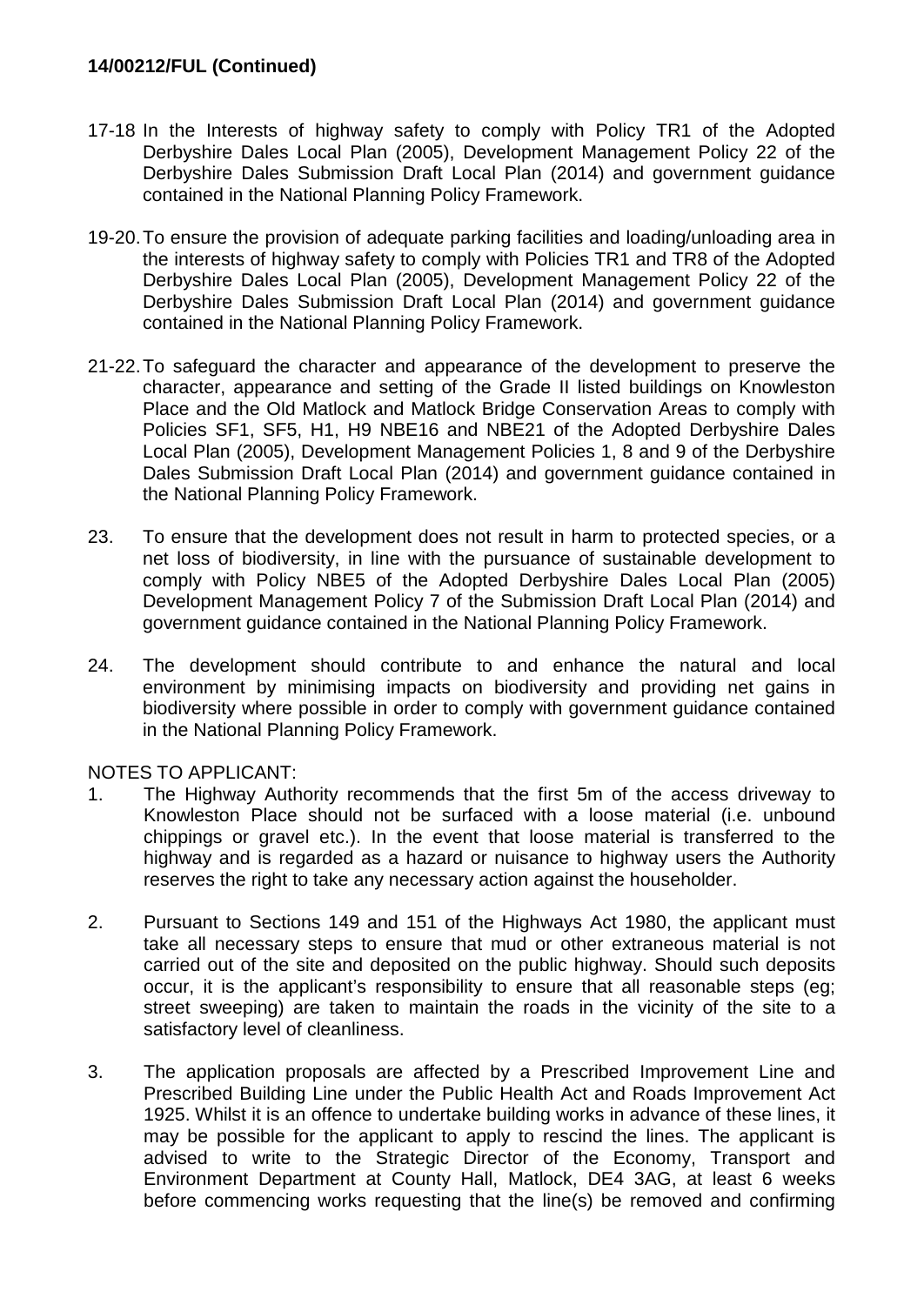that they will meet the Authority's administrative / legal costs if the removal is approved. For further advice, please contact Mr G Hill, Principle Engineer, Development Control (tel: 01629 538647).

- 4. It is recommended by the Environment Agency that the residents sign up to the Environment Agency Floodline Warnings Direct via [https://fwd.environment](https://fwd.environment-agency.gov.uk/app/olr/register)[agency.gov.uk/app/olr/register or by calling the Flood line on 0845 988 1188 to](https://fwd.environment-agency.gov.uk/app/olr/register)  [facilitate evacuation the event of an extreme flood.](https://fwd.environment-agency.gov.uk/app/olr/register)
- 5. The Town and Country Planning (Fees for Applications and Deemed Applications, Requests and Site Visits) (England) Regulations 2012 (SI 2012/2920) stipulate that a fee will henceforth be payable where a written request is received in accordance with Article 30 of the Town and Country Planning (Development Management Procedure) Order 2010. Where written confirmation is required that one or more Conditions imposed on the same permission have been complied with, the fee chargeable by the Authority is £97 per request. The fee must be paid when the request is made and cannot be required retrospectively. Further advice in regard to these provisions is contained in DCLG Circular 04/2008.
- 6. Prior to the submission of the application, the Local Planning Authority engaged in a positive and proactive dialogue with the applicant which resulted in the submission of a scheme that overcame initial concerns relating to the design and scale of the proposed development and car parking provision.
- 7. This decision notice relates to the following documents:

Townscape Analysis received on 3<sup>rd</sup> April 2014. Design and Access Statement received on 3<sup>rd</sup> April 2014. Design Brief received on 3<sup>rd</sup> April 2014. Ecology and Bat Dusk Emergence and Dawn Swarming Survey received on 22nd July 2014. Listed Building Statement received on 3<sup>rd</sup> April 2014. Condition Report on 3 Knowleston Place received on 3<sup>rd</sup> April 2014. Flood Risk Assessment received on 3<sup>rd</sup> April 2014. Supporting Statement received on 3<sup>rd</sup> April 2014. Drawing Nos. 001, 002, 003, 004, 005, 006, 007, 008, 009, 010, 011, 012, 013, 014, 015, 016, 017, 018 and 019 received on 3<sup>rd</sup> April 2014.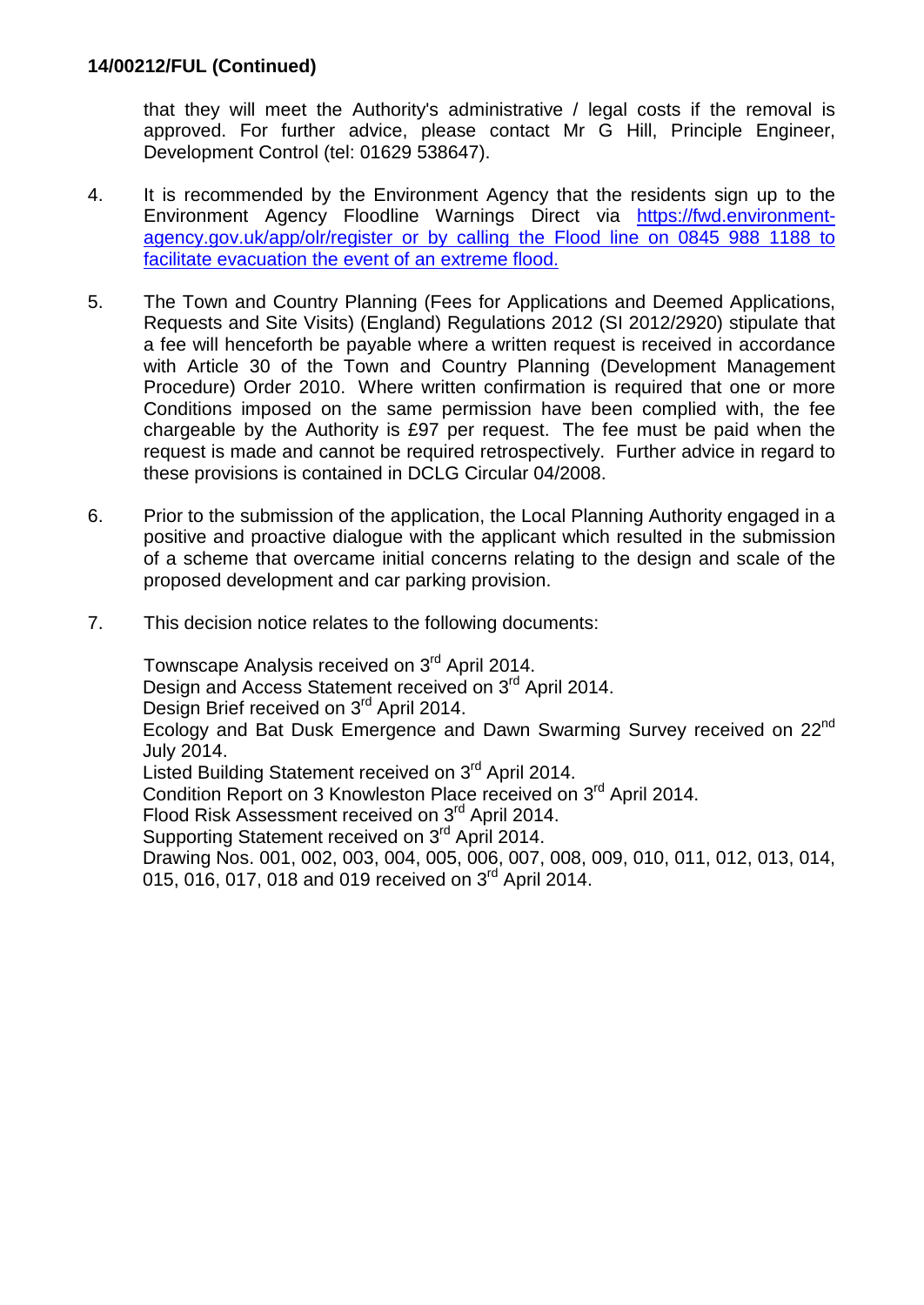## 14/00213/LBALT

## 1 & 3 Knowleston Place, Matlock

**DISTRICT COUNCIL** 

**DERBYSHIRE DALES** 



Scale: 1:1250

© Crown Copyright and database rights (2014) Ordnance Survey  $(100019785)$ 

Derbyshire Dales District Council, Town Hall, Bank Road,<br>Matlock, Derbyshire DE4 3NN. Telephone: (01629) 761100. Website: www.derbyshiredales.gov.uk

| Organisation      | Derbyshire Dales District Council |
|-------------------|-----------------------------------|
| <b>Department</b> | Not Set                           |
| <b>Comments</b>   | Not Set                           |
| <b>Date</b>       | 22 July 2014                      |
| Licence No.       | 100019785                         |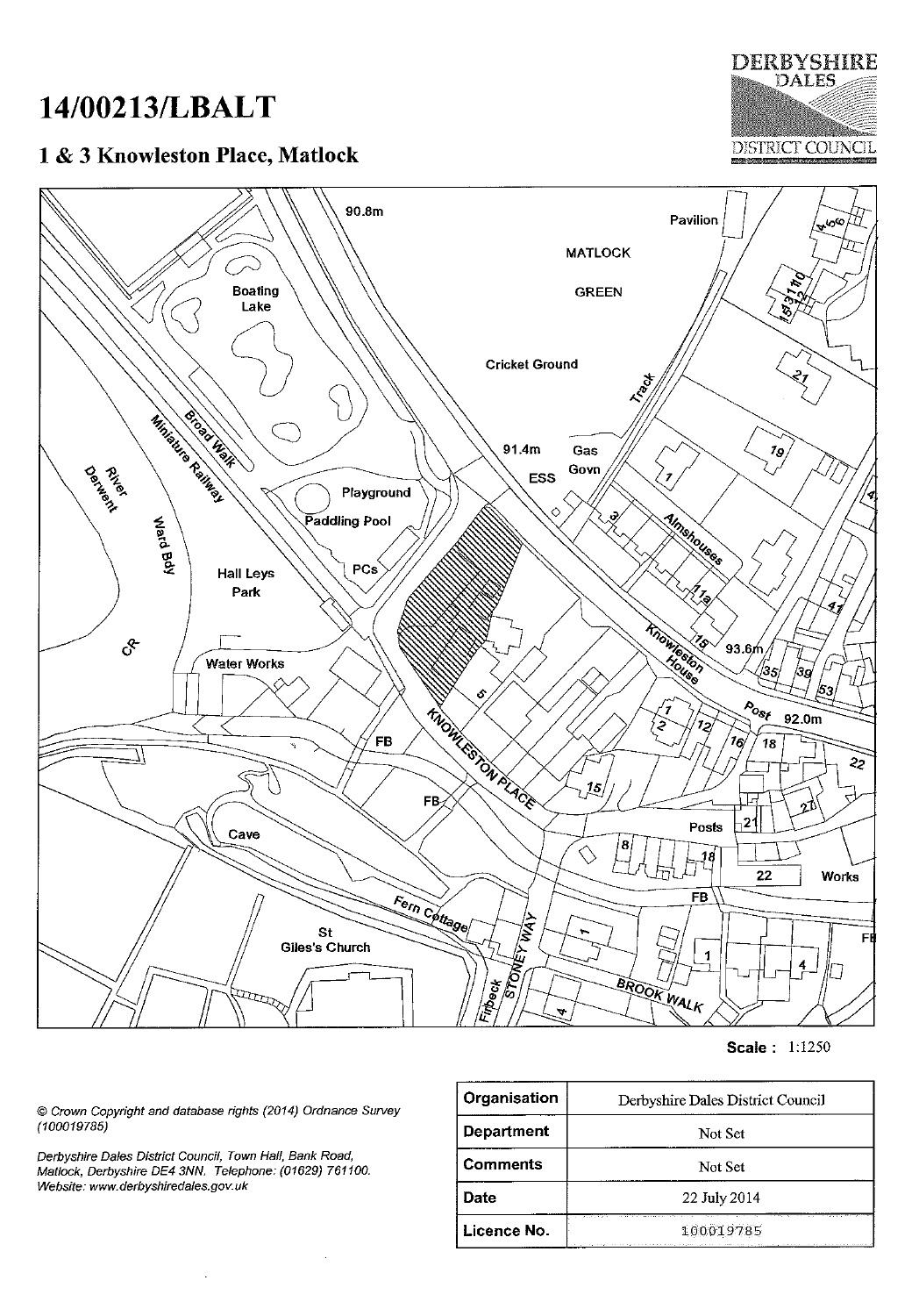## **14/00213/LBALT ALTERATIONS TO LISTED BUILDING - RESTORATION, RE-USE AND ALTERATIONS AT 1 & 3 KNOWLESTON PLACE, MATLOCK FOR MR. DANIEL ASHBROOK**

Town Council: Matlock<br>Application type: Listed Building Consent Case Officer: Mr. G. Griffiths Application type: Listed Building Consent

## **THE SITE AND SURROUNDINGS:**

The site consists of a Grade II listed outbuilding and the Grade II listed No.3 Knowleston Place which is a dwellinghouse, albeit this has been vacant for some time. These are located at the western end of Knowleston Place which comprises a group of listed dwellings. The site is within the Old Matlock Conservation Area and is opposite Hall Leys Park which is within the Matlock Bridge Conservation Area.

#### **THE APPLICATION:**

Listed Building Consent is sought for the restoration of the dwelling and the conversion of the attached outbuilding and the works would create two dwellings. The proposals include the following works, albeit some of these are repairs which do not require listed building consent:

General

- retention and restoration of windows and doors  $-$  any new timber doors to be agreed
- insulation of masonry walls, boarded and skimmed
- restoration of staircases
- retention of ceilings or restoration in a like for like manner
- repair and restoration of fireplaces
- works to stone floors to be agreed

One and a half storey lean-to extension

roof reinstated with slate

**Outbuilding** 

- replacement of western side door with half glazed door
- replacement of eastern side door with window with timber panel below
- replacement of hayloft door with window
- rooflights to be reinstated with timber conservation type rooflights

The works are being proposed with regard to the wider redevelopment of the adjacent petrol filling station site with the development of 4 no. new build dwellings; this is subject to consideration with planning application 14/00212/FUL.

#### **RELEVANT HISTORY:**

| 14/00213/LBALT | Redevelopment of site to provide 4 no. dwellings and conversion/re-<br>use of existing buildings to provide 2 no. dwellings and associated car |
|----------------|------------------------------------------------------------------------------------------------------------------------------------------------|
| 0188/0016      | parking – to be determined<br>Demolition of outbuildings to listed building – Granted                                                          |
| 1186/0721      | Alterations to petrol station - Granted                                                                                                        |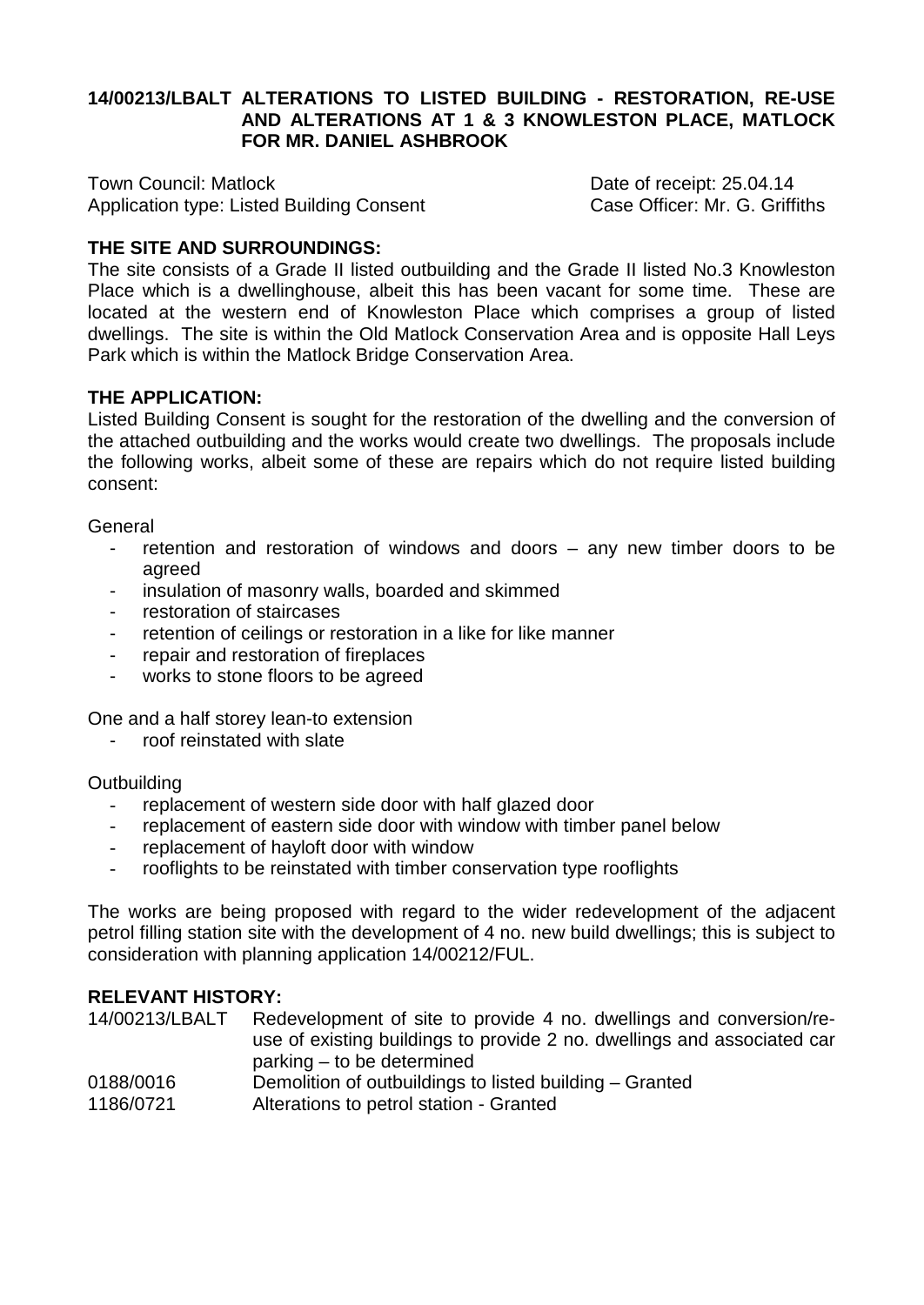## **14/00213/LBALT (Continued)**

## **CONSULTATIONS:**

Town Council – No comments received

Local Highway Authority – No objection

Conservation Advisory Forum – Comment:

- welcomed proposals to bring the buildings back into a beneficial use
- considered that the application details should include an archaeological/ architectural historic assessment (above ground) of the building in order to understand and contextualise the works as proposed and their impact on the areas of most significance - lack of such information made it difficult for Members to provide constructive comments
- commented upon the stone slate roof, which should be retained.

#### **REPRESENTATIONS:**

One letter of representation from a neighbour. The comments can be summarised as follows:

- renovation of 1 and 3 Knowleston Place would be welcomed
- objections raised to planning application 14/00212/FUL

One letter of representation from a person supporting the repairs to the listed building

#### **POLICIES:**

1. National Planning Policy Framework

## **ISSUES:**

- 1. The principle issues for consideration are whether the proposals will preserve or enhance the listed buildings. Currently the buildings are suffering some weather damage and have deteriorated over several years of neglect instigating their inclusion in the District Council's Buildings at Risk Register in the late 1990's
- 2. The splitting of the listed building into two units is considered acceptable based on the schedule of works identified in the repair works and works of alteration set out in the applicant's Listed Building Statement.
- 3. The three new openings proposed internally to the existing walls are acceptable in principle but there will be a requirement for details of any structural works to be submitted for approval.
- 4. It is proposed to dry-line a number of the internal walls due to the condition of the wall plaster. However, as this was/would be a residential property, it is considered that this should be omitted and a traditional lime plaster or an insulating cork plaster used.
- 5. The cast iron range is to be removed. This probably dates from the late  $19<sup>th</sup>$ century but is in a rather dilapidated condition and therefore this is considered acceptable.
- 6. A number of fireplaces and  $18<sup>th</sup>$  and  $19<sup>th</sup>$  century internal doors survive throughout the listed buildings and the three storey dwelling has an original  $18<sup>th</sup>$  Century timber staircase. These are proposed to be retained and repaired and details of the proposed works will be required to be submitted through Conditions on any grant of listed building consent. Works to all existing ground floors (including their finishes) and the suspended upper floors will also be required to be addressed through Conditions. A condition will also be required for the approval of paint colours for windows, doors and rainwater goods.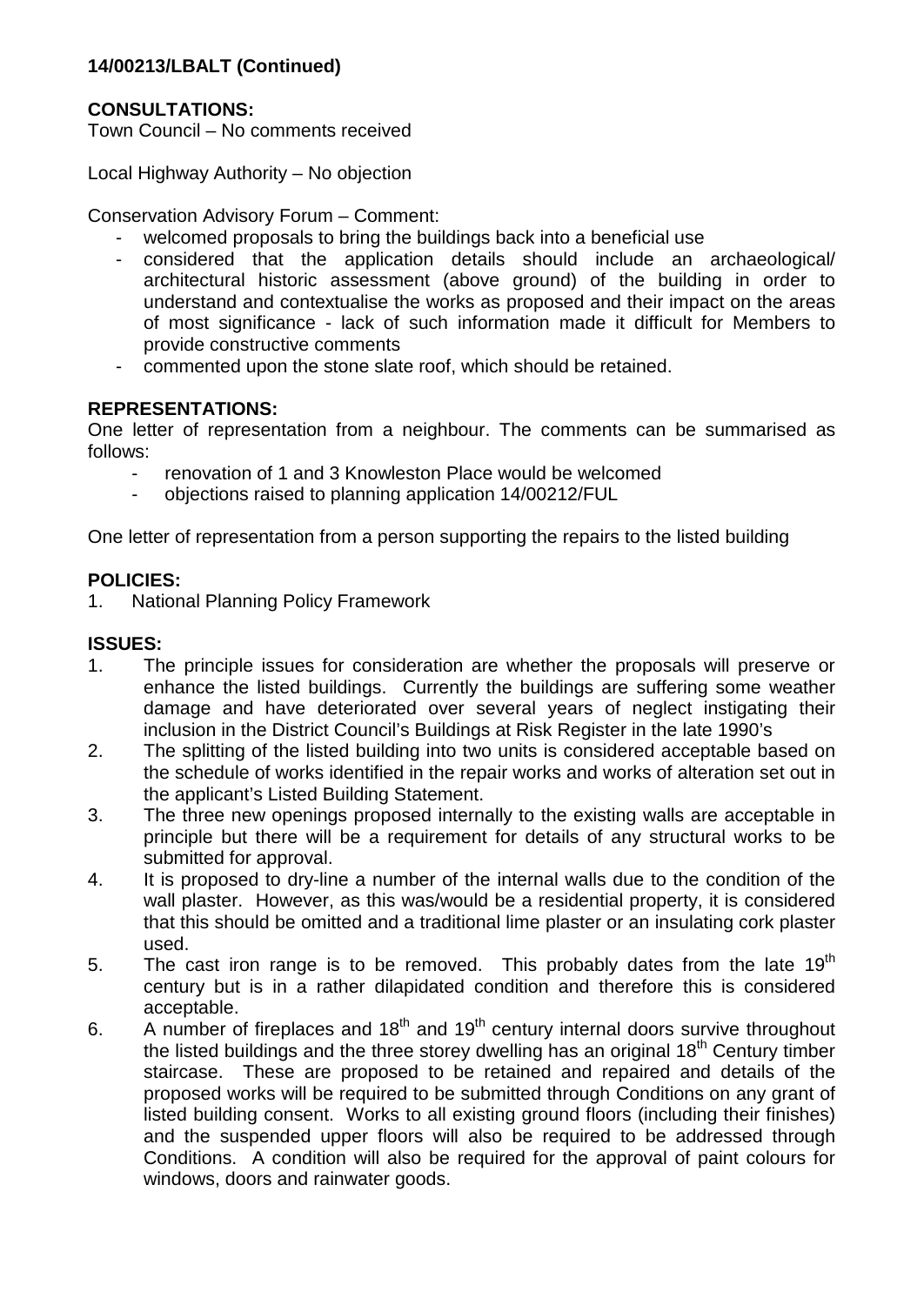## **14/00213/LBALT (Continued)**

7. Given the above, it is considered that the proposals will serve to protect the character and appearance of the listed building and preserve it into the future.

## **OFFICER RECOMMENDATION:**

Listed Building Consent be granted subject to the following conditions:

- 1. Condition ST04a Time Limit on Listed Building
- 2. The works of repair and restoration shall be carried out fully in accordance with the Listed Building Statement (October 2013) and submitted drawings, unless alterations are otherwise agreed in writing by the Local Planning Authority, and except insofar as otherwise required by other conditions to which this consent is subject. This consent only applies to those works specifically identified in the Listed Building Statement, and associated drawings, and any further works to the building fabric, elements or components, may require a further application for listed building consent.
- 3. Notwithstanding the details submitted with the application, before the development commences, details of any structural works required to provide the proposed internal openings and any other structural elements shall be submitted to and approved in writing by the Local Planning Authority and the works shall thereafter be undertaken in full accordance with the approved details.
- 4. Notwithstanding the details submitted with the application, before the development commences, details/samples of the paint colours for windows, doors and metal goods on the buildings shall be submitted to and approved in writing by the Local Planning Authority and the painting shall thereafter be undertaken in accordance with the approved details.
- 5. Restoration/repair details/methodology for the existing staircases, fireplaces, doors, ground floors ( and finishes) and upper floors shall be submitted to and approved in writing by the Local Planning Authority and shall thereafter be undertaken in accordance with the approved details.
- 6. Notwithstanding the details submitted with the application, the walls shall not be drylined and shall be instead treated with lime plaster (or an insulating cork plaster) in accordance with details to be submitted to and approved in writing by the Local Planning Authority.
- 7. Notwithstanding the details on the approved drawings, all materials/details used in repairs to the building shall exactly match those of the materials being replaced unless otherwise agreed in writing by the Local Planning Authority.

#### Reasons:

- 1. Reason ST04a
- 2-7. To safeguard the character and appearance of the listed building to comply with government guidance contained in the National Planning Policy Framework.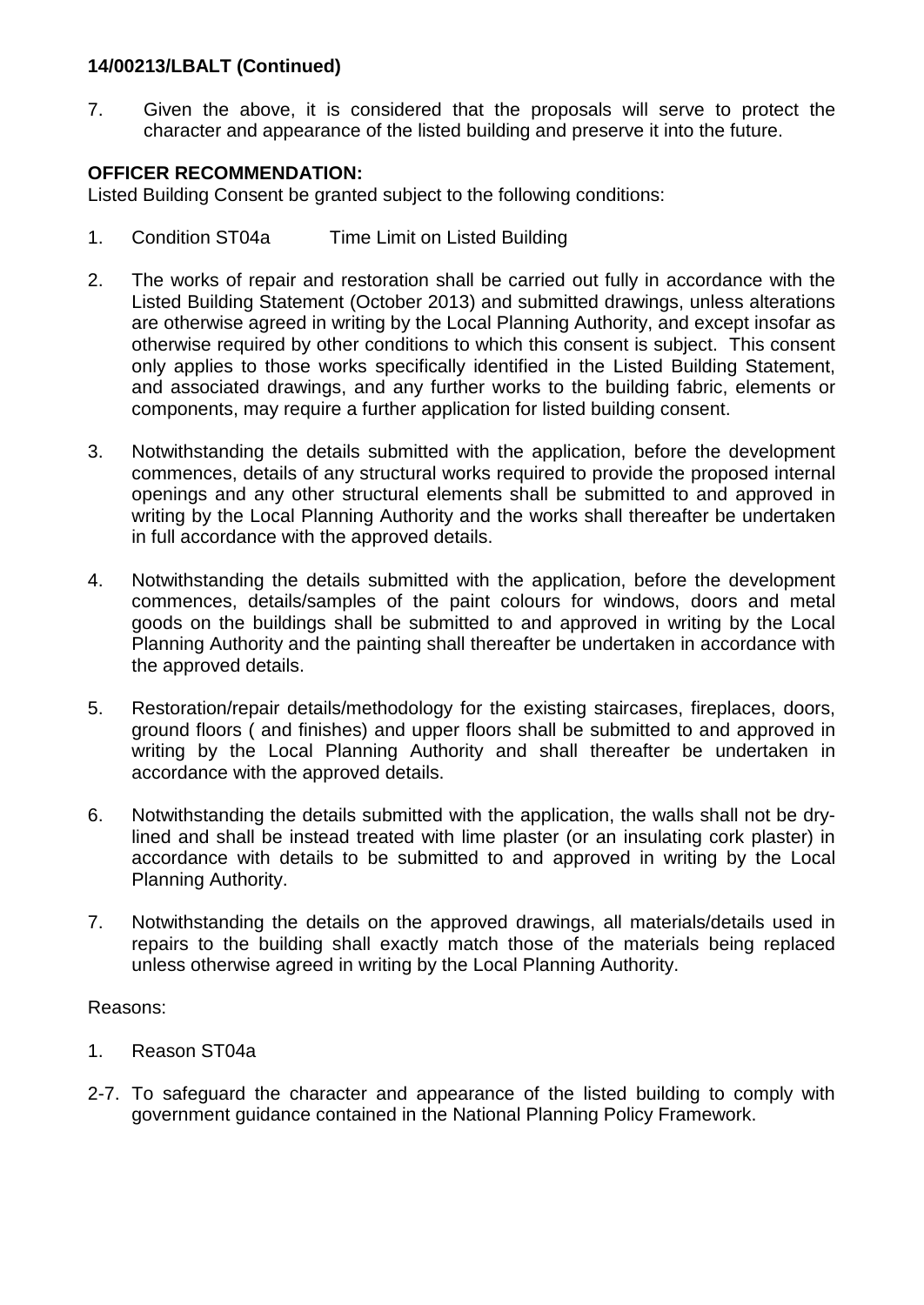## **14/00213/LBALT (Continued)**

## NOTES TO APPLICANT:

- 1. The Local Planning Authority considered the application as submitted to be acceptable. On this basis, there was no need to engage with the applicant in a positive and proactive manner to resolve any problems with the proposals and consent was granted without negotiation.
- 2. This decision notice relates to the following documents:

Listed Building Statement received on 3<sup>rd</sup> April 2014. Condition Report on 3 Knowleston Place received on 3<sup>rd</sup> April 2014. Supporting Statement received on 3<sup>rd</sup> April 2014. Drawing Nos. 001, 002, 007, 008, 009, 010, 011, 012, 013, 014, 015, 016, 017, 018 and 019 received on 3<sup>rd</sup> April 2014.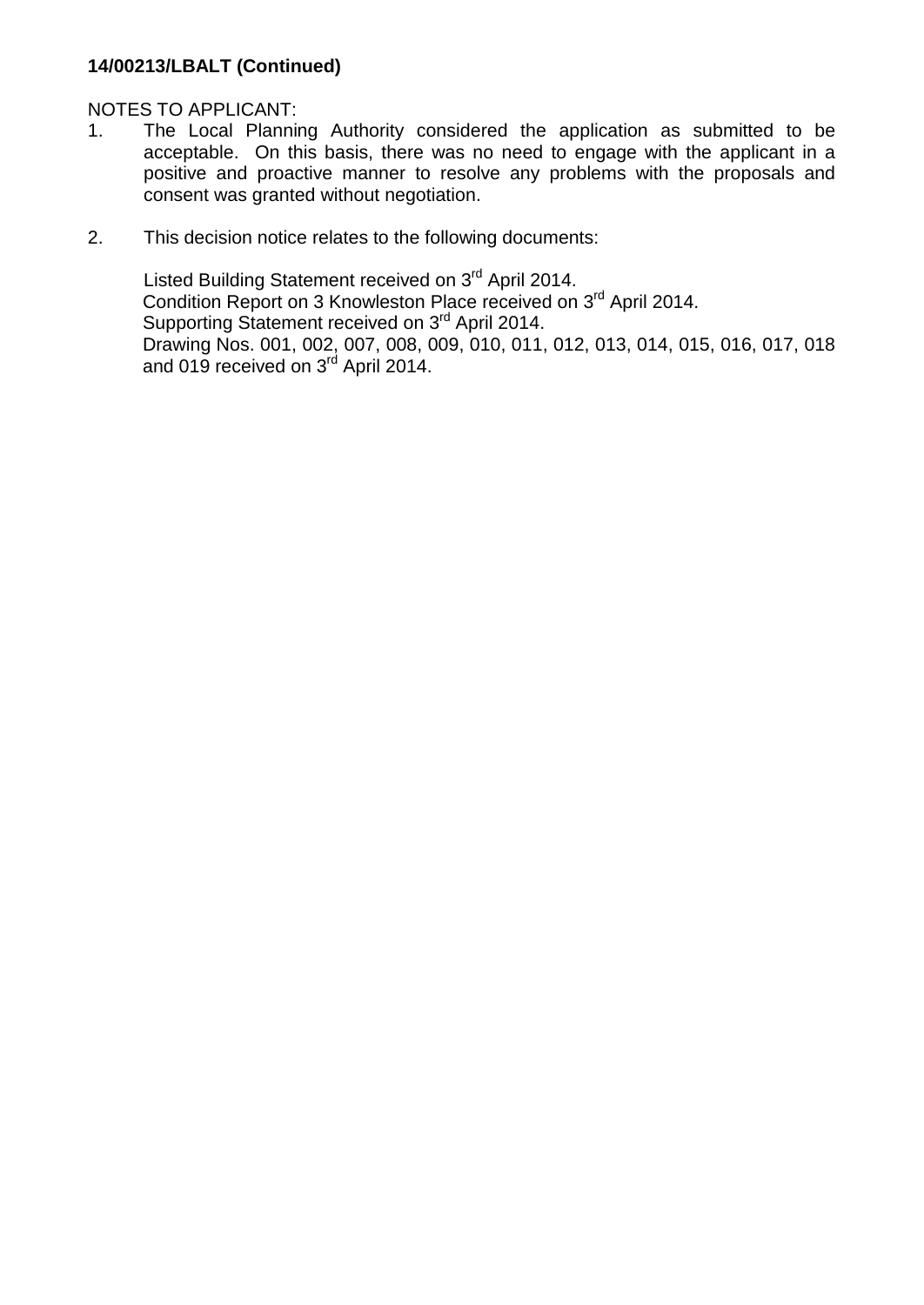# 14/00154/FUL

## 24 Dale Road, Matlock





**Scale: 1:1250** 

© Crown Copyright and database rights (2014) Ordnance Survey  $(100019785)$ 

Derbyshire Dales District Council, Town Hall, Bank Road,<br>Matlock, Derbyshire DE4 3NN. Telephone: (01629) 761100. Website: www.derbyshiredales.gov.uk

| Organisation      | Derbyshire Dales District Council |
|-------------------|-----------------------------------|
| <b>Department</b> | Not Set                           |
| <b>Comments</b>   | Not Set                           |
| Date              | 22 July 2014                      |
| Licence No.       | 100019785                         |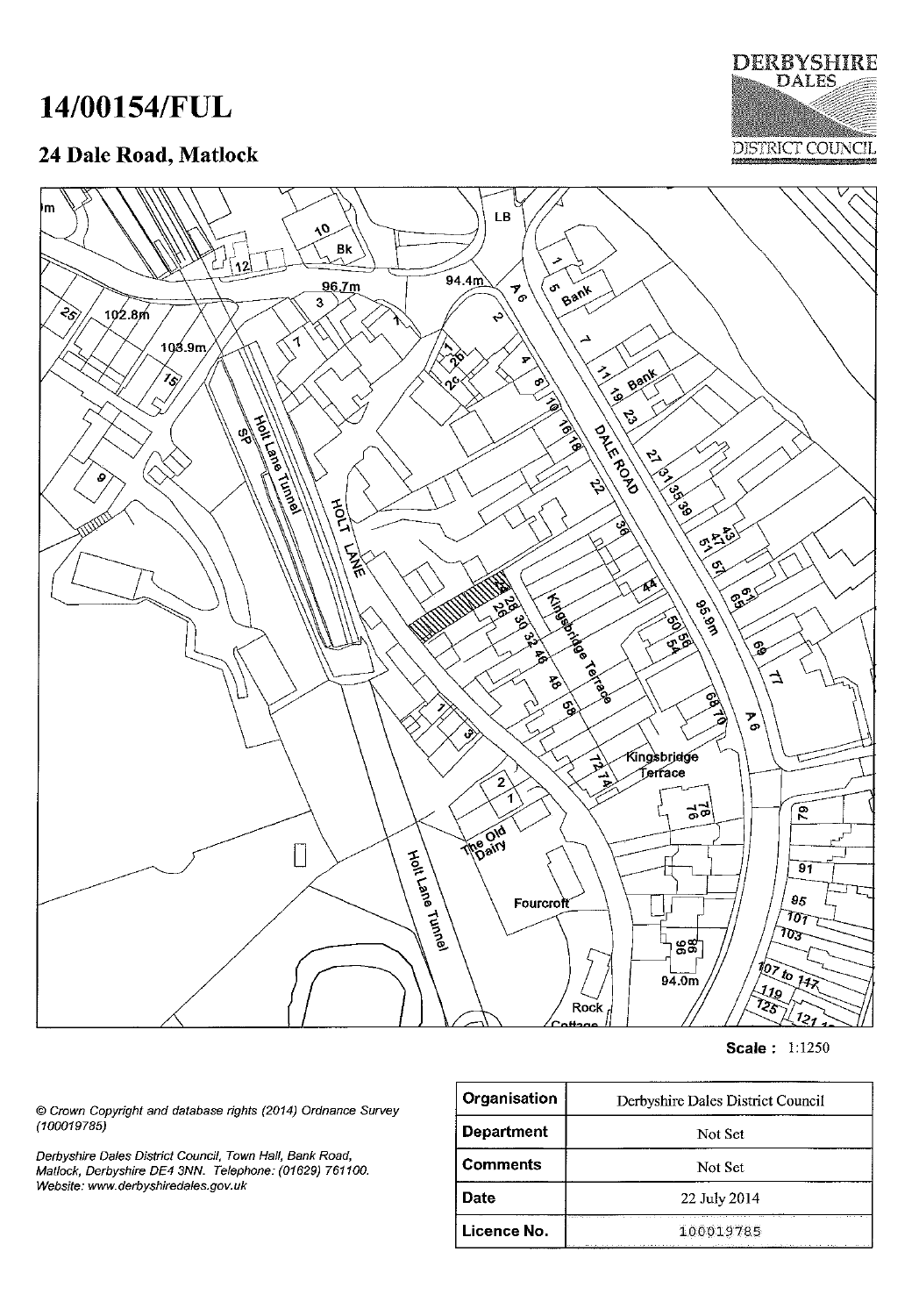#### **14/00154/FUL FORMATION OF ACCESS AT 24 DALE ROAD, MATLOCK FOR MR. LETHBRIDGE**

Town Council: Matlock Date of Receipt: 6<sup>th</sup> March 2014 Application Type: Full **Case Officer: Mr. A. T. Ecclestone** 

## **THE SITE AND SURROUNDINGS:**

The application property is a mid-19<sup>th</sup> Century, end-terrace house, situated in a residential area to the south-west of Matlock Town Centre. It forms the northern end of a row of houses (Kingsbridge Terrace) that are stepped back and up from Dale Road. Their principle elevation faces Dale Road and they back onto Holt Lane.

Holt Lane is a narrow lane within the Matlock Bridge Conservation Area and many of the houses are covered by Article 4 Directions, including number 24. Historically, the whole length of Holt Lane was enclosed by a roadside boundary wall with distinctive 'cock and hen' copings. Unfortunately however, large sections of this historic boundary wall have been removed over the years to provide private, off-road parking for some of the houses.

#### **THE APPLICATION:**

The proposal is for the removal of the last remaining section of the historic, roadside boundary wall and the formation of a vehicular access and hardstanding.

## **RELEVANT HISTORY:**

None.

#### **CONSULTATIONS:**

Local Highway Authority: No objection, subject to Condition.

Town Council: No objection.

#### Conservation Advisory Forum:

Considered the comments regarding Conservation Area considerations as outlined in the LPA letter of  $10<sup>th</sup>$  February remained pertinent. In summary "the removal of any part of this remaining section of historic grit-stone wall, with its cock and hen copings, would be regrettable as its partial loss would neither preserve nor enhance this part of the Conservation Area. An application submitted on this basis would be likely to receive an Officer recommendation of refusal."

#### **REPRESENTATIONS:**

2 letters of support have been received which can be summarised as follows:

The new access will be similar to adjacent properties. The removal of the wall will not be detrimental to the appearance of the area. It will complete a continuous row of five hardstandings at the rear of this short terrace. As such, it would help to remove the parking congestion created by two near-by dental practices. It will also improve visibility for through traffic. It will improve access for Emergency Service vehicles.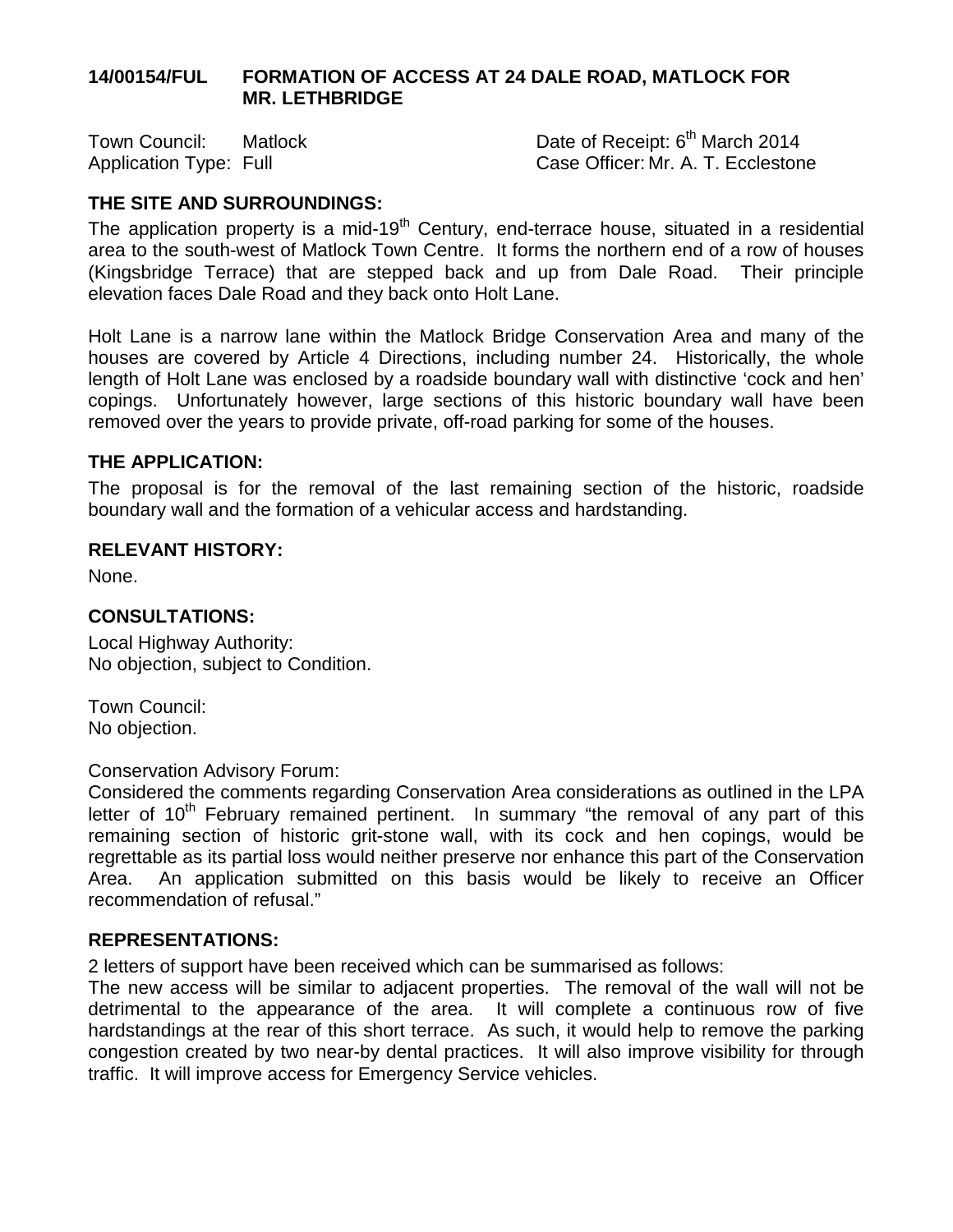#### **POLICIES:**

Adopted Derbyshire Dales Local Plan (2005)

- SF1 Development Within Settlement Framework Boundaries
- SF5 Design And Appearance Of Development
- NBE21 Development Affecting A Conservation Area

Derbyshire Dales Local Plan Submission Draft May 2014 Development Management Policy 8 – The Historic Environment Development Management Policy 9 – Design and Appearance Of Development

National Planning Policy Framework (NPPF) Chapter 7 – Requiring good design Chapter 12 - Conserving and Enhancing the Historic Environment

Other:

Matlock Bridge Conservation Area Character Appraisal.

#### **ISSUES:**

The main issues to assess are the impact that the removal of this last remaining section of the historic boundary wall and the formation of the vehicular access will have on the character and appearance of this part of the Matlock Bridge Conservation Area.

Paragraph 134 of the NPPF states that where a development proposal would lead to less than substantial harm to the significance of a designated heritage asset, this should be weighed against the public benefits of the proposal, including securing its optimum viable use.

This last remaining section of the historic roadside boundary wall with its distinctive 'cock and hen' coping makes a positive contribution to the Conservation Area, presenting the original roadside boundary treatment to the rear of these cottages and defining the width and character of Holt Lane. Although other sections have been removed in the past, this makes the protection and retention of this last remaining section even more important. Its removal would not preserve or enhance the character or appearance of the Matlock Bridge Conservation Area. The benefit to the individual of creating a private off-road car parking space does not justify the harm caused to the wider Conservation Area. Once removed, the historic detailing and any sense of enclosure to this side of Holt Lane will be permanently lost.

The proposal will conflict with Local Plan Policy SF1 – Development Within Settlement Framework Boundaries, because it will not preserve or enhance the character and appearance of the settlement.

The proposal will conflict with Local Plan Policy SF5 – Design And Appearance Of Development, because the design and layout does not preserve or enhance the quality or local distinctiveness of the surroundings.

The proposal also conflicts with Local Plan Policy NBE21 – Development Affecting a Conservation Area, because it does not preserve or enhance the character or appearance of the area.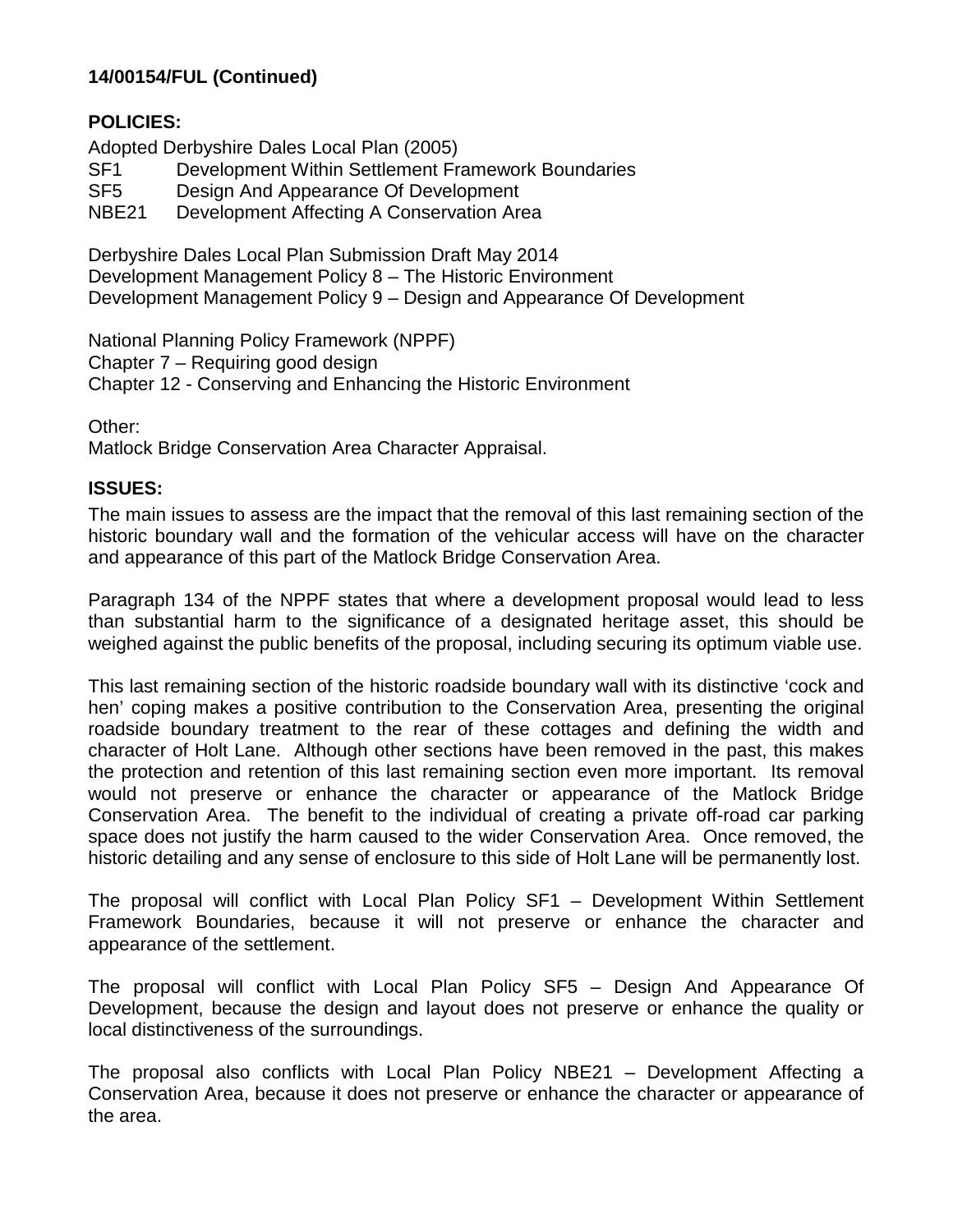The proposal is also considered to conflict with Strategic Policy 3 of the Derbyshire Dales Local Plan Pre Submission Draft 2014, because it does not conserve or enhance the heritage asset, which in this case is the Matlock Bridge Conservation Area.

The proposal will also conflict with paragraph 131 of the NPPF, because it does not make a positive contribution to the local character and distinctiveness.

#### **OFFICER RECOMMENDATION:**

Planning Permission be refused for the following reason:

The proposed removal of the last remaining section of the historic boundary wall will be detrimental to the character and appearance of this part of the Conservation Area and will conflict with Policies SF1, SF5 and NBE21 of the Adopted Derbyshire Dales Local Plan (2005), Strategic Policy 3 of the Derbyshire Dales Local Plan Submission Draft May 2014 and Chapter 12 of the NPPF.

#### **NOTE TO APPLICANT:**

This Decision Notice relates to the following documents:

Drawings numbered 1 and 2, received by the Council on 21<sup>st</sup> March 2014 and drawings numbered 3 and 4, received by the Council on  $20<sup>th</sup>$  Mav 2014.

The Local Planning Authority considered the merits of the submitted application and judged that there was no prospect of resolving the fundamental planning problems with it through negotiation. On this basis, the requirement to engage in a positive and proactive manner was considered to be best served by the Local Planning Authority issuing a decision on the application at the earliest opportunity and thereby allowing the applicant to exercise their right to appeal.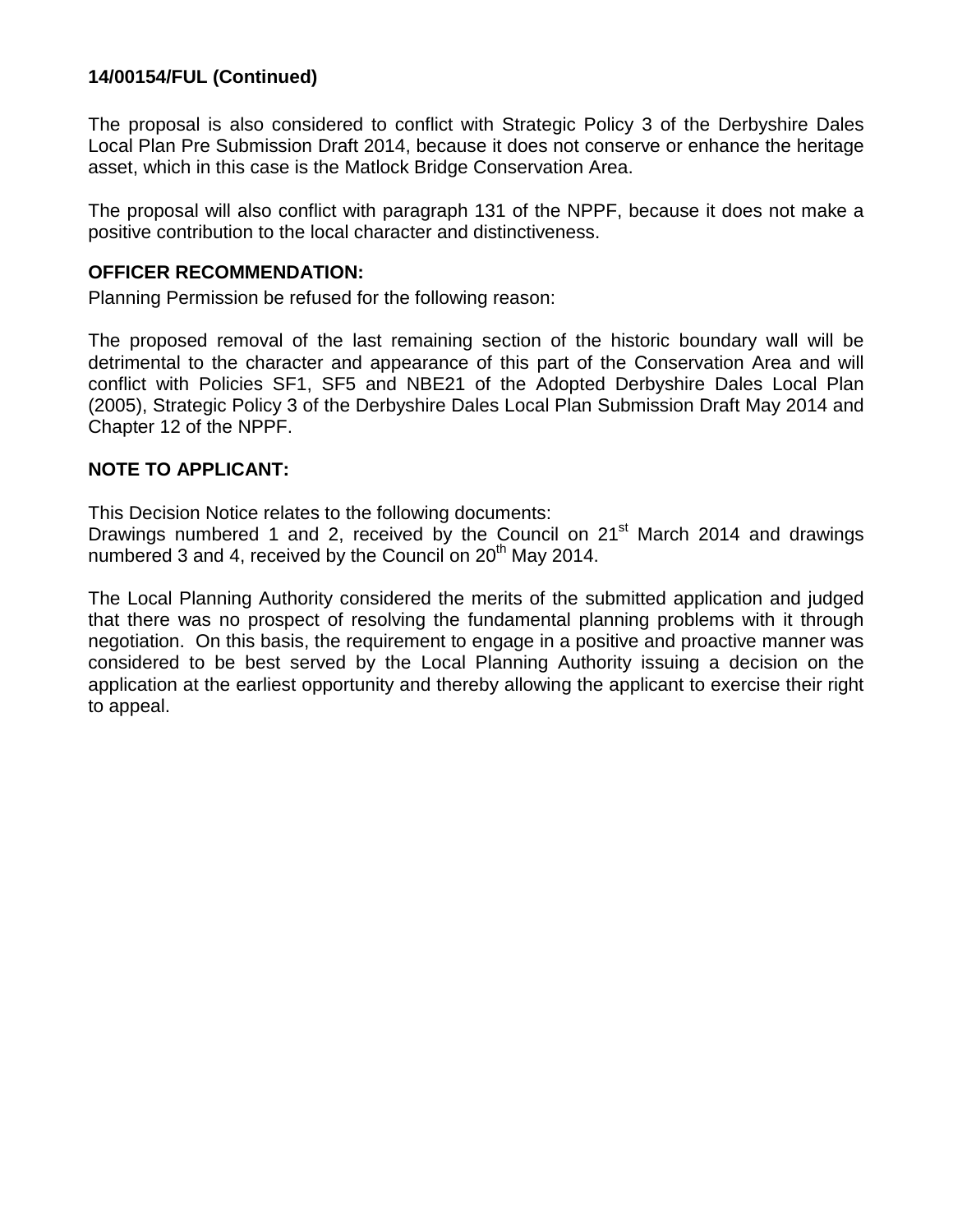# 14/00249/FUL

# 43 Bakewell Road, Matlock





**Scale: 1:1250** 

© Crown Copyright and database rights (2014) Ordnance Survey<br>(100019785)

Derbyshire Dales District Council, Town Hall, Bank Road, Matlock, Derbyshire DE4 3NN. Telephone: (01629) 761100. Website: www.derbyshiredales.gov.uk

| Organisation      | Derbyshire Dales District Council                                                                                 |  |
|-------------------|-------------------------------------------------------------------------------------------------------------------|--|
| <b>Department</b> | Not Set                                                                                                           |  |
| <b>Comments</b>   | Not Set                                                                                                           |  |
| Date              | 22 July 2014                                                                                                      |  |
| Licence No.       | 100019785<br>approach a company of the participant of the company of the company of the company of the company of |  |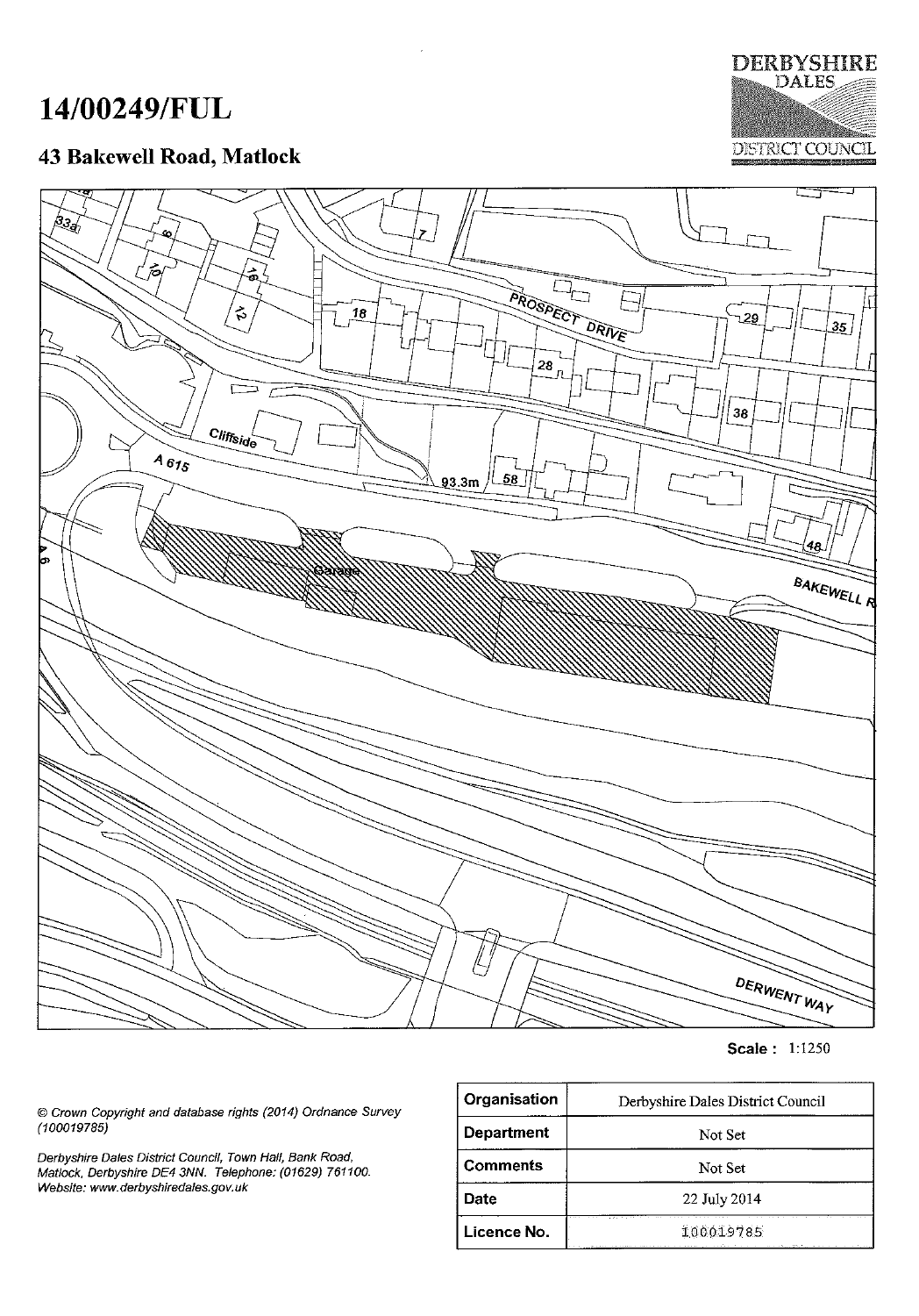#### **14/00249/FUL REDEVELOPMENT OF SITE TO PROVIDE RESTAURANT/FOOD TAKEAWAY AND BULK WINE RETAIL STORE WITH ASSOCIATED PARKING AT 43 BAKEWELL ROAD, MATLOCK FOR WILLIAM TWIGG (MATLOCK) LTD.**

Town Council: Matlock Date of receipt: 11.04.14 Application type: Full **Case Officer: Mr. G. Griffiths** 

#### **THE SITE AND SURROUNDINGS:**

The site lies to the west of Matlock town centre and is bounded by Bakewell Road to the north and the River Derwent and A6 to the south. The site is level and roughly rectangular with a frontage of some 170m and a depth between 14 and 22m. This includes three single storey buildings and part of the car park/storage area to Twiggs.

The site is separated from Bakewell Road by a wide highway verge containing several trees and can be accessed via three entrance points. The rear boundary of the site is well treed and separated from the River Derwent by flood defences.

The site was a petrol filling station with showroom and car repair garage. The site was purchased by the applicant in 2002 when the filling station use was terminated and the fuel storage tanks removed. Since this closure, the main building at the eastern end of the site has had a variety of uses including car sales, motorcycle sales and repair, children's indoor play area and vintage car hire. The eastern end of the building also benefits from a restaurant and bar use. The building has not been in use for a couple of years.

The building at the western end of the site was used for car repair and maintenance with the smaller adjoining building being used for the car wash operation which occupies most of the space between the two main buildings.

The site is within a commercial area but with residential properties on the opposite side of the road. The site is within the settlement framework boundary of Matlock.

#### **THE APPLICATION:**

Full planning permission is sought for a drive-thru restaurant (McDonald's) and a bulk retail store (Majestic Wines). The proposed development would replace the two principal buildings on the site which were formerly a car repair garage and a showroom with ancillary bar. In addition, the buildings associated with the car wash business, between the above buildings, would also be demolished.

The proposals intend the following development:

#### Restaurant (McDonald's)

- to measure some 14.4m wide by 34.5m deep and 5.0m high to the flat roof
- to be constructed with brick/stone, glazing and panelling
- it is proposed to provide a dining area, kitchen, toilets, staffroom and changing rooms, office, plant room, chiller, freezer and stores
- total internal floorspace would be 415sqm with 150sqm being the public restaurant area.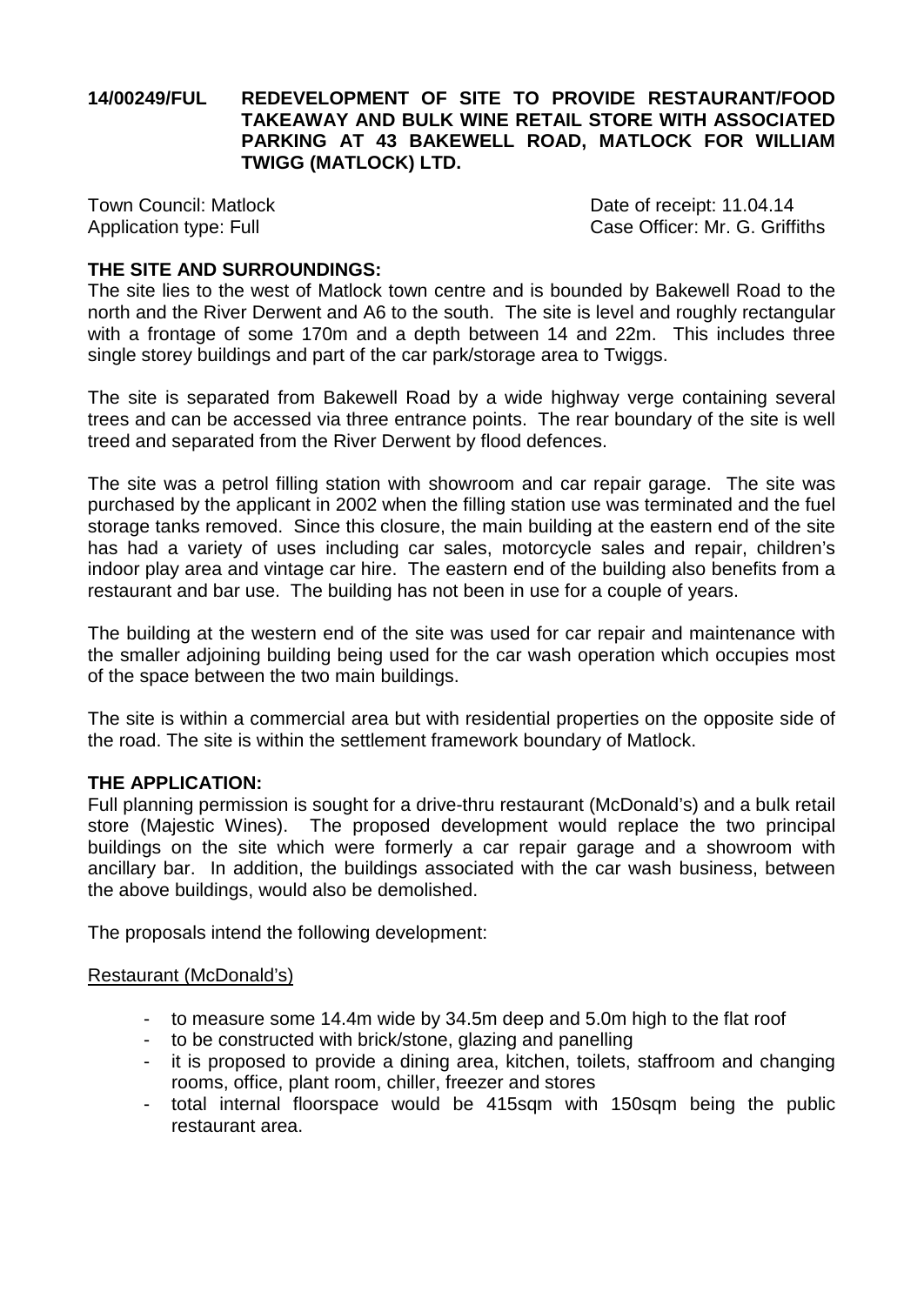In terms of design, the layout is controlled by the operational requirements, the dimensions of the site, car parking and circulation and the logical location being closer to the town for pedestrian access (the bulk wine retailer would by its nature have few pedestrian visitors). The applicant advises that the design of the building is influenced by the corporate image of McDonald's and the surrounding urban form. The style and methods of construction allow for future alteration and modernisation of the restaurant/take-away. The applicant advises that the building would seek to integrate with the surroundings and adopt a palette of high quality materials.

#### Bulk retail unit (Majestic Wines)

- to measure some 11m wide by 27.3m deep and 4.8m high
- it is proposed to have an internal floorspace of 292sqm with the sales area being 40sqm
- materials are proposed to be a masonry base, black signage and light cladding for the walls

- The applicant considers the gently arched roof and horizontal banding of materials sits well in the locality of recent buildings including Sainsburys, Gateway Court apartment block and the Arc leisure centre which demonstrate a contemporary design approach.

#### Sub-station at the western end of the site

- to measure some 3.2m by 4.4m and 3.9m high.

This is proposed to be of materials and have a roof design to reflect the bulk retail unit. It is proposed to be set between the retail unit and the western edge of the site with the overhanging roofs abutting each other. Although there is a 0.7m gap between the wall of the bulk retail unit and the proposed sub-station, this building will have the appearance from most angles of being attached to and integrating with the bulk retail unit.

#### Access and Parking

- the vehicle access to the eastern side of the site would be closed off
- vehicle access into the site is proposed via the current westerly access
- vehicle exit would be via the westerly and centrally located access (the centrally located access would be exit only)
- a parking area for 36 vehicles is proposed between the two proposed buildings
- visitors to the drive through would circulate around the building with collection points located on the south side of the building.

#### Landscaping

- existing trees on the grass verge, which are outside of the application site, would be retained as far as possible
- additional planting will be undertaken in the verge subject to the approval of the Local Highway Authority
- the tree belt to the rear of the buildings would remain unaffected.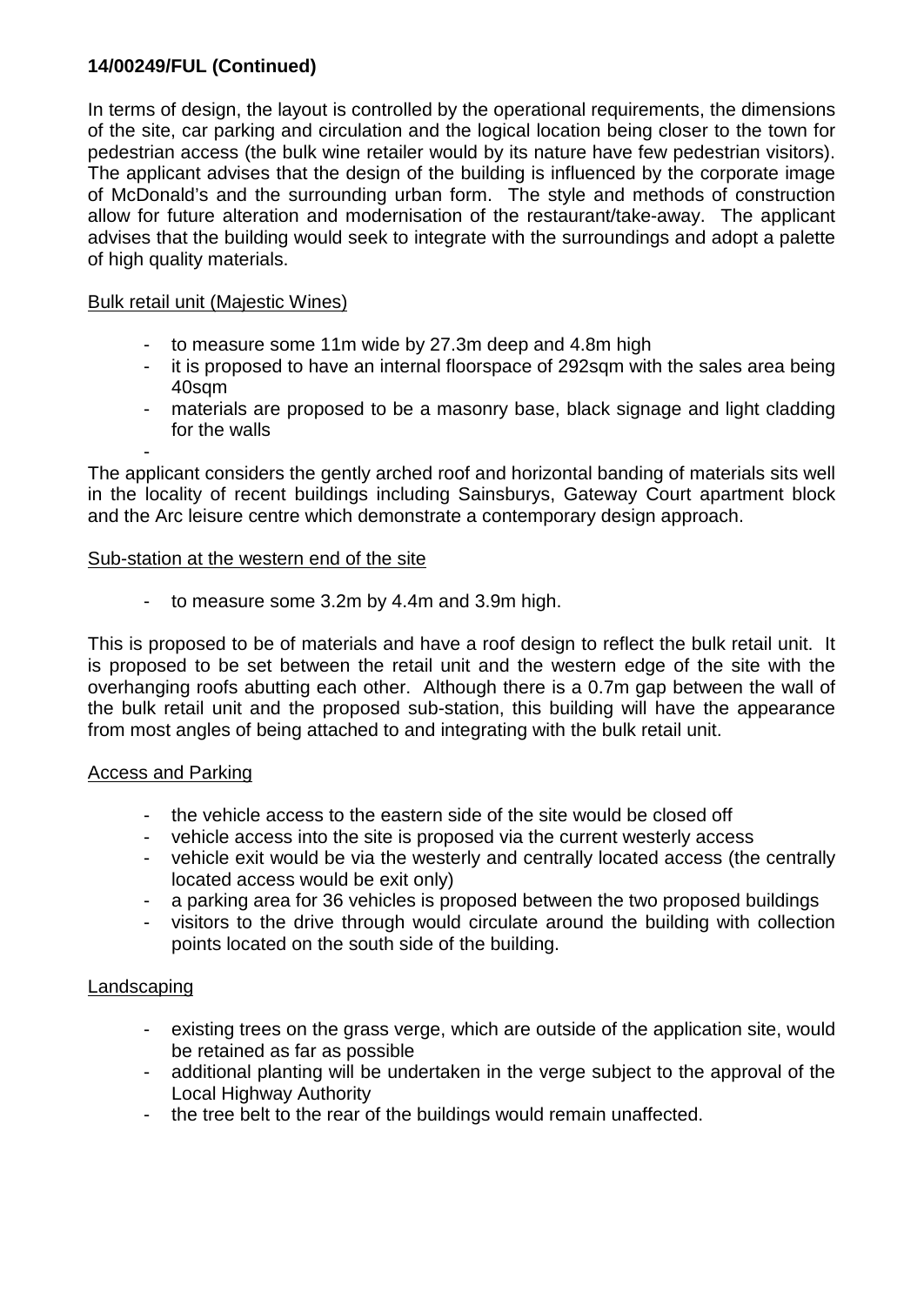The applicant has also submitted the following documents in support of the application:

- Design and Access Statement
- Transport Assessment
- Flood Risk Assessment
- Arboricultural Survey and Impact Assessment Report

The applicant estimates that the restaurant would generate employment for over 100 people, some part time, and that the bulk wine retailer would generate employment for up to 15 people. It is advised that additional spin-off employment would be generated for other companies in the locality.

The applicant has not stipulated the times of operation but details submitted with the applications clearly suggest a desire for 24 hour operation. In terms of noise, the applicant considers that as the development would be located on a main road carrying a substantial volume of traffic where the ambient noise level is high. In this respect, the applicant considers it would be unlikely that the traffic noise generated by the development would be audible above the background traffic noise levels.

The applicant also considers that the noise levels would be unlikely to exceed those generated by the established use of the site as a bar restaurant. The take-way kiosk is proposed to be on the south side with the building shielding noise from residential properties and the plant area is also on the south side and would be fully enclosed.

#### **RELEVANT HISTORY:**

| 14/00309/ADV | Internally illuminated pole sign - Withdrawn.                                                                                                                                                                                              |
|--------------|--------------------------------------------------------------------------------------------------------------------------------------------------------------------------------------------------------------------------------------------|
| 14/00308/ADV | Internally illuminated and non-illuminated signage – To be determined.                                                                                                                                                                     |
| 14/00307/ADV | Illuminated and non-illuminated freestanding signage - To be<br>determined.                                                                                                                                                                |
| 10/00527/FUL | Change of use of former car showroom and wine bar/cafe to retail unit<br>(Use Class A1) – Refused                                                                                                                                          |
| 06/00537/FUL | Change of use of motorcycle showroom to provide childrens' play area<br>to be used ancillary to adjoining bar/café - Granted                                                                                                               |
| 05/00221/FUL | Use of premises as wine bar/bistro during the hours of 9.00 a.m. to<br>11.00 p.m. Monday to Thursday, 9.00 a.m. to 12.00 midnight on Fridays<br>and Saturdays and 9.00 a.m. to 10.30 Sundays (temporary for 6 months<br>$only$ ) – Granted |
| 05/00220/FUL | Use of premises as wine bar/bistro during the hours of 9.00 a.m. to<br>11.00 p.m. Monday to Saturday and 9.00 a.m. to 10.30 p.m. Sunday -<br>Granted                                                                                       |
| 05/00025/FUL | Use of premises as cafe/wine bar/bistro (Use Class A3) during the<br>hours of 9am - 11pm Monday - Thursday, 9am - Midnight Friday and<br>Saturdays and 9am - 10.30pm Sundays for temporary period -<br>Withdrawn                           |
| 04/10/0868   | Variation of condition 3 (opening hours restriction) of planning<br>permission 03/03/0211 to allow for use as a wine bar during the hours<br>of 7.00 p.m. and 12 midnight on Fridays and Saturdays - Granted                               |
| 04/06/0522   | Variation of condition 3 of planning permission 03/03/0211 to allow<br>opening till 1 a.m. on Fridays and Saturdays - Refused                                                                                                              |
| 03/10/0805   | Change of use of part of motorcycle showroom to wine bar (Use Class<br>A3) without complying with condition 3 of planning permission<br>$03/03/0211 -$ Granted                                                                             |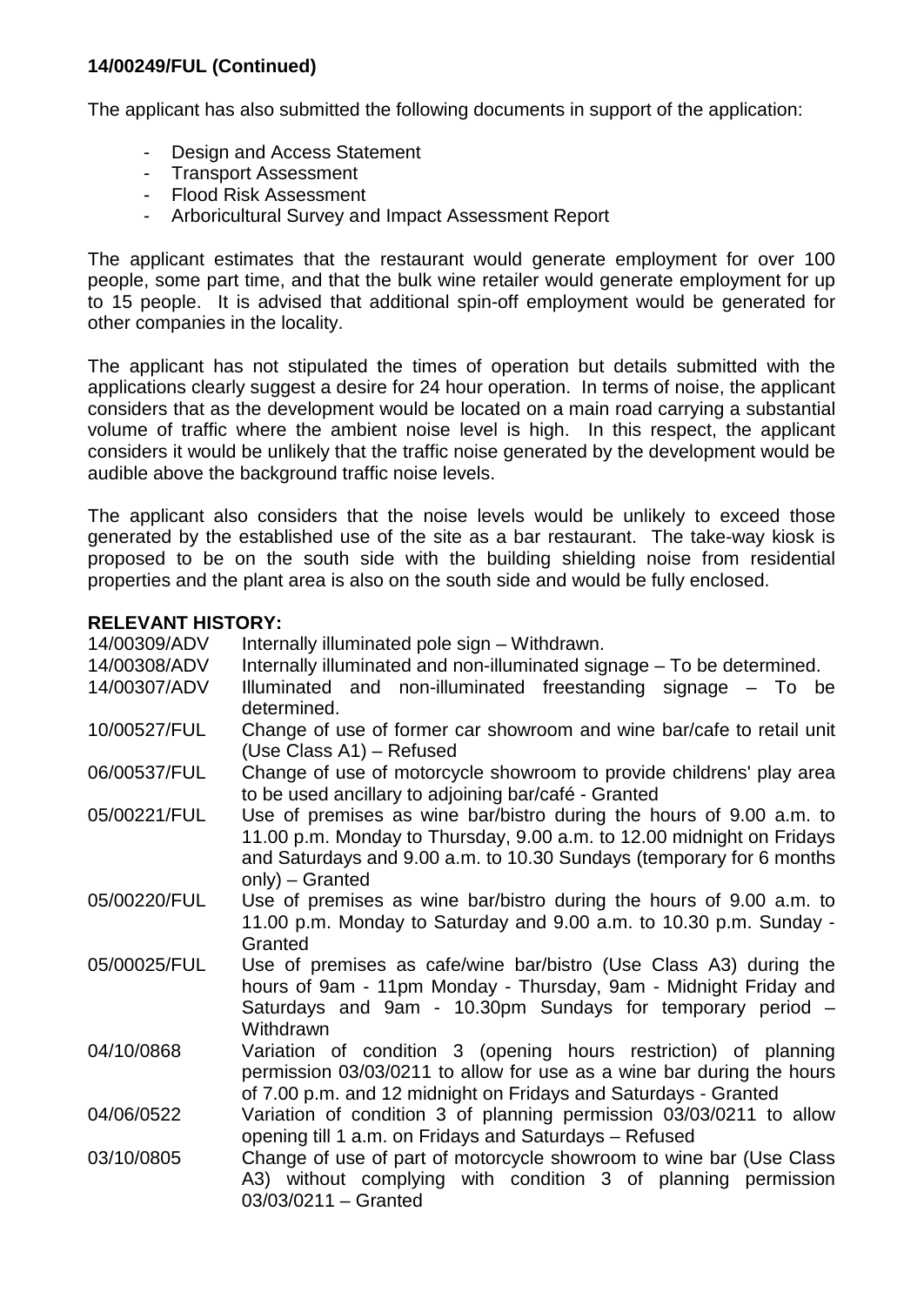- 03/03/0211 Variation of condition 3 (access), condition 4 (restriction of use) and condition 5 (opening hours restriction) of planning permission 02/12/0970 to allow for use as a wine bar during the hours 7.00 p.m. to 11.00 p.m. Thursday to Sunday - Granted
- 02/12/0970 Change of use of part of motorcycle showroom to coffee shop/café **Granted**

## **CONSULTATIONS:**

Town Council – Comment:

- no objection in principle
	- would wish to see conditions applied to restrict opening hours and measures to minimise litter in the town
	- would wish to see less modern design which is more sympathetic and in keeping with the area

Local Highway Authority – No objection subject to conditions.

Environment Agency – Comment:

- matters relating to flood walls and positioning of substation relative to access to flood wall
- matters with regard to finished floor levels and Sustainable Drainage Systems
- matters can be addressed by conditions

Director of Community Services (Environmental Health) – Comment:

- concerns with impacts of previous bar/restaurant times of operation
- would wish to see restrictions on hours of operation being 07.00 to 22.00
- further assessment of noise and light pollution matters
- condition with respect to site contamination

Development Control Archaeologist – Comment:

- satisfied proposals will have no archaeological impact

#### **REPRESENTATIONS:**

A total of thirteen letters of representation submitted from three neighbouring residents, a person living in Matlock, four residents living in the District and one outside the District objecting to the proposals. The comments can be summarised as follows:

- heavy traffic
- would not welcome an increase in queuing vehicles in the area
- no pedestrian pavements on the development side of the road or safe route to cross the road – a pedestrian crossing would interfere with traffic flow
- currently very little noise along Bakewell Road at night
- to what hours will the restaurant and retail units be open?
- object to suggested opening hours noise impact will affect children's sleeping patterns
- were previous noise problems with Madisons Bar
- suggest opening and closing times should be set in tandem with the watershed period of 07.00-21.00
- cars, motorbikes and groups of people would be heard in neighbouring property and cause significant disturbance
- impact of deliveries at night and in the early morning
- Town Council suggestion to regulating hours from 0900-2100 is welcomed
- will cause vandalism and social problems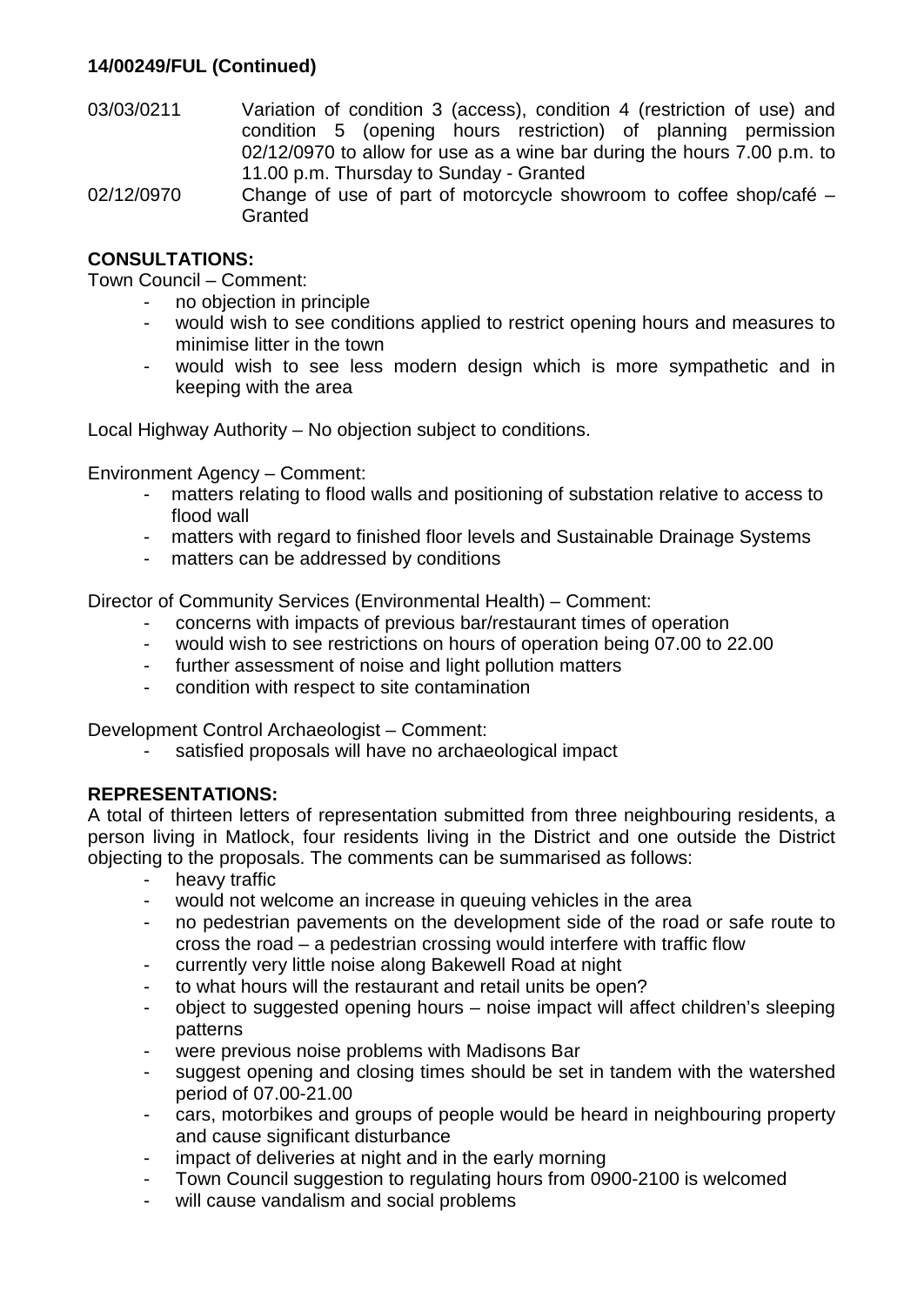- would promote a youth culture 'gathering area' would not welcome young people hanging around the car park in the evenings
- impact of litter
- light pollution
- inappropriate building design
- agree with comments of the Matlock Civic Association with respect to the riverside walk
- site should be part of the Bakewell Road Masterplan
- would be more suited to a central location (former Matlock Mercury Offices or Hayden Stanley for example)
- should swap the buildings on the site placing McDonalds nearer the roundabout where it would be by the bund which would deflect noise and screen signage glare
- Matlock is a traditional town unspoilt by the ravages of commercialism  $$ destined to become an uninteresting clone town
- signage that McDonald's demand is brash and may be suited to the US but is in no way in keeping with the peaks and dales of Derbyshire
- will dissuade other cafés opening up in the town centre
- impact on local and passing trade
- would divert people away from the town centre and would not encourage visitors to then visit the town
- devastating impact on local business
- majority of jobs will be non-skilled, part-time jobs (approx.. 80% according to company figures) with low wages
- environmental impacts of waste products
- promoting and selling unhealthy food particularly to children
- site could be put to better uses with Aldi or Lidl instead of being forced to go to **Sainsburys**
- impact on value of residential properties.

One letter of representation from a Matlock resident supporting the proposals. The comments can be summarised as follows:

- will redevelop a run-down area forming the gateway to the town in need of urgent improvement
- if application declined, may be more additional years before an alternative developer is sought (over and above the years the site has already declined)
- support Matlock's tourist industry
- support local economy  $-65$  additional jobs
- no similar facilities in the town
- proper access and service facilities for passing traffic
- national 'constant' offer important to keep locals and visitors in the town
- site will be properly managed to high standard i.e. litter control, well maintained, etc.
- misconception that offer poor quality meals
- alternatives such as M&S, Halfords, Homebase, etc unlikely to be realistic for the site.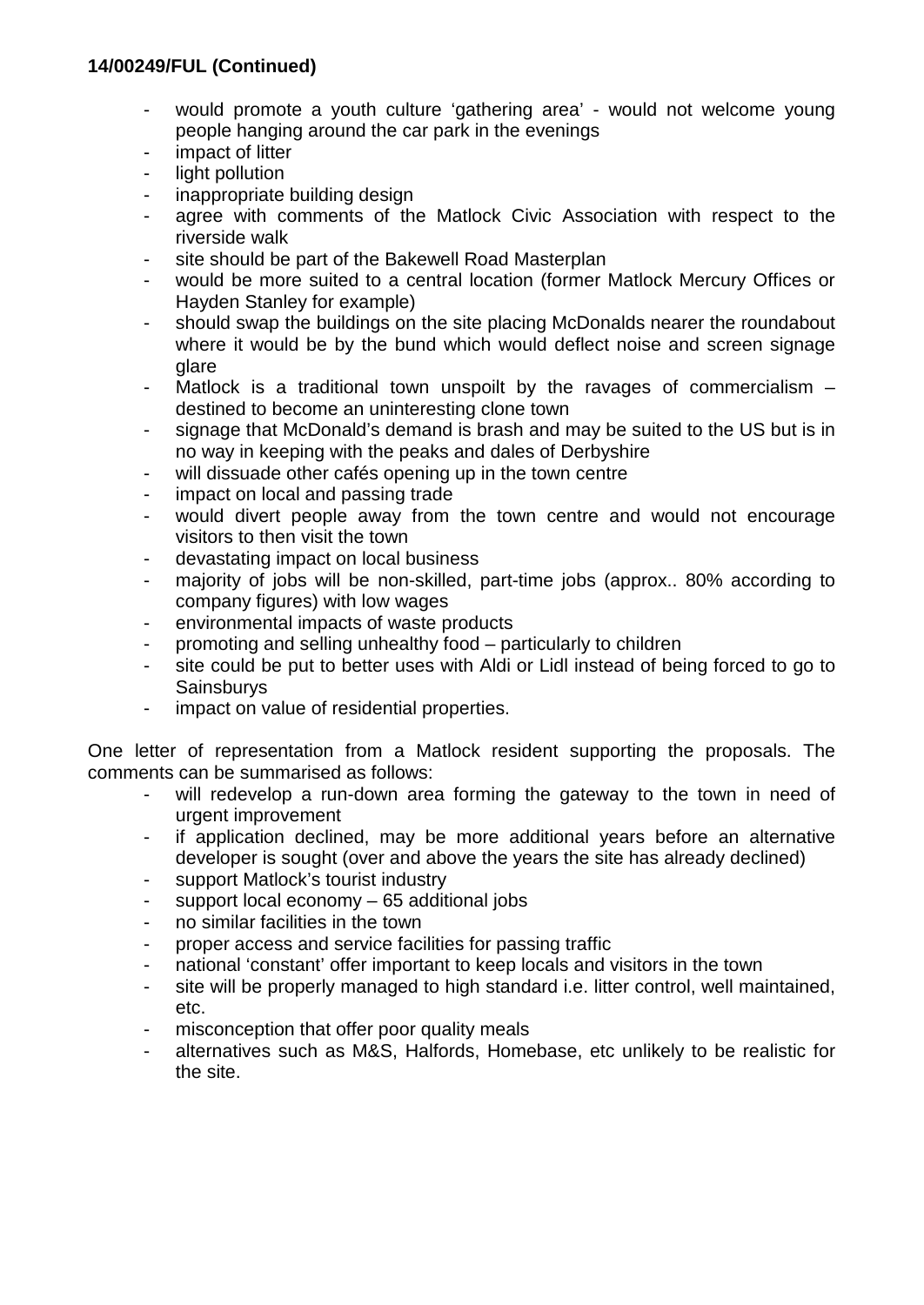Matlock Civic Association - Comment:

- no objection in principle
- elevations would benefit from greater interest (more windows/detailing)
- turns back on river with no attempt at a riverside walk or viewing points
- major gateway to the town and unfortunate that first building seen would be a substation – if it cannot be moved it should be screened
- difficult to ascertain colours of the materials and hope they would be compatible with local character
- need for additional landscaping between Twiggs and the drive through lanes on the A6 frontage
- some concern with proximity of access to the roundabout.

# **POLICIES:**

- 1. Adopted Local Plan (2005)
	- Development within Settlement Frameworks Boundaries
	- SF5 Design and Appearance of Development<br>SF8 Catering for the Needs of People with Dis
	- Catering for the Needs of People with Disabilities in Development and Redevelopment
	- EDT4 Other Existing Employment Land And Business Premises
	- EDT8 Design And Appearance Of New Industrial And Business Premises
	- EDT11 Retail Uses within Employment Areas
	- NBE6 Trees And Woodlands
	- NBE26 Landscape Design In Association With New Development
	- S6 The Design and Appearance of Shops and Commercial Premises<br>S7 Shopfront Security
	- S7 Shopfront Security<br>S8 Development to Re
	- S8 Development to Realise the Potential of the River Derwent<br>TR1 Access Requirements and the Impact of New Development
	- TR1 Access Requirements and the Impact of New Development<br>TR8 Parking Requirements for New Development
	- Parking Requirements for New Development
- 2. Submission Draft Local Plan (2014)

Strategic Policy 1 – Sustainable Development Principles

- Strategic Policy 7 Retail, Leisure & Other Commercial Development
- Strategic Policy 11 Accessibility
- Strategic Policy 12 Matlock/Wirksworth Sub Area

Development Management Policy 1 - Development within Settlement Framework **Boundaries** 

Development Management Policy 6 - Landscape Character

Development Management Policy 9 - The Design and Appearance of Development Development Management Policy 10 - Land for New Employment Development Development Management Policy 11 – Existing Employment Land and Premises Development Management Policy 22 – Access and Parking

- 3. National Planning Policy Framework
- 4. National Planning Policy Guidance

# **ISSUES:**

# 1. Introduction

The principal issues for consideration are the impact that McDonald's and Majestic Wines would have on the vitality of Matlock town centre. Other issues for consideration are employment, the design and appearance of the development, impacts on the amenity of nearby residents, landscaping and highways and access issues.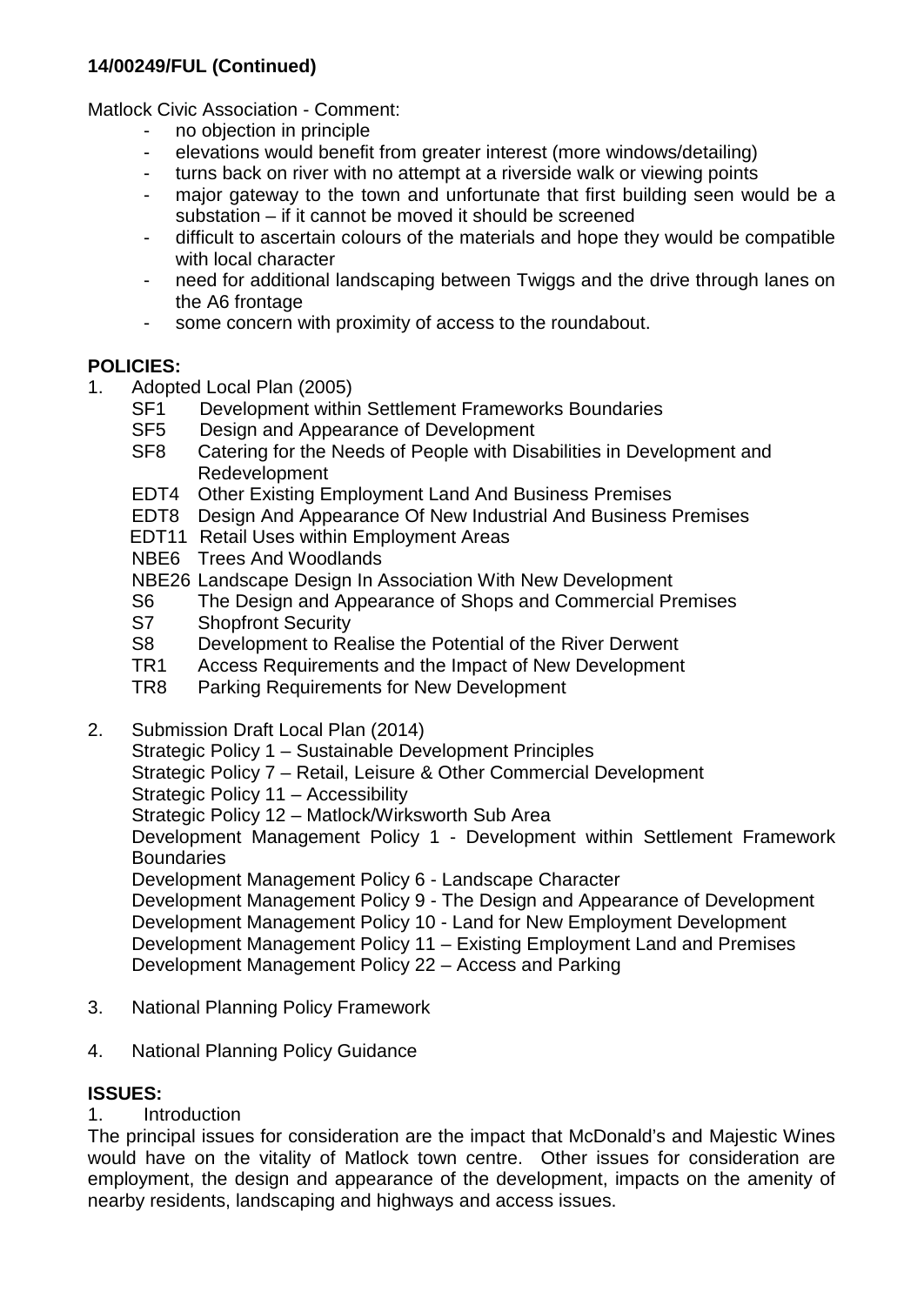#### 2. Policy

The emerging Local Plan has been presented for Examination in Public and must now be given a more significant degree of weight where this does not conflict with the adopted Local Plan and moreso with the National Planning Policy Framework.

Policy EDT11 of the Adopted Derbyshire Dales Local Plan (2005) advises that, within employment areas, planning permission will be granted for retail development where it involves a specialist retail use unsuited to a town centre location, it would specifically serve the needs of those employed within the employment area and would not create unacceptable problems in terms of its relationship to neighbouring uses. This suggests the retail development may be acceptable in limited circumstances. The site is limited in its current use as an employment site and the proposed developments will introduce a significant number of jobs beyond those formerly expected to have been provided across the wider site.

The National Planning Policy Framework advises that planning policies should be positive and promote competitive town centre environments that provide customer choice and a diverse retail offer and which reflect the individuality of the town (Paragraph 23). It also states that Local Planning Authorities should allocate edge of centre sites for main town centre users that are well connected to the town centre, where suitable and viable town centre sites are not available, and set policies for consideration of proposals for main town centre uses which cannot be accommodated in or adjacent to town centres.

Regard has to be given to reason for the refusal of planning permission for The Original Factory Shop in the former 'Madisons' building. In this respect, it was identified that the site lies outside the town centre defined in the Adopted Derbyshire Dales Local Plan. The location was considered to be unsustainable for A1 retail use as customers would be divorced from the main retail environment of Matlock, thereby lessening the probability of linked shopping trips increasing the reliance of customers on the private car to shop at these premises and failing to maximise the benefits of new retailing to enhance the vitality and viability of Matlock town centre. Furthermore, there were considered to be sequentially preferable sites for A1 retailing within the town centre, which could be redeveloped within a reasonable timeframe and whose development would serve to reinforce the vitality and viability of the main shopping centre.

Notwithstanding the above, there are specific reasons for McDonald's and Majestic Wines to seek a location on the edge of town. McDonald's is proposing a drive-thru element which is suited to a location where there are good road links and is a form of business operation that could not be easily provided for within the town centre. Majestic Wines is also a bulk retail outlet that would rely on its customers making car borne journeys to purchase bulk wine. In this respect, it has different requirements to non-bulk retail outlets, such as 'The Original Factory Shop,' and, as a bulk retailer, Majestic Wines would need to be located close to the road network with adequate means for close parking provision.

The bulky nature of sales requires parking to be available and controllable at all times adjacent to the store, in order to allow purchases to be carried and loaded into a customer's vehicle. In this respect, it is noted that there is limited on-street parking available within most of the town centre, with this being competed for by visitors to all of the outlets there in. In this regard, it is considered that there are specific site requirements for the proposed developments that cannot be easily accommodated within the town centre.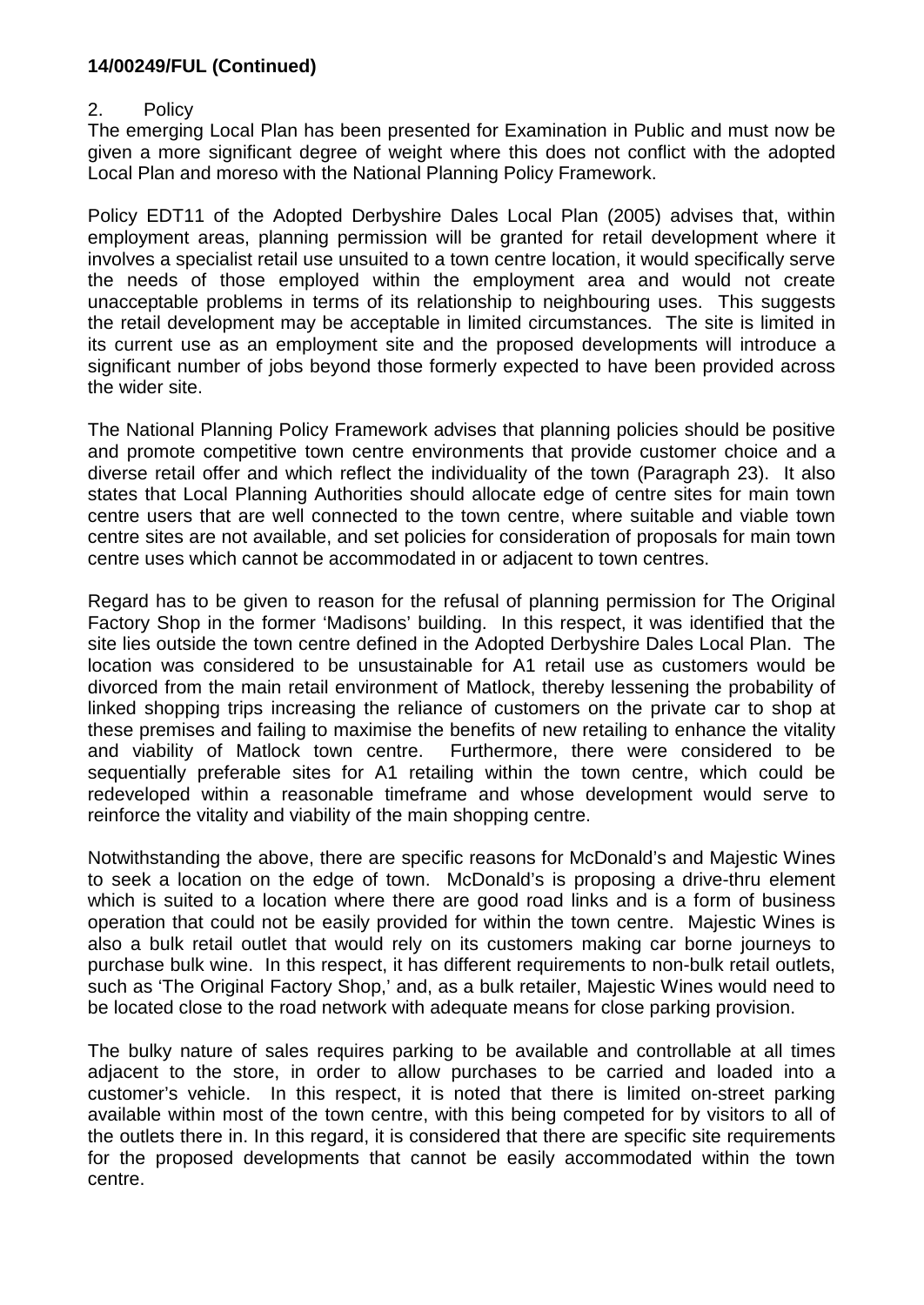There is some concern with regard to the impact on existing local restaurant/café/take away provision. However, it is considered that whilst McDonald's may have some impact on drawing customers away from such units in the town, to have it located within the town would have a similar impact. Such a facility would also be likely to serve to encourage visitors to visit the town. It is considered the bulk retail unit with appropriate conditions on how it can operate will have little impact on town centre businesses.

As such, the development would be in relatively close proximity to the town centre, well connected to it and would provide for a drive-thru restaurant that does not exist within the town. It is also considered that such an offer would encourage residents in the wider catchment area to come to Matlock and thereby generate trade. Given the above, it is considered that the development accords with the spirit of the sequential approach to considering such development advocated in Paragraph 24 of the NPPF.

#### 3. Employment

The proposed development will lead to a significant number of jobs being created which would be both full and part time to the benefit of the local economy.

#### 4. Design and Appearance

The proposed buildings are considered a significant improvement to the existing buildings on the site and are of an appropriate, contemporary appearance for the site rather than a pastiche of traditional appearance and detailing. The former showroom/bar/restaurant building, whilst never particularly attractive, has recently fallen into a state of disrepair, and it is considered that the proposed buildings would enhance the visual approach to the town. The removal of the car wash is also considered to be a visual improvement, albeit this would be replaced by a car parking area.

In terms of materials, these have not been fully specified and it is considered reasonable to attach conditions requiring these to be submitted for approval prior to the development commencing. The applicant has made an assertion to the use of quality materials which will need to be assessed in the context of the application site.

Matlock Civic Association refer to the provision of a riverside walk. There is no formal planning proposal or designation for such a riverside walk on this side of the River Derwent. As such, this is not considered a reason to otherwise require a rethinking of the design of the development proposals.

#### 5. Landscaping

The applicant has submitted an arboricultural statement with respect to the trees around the site, particularly those on the frontage. It is considered that the trees will not be harmed with the development, being outside of the root protection area, and the built form would be generally set further away from the trees. However, it should be noted that the application site excludes the highway verge to the front. Whilst the applicant has indicated that they would wish to see the two, multi-stemmed lime trees removed from the site, this is outside of the application site and under the control of the County Council.

The applicant proposes to retain the trees to the south of the site, adjacent to the river, which will soften views of the development. Nevertheless, it is considered reasonable to require a full landscaping scheme to be submitted as a condition on any grant of planning permission. This would also include any proposed boundary treatments that may emerge and for outside furniture and other potential structures.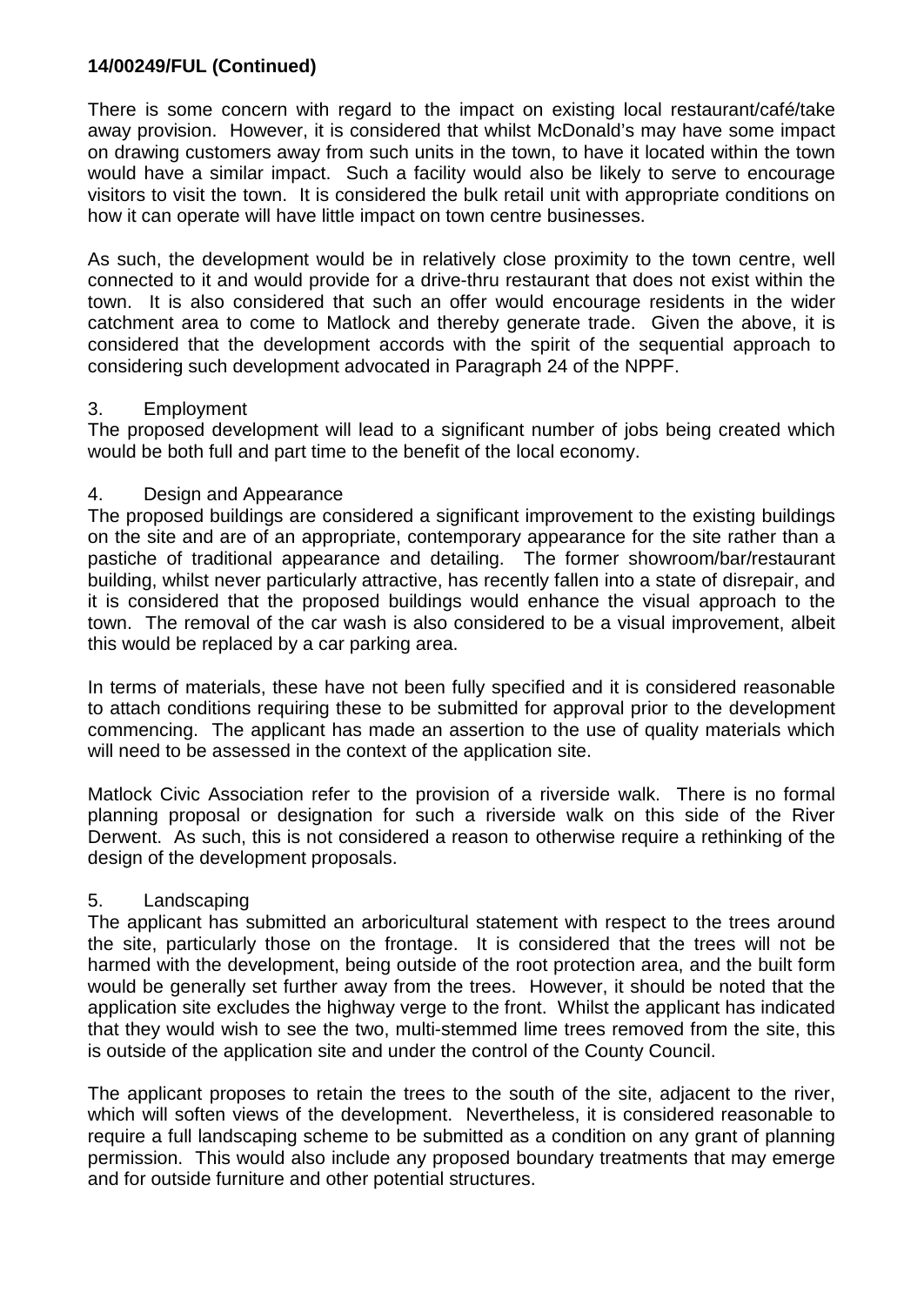#### 6. Impact on Residents' Amenity

The principal impacts associated with the site stem from the hours of operation, noise from vehicles, noise and odour from the restaurant and potential light pollution. In this respect, the District Council's Environmental Health Section has advised the following.

The site does attract a degree of noise during the day with its proximity to Bakewell Road and the flow of traffic. This flow has decreased to some extent with the introduction of the by-pass and would be rather tranquil at night. In this respect, the proposals have the potential to harm the amenity of residents on the opposite side of Bakewell Road to the development site. As such, it is considered reasonable to require some degree of control over the hours of operation.

In terms of the hours of operation, the applicant has advised that the times are unknown but indications on signage applications suggest a 24 hour operation. It is advised by the District Council's Environmental Health Section that the hours of operation be restricted to similar hours attached to the previous bar/restaurant which were 09:00 to 23:00 Monday to Saturdays and 09:00 to 22:30 on Sundays. Subsequently, a temporary planning permission for a period of six months was granted for the bar to operate between 09:00 to 23:00 Mondays to Thursdays, 09:00 to 00:00 on Fridays and Saturdays and 09:00 to 22:30 on Sundays. The temporary extension was granted to monitor the operation of the bar to see if complaints were received. However, the Environmental Health Section received complaints from nearby residential properties from noise late at night from people using the premises. In addition, part of the site has been subsequently used as a car washing facility and complaints have also been received regarding noise from this operation.

However, notwithstanding the comments of the Environmental Health Section, it is considered that greater leeway can be given to the times of opening in the morning, given that the amount of traffic expected at this time would be limited. As such, it is considered that the site could open at 06.00 each morning to attract the breakfast trade. There is the potential for noise nuisance from the site either from people walking to or from the site late at night or its general use during the day. As such, it is considered that the hours of operation are reasonable up until 23.00 to protect nearby residential properties.

There is also a need to ensure that the noise from the refrigerator will not have an impact on residents. In this respect, it is considered reasonable to establish the background noise levels through a noise survey to assess potential impact. As such, this can be attached as a condition on any grant of planning permission.

In terms of cooking odours, the applicant has advised that they do not consider there is reason to suppose that these will be problematic. This is considered somewhat surprising given the nature of the cooking process, which includes the deep fat frying of food. Nevertheless, these matters can be overcome by the use of the correct attenuation equipment and can be addressed by a condition on any grant of planning permission.

With regard to light pollution, the applicant has submitted insufficient details to demonstrate where there may be a need for lighting on the buildings or around the car park for safety reasons. In this respect, it is considered the extent of lighting, and how it is directed to avoid a significant impact on residents and users of the highway, can be incorporated within the proposed wider landscaping condition.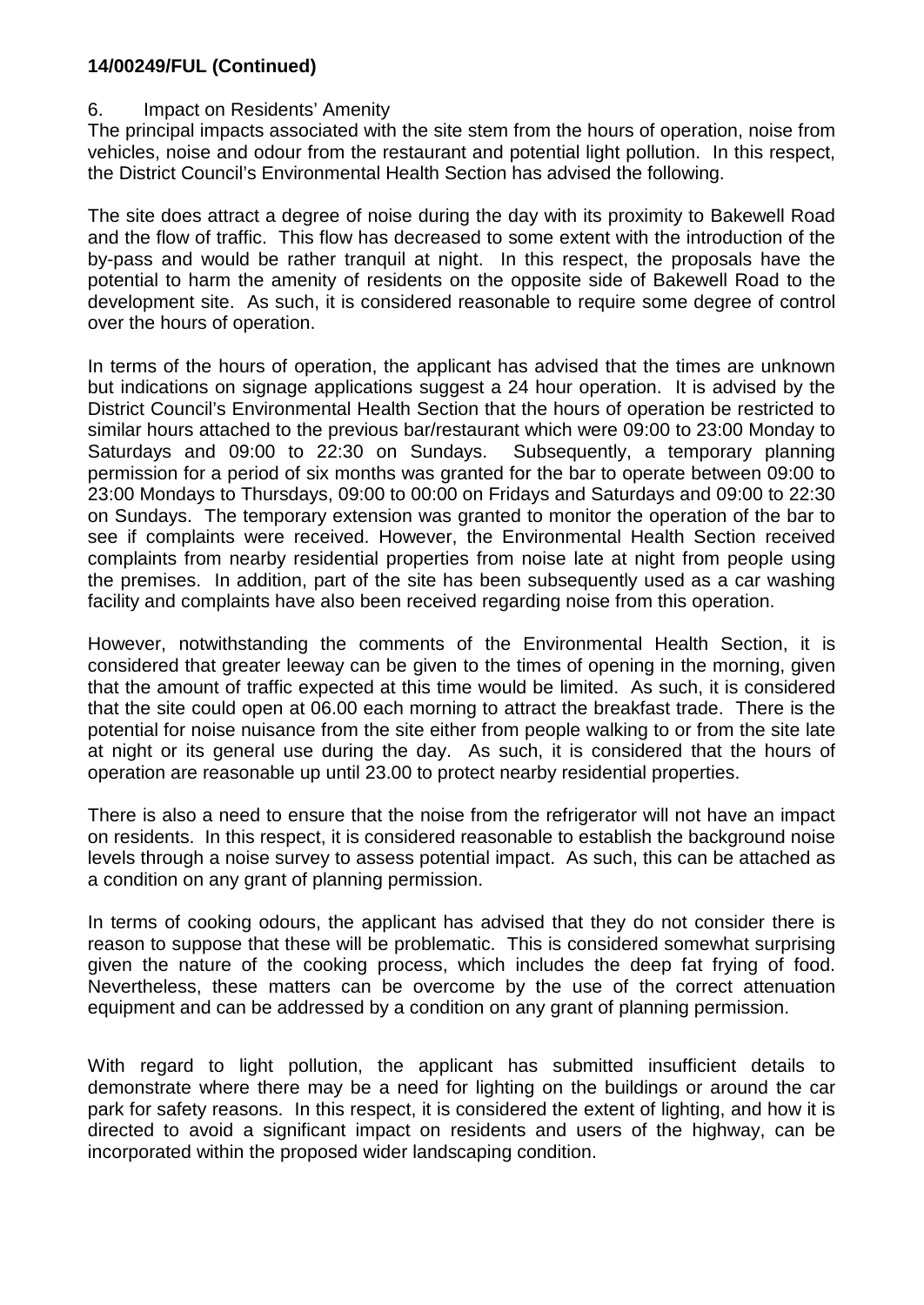# 7. Highway Issues

A Transport Statement, and an addendum to it, have been submitted as part of the application. The Local Highway Authority has advised that the revised traffic modelling confirms the new development can be accommodated on the highway networks without causing 'severe' harm to highway safety. Therefore, the Local Highway Authority advises that it would not be in a position to raise a sustainable objection to the proposals as submitted. However, there are some issues that still remain unresolved as follows:

- safe pedestrian crossing facilities across the A6 (potentially a central refuge with tactile paving) at an appropriate location.
- secure cycle parking for staff / customers.
- boundary treatment adjacent the 'Drive-thru' restaurant to prevent headlights from queuing vehicles distracting drivers on the A6.

In this regard, the Local Highway Authority has set out conditions to address such matters to be attached to any grant of planning permission.

In terms of on-site manoeuvring for delivery vehicles, a swept path analysis for a delivery vehicle has been submitted which indicates a delivery vehicle can manoeuvre into the designated unloading area. This can only occur when certain car parking spaces are vacant (the HGV path completely over-sails the disabled car parking spaces as well as several other regular parking spaces). However, the Local Highway Authority assume this could be managed by the restaurant owners, where the spaces could be reserved in advance of programmed deliveries to the site. Given the above, there are no objections to the proposals on grounds of highway safety.

# 8. Site Contamination

The applicant has submitted a report on potential contamination of the site. Having assessed the report, the District Council's Environmental Health Section has raised no objection but has made a number of recommendations which will need to be subject to a condition on any grant of planning permission.

# 9. Flood Risk

The applicant has submitted a flood risk assessment which proposes drainage to be SuDS compliant where possible and providing any necessary attenuation and flow control with respect to the 1 in 100 plus 20% rainfall events. The floor levels of the buildings are proposed to be set marginally above the 1 in 100 year plus climate change level and avoid surcharge to the flood wall through the increase in levels. The applicant considers the site to be sequentially preferable due to flood zone compatibility and that similar previous uses have operated on the site.

The Environment Agency has advised that the length of existing flood wall adjacent to the planning application site is in private ownership (e.g. not an Environment Agency maintained flood wall). They are aware that the flood wall is in a poor state of repair with a number of cracks and advise that it is essential that demolition of the existing buildings and the erection of the proposed restaurant/food takeaway and bulk wine store does not cause further deterioration of the flood wall, which could place land behind the wall at risk of flooding.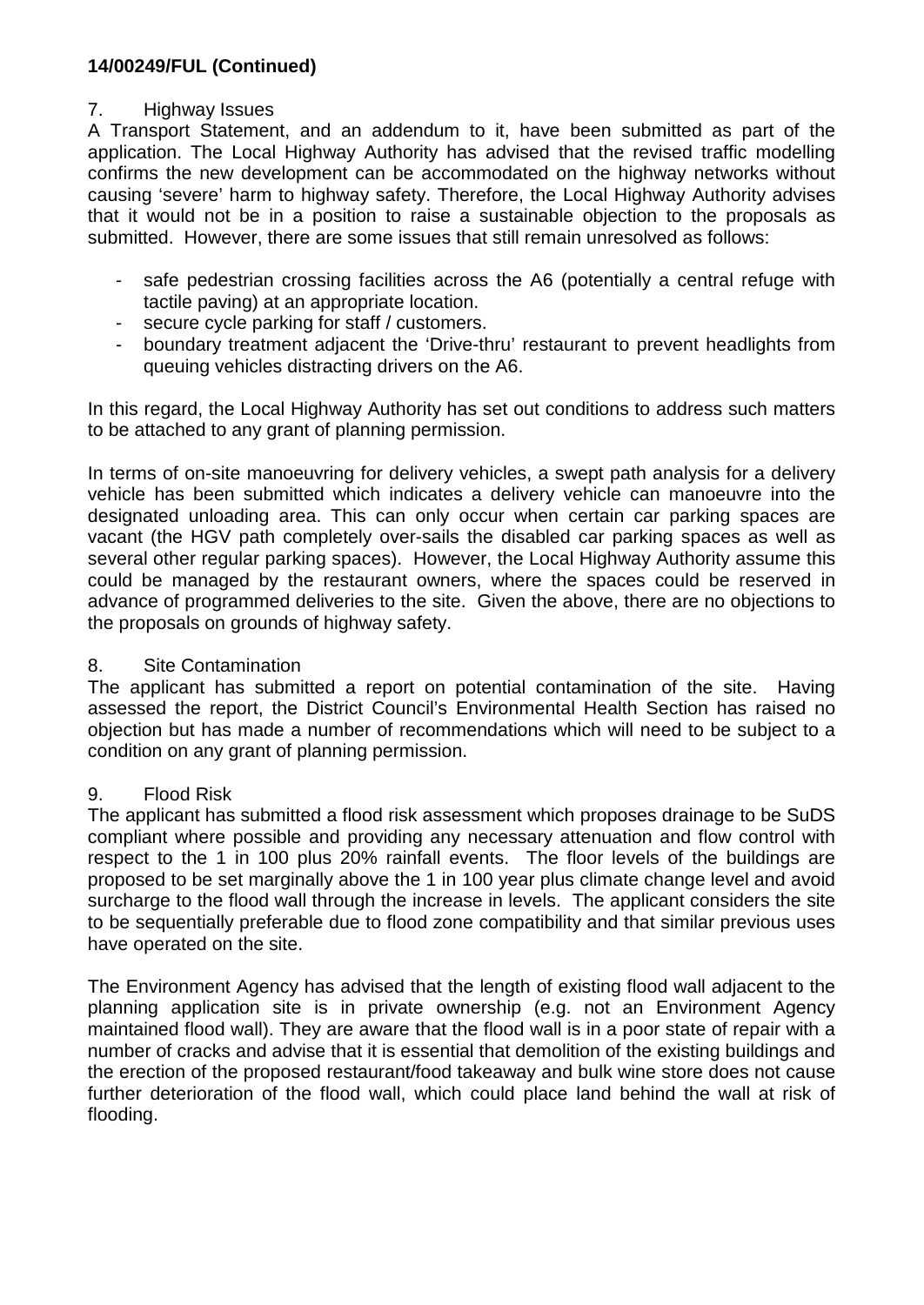The Environment Agency also advises that the length of existing flood wall immediately downstream of the planning application site is maintained by them and the only means of access to inspect and maintain the flood defence is via a gateway where the new substation is proposed. The Environment Agency is concerned that the location currently shown for the new substation will remove their ability to carry out essential maintenance of the flood wall. The consequences of this could place land behind the flood wall at high risk of flooding.

Given the above, the Environment Agency requests conditions be attached to any grant of planning permission with respect to matters relating to flood walls, the positioning of substation relative to the access to flood wall, finished floor levels and Sustainable Drainage Systems.

#### 10. Conclusion

Whilst there is some concern that the restaurant element may have an impact on businesses in the town centre, this would be a likely occurrence if sited within the centre itself. In this respect, rather than seeing the proposal as a threat to the viability of the town, it is considered that provision of this facility, serving both residents of the town and motorists from further afield, would help support the town and encourage visits to it. Given that the development would also provide for employment and be visually an improvement to the character and appearance of the site, this element of the scheme is considered acceptable.

With respect to Majestic Wines, it would appear that there are no units within the town centre that meet the offer requirements of the applicants in terms of size and servicing arrangements (both for customers and delivery vehicles). The issue is not one of competition between retailers but whether, given the sequential appraisal, the introduction of the proposed Majestic Wines would be demonstrably harmful to the vitality and viability of Matlock town centre. After due consideration, and subject to appropriate planning conditions being imposed to confirm the 'bulk' purchase offer that the applicants operate, it is considered that this element of the scheme is also in accordance with the aims of the National Planning Policy Framework.

#### **OFFICER RECOMMENDATION:**

Planning permission be granted subject to the following conditions:

- 1. Condition ST02a Time Limit on Full
- 2. The development hereby approved shall be carried out in accordance with the originally submitted drawings and specifications except as amended by the drawings and specifications received on  $22<sup>nd</sup>$  May and  $23<sup>rd</sup>$  July 2014 and except insofar as may otherwise be required by other conditions attached to this permission.
- 3. Condition DM1 All Materials to be Approved General
- 4. No development shall commence on site until a scheme of hard and soft landscaping has been submitted to and approved in writing by the Local Planning Authority, the details of which shall include :-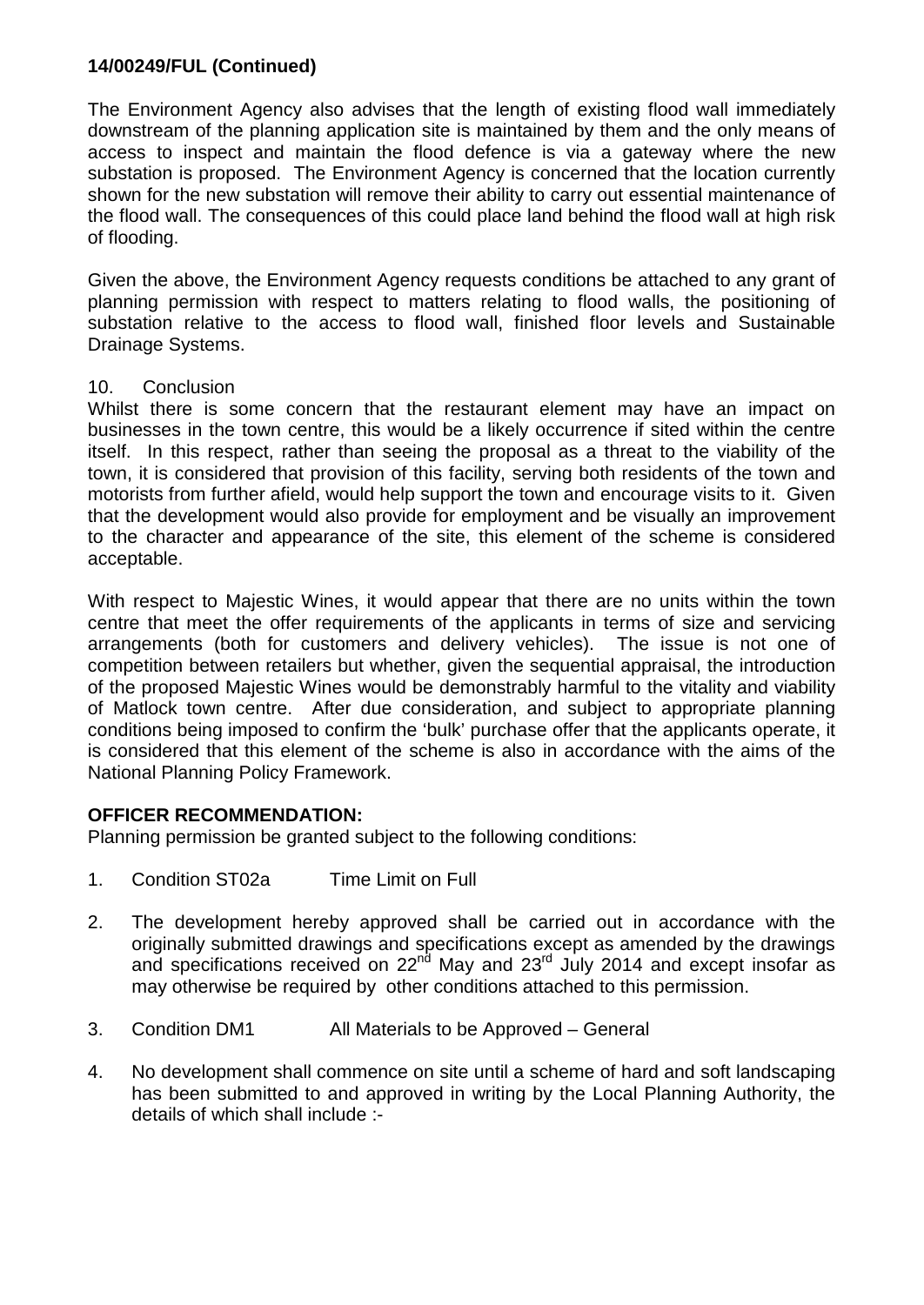- (i) the retention of all trees within the application site and associated land within the applicants owned land within the blue edged area of the approved drawings, unless otherwise agreed in writing by the Local Planning Authority
- (ii) all plant species, planting sizes, planting densities, the number of each species to be planted and plant protection;
- (iii) means of enclosure;
- (iv) hard surfacing materials;
- (v) minor artefacts and structures (e.g. furniture, other storage units, etc.)
- (vi) all means of external lighting within the application site.

Any trees or plants which, within a period of five years, die, are removed, or become seriously damaged or diseased shall be replaced in the next planting season with others of a similar size and species, unless otherwise agreed in writing by the local planning authority. All hard landscaping and means of enclosure shall also be carried out in accordance with the approved details prior to any part of the development first being brought into use or in accordance with a programme to be agreed in writing with the Local Planning Authority.

- 5. Notwithstanding the submitted information, before the development commences the following matters relating to site contamination shall be addressed and details submitted to approved in writing by the Local Planning Authority:
	- a) Design Sulphate Class DS-5 and an Aggressive Chemical Environment for Concrete site classification AC-5 must be adopted for all concrete below ground; and
	- b) if piled foundations are used, a Design Sulphate DS-4 (based on water soluble sulphate) and an Aggressive Chemical Environment for Concrete site classification AC-4 must be adopted; and
	- c) due to the presence of methane, specific gas protection measures must be incorporated into the new buildings in accordance with CS2 (characterised as low potential hazard) in accordance with BS 8485 and CIRIA 665; and
	- d) due to the presence of hydrocarbon contamination as well as aliphatic TPH fraction >C12-C16 as well as benzo(a)pyrene, a hydrocarbon resistant membrane must be incorporated into the gas protection measures for the new buildings; and
	- e) due to the presence of asbestos, no man made materials in the area identified as WS6 in the survey should remain at the surface following completion of the proposed development. They should be capped with either hard standing or a cover of aggregates or soft landscape comprising of a minimum of 300mm of imported clean material. In addition, appropriate precautions must be undertaken at all times to protect both people working on the site as well as members of the public during demolition, clearance and construction; and
	- f) if further areas of contamination are identified during demolition, clearance or development, specialists must be contacted to immediately to allow further assessment to ensure that the identified critical receptors are not at risk. The Local Planning Authority shall be kept informed of any such developments and be supplied with copies of any assessments; and
	- g) a Petroleum Licensing Search must be carried out for the site to provide information on any existing or former tanks on the site; and
	- h) further investigation must be undertaken to fully determine the lateral and vertical extent of the hydrocarbon contamination identified on site and must include an assessment of the ground water quality beneath the site. Based on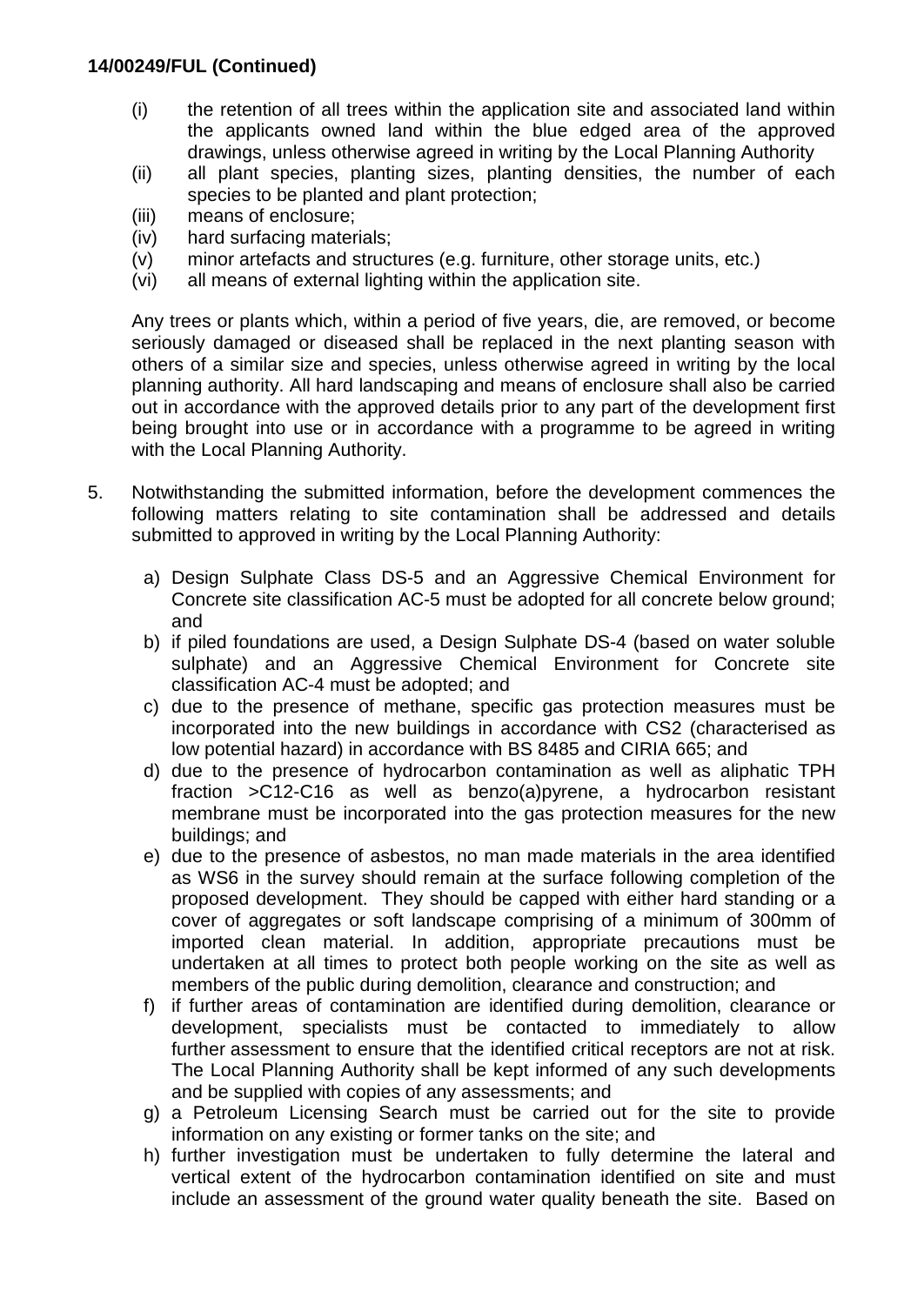the findings of this investigation, a quantitative risk assessment may be required by the Local planning Authority in order to fully assess the potential risk to controlled waters from the recorded concentrations of TPH.

No development shall commence until the above matters are first agreed to in writing by the Local Planning Authority and the development shall be carried out in accordance with the approved details.

- 6. Before the development is commenced details of the means for attenuation of cooking odours from the restaurant/food takeaway shall be submitted to and approved in writing by the Local Planning Authority and shall thereafter be provided as approved prior to the premises being first brought into use.
- 7. Before the development is commenced, background noise levels at the site shall be recorded and details of the means for the attenuation of noise from the proposed refrigeration units and any extraction systems for the restaurant/food takeaway, shall be submitted to and approved in writing by the Local Planning Authority and shall thereafter be provided as approved prior to the premises being first brought into use.
- 8. The retail unit shall only be used for the bulk sale (minimum 6 bottles) of alcoholic and non-alcoholic beverages and ancillary goods unless otherwise agreed with in writing by the Local Planning Authority on an application made to it.
- 9. The use of the restaurant/takeaway premises shall be restricted to uses only within Class A3 of the Town and Country Planning (Use Classes) Order (2005).
- 10. The use of the restaurant/takeaway premises shall be restricted to the hours of 06.00 to 23.00.
- 11. Prior to commencement of development, including demolition of the existing buildings, a survey of the existing flood wall that runs along the southern boundary of the site shall be undertaken and submitted to the Local Planning Authority. The survey shall be carried out by a suitably qualified Structural Engineer and shall assess the condition of the existing flood wall. All recommendations made by the survey shall be fully implemented in accordance with a timetable to be agreed in writing by the Local Planning Authority in consultation with the Environment Agency.
- 12. Prior to the commencement of development, a plan showing the final position of the new substation, which maintains the Environment Agency's access arrangements to the flood defence wall, shall be submitted to and approved in writing by the Local Planning Authority in consultation with the Environment Agency. The substation shall be constructed in accordance with the approved plan.
- 13. No development shall take place until a detailed surface water drainage scheme for the site, based on sustainable drainage principles, and an assessment of the hydrological and hydrogeological context of the development, has been submitted to and approved in writing by the Local Planning Authority in consultation with the Environment Agency. The scheme shall subsequently be implemented in accordance with the approved details before the development is completed. The scheme to be submitted shall demonstrate: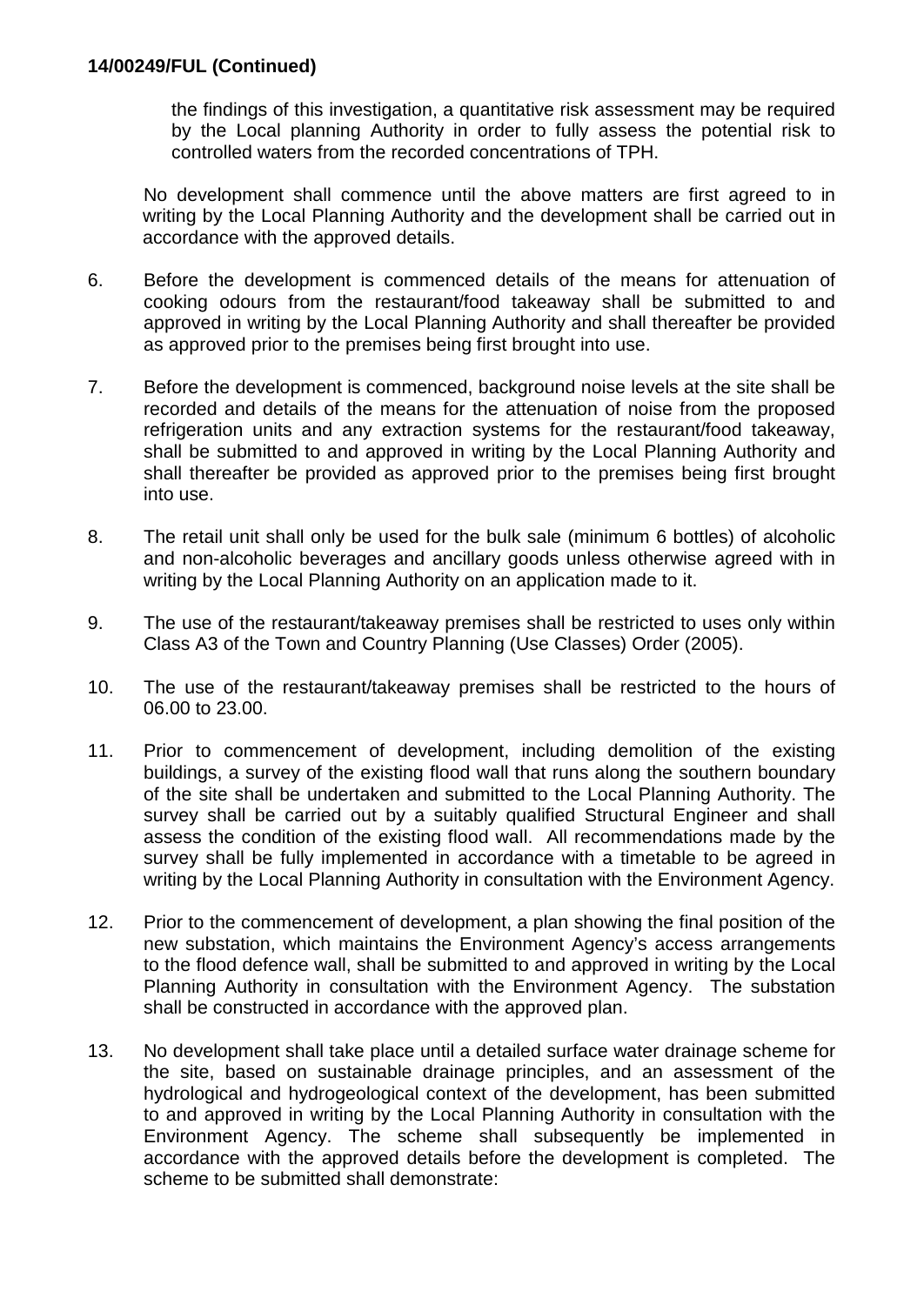- a) Surface water drainage system(s) designed in accordance with CIRIA C697 and C687 or the National SuDS Standards, should the latter be in force when the detailed design of the surface water drainage system is undertaken.
- b) Limiting the discharge rate generated by all rainfall events up to the 100 year plus 30% (for climate change) critical rain storm ideally to Greenfield rates for the site but as a minimum so that it will not exceed the run-off from the undeveloped site and will not increase the risk of flooding off-site.
- c) Provision of surface water run-off attenuation storage in accordance with the requirements specified in '*Science Report SC030219 Rainfall Management for Developments'.*
- d) Detailed design (plans, network details and calculations) in support of any surface water drainage scheme, including details on any attenuation system, and the outfall arrangements. Calculations should demonstrate the performance of the designed system for a range of return periods and storm durations inclusive of the 1 in 1 year, 1 in 2 year, 1 in 30 year, 1 in 100 year and 1 in 100 year plus climate change return periods.
- e) Details of how the on-site surface water drainage systems shall be maintained and managed after completion and for the lifetime of the development, to ensure long term operation to design parameters.
- 14. Finished ground floor levels shall be set no lower than 93.23 metres above Ordnance Datum for the proposed building 'A' wine store and 92.99 metres above Ordnance Datum for the proposed building 'B' restaurant/food takeaway unless otherwise approved in writing by the Local Planning Authority in consultation with the Environment Agency.
- 15. No development shall take place, including any works of demolition, until a construction management plan/construction method statement has been submitted to and been approved in writing by the Local Planning Authority. The approved plan/statement shall be adhered to throughout the construction period. The plan/statement shall provide for:
	- a. Parking of vehicles for site operatives and visitors
	- b. Storage of plant and materials and site accommodation
	- c. routes for construction traffic
	- d. method of prevention of mud / debris being carried onto the public highway
	- e. proposed temporary traffic restrictions
	- f. arrangements for loading / unloading and turning vehicles within the site.
	- g. Site access arrangements and any hoarding.
	- h. Phasing of works on site / construction program.
- 16. Before any other operations are commenced, the existing accesses to Bakewell Road, A6 shall be modified in accordance with the approved application drawings, laid out, constructed and each provided with minimum 2.4m x 63m visibility splays in either direction (the sightlines being measured up to 1m into the carriageway at the extremity of the sightline), the area in advance of the sightlines being maintained clear of any object greater than 1m in height (0.6m in the case of vegetation), relative to adjoining nearside carriageway channel level.
- 17. Within 21 days of the permanent accesses being laid out and available for use the existing eastern access shall be permanently closed, in accordance with details shown on drawing number BRDM-URS-XX-XX-DR-CE-01 Rev P3, with full height kerbs and the margin behind reinstated as footway/verge, all as may be agreed with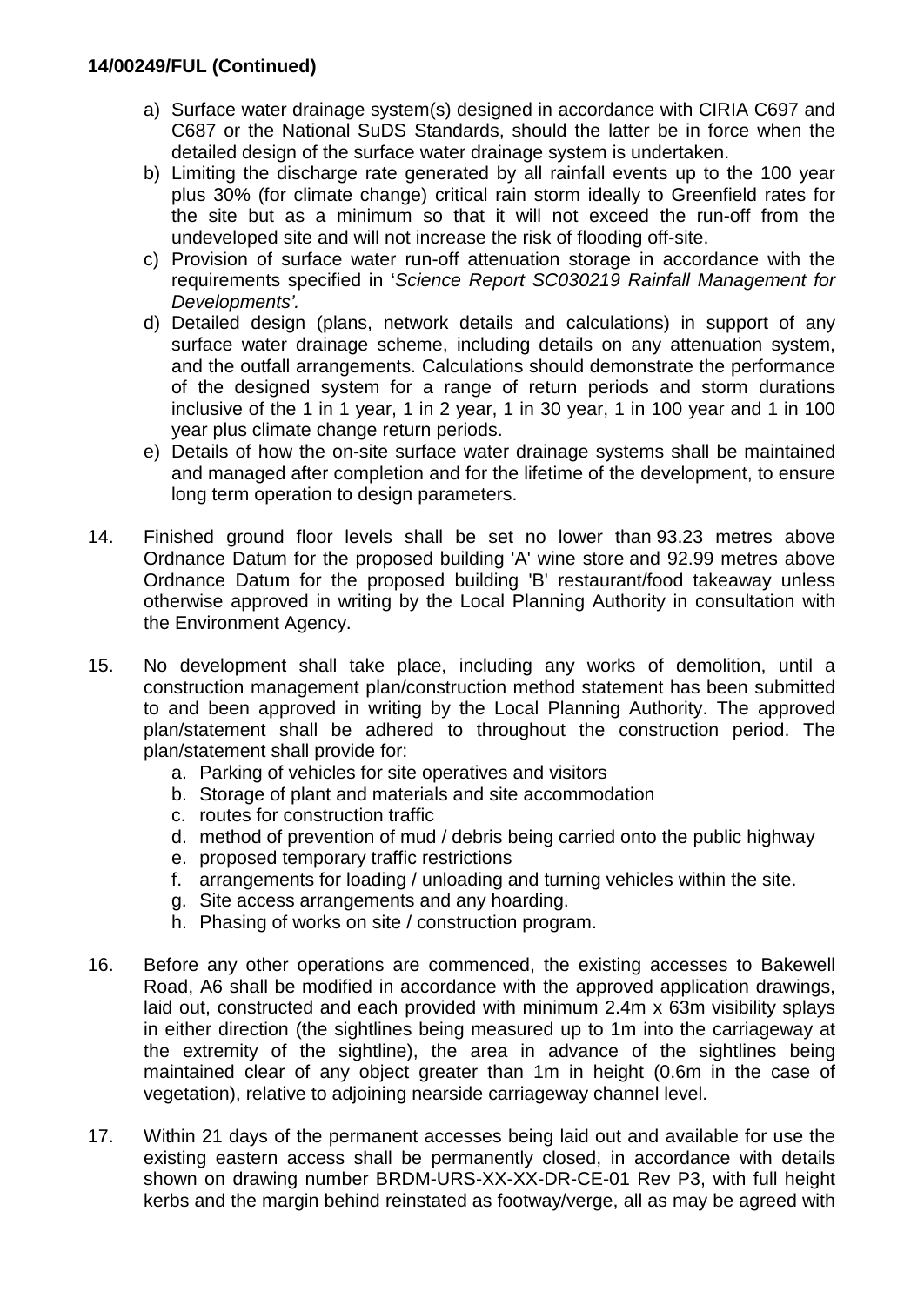the Local Planning Authority in consultation with the Highway Authority. For the avoidance of doubt the developer will be required to enter into a Highways Act 1980 Agreement (Section 278) with the Highway Authority in order to comply with the requirements of this condition.

- 18. Before any other operations are commenced details of safe pedestrian crossing facilities, across Bakewell Road in the vicinity of the site, shall be submitted to and approved in writing by the Local Planning Authority. The approved pedestrian crossing facilities being laid out and constructed in full prior to the fast food restaurant/premises being taken into use. For the avoidance of doubt the developer will be required to enter into a Highways Act 1980 Agreement (Section 278) with the Highway Authority in order to comply with the requirements of this condition.
- 19. Before any other operations are commenced details of the boundary treatment alongside Bakewell Road, and more specifically measures to prevent glare from car headlights affecting existing highway users, shall be submitted to and approved in writing by the Local Planning Authority. The approved details being implemented in full prior to the premises being taken into use.
- 20. The premises, the subject of this permission, shall not be taken into use until the fronting footway alongside Bakewell Road, linking into the site, as shown on drawing no BRDM-URS-XX-XX-DR-CE-01 Rev P3, has been laid out, constructed to adoptable standard and is available for use, all as may be agreed with the Local Planning Authority. The facilities thereafter shall be retained throughout the life of the development free from any impediment to their designated use. For the avoidance of doubt the developer will be required to enter into a Highways Act 1980 Agreement (Section 278) with the Highway Authority in order to comply with the requirements of this condition.
- 21. The premises, the subject of the application, shall not be taken into use until space has been provided within the site, in accordance with the approved application drawings, for the parking and manoeuvring of visitors, customers, staff and delivery vehicles, all to be laid out, constructed and appropriately marked, as may be agreed with the Local Planning Authority. The facilities thereafter shall be retained throughout the life of the development free from any impediment to their designated use.
- 22. Before any other operations are commenced details of secure cycle parking for the premises, the subject of the application, shall be submitted to and approved in writing by the Local Planning Authority. The approved cycle parking being implemented in full prior to occupation of the premises (which they serve).

#### Reasons:

- 1. Reason ST02a
- 2. To define the permission for the avoidance of doubt.
- 3. To ensure the satisfactory appearance of the development to comply with Policies SF1, SF5, EDT8 and S6 of the Adopted Derbyshire Dales Local Plan (2005), Development Management Policies 1, 9 and 14 of the Submitted Draft Derbyshire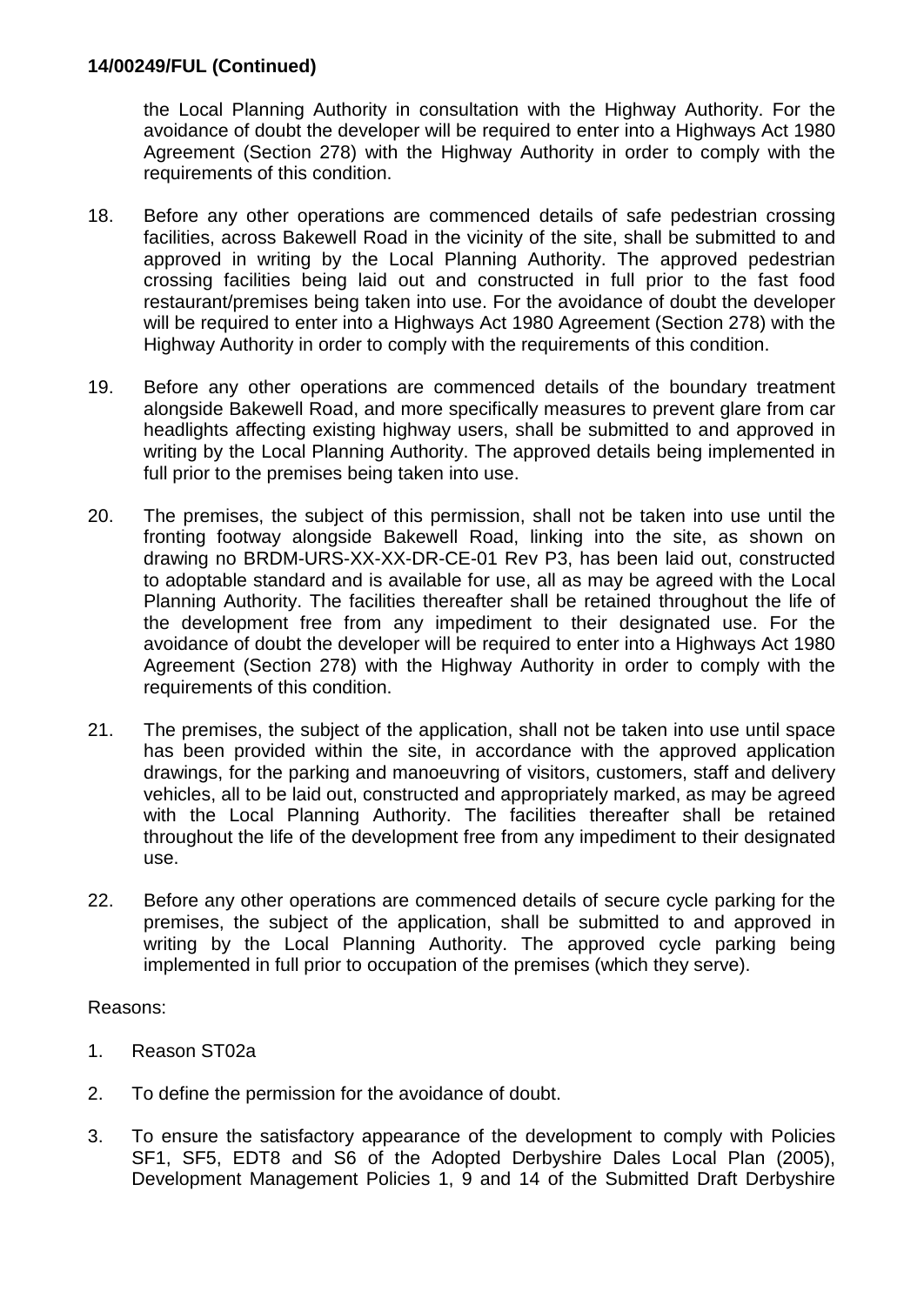Dales Local Plan (2014) and government guidance contained in the National Planning Policy Framework.

- 4. To ensure the satisfactory appearance of the development and to safeguard the amenity of the area to comply with Policies SF1, SF5, EDT8, NBE6 and NBE26 of the Adopted Derbyshire Dales Local Plan (2005), Development Management Policies 1, 9 and 14 of the Submitted Draft Derbyshire Dales Local Plan (2014) and government guidance contained in the National Planning Policy Framework.
- 5. To ensure that risks from land contamination to the future users of the land and buildings are minimised, together with those to controlled waters, property and ecological systems, and to ensure that the development can be carried out safely without unacceptable risks to workers, neighbours and other offsite receptors in accordance with government guidance contained in the National Planning Policy Framework.
- 6. To safeguard the amenity of occupiers of residential properties to comply with Policies SF1 and EDT8 of the Adopted Derbyshire Dales Local Plan (2005), Development Management Policies 1, 9 and 14 of the Submitted Draft Derbyshire Dales Local Plan (2014) and government guidance contained in the National Planning Policy Framework.
- 7. To safeguard the amenity of occupiers of residential properties to comply with Policies SF1 and EDT8 of the Adopted Derbyshire Dales Local Plan (2005), Development Management Policies 8, 9 and 14 of the Submitted Draft Derbyshire Dales Local Plan (2014) and government guidance contained in the National Planning Policy Framework.
- 8. In the interests of maintaining the vitality and viability of Matlock town centre in accordance with the government guidance contained in the National Planning Policy Framework.
- 9. In the interests of maintaining the vitality and viability of Matlock town centre in accordance with the government guidance contained in the National Planning Policy Framework.
- 10. In the interests of the amenities of neighbouring residents to comply with Policies SF1 and EDT8 of the Adopted Derbyshire Dales Local Plan (2005), Development Management Policies 1, 9 and 14 of the Submitted Draft Derbyshire Dales Local Plan (2014) and government guidance contained in the National Planning Policy Framework.
- 11. To safeguard the structural integrity of the flood wall for the benefit of the proposed development and future users to comply with government guidance contained in the National Planning Policy Framework.
- 12. To protect the Environment Agency's access to maintain the existing flood defence wall to comply with government guidance contained in the National Planning Policy Framework.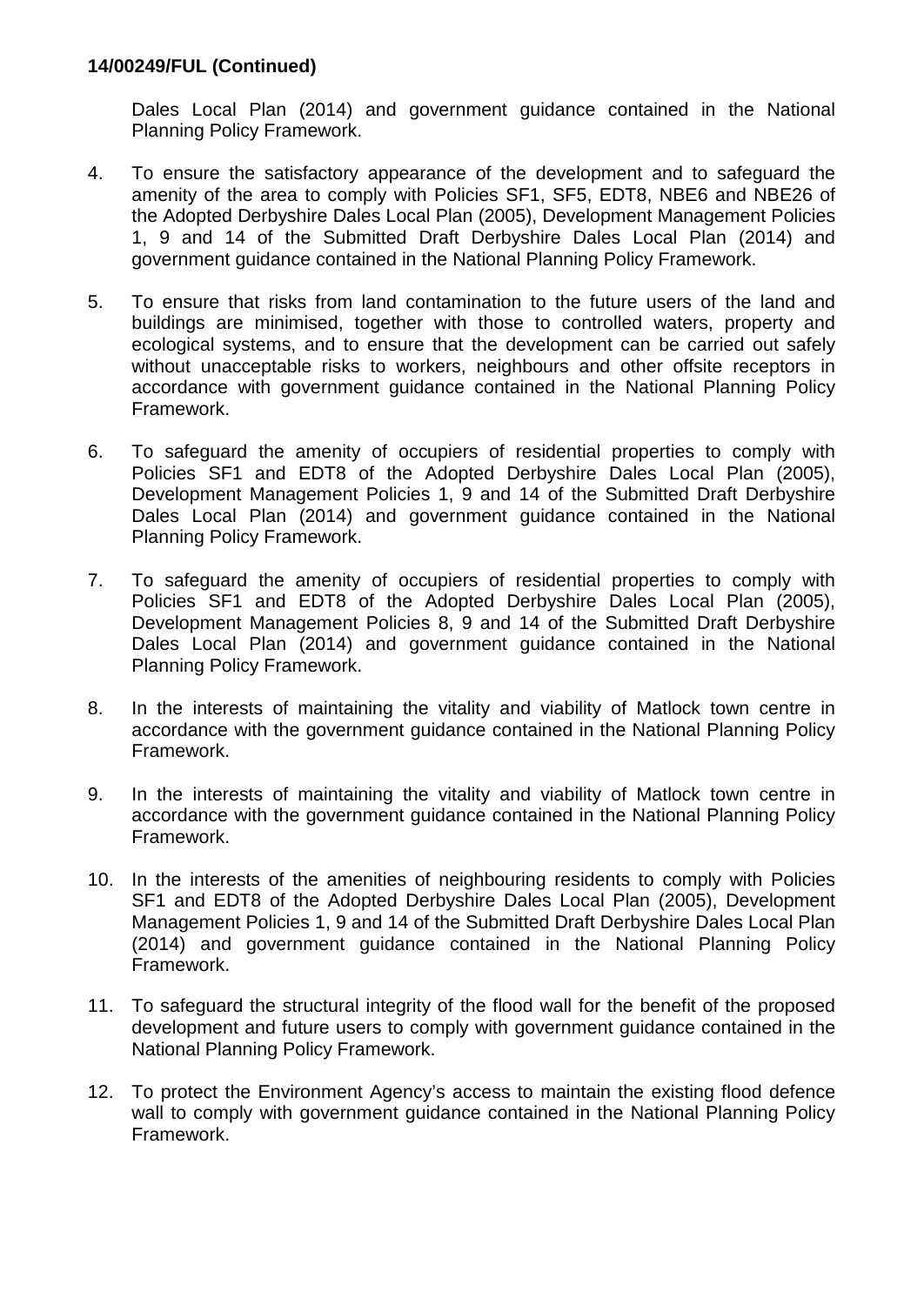- 13. To prevent the increased risk of flooding, to improve and protect water quality, to improve habitat and amenity and to ensure the future maintenance of the sustainable drainage structures to comply with government guidance contained in the National Planning Policy Framework.
- 14. To reduce the risk of flooding to the proposed development and future users to comply with government guidance contained in the National Planning Policy Framework.
- 15. In the interests of highway safety and to comply with Policy TR1 of the Adopted Local Plan Derbyshire Dales Local Plan (2005), Development Management Policy 22 of the Submitted Draft Derbyshire Dales Local Plan (2014) and government guidance contained in the National Planning Policy Framework.
- 16. In the interests of highway safety and to comply with Policy TR1 of the Adopted Derbyshire Dales Local Plan (2005), Development Management Policy 22 of the Submitted Draft Derbyshire Dales Local Plan (2014) and government guidance contained in the National Planning Policy Framework.
- 17. In the interests of highway safety and to comply with Policy TR1 of the Adopted Derbyshire Dales Local Plan (2005), Development Management Policy 22 of the Submitted Draft Derbyshire Dales Local Plan (2014) and government guidance contained in the National Planning Policy Framework.
- 18. In the interests of highway safety and to comply with Policy TR1 of the Adopted Derbyshire Dales Local Plan (2005), Development Management Policy 22 of the Submitted Draft Derbyshire Dales Local Plan (2014) and government guidance contained in the National Planning Policy Framework.
- 19. In the interests of highway safety and to comply with Policy TR1 of the Adopted Derbyshire Dales Local Plan (2005), Development Management Policy 22 of the Submitted Draft Derbyshire Dales Local Plan (2014) and government guidance contained in the National Planning Policy Framework.
- 20. In the interests of highway safety and to comply with Policy TR1 of the Adopted Derbyshire Dales Local Plan (2005), Development Management Policy 22 of the Submitted Draft Derbyshire Dales Local Plan (2014) and government guidance contained in the National Planning Policy Framework.
- 21. To ensure the provision of adequate parking facilities in the interests of highway safety and to comply with Policy TR8 of the Adopted Derbyshire Dales Local Plan (2005), Development Management Policy 22 of the Submitted Draft Derbyshire Dales Local Plan (2014) and government guidance contained in the National Planning Policy Framework.
- 22. To ensure the provision of adequate cycling facilities to comply with Strategic Policies 1 and 11 of the Submitted Draft Derbyshire Dales Local Plan (2014) and government guidance contained in the National Planning Policy Framework.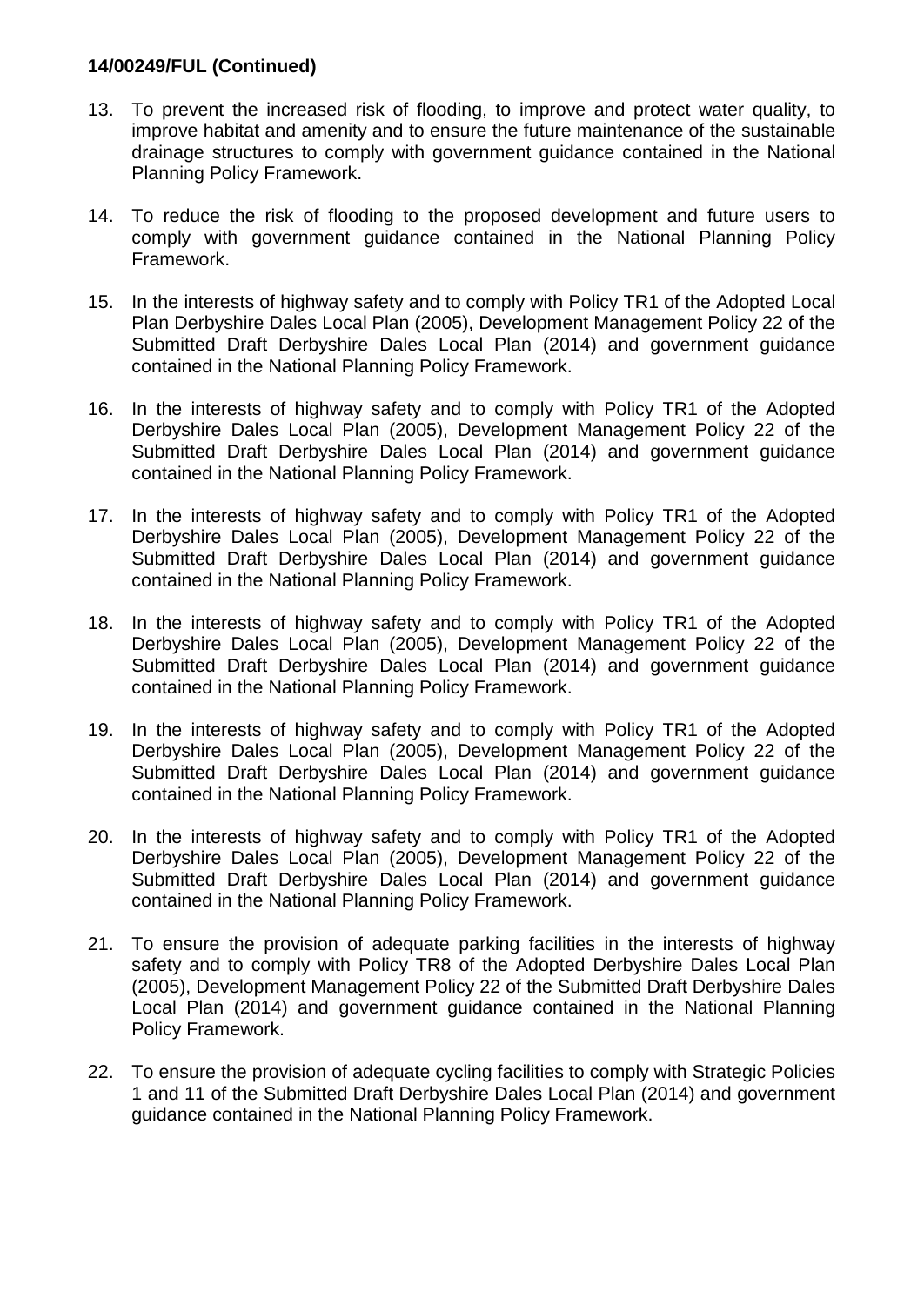NOTES TO APPLICANT:

- 1. When seeking to discharge the above planning condition, it should be noted that the Environment Agency does not consider oversized pipes or box culverts as forms of sustainable drainage. Should infiltration not be feasible at the site, alternative sustainable drainage should be used, with a preference for above ground solutions.
- 2. Pursuant to Sections 149 and 151 of the Highways Act 1980, the applicant must take all necessary steps to ensure that mud or other extraneous material is not carried out of the site and deposited on the public highway. Should such deposits occur, it is the applicant's responsibility to ensure that all reasonable steps (e.g. street sweeping) are taken to maintain the roads in the vicinity of the site to a satisfactory level of cleanliness.
- 3. Pursuant to Section 163 of the Highways Act 1980, where the site curtilage slopes down towards the public highway measures shall be taken to ensure that surface water run-off from within the site is not permitted to discharge across the footway margin. This usually takes the form of a dish channel or gulley laid across the access immediately behind the back edge of the highway, discharging to a drain or soakaway within the site.
- 4. Pursuant to Section 278 of the Highways Act 1980 and the provisions of the Traffic Management Act 2004, no works may commence within the limits of the public highway without the formal written Agreement of the County Council as Highway Authority. It must be ensured that public transport services in the vicinity of the site are not adversely affected by the development works. Advice regarding the technical, legal, administrative and financial processes involved in Section 278 Agreements may be obtained from the Strategic Director of the Economy, Transport and Environment Department at County Hall, Matlock (telephone: 01629 538578). The applicant is advised to allow approximately 16 weeks in any programme of works to obtain a Section 278 Agreement.
- 5. Pursuant to Section 50 (Schedule 3) of the New Roads and Street Works Act 1991, before any excavation works are commenced within the limits of the public highway (including public Rights of Way), at least 6 weeks prior notification should be given to the Strategic Director of the Economy, Transport and Environment Department at County Hall, Matlock (telephone: 01629 533190 and ask for the New Roads and Street Works Section).
- 6. Under the provisions of the New Roads and Street Works Act 1991 and the Traffic Management Act 2004, all works that involve breaking up, resurfacing and / or reducing the width of the carriageway require a notice to be submitted to Derbyshire County Council. Works that involve road closures and / or are for a duration of more than 11 days require a three month notice; developers' works will generally fall into this category. Developers and Utility companies (for associated services) should prepare programmes for all works that are required for the development, such that these can be approved through the coordination, noticing and licencing processes. This will require developers and Utility companies to work to agreed programmes and booked slots for each part of the works. Discussions should therefore take place with Derbyshire County Council's Highway Noticing Section, at County Hall, Matlock at the earliest stage possible.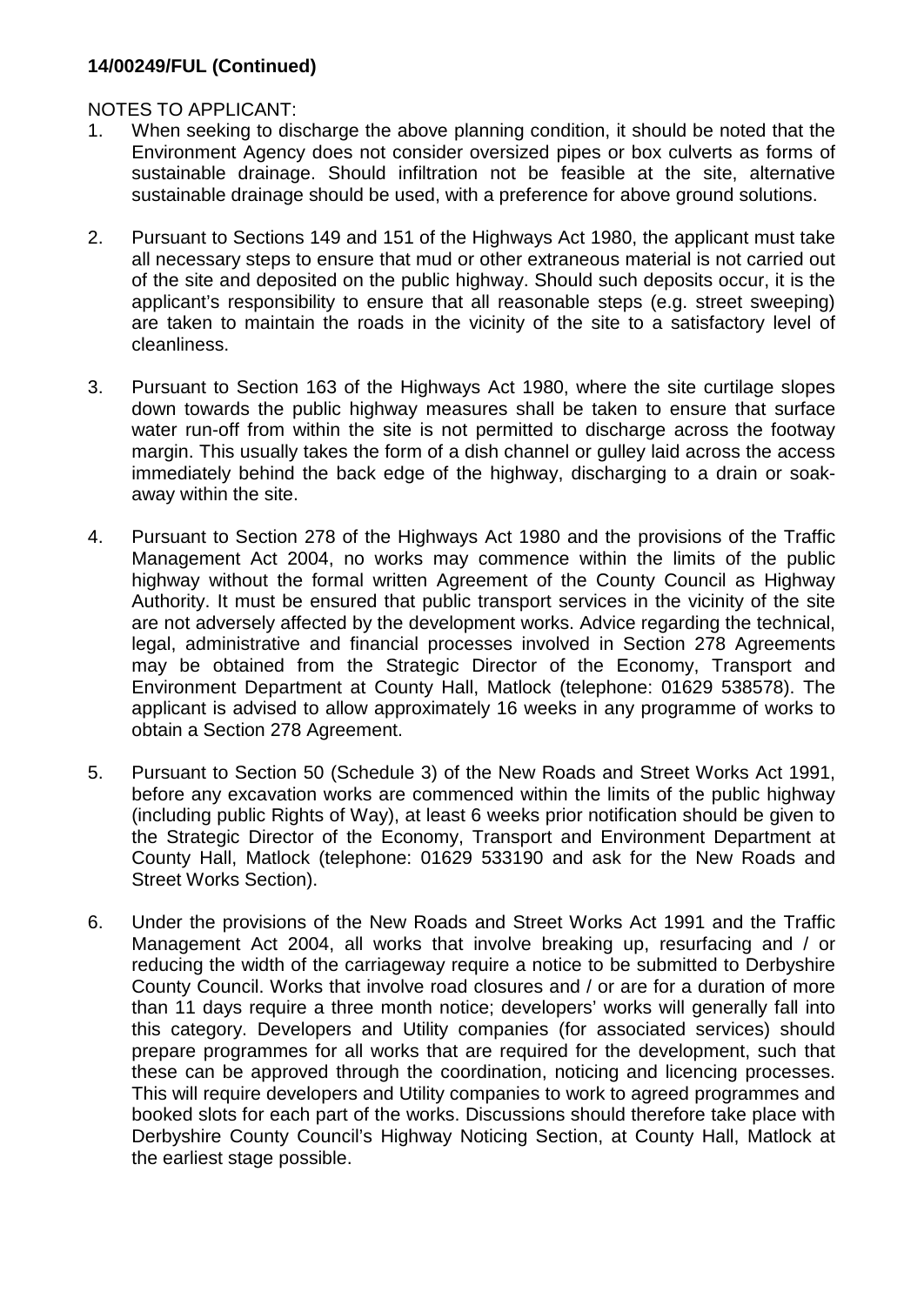- 7. Construction works are likely to require Traffic Management and advice regarding procedures should be sought from David Nicholson, Traffic Management - telephone 01629 538685.
- 8. The Town and Country Planning (Fees for Applications and Deemed Applications, Requests and Site Visits) (England) Regulations 2012 (SI 2012/2920) stipulate that a fee will henceforth be payable where a written request is received in accordance with Article 30 of the Town and Country Planning (Development Management Procedure) Order 2010. Where written confirmation is required that one or more Conditions imposed on the same permission have been complied with, the fee chargeable by the Authority is £97 per request. The fee must be paid when the request is made and cannot be required retrospectively. Further advice in regard to these provisions is contained in DCLG Circular 04/2008.
- 9. The Local Planning Authority, prior to the submission of the application and during its consideration, engaged in a positive and proactive dialogue with the applicant which resulted in the submitted scheme and amendments with respect to address highway matters.
- 10. This decision notice relates to the following documents: Amended Site Location Plan 1:1250 received on 22<sup>nd</sup> May 2014 Drawing Nos. 2124-19 and 20 received on 11<sup>th</sup> April 2014 Proposed Streetscene drawing received on 11<sup>th</sup> April 2014 Amended Drawing Nos. 2124-15A, 16A, 17A and 18A received on 22<sup>nd</sup> May 2014 Design and Access Statement received on 11<sup>th</sup> April 2014 Amended Transport Assessment received on 23<sup>rd</sup> July 2014 Flood Risk Assessment received on 11<sup>th</sup> April 2014 Arboricultural Survey and Impact Assessment Report received on 11<sup>th</sup> April 2014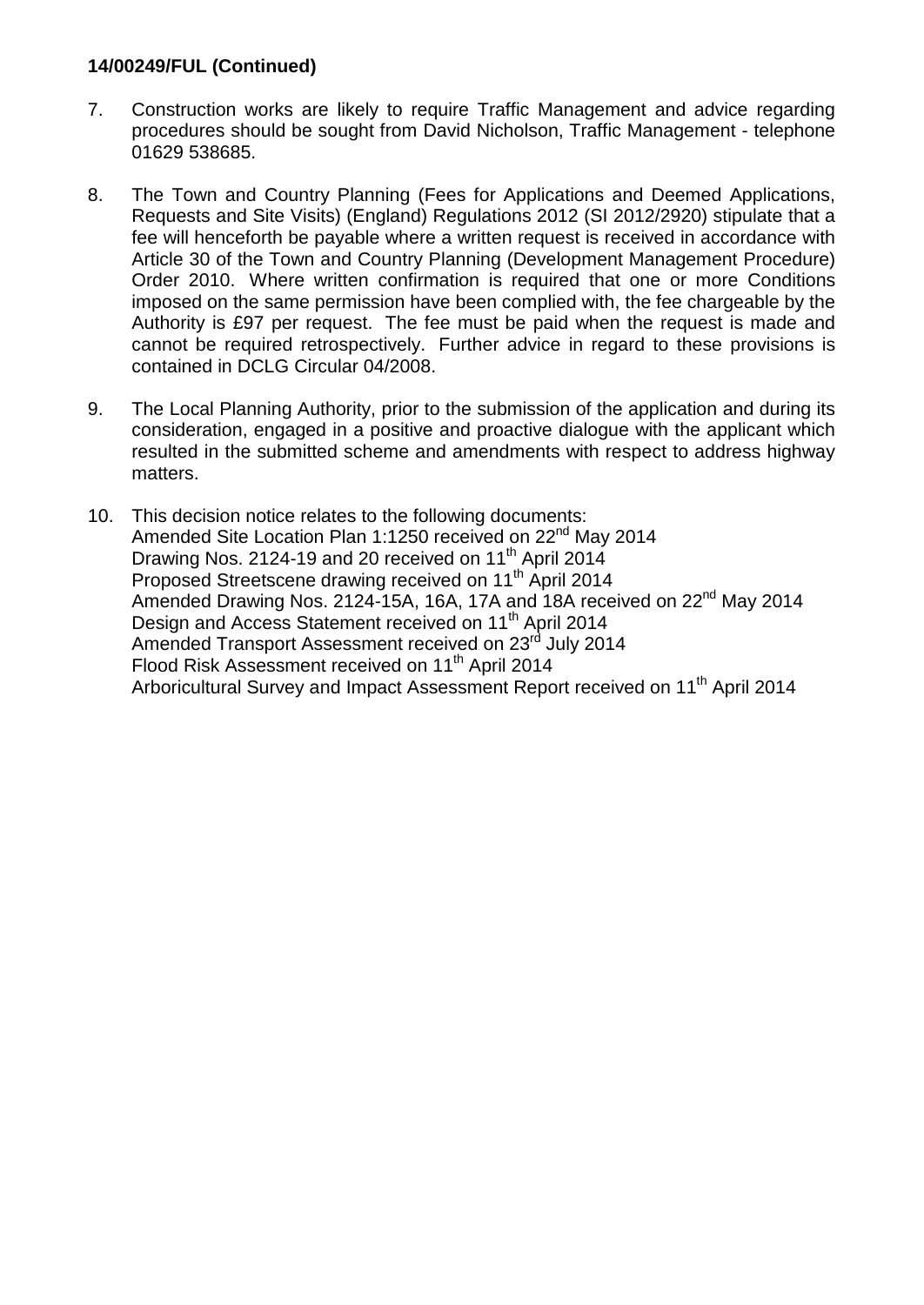# 14/00308/ADV

# 43 Bakewell Road, Matlock





**Scale: 1:1250** 

© Crown Copyright and database rights (2014) Ordnance Survey  $(100019785)$ 

Derbyshire Dales District Council, Town Hall, Bank Road,<br>Matlock, Derbyshire DE4 3NN. Telephone: (01629) 761100. Website: www.derbyshiredales.gov.uk

| Organisation      | Derbyshire Dales District Council |  |
|-------------------|-----------------------------------|--|
| <b>Department</b> | Not Set                           |  |
| <b>Comments</b>   | Not Set                           |  |
| Date              | 22 July 2014                      |  |
| Licence No.       | 100019785                         |  |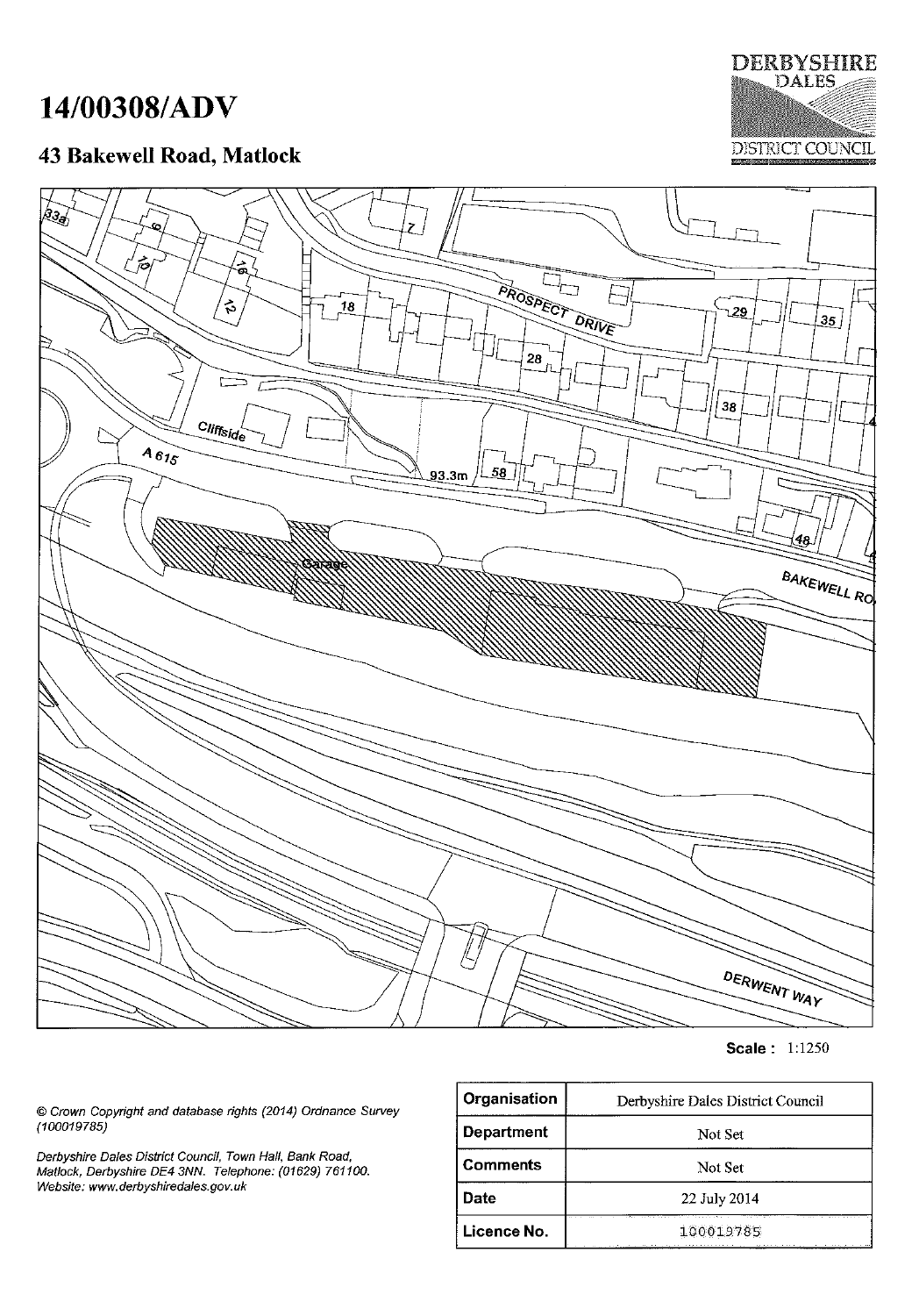#### **14/00308/ADV ILLUMINATED AND NON-ILLUMINATED SIGNAGE AT 43 BAKEWELL ROAD, MATLOCK FOR MCDONALD'S RESTAURANT LTD.**

Town Council: Matlock<br>Application type: Advertisement Consent Constant Consent Case Officer: Mr. G. Griffiths Application type: Advertisement Consent

# **THE SITE AND SURROUNDINGS:**

The site lies to the west of Matlock town centre and is bounded by Bakewell Road to the north and the River Derwent and A6 to the south. The site is level and roughly rectangular with a frontage of some 170m and a depth between 14 and 22m. This includes three single storey buildings and part of the car park/storage area to Twiggs.

The site is separated from Bakewell Road by a wide highway verge containing several trees and can be accessed via three entrance points. The rear boundary of the site is well treed and separated from the River Derwent by flood defences.

The site was a petrol filling station with showroom and car repair garage. The site was purchased by the applicant in 2002 when the filling station use was terminated and the fuel storage tanks removed. Since this closure, the main building at the eastern end of the site has had a variety of uses including car sales, motorcycle sales and repair, children's indoor play area and vintage car hire. The eastern end of the building also benefits from a restaurant and bar use. The building has not been in use for a couple of years.

The building at the western end of the site was used for car repair and maintenance with the smaller adjoining building being used for the car wash operation which occupies most of the space between the two main buildings.

The site is within a commercial area but with residential properties within on the opposite side of the road. The site is within the settlement framework boundary of Matlock.

#### **THE APPLICATION:**

Express advertisement consent is sought for signage on the proposed McDonald's restaurant/food takeaway, which has been submitted as planning application 14/00249/FUL and which is considered elsewhere on this agenda.

The proposals are for the following:

- 4 no. 'McDonald's' signs in white acrylic set on the roofscape, one on each elevation
- 1 no. yellow 'Golden Arch' symbol mounted on the roofscape on the front entrance elevation
- 2 no. arch panels with the 'Golden Arch' logo set on the rear of the building
- 2 no. 'Drive' applied black vinyl letters set adjacent to the arched panel signs on the rear elevation.

All the above are proposed to be internally illuminated.

#### **RELEVANT HISTORY:**

14/00309/ADV Internally illuminated pole sign – Withdrawn. 14/00307/ADV Internally illuminated and non-illuminated freestanding signage – Withdrawn...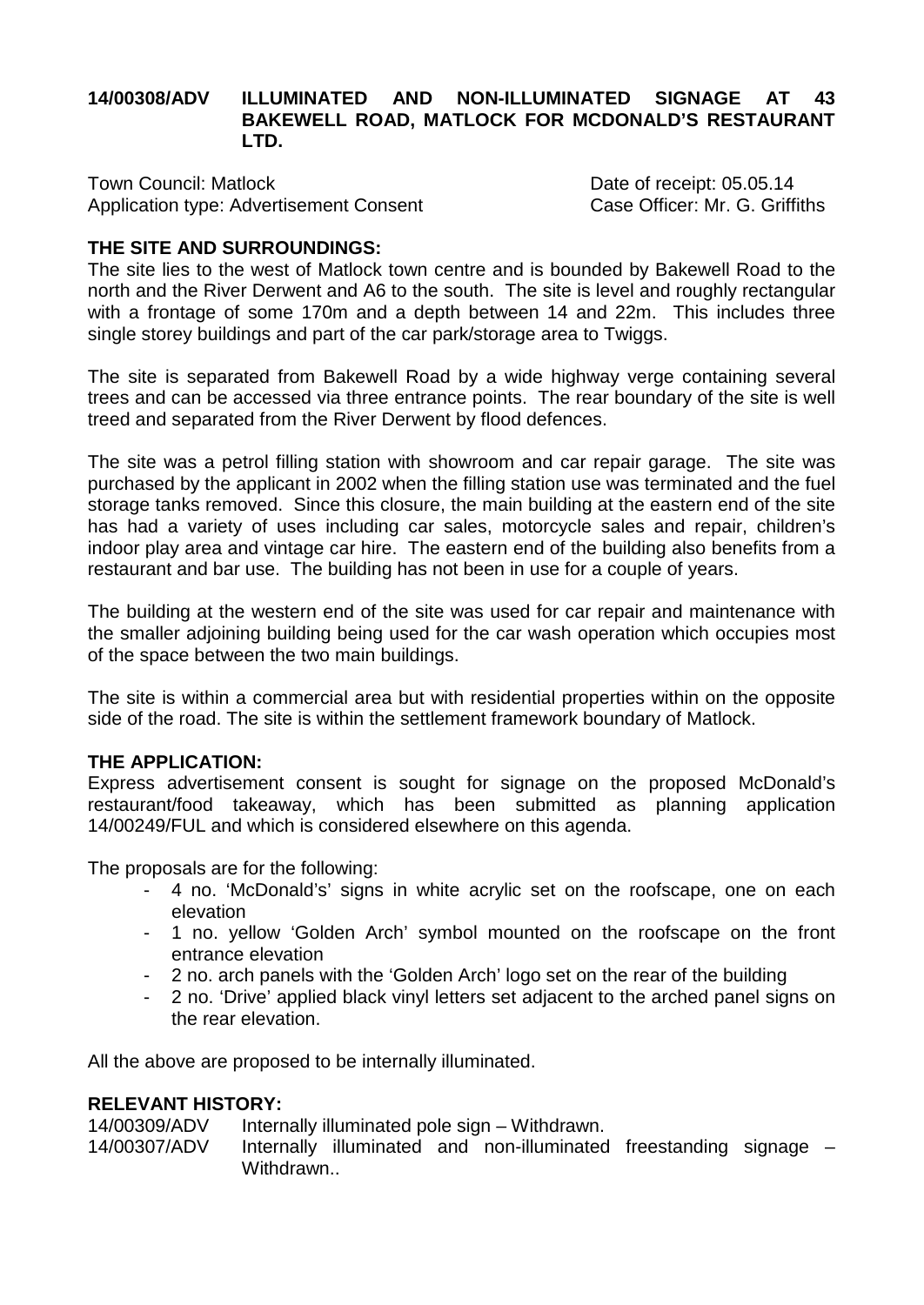#### **14/00308/ADV (Continued)**

14/00249/FUL Redevelopment of site to provide restaurant/food takeaway and bulk wine retail store with associated parking – to be determined.

#### **CONSULTATIONS:**

Town Council – Object:

- cumulative impact of signage across three applications
- McDonalds roof sign should be reduced in size will have no difficulty in recognising it with smaller signs.

Local Highway Authority – No objection

- the signage needs to be properly fixed in place to avoid danger to users of the adjoining highway
- the light sources will need to be static and shielded to avoid glare and distraction to motorists
- the luminance shall not exceed 600 cd/m.

Director of Community Services (Environmental Health) – Comment:

- would wish to see restrictions on hours of operation
- further assessment of light pollution.

#### **REPRESENTATIONS:**

A total of three letters of representation objecting to the proposal. The comments can be summarised as follows:

- agree with the comments of the Town Council
- impact from glare of signage on residents amenity

Matlock Civic Association – object:

consider the welcome signs and the restaurant sign are of excessive size considering their function and the McDonald's brand sign should be externally illuminated

#### **POLICIES:**

- 1. National Planning Policy Framework.
- 2. National Planning Policy Guidance.

#### **ISSUES:**

- 1. The principal issues for consideration are the impact that the signage will have on the character and appearance of the building, the quantity of signage proposed, the lighting requirement for the signs and the impact that this would have on residential amenity and highway safety.
- 2. It is considered that the signage is acceptable and reflects the typical corporate presentation of McDonald's. The nature and appearance of the internally illuminated signage is considered appropriate to the proposed modern building form, albeit this is contrary to the views of Matlock Civic Association who advocate external illumination.
- 3. The most significant concentration of signage is proposed on the rear elevation. The applicant's agent has now agreed to remove the 2 no. arch panels and the 2 no. 'Drive' signs all from the rear of the building. It is anticipated that a revised plan demonstrating this will be shown to Members at the Committee meeting. The deletion of these signs results in a form of advertisement to the building that is considered acceptable in this location.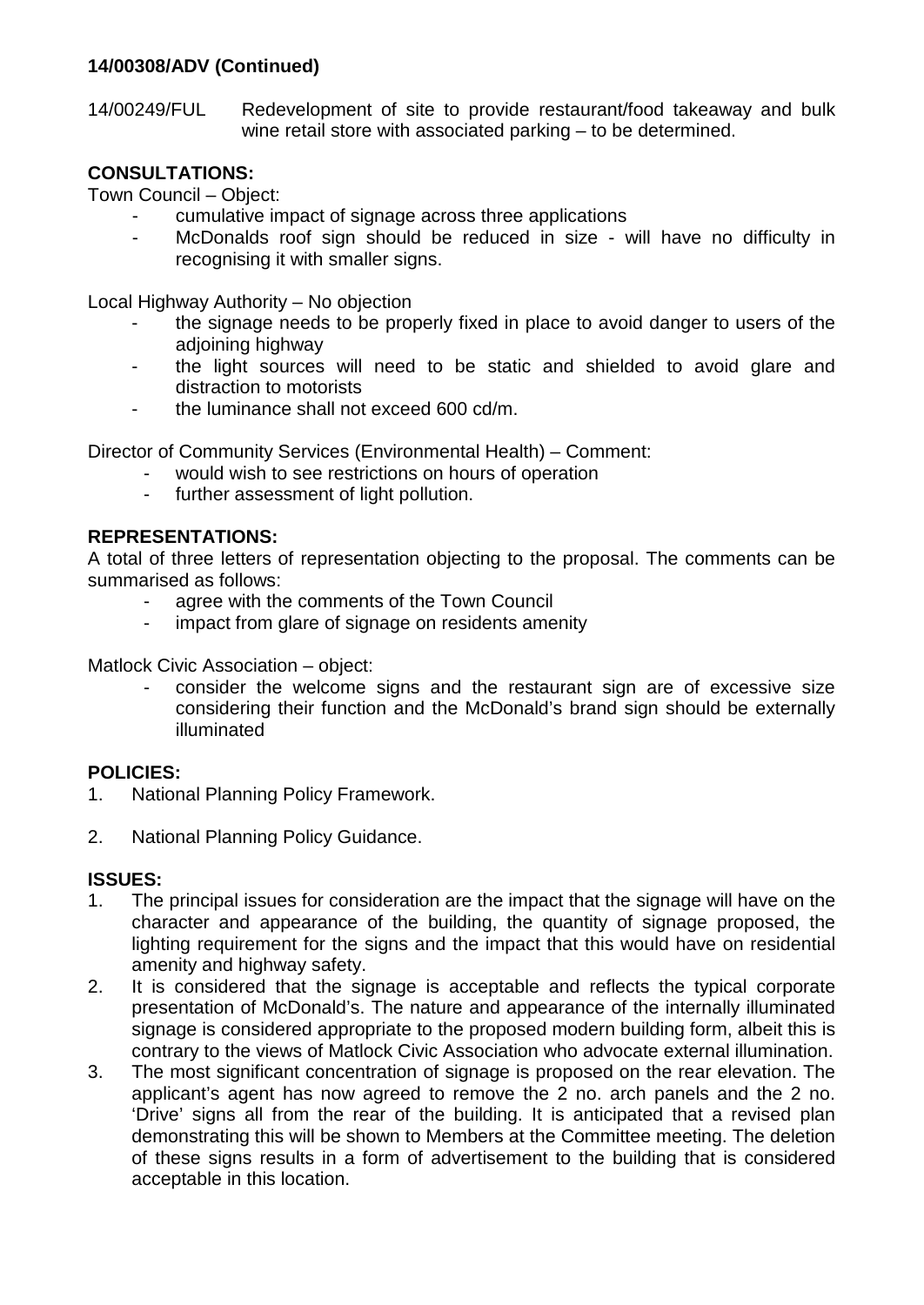#### **14/00308/ADV (Continued)**

- 4. The illuminated signage will have some impact on the amenity of the area and particularly the residents opposite the site on Bakewell Road. However, it is considered that any commercial use of the site would be likely to introduce a level of lighting on or within the buildings, as could have been the case with the previous showroom and petrol filling station. In addition, the area is illuminated by street lighting. In this respect, it is considered that the proposal could not be reasonably refused, or the extent of signage reduced in number or size.
- 5. The Local Highway Authority has also assessed the signage and has advised that it has no objection provided the signage is properly fixed in place (to avoid danger to users of the adjoining highway), that the light sources are static and shielded (to avoid glare and distraction to motorists) and that the luminance does not exceed 600 cd/m; a condition can be attached in this respect.
- 6. Given the above, it is recommended that express advertisement consent be granted.

#### **OFFICER RECOMMENDATION:**

Express Advertisement Consent be granted subject to the following conditions:

Standard Conditions 1-6

7. Prior to the premises being brought into use the signage shall be properly fixed in place, the light sources shall remain static and shielded and the luminance shall not exceed 600 cd/m.

Reasons:

Standard Reasons 1-6

7. To protect the safety of users of the adjoining public highway and the amenity of local residents to comply with government guidance contained in the National Planning Policy Framework and National Planning Policy Guidance.

#### NOTES TO APPLICANT:

- 1. The Local Planning Authority considered the application as submitted to be acceptable. On this basis, there was no need to engage with the applicant in a positive and proactive manner consent was granted without negotiation.
- 2. This decision notice relates to the following documents:

Site Location Plan 1:1250 received on 5<sup>th</sup> May 2014 Block Plan 1:500 received on  $5<sup>th</sup>$  May 2014 Drawing No. 5524\_8078\_0009 received on  $5<sup>th</sup>$  Mav 2014 Drawings of signage types received on 5<sup>th</sup> May 2014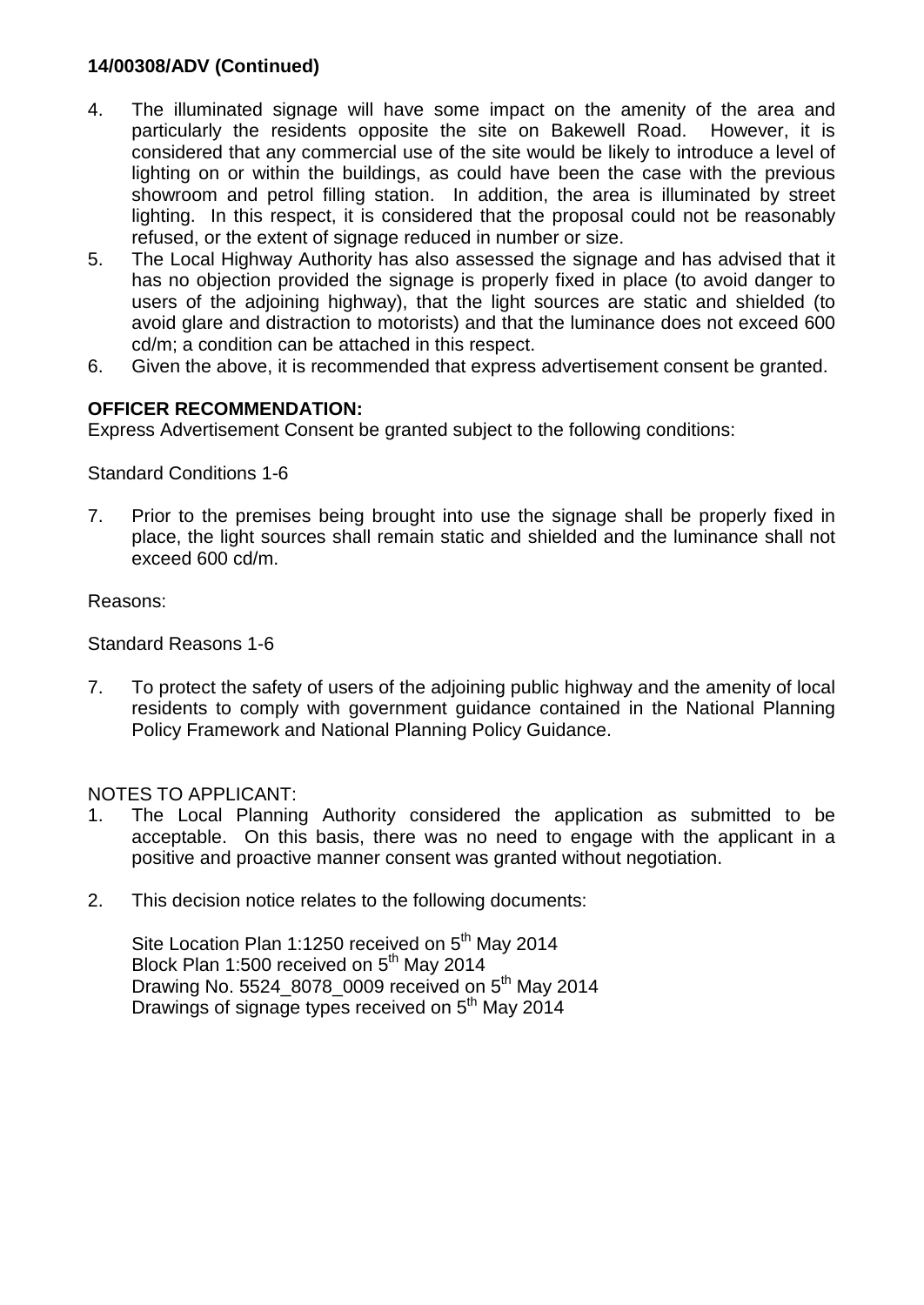#### **NOT CONFIDENTIAL - For public release**

# **CENTRAL PLANNING COMMITTEE – 5th AUGUST, 2014**

# **DISTRICT COUNCIL TREE APPLICATIONS/NOTIFICATIONS**

#### **Progress report for July 2014**

#### **APPLICATIONS TO CARRY OUT WORKS TO PRESERVED TREES:**

| TPO NO.        | <b>ADDRESS/APPLICATION</b>                                                                                                                                                                                                                                                                                                                                                     | <b>DECISION/COMMENT</b> |
|----------------|--------------------------------------------------------------------------------------------------------------------------------------------------------------------------------------------------------------------------------------------------------------------------------------------------------------------------------------------------------------------------------|-------------------------|
| 98             | BIRCH GROVE, 82a LUMSDALE<br>ROAD,<br>UPPER LUMSDALE, MATLOCK<br><b>FELLING OF TWO SYCAMORES</b><br>Reasons: Dangerous<br>PRUNING OF WILLOW<br>Reasons: Not given                                                                                                                                                                                                              | PENDING DECISION        |
| 62<br>&<br>109 | <b>6 NORMANHURST PARK AND LAND TO</b><br>THE SOUTH-WEST OF 6 NORMANHURST<br>PARK, DARLEY DALE<br>PRUNING OF TREES<br>Reasons: General maintenance<br>Clearance for tractor<br>Clearance over garage                                                                                                                                                                            | PENDING DECISION        |
| 21             | CULVER CROFT, LEA ROAD, LEA BRIDGE<br><b>FELLING OF BEECH TREE</b><br>Reasons: Unsatisfactory branch structure<br>Overlong branches<br>Structurally poor with tight fork<br>Not a good long term tree<br>Largely hidden behind Birch trees<br>Long term management of the site<br>PRUNING OF HORSE CHESTNUT<br>Reasons: Overhanging driveway causing<br>accumulation of leaves | <b>PENDING DECISION</b> |
| 10             | LAND ADJACENT TO 9 PORTEOUS CLOSE,<br><b>TWO DALES</b><br>PRUNING OF WEEPING BEECH<br>Reasons: To allow safe passage of vehicles<br>Overhanging adjacent property<br>Overhanging path                                                                                                                                                                                          | PENDING DECISION        |
| 43             | 28 BANK GARDENS, MATLOCK<br><b>FELLING OF SILVER BIRCH</b><br>Reasons: Disproportionally large for garden<br>Negative amenity value<br><b>Blocks light to dwellings</b><br>Leaves block guttering and drains<br>Close to retaining wall<br>Close to services                                                                                                                   | PENDING DECISION        |
| 119            | ST ELPHIN'S PARK, DARLEY DALE<br>PRUNING & FELLING TREES<br>Reasons: In the interests of Health & Safety                                                                                                                                                                                                                                                                       | PENDING DECISION        |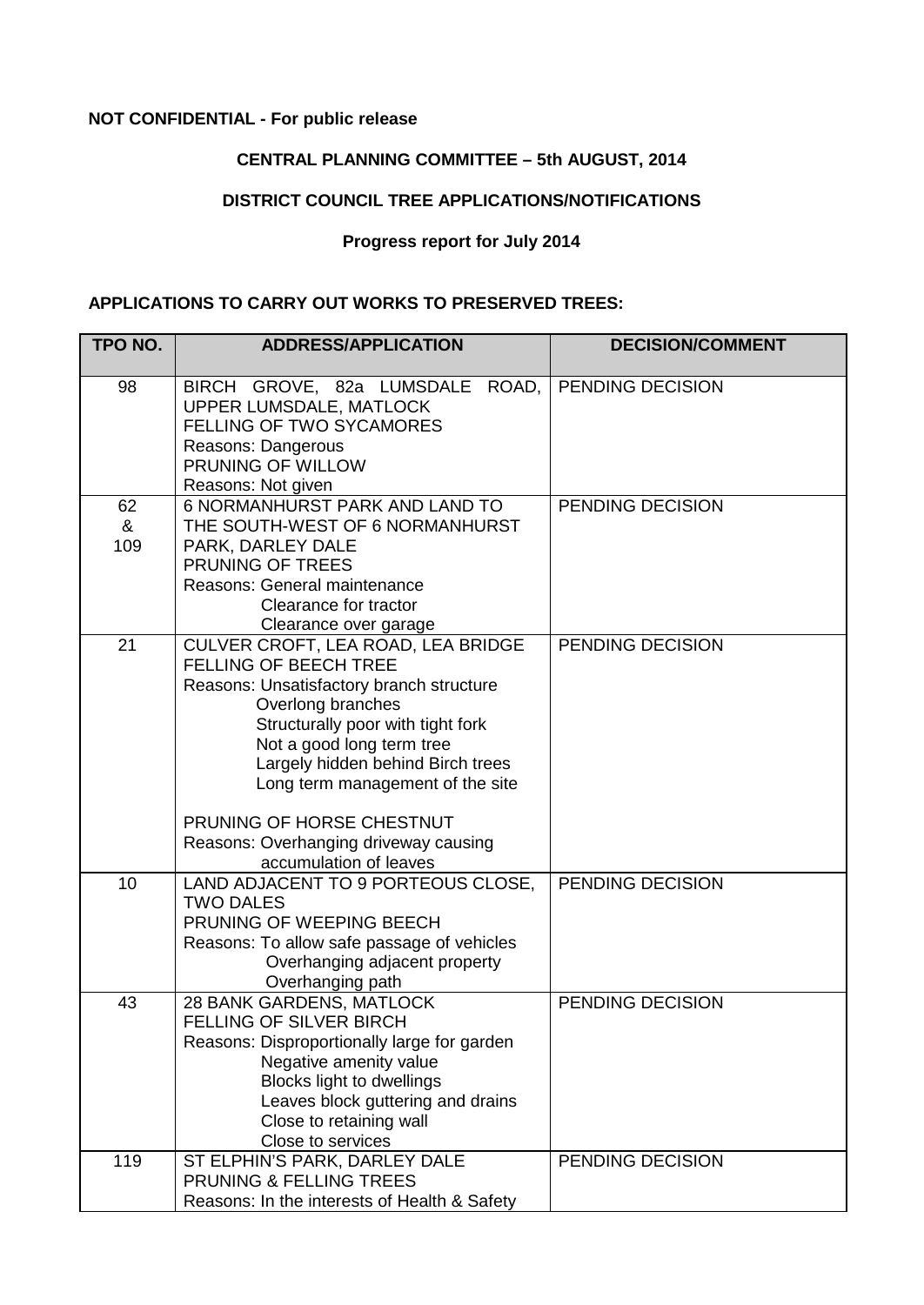| TPO NO. | <b>ADDRESS/APPLICATION</b>                                                                                                                                                                                                                                                                       | <b>DECISION/COMMENT</b>    |
|---------|--------------------------------------------------------------------------------------------------------------------------------------------------------------------------------------------------------------------------------------------------------------------------------------------------|----------------------------|
|         | For the purposes of sound<br>arboricultural management                                                                                                                                                                                                                                           |                            |
| 35      | 100 CAVENDISH ROAD, MATLOCK<br><b>PRUNING OF TREES</b><br>Reasons: Concerns regarding weak cavity<br>at old pruning wounds/cuts                                                                                                                                                                  | <b>CONDITIONAL CONSENT</b> |
| 9       | LAND TO THE SOUTH OF 3 COPSE CLOSE,<br><b>WIRKSWORTH</b><br>PRUNING OF TREES<br>Reasons: To maintain at a suitable height<br>To reduce the risk of branches<br>snapping out                                                                                                                      | PENDING DECISION           |
| 35      | 81 CAVENDISH ROAD, MATLOCK<br>PRUNING & FELLING OF TREES<br>Reasons: To maintain views<br>To improve light in woodland<br>to facilitate replanting                                                                                                                                               | PENDING DECISION           |
| 135     | 37a ST JOHN'S STREET, WIRKSWORTH<br>FELLING OF SYCAMORE<br>Reasons: Sap could damage war memorial<br>Excessive shading of house<br>Excessive shading of garden<br>Blocking views to monuments<br>Trees of greater amenity value<br>Numerous other trees nearby<br>Restricting growth of Yew tree | PENDING DECISION           |
| 10      | 1 PORTEOUS CLOSE, TWO DALES<br>PRUNING OF TREES<br>Reasons: Restricting light to garden<br>Extending towards house                                                                                                                                                                               | PENDING DECISION           |
| 11      | BULL FARM, BULL LANE, MATLOCK<br>PRUNING OF SYCAMORE<br>Reasons: To restore shape<br>To reduce risk of failure                                                                                                                                                                                   | PENDING DECISION           |

# **NOTIFICATIONS OF INTENTION TO CARRY OUT WORKS TO TREES IN CONSERVATION AREAS:**

| CONS.<br><b>AREA</b>          | <b>ADDRESS/PROPOSED WORKS</b>                                                                                                                                                                                                                                               | <b>DECISION/COMMENT</b> |
|-------------------------------|-----------------------------------------------------------------------------------------------------------------------------------------------------------------------------------------------------------------------------------------------------------------------------|-------------------------|
| <b>MATLOCK</b><br><b>BANK</b> | ST JOSEPH'S CATHOLIC PRIMARY<br>SCHOOL, CHESTERFIELD ROAD,<br><b>MATLOCK</b><br><b>PRUNING &amp; FELLING OF TREES</b><br>Reasons: Self-set trees<br>Overgrown vegetation<br>Overhead cables<br>Distorted growth<br>Leaning<br>Overhanging footpath<br>Obstructing site sign | PENDING DECISION        |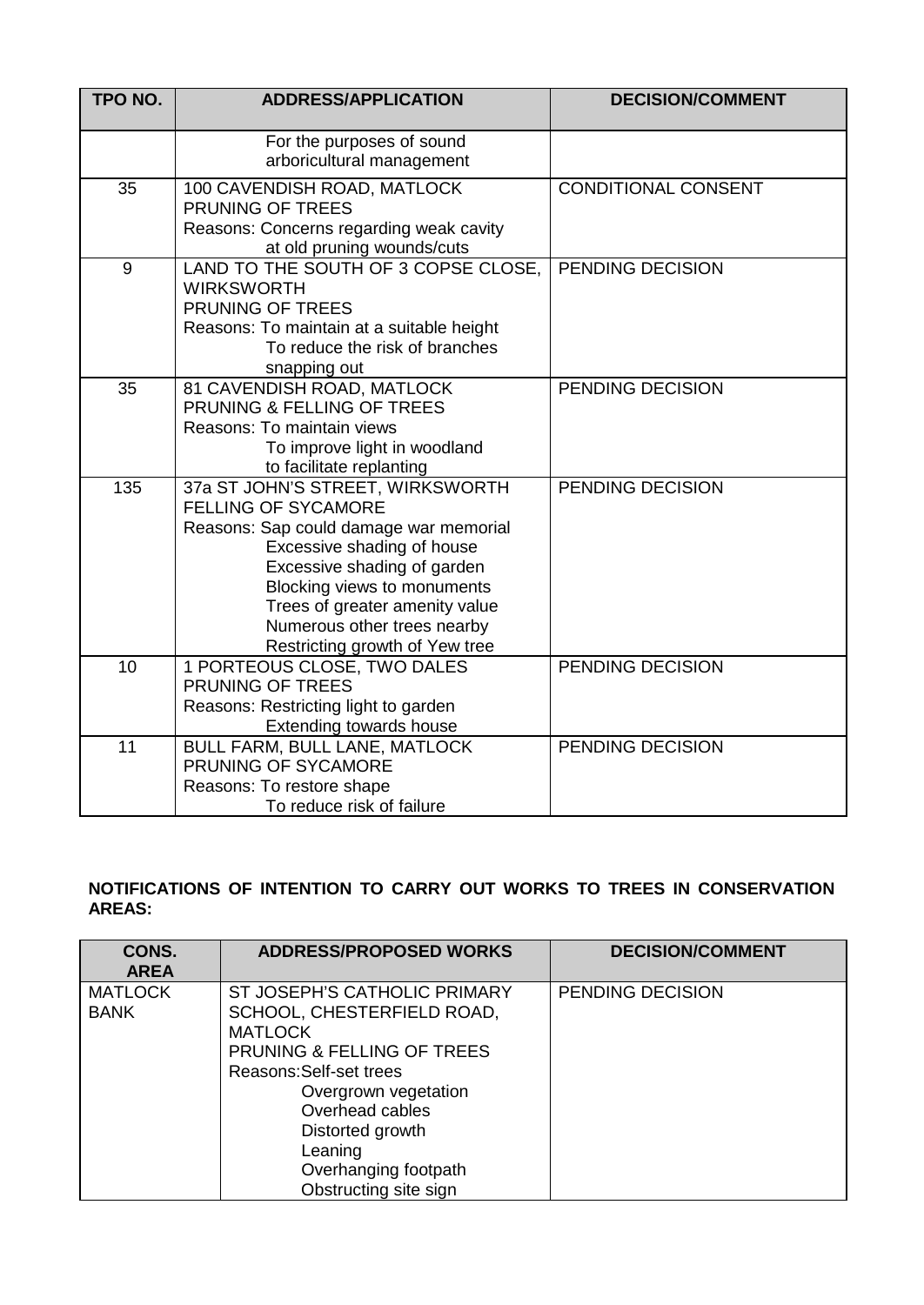| CONS.<br><b>AREA</b>          | <b>ADDRESS/PROPOSED WORKS</b>                                                                                                                                          | <b>DECISION/COMMENT</b> |
|-------------------------------|------------------------------------------------------------------------------------------------------------------------------------------------------------------------|-------------------------|
|                               | Leader growing into Leylandii<br>Crossing branches<br>Growing over the school<br>Playground                                                                            |                         |
| <b>MATLOCK</b>                | YEW TREE COTTAGE, UPPERWOOD,                                                                                                                                           | PENDING DECISION        |
| <b>BATH</b>                   | <b>MATLOCK BATH</b><br><b>FELLING OF FIR</b>                                                                                                                           |                         |
|                               | Reasons: Excessive shading                                                                                                                                             |                         |
|                               | Top section broke off last year                                                                                                                                        |                         |
| <b>WIRKSWORTH</b>             | CLARE COTTAGE/THE OLD COACH<br>HOUSE, GATEHOUSE DRIVE,<br><b>WIRKSWORTH</b>                                                                                            | PENDING DECISION        |
|                               | <b>FELLING OF BEECH</b>                                                                                                                                                |                         |
|                               | Reasons: Poor condition of tree                                                                                                                                        |                         |
| <b>MATLOCK</b><br><b>BANK</b> | ALL SAINTS VICARAGE,<br><b>SMEDLEY STREET, MATLOCK</b><br><b>FELLING &amp; PRUNING OF TREES</b><br>Reasons: Unsafe<br>Obscuring light to house<br>Overhanging the roof | PENDING DECISION        |
| <b>CROMFORD</b>               | CULVER CROFT, LEA ROAD,                                                                                                                                                | PENDING DECISION        |
|                               | <b>LEA BRIDGE</b>                                                                                                                                                      |                         |
|                               | <b>WORKS TO TREES</b>                                                                                                                                                  |                         |
|                               | <b>Reasons: Overcrowded</b>                                                                                                                                            |                         |
|                               | Obscuring views                                                                                                                                                        |                         |
|                               | To open up garden                                                                                                                                                      |                         |
|                               | Affecting growth of other trees                                                                                                                                        |                         |
|                               | Excessive shading of driveway                                                                                                                                          |                         |
|                               | <b>Slippery leaves</b>                                                                                                                                                 |                         |
|                               | Lop-sided                                                                                                                                                              |                         |
|                               | Low canopy<br>Weak fork                                                                                                                                                |                         |
|                               | Spindly                                                                                                                                                                |                         |
|                               | Light to house                                                                                                                                                         |                         |
| <b>MATLOCK</b>                | WAPPING NATURE RESERVE,                                                                                                                                                | PENDING DECISION        |
| <b>BATH</b>                   | <b>CLIFTON ROAD, MATLOCK BATH</b>                                                                                                                                      |                         |
|                               | POLLARDING OF ASH                                                                                                                                                      |                         |
|                               | Reasons: Structural failure.                                                                                                                                           |                         |
| <b>WIRKSWORTH</b>             | YOKECLIFFE HOUSE, WEST END,                                                                                                                                            | PENDING DECISION        |
|                               | <b>WIRKSWORTH</b>                                                                                                                                                      |                         |
|                               | PRUNING & FELLING OF TREES                                                                                                                                             |                         |
|                               | Reasons: Foliage rather sparse                                                                                                                                         |                         |
|                               | Heavily pruned in past                                                                                                                                                 |                         |
|                               | Overhanging the road<br>Vigorous tree                                                                                                                                  |                         |
|                               | in confined space                                                                                                                                                      |                         |
|                               | Close to adjoining property                                                                                                                                            |                         |
|                               | Squirrel damage                                                                                                                                                        |                         |
|                               | Growing above retaining wall                                                                                                                                           |                         |
|                               | To allow other trees to develop                                                                                                                                        |                         |
| <b>WIRKSWORTH</b>             | DALE WOOD, WEST END,                                                                                                                                                   | PENDING DECISION        |
|                               | <b>WIRKSWORTH</b>                                                                                                                                                      |                         |
|                               | <b>FELLING OF TREES</b>                                                                                                                                                |                         |
|                               | Reasons: To maintain longterm stability                                                                                                                                |                         |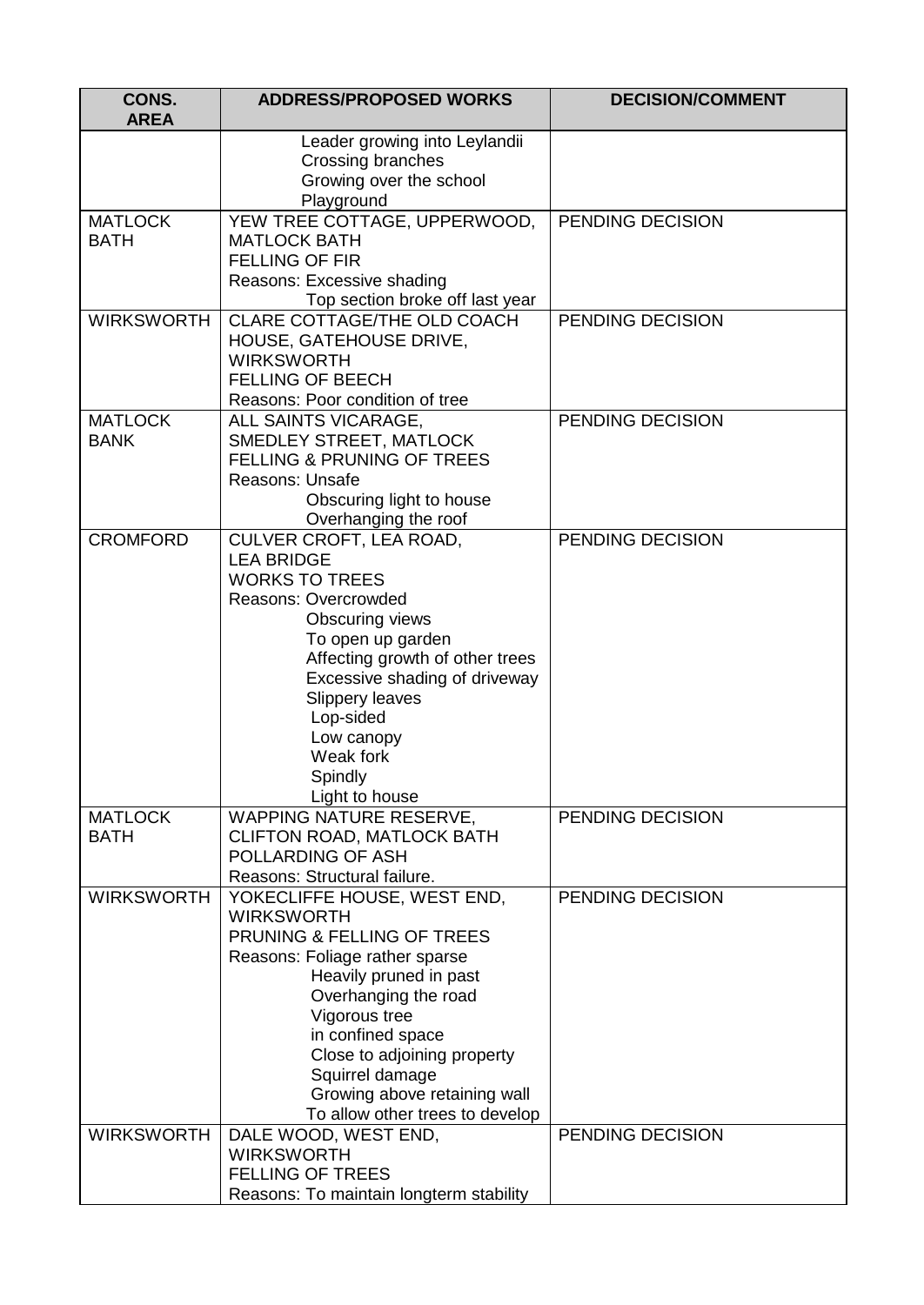| CONS.<br><b>AREA</b>          | <b>ADDRESS/PROPOSED WORKS</b>                                                                                                                                                                                                                                                                                                                                                                                                                                                                                                                                                         | <b>DECISION/COMMENT</b> |
|-------------------------------|---------------------------------------------------------------------------------------------------------------------------------------------------------------------------------------------------------------------------------------------------------------------------------------------------------------------------------------------------------------------------------------------------------------------------------------------------------------------------------------------------------------------------------------------------------------------------------------|-------------------------|
|                               | & continuity of the woodland                                                                                                                                                                                                                                                                                                                                                                                                                                                                                                                                                          |                         |
| <b>WIRKSWORTH</b>             | <b>11 WASH GREEN, WIRKSWORTH</b><br>FELLING OF GOAT WILLOW<br>Reasons: Excessive shading<br>Poor location                                                                                                                                                                                                                                                                                                                                                                                                                                                                             | PENDING DECISION        |
| <b>LUMSDALE</b>               | MOORLAND VIEW, UPPER<br>LUMSDALE, MATLOCK<br><b>FELLING OF A SPRUCE &amp; LARCH</b><br>Reasons: Not given                                                                                                                                                                                                                                                                                                                                                                                                                                                                             | PENDING DECISION        |
| <b>RIBER</b>                  | THE HERMITAGE, RIBER ROAD,<br><b>RIBER</b><br>PRUNING & FELLING OF TREES<br><b>Reasons: Diseased</b><br>Multi-stemmed poor quality<br>To create space for replanting<br>Close proximity to stone wall<br>To maintain the tree<br>To increase light through<br>the canopy<br>To promote the health of<br>trees and aid fruit production<br>To increase the light<br>and usable garden space<br>Forestry trees too large<br>for the garden that dwarf<br>a large section of the garden<br>Unwanted self-set tree<br>To provide space for the<br>development of the<br>neighbouring tree | PENDING DECISION        |
| <b>MATLOCK</b><br><b>BATH</b> | CROW PIE COTTAGE,<br>7 ORCHARD ROAD, MATLOCK BATH<br><b>FELLING OF 7 TREES</b><br>Reasons: Self-set, non specimen trees<br>Almost totally shading the lawn<br>Two lean badly                                                                                                                                                                                                                                                                                                                                                                                                          | PENDING DECISION        |
| <b>MATLOCK</b><br><b>BATH</b> | YEW TREE COTTAGE, UPPERWOOD<br>ROAD, MATLOCK BATH<br>PRUNING OF TWO TREES<br>Reasons: Not given                                                                                                                                                                                                                                                                                                                                                                                                                                                                                       | PENDING DECISION        |
| <b>MATLOCK</b><br><b>BATH</b> | ROCK WEIR, NEW BATH ROAD,<br><b>MATLOCK BATH</b><br>PRUNING & FELLING OF TREES<br>Reasons: Growing out of boundary wall<br>To remove liability for damage<br>to parked cars                                                                                                                                                                                                                                                                                                                                                                                                           | PENDING DECISION        |
| <b>WIRKSWORTH</b>             | DALE WOOD, WEST END,<br><b>WIRKSWORTH</b><br><b>FELLING OF TREES</b><br>Reasons: Safety<br>To allow other trees to develop                                                                                                                                                                                                                                                                                                                                                                                                                                                            | PENDING DECISION        |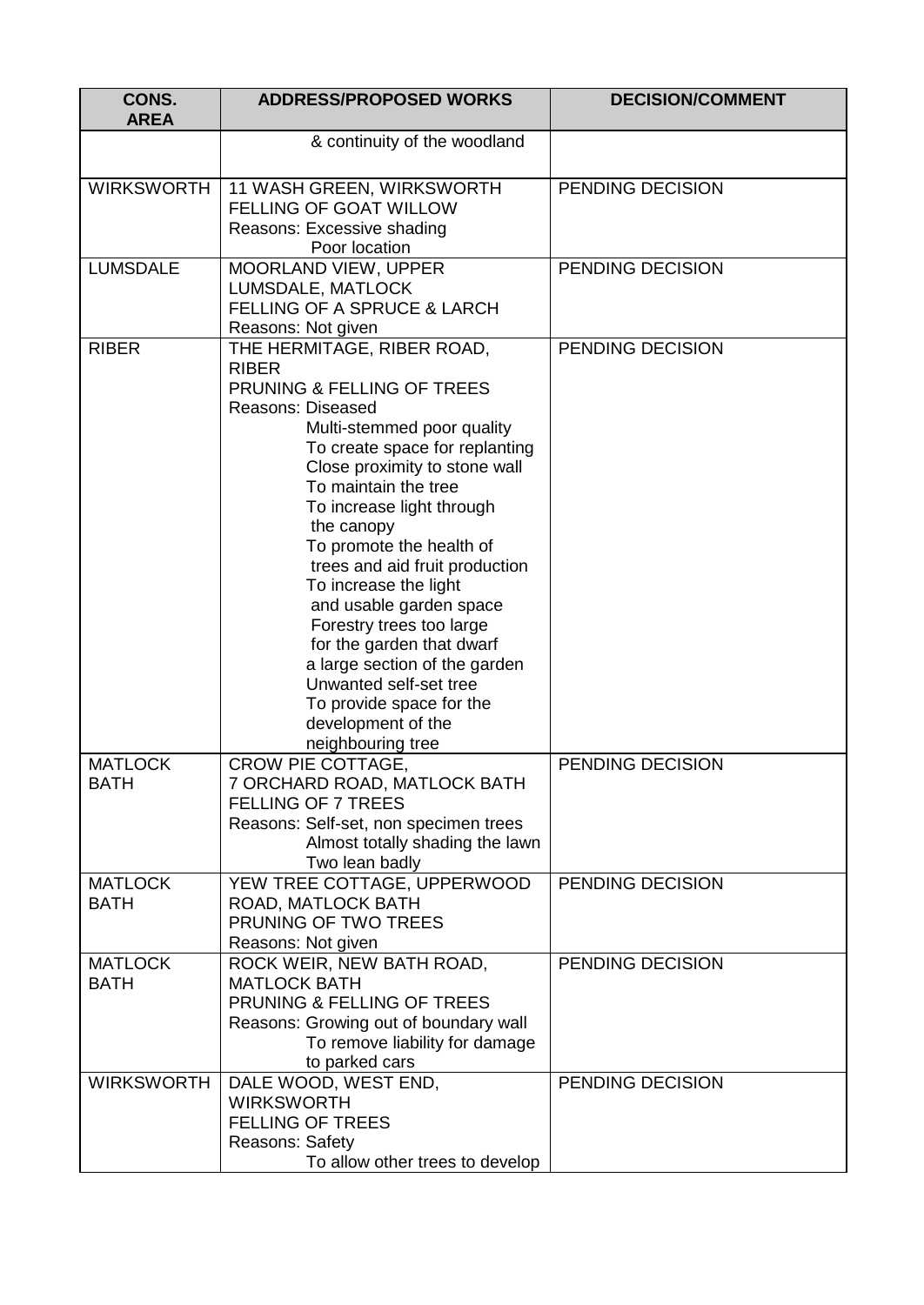| CONS.<br><b>AREA</b> | <b>ADDRESS/PROPOSED WORKS</b>                             | <b>DECISION/COMMENT</b> |
|----------------------|-----------------------------------------------------------|-------------------------|
| <b>OLD MATLOCK</b>   | THE HARRISON ALMSHOUSES,<br>3-11A MATLOCK GREEN, MATLOCK  | PENDING DECISION        |
|                      | PRUNING OF WEEPING ASH                                    |                         |
|                      | Reasons: To provide clearance                             |                         |
|                      | from overhead cables                                      |                         |
|                      | <b>FELLING OF WEEPING ASH</b>                             |                         |
|                      | Reasons: Fungal decay in the stem                         |                         |
|                      | <b>FELLING OF CYPRESS</b>                                 |                         |
| <b>CROMFORD</b>      | Reasons: Light to properties<br>DERWENT HOUSE, WILLERSLEY | PENDING DECISION        |
|                      | LANE, CROMFORD                                            |                         |
|                      | PRUNING OF TWO YEW TREES                                  |                         |
|                      | Reasons: Not given                                        |                         |
|                      | <b>FELLING OF THREE TREES</b>                             |                         |
|                      | Reasons: Leans over garden                                |                         |
|                      | Suppressing adjacent tree                                 |                         |
|                      | Very close to building                                    |                         |
|                      | Causing heavy shading                                     |                         |
| <b>MATLOCK</b>       | STONEYDALE, HOLME ROAD,                                   | PENDING DECISION        |
| <b>BATH</b>          | <b>MATLOCK BATH</b><br><b>FELLING OF TREES</b>            |                         |
|                      | Reasons: Pushing retaining wall                           |                         |
|                      | Leaning & close                                           |                         |
|                      | to neighbour's property                                   |                         |
|                      | Fear of size in relation to                               |                         |
|                      | neighbouring property                                     |                         |
| <b>MATLOCK</b>       | 140 DALE ROAD, MATLOCK                                    | PENDING DECISION        |
| <b>DALE</b>          | PRUNING & FELLING OF TREES                                |                         |
|                      | Reasons: Concern about size                               |                         |
|                      | in relation to property                                   |                         |
|                      | Poor specimen<br>Low branch                               |                         |
|                      |                                                           |                         |
| <b>LUMSDALE</b>      | over neighbouring roof<br>LAND TO THE REAR OF             | PENDING DECISION        |
|                      | 59 RIBER VIEW CLOSE, TANSLEY                              |                         |
|                      | <b>FELLING OF SYCAMORE</b>                                |                         |
|                      | Reasons: To improve light                                 |                         |
|                      | Overcrowded                                               |                         |
| <b>BOLEHILL</b>      | 9 NAN GELLS HILL, BOLEHILL                                | PENDING DECISION        |
|                      | FELLING OF WALNUT                                         |                         |
|                      | Reasons: Dead                                             |                         |
|                      | FELLING OF HORSE CHESTNUT                                 |                         |
|                      | Reasons: Bark wounds                                      |                         |
| <b>BONSALL</b>       | Deep cavity in trunk<br>LAND TO THE NORTH OF 2 HOLLOW     | PENDING DECISION        |
|                      | BROOK, CLATTERWAY, BONSALL                                |                         |
|                      | <b>FELLING OF THREE ASH TREES</b>                         |                         |
|                      | Reasons: Large cavity in base                             |                         |
|                      | Dangerous                                                 |                         |
|                      | Remaining trees, very spindly,                            |                         |
|                      | would be exposed to winds                                 |                         |
|                      | Potential to reach dwelling                               |                         |
| <b>MATLOCK</b>       | 1 CHESTERFIELD ROAD, MATLOCK                              | PENDING DECISION        |
| <b>BANK</b>          | PRUNING OF OAK TREE                                       |                         |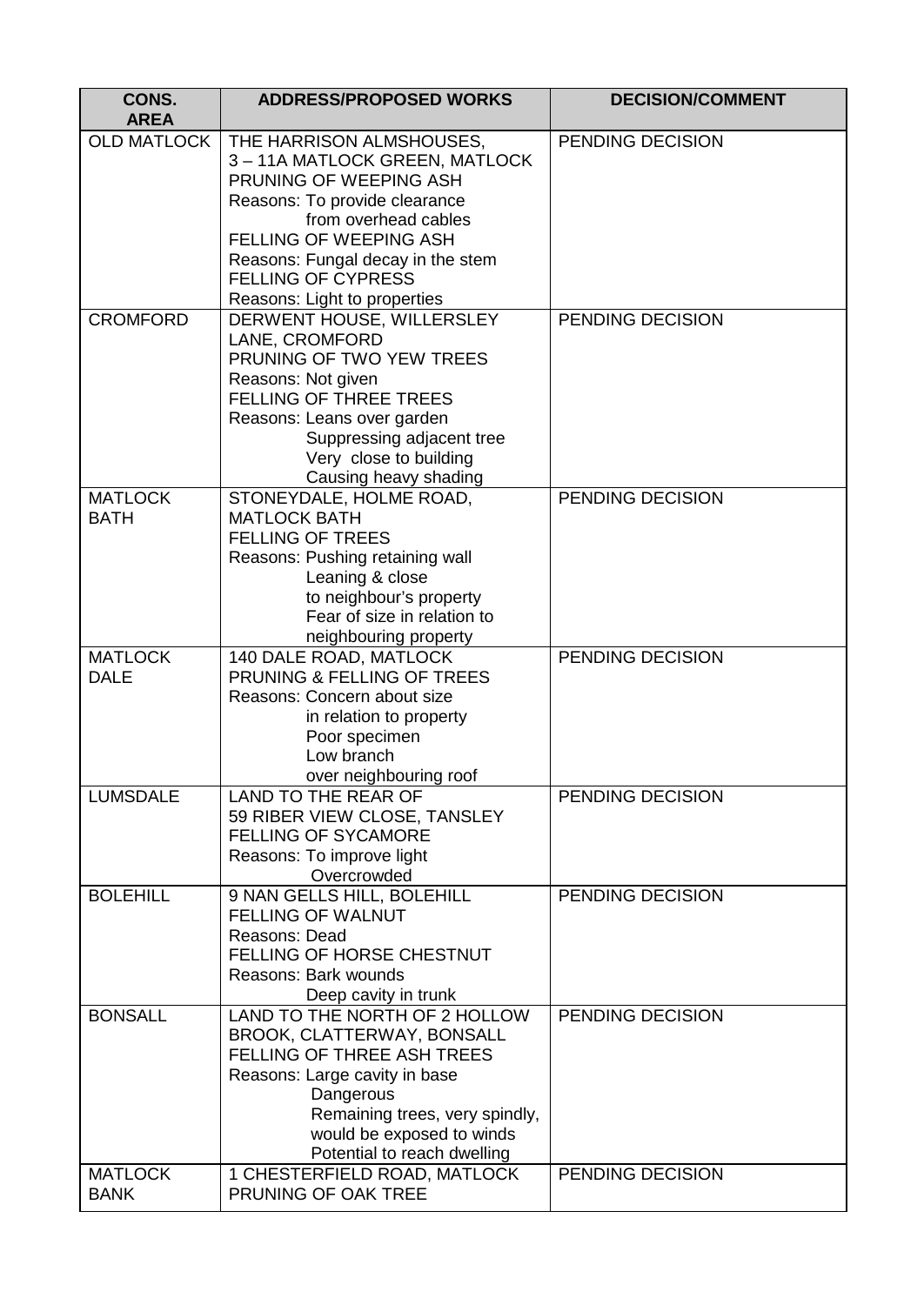| CONS.<br><b>AREA</b>          | <b>ADDRESS/PROPOSED WORKS</b>                                                                                                                                                                                                                                                    | <b>DECISION/COMMENT</b> |
|-------------------------------|----------------------------------------------------------------------------------------------------------------------------------------------------------------------------------------------------------------------------------------------------------------------------------|-------------------------|
|                               | Reasons: Starting to encroach<br>on neighbouring property                                                                                                                                                                                                                        |                         |
| <b>BONSALL</b>                | <b>QUAINTWAYS COTTAGE,</b><br>CLATTERWAY, BONSALL<br><b>FELLING OF CONIFERS</b><br>Reasons: Proximity to dwelling<br>Loss of natural light<br>Potential for future damage<br>Shading out of underplanting<br>Dominating garden<br>Access to planting area                        | PENDING DECISION        |
| <b>OLD MATLOCK</b>            | <b>56 CHURCH STREET, MATLOCK</b><br>PRUNING OF IRISH YEW<br>Reasons: Proximity to boundary wall<br>Close to the house                                                                                                                                                            | PENDING DECISION        |
| <b>MATLOCK</b><br><b>BANK</b> | 83 CHESTERFIELD ROAD, MATLOCK<br>PRUNING OF TREES<br>Reasons: Perceived threat to property<br>To allow another tree to<br>Develop                                                                                                                                                | NO OBJECTIONS           |
| <b>MATLOCK</b><br><b>BANK</b> | 3 GREEN CLOSE, MATLOCK<br>PRUNING OF TREES<br>Reasons: Not given                                                                                                                                                                                                                 | PENDING DECISION        |
| <b>MATLOCK</b><br><b>DALE</b> | LAND TO THE REAR OF<br>114 DALE ROAD, MATLOCK<br><b>FELLING OF ASH TREE</b><br>Reasons: Overhangs the cliff<br>One metre from cliff edge<br>Less stable as twin-stemmed<br>Shallow rooted above cliff<br>Fear of structural damage<br>Fear of serious,<br>possible fatal, injury | PENDING DECISION        |
| <b>MATLOCK</b><br><b>BANK</b> | 3 JACKSON TOR ROAD, MATLOCK<br>FELLING OF A SILVER BIRCH<br>Reasons: Outgrown location                                                                                                                                                                                           | PENDING DECISION        |
| <b>MATLOCK</b><br><b>BANK</b> | 5 JACKSON TOR ROAD, MATLOCK<br><b>FELLING OF A SILVER BIRCH</b><br>Reasons: Outgrown location                                                                                                                                                                                    | PENDING DECISION        |
| <b>BONSALL</b>                | 28 HIGH STREET, BONSALL<br>PRUNING OF BEECH<br>Reasons: Dead branch<br>To reduce the weight<br>To reduce back from<br>neighbouring property<br>To lift branches over the drive<br><b>FELLING OF TREES</b><br>Reasons: Dead tree<br>Diseased tree<br>producing no fruit           | PENDING DECISION        |

**OFFICER RECOMMENDATION**: That the report be noted.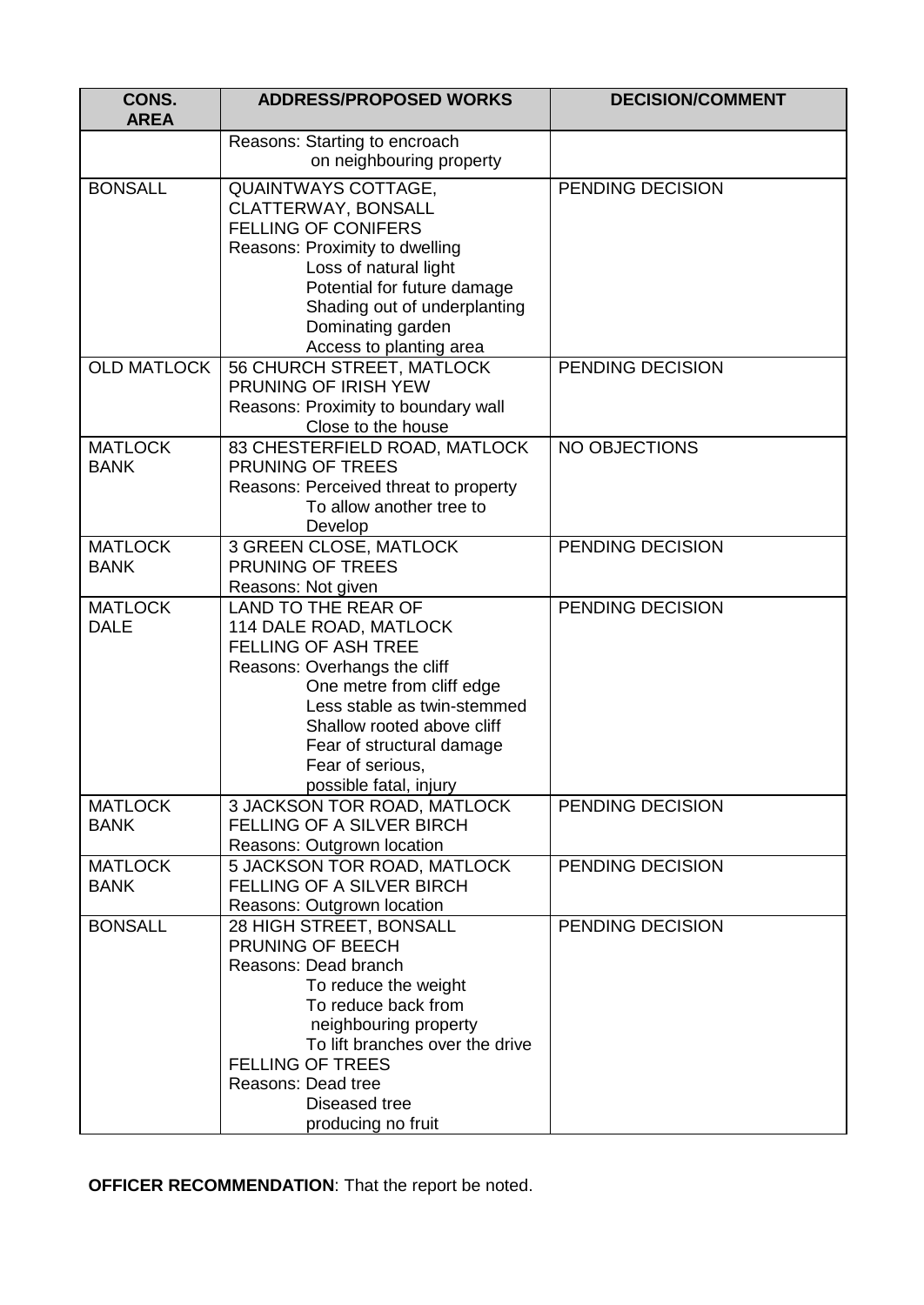#### **NOT CONFIDENTIAL - For public release**

#### **CENTRAL PLANNING COMMITTEE – 5th AUGUST, 2014**

#### **COUNTY COUNCIL TREE APPLICATIONS**

#### **Progress report for July 2014**

#### **CONSULTATIONS RECEIVED ON APPLICATIONS TO CARRY OUT WORKS TO TREES PROTECTED BY A DERBYSHIRE COUNTY COUNCIL TREE PRESERVATION ORDER:**

| TPO NO. | <b>ADDRESS/APPLICATION</b>                                                                                                                                                                                                                                                                 | <b>DCC DECISION/COMMENT</b> |
|---------|--------------------------------------------------------------------------------------------------------------------------------------------------------------------------------------------------------------------------------------------------------------------------------------------|-----------------------------|
| 123     | ROCK LODGE, 69 DERBY ROAD,<br><b>CROMFORD</b><br>PRUNING & FELLING OF TREES<br>Reasons: Potentially weak forks<br>Clearance over the road<br>To limit the spread of the tree<br>To restrict the size<br>To improve the shape of the crown<br>To allow other trees to develop               | PENDING DECISION            |
| 88      | LAND ADJACENT TO 36 PARK AVENUE,<br><b>DARLEY DALE</b><br>PRUNING OF LIME<br>Reasons: Overhanging neighbouring drive                                                                                                                                                                       | PENDING DECISION            |
| 88      | LAND TO THE REAR OF 9 PEAKLAND VIEW.<br><b>DARLEY DALE</b><br><b>FELLING OF ASH</b><br>Reasons: Declining<br>Pushing wall<br>Outgrown location                                                                                                                                             | PENDING DECISION            |
| 88      | NORTH LODGE, WHITWORTH ROAD,<br><b>DARLEY DALE</b><br>PRUNING & FELLING OF TREES<br>Reasons: To facilitate inspection for Ustulina<br>To maintain as a hedge<br>Poor specimens<br>suppressed by larger Sycamore<br>To improve light                                                        | PENDING DECISION            |
| 88      | LIMESTONES, DALE ROAD NORTH,<br><b>DARLEY DALE</b><br><b>FELLING OF LIME</b><br>Reasons: Evidence of Ganoderma fungi<br>Decay in trunk<br>Limited rooting area<br>High risk target area<br>PRUNING OF LIME<br>Reasons: To improve safety<br>Dieback/deadwood<br>Wound/cavity at 3.5 metres | PENDING DECISION            |
| 18      | 39 YOKECLIFFE CRESCENT,<br><b>WIRKSWORTH</b><br>PRUNING OF LIME TREE<br>Reasons: Obstructing Light                                                                                                                                                                                         | PENDING DECISION            |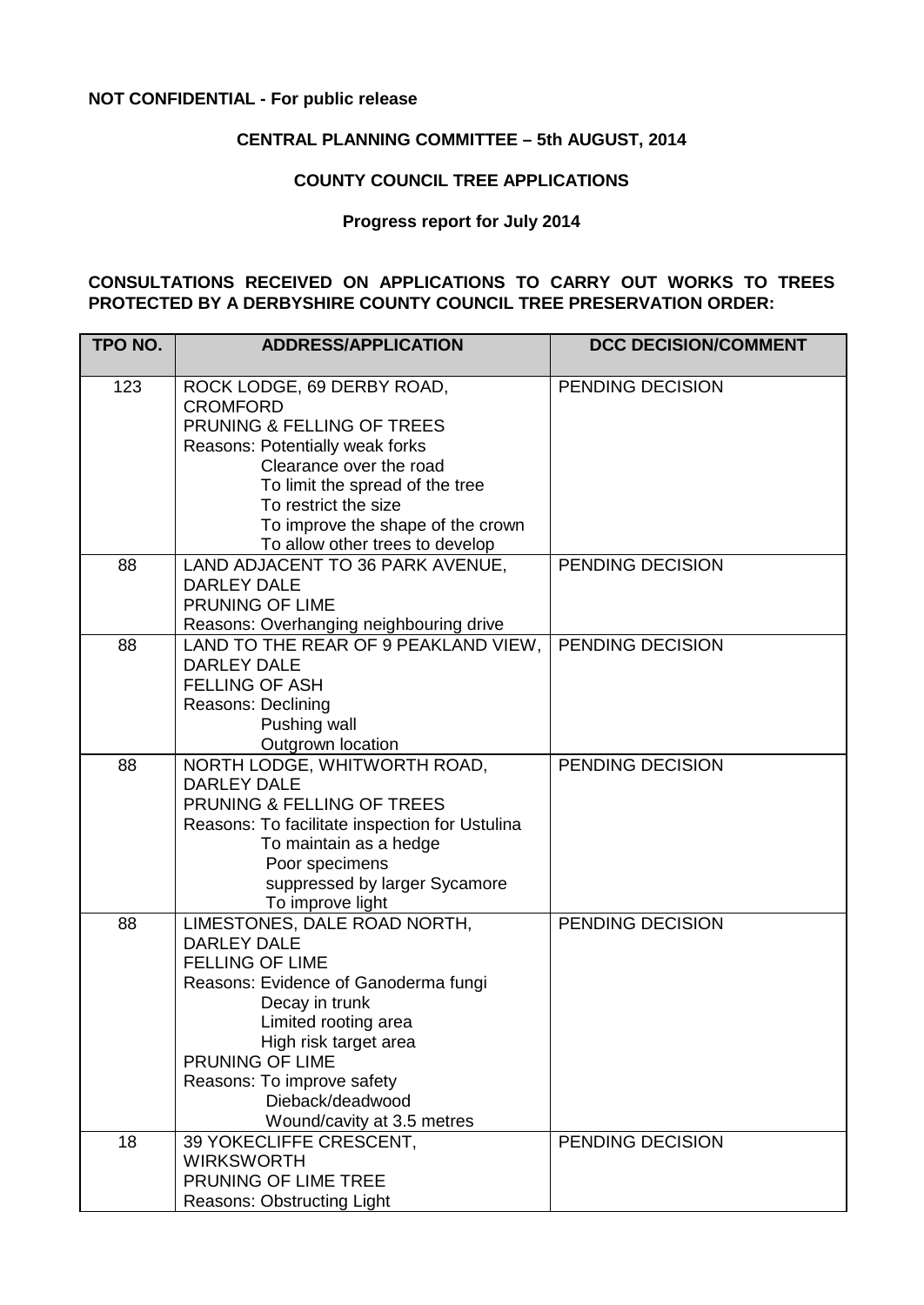| TPO NO. | <b>ADDRESS/APPLICATION</b>                                                                                                                 | <b>DCC DECISION/COMMENT</b> |
|---------|--------------------------------------------------------------------------------------------------------------------------------------------|-----------------------------|
| 194     | 20 ROCKSIDE VIEW, MATLOCK<br>PRUNING OF OAK TREE<br>Reasons: To allow more light to greenhouses<br>To reduce the weight<br>of end branches | PENDING DECISION            |
| 131     | ROYAL BANK OF SCOTLAND,<br>8 - 10 SNITTERTON ROAD, MATLOCK<br>PRUNING OF WEEPING BEECH<br>Reasons: Not given                               | PENDING DECISION            |

**OFFICER RECOMMENDATION**: That the report be noted.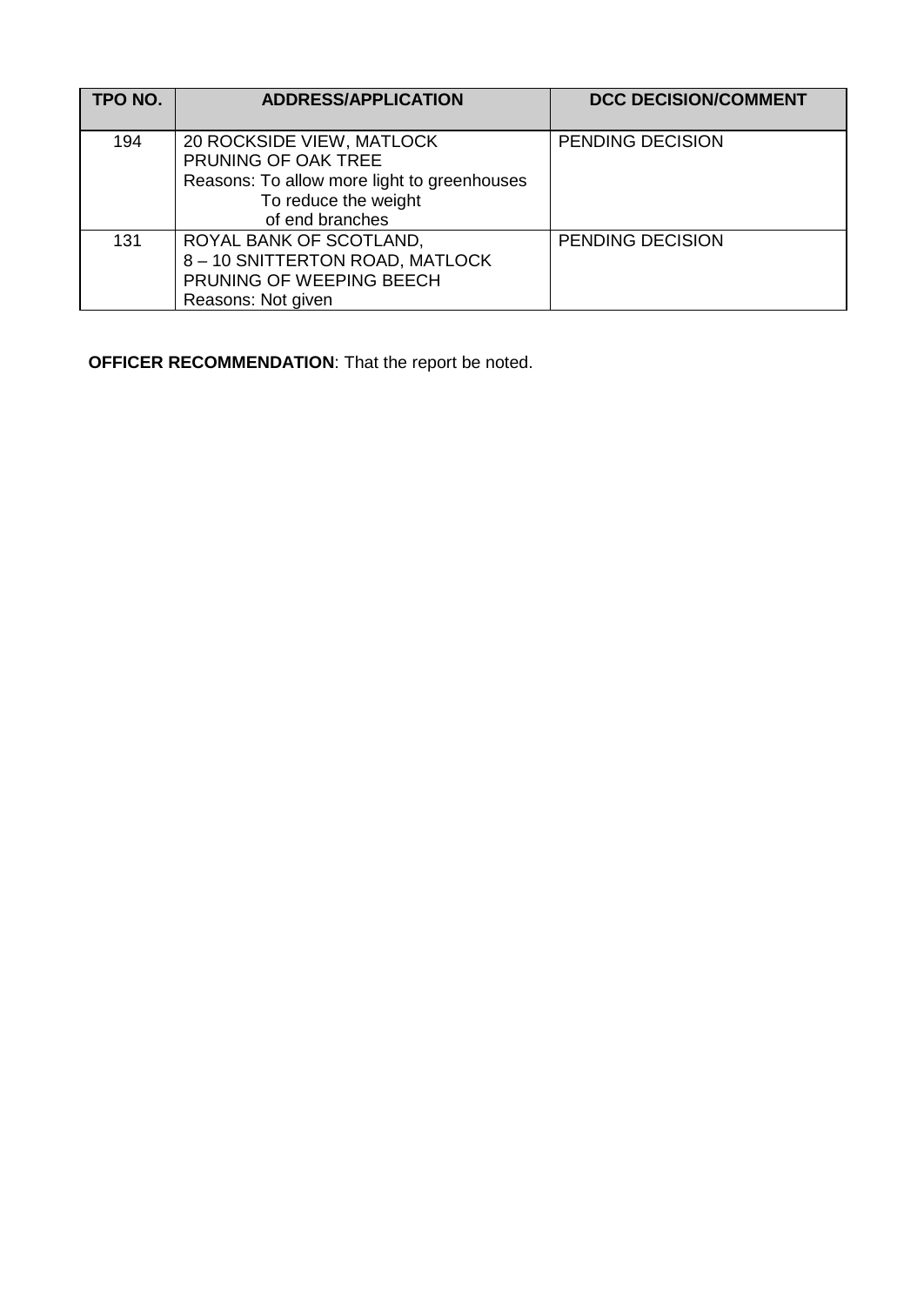# CENTRAL PLANNING SUB-COMMITTEE  $-5<sup>th</sup>$  August 2014

#### **PLANNING APPEAL - PROGRESS REPORT**

#### Report of the Director of Planning & Housing Services

| <b>REFERENCE</b>       | <b>SITE/DESCRIPTION</b>                             | <b>TYPE</b> | <b>DECISION/COMMENT</b>                  |
|------------------------|-----------------------------------------------------|-------------|------------------------------------------|
| 12/00656/FUL           | Land opposite 52 Greenhill,<br>Wirksworth           | WR.         | Appeal being processed                   |
| 13/00417/FUL           | The Three Stags, Darley Dale                        | <b>WR</b>   | Appeal being processed                   |
| T/13/00112/TPO         | 9 Hackney Road, Hackney                             | ΙH          | Appeal being processed                   |
| 13/00569/FUL           | 27 Greenhill, Wirksworth                            | WR.         | Appeal being processed                   |
| 13/00479/FUL           | <b>Barnes Croft, Canterbury</b><br>Road, Wirksworth | <b>WR</b>   | Appeal being processed                   |
| 13/00779/FUL           | Trevelyan House, Dimple<br>Road, Matlock            | WR.         | Appeal being processed                   |
| 14/00042/ADV           | Land Rear of 9 Limestone<br>Croft, Matlock          | <b>WR</b>   | Appeal being processed                   |
| 14/00018/FUL           | Littlemoor Wood Farm,<br>Littlemoor Lane, Riber     | <b>WR</b>   | Appeal being processed                   |
| 13/00687/CLPUD         | Rear of 11A Little Bolehill,<br><b>Bolehill</b>     | WR.         | Appeal being processed                   |
| 13/00704/AGR           | Rear of 11A Little Bolehill,<br><b>Bolehill</b>     | <b>WR</b>   | Dismissed – Copy of<br>decision attached |
| 042.13<br>ENF/13/00083 | 24 Chapel Hill, Cromford                            | <b>WR</b>   | Appeal being processed                   |

WR - Written Representations IH - Informal Hearing LI - Local Inquiry PI – Public Inquiry HH – Householder

#### **OFFICER RECOMMENDATION:**

That the report be noted.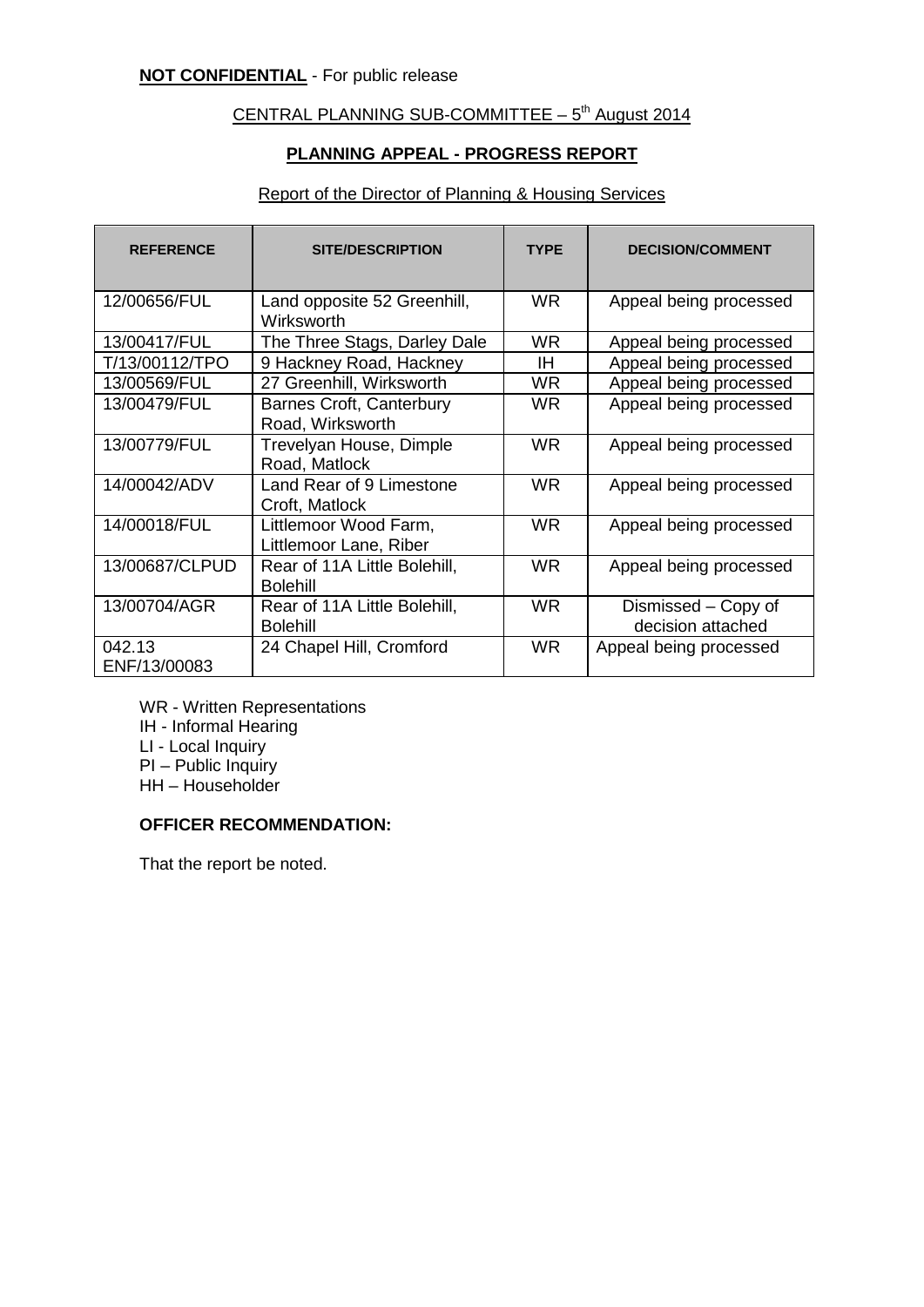

| Seks for the Dues D.C.<br>난 그렇게 먹을 부 |
|--------------------------------------|
| HOUSENG SERVICES                     |
| <b>All Ba</b><br>11                  |

**OFFICER** 

只证件

# **Appeal Decision**

Site visit made on 23 May 2014

#### by N McGurk BSc (Hons) MCD MBA MRTPI

an Inspector appointed by the Secretary of State for Communities and Local Government

#### Decision date: 11 July 2014

#### Appeal Ref: APP/P1045/A/14/2214629 Rear of 11a, Little Bolehill, Bolehill, Matlock, DE4 4GR

- The appeal is made under section 78 of the Town and Country Planning Act 1990 against a failure to give notice within the prescribed period to grant approval required under Schedule 2.
- The appeal is made by Mr D Sheldon against the decision of Derbyshire Dales District Council.
- The application Ref 13/00704/AGR is dated 27 September 2013.
- The development proposed is an agricultural building.

#### **Application for Costs**

1. An application for costs was made by Mr D Sheldon against Derbyshire Dales District Council. This application is the subject of a separate decision.

#### **Decision**

2. The appeal is dismissed.

#### **Procedural Matters**

- 3. The appeal form and decision notice refer to the development proposed as an agricultural storage building, which, I note, is more descriptive than the description on the application form.
- 4. The appeal follows the failure of the Council to determine a prior notification application. I note that the Council states that there had been a recent formal decision on a similar prior notification for an agricultural storage building on the appeal site "which was turned into an application for Prior Approval" and was refused." The Council goes on to state that no formal determination of the application relating to this appeal was made "given the previous decision remaining relevant in terms of Development Plan policy."
- 5. Prior approval arrangements do not impose full planning controls over the developments to which they apply and the principle of development is not a relevant consideration with respect to the proposal the subject of this appeal.

<sup>&</sup>lt;sup>1</sup> Ref: 12/00013/AGR.

www.planningportal.gov.uk/planninginspectorate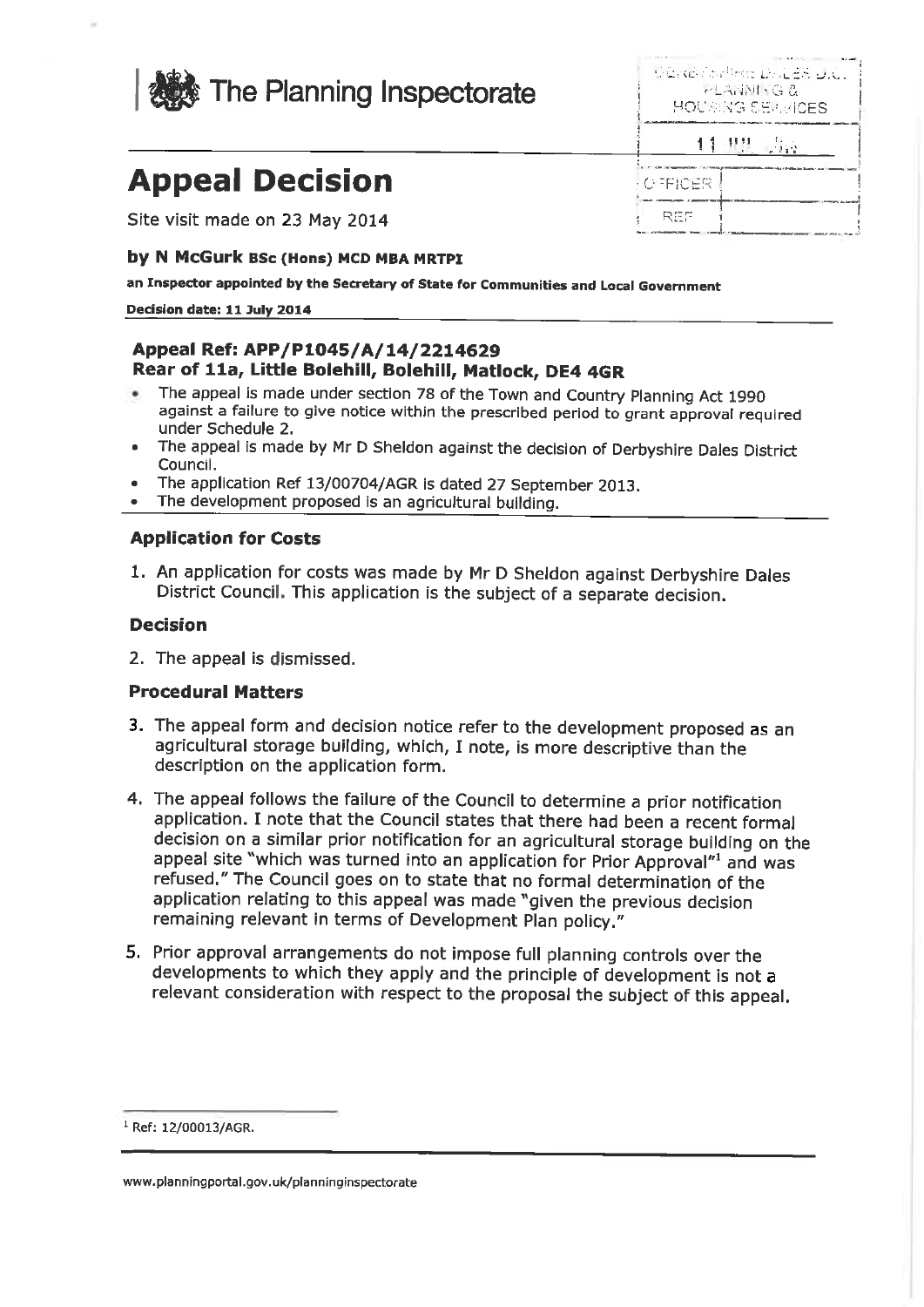# 6. Main Issue

7. The main issue in this case is the effect of the proposed siting and design of the development proposed on the character and appearance of the Wirksworth Conservation Area.

# **Reasons**

- 8. The appeal site is a partly sloping, partly flat area of agricultural land. The flat area forms part of a plateau and includes an existing barn, of modest size, accessed from a country lane, some distance away down the slope, via a zig-zag track. There are houses on both sides of the country lane from which the appeal site is accessed and whilst much of the site comprises an open field, there is a small copse of trees on part of the site frontage.
- 9. The appeal site is located within the Wirksworth Conservation Area, which, in this location, is characterised by open countryside, copses and attractive traditional stone built housing. Occasional agricultural buildings appear unintrusive within the landscape and/or sit comfortably within farmsteads/clusters of traditional buildings.
- 10. During my site visit, I observed that, whilst partly hidden from its immediate surroundings, due to it sitting on a plateau and the location of trees and planting, the appeal site was visible from various locations in the surrounding area.
- 11. The proposed development would comprise a relatively large agricultural storage building, significantly greater in scale to the existing field barn. I find that the scale and siting of the proposal, on a plateau at the top of a steep slope, would lead it to appear as a prominent and intrusive feature, particularly in distant views. This intrusiveness would, I find, resulting in it failing to assimilate into the landscape. I consider that the harmful impact of this would not be mitigated to a significant extent by existing and proposed trees and landscaping. The proposed development would not be completely screened but would still be visible above and between landscaping and/or trees.
- 12. In addition to the above, I find that the proposal would relate poorly to the existing barn. It would, I find, appear overly large, awkward and dominant, particularly in views of the two buildings together. This would create an uncomfortable, imbalanced relationship, to the detriment of local character.
- 13. Taking the above into account, I find that the proposed development would be detrimental to the character and appearance of the Wirksworth Conservation Area. This would be contrary to the Framework and to Local Plan<sup>2</sup> policies SF4, SF5, EDT13, NBE8 and NBE21, which together amongst other things, protect local character.
- 14. Rather than make the positive contribution desired by paragraph 131 of the Framework, the proposal would harm local character. The harm caused would be significant in terms of the immediate context of the proposal, but is less than substantial in the context of the Conservation Area as a whole. In these circumstances, paragraph 134 of the Framework states that harm should be

<sup>&</sup>lt;sup>2</sup> Ref: Derbyshire Dales Local Plan (2005).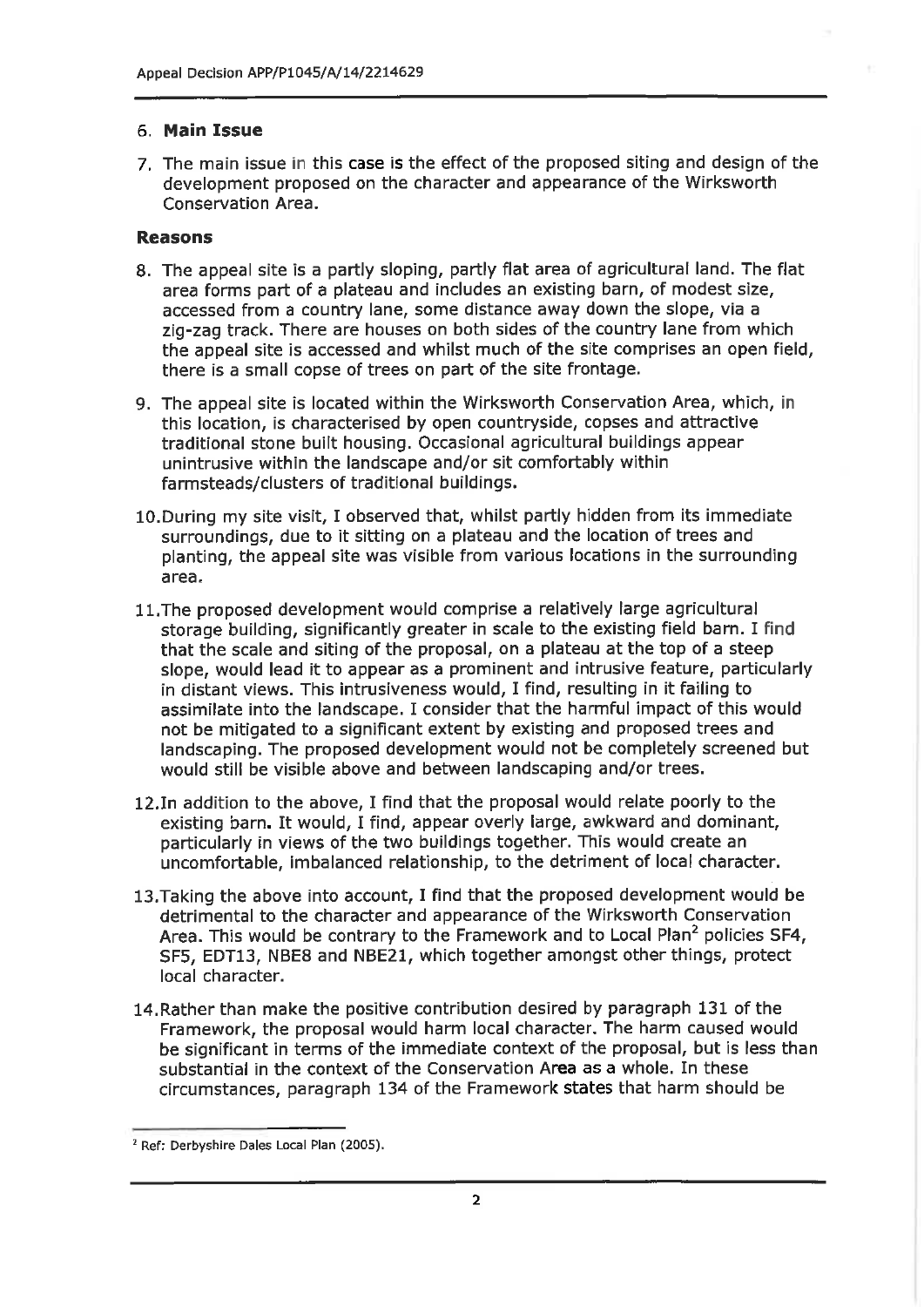weighed against any public benefit. There are no public benefits resulting from the proposal.

### **Other Matters**

- 15. The Council considers that insufficient evidence has been provided to demonstrate that the proposed development is commensurate with the reasonable requirements of agriculture within the agricultural unit.
- 16. In this regard, I am mindful that the appellant sets out why the proposed development in the location would provide for the convenient storage of fodder. However, notwithstanding this, I have found that the proposal would lead to significant harm and this is a factor not outweighed by possible benefits to the operation of the appellant's landholdings.

### **Conclusion**

17. For the reasons given above, the appeal does not succeed.

NMcGurk

**INSPECTOR**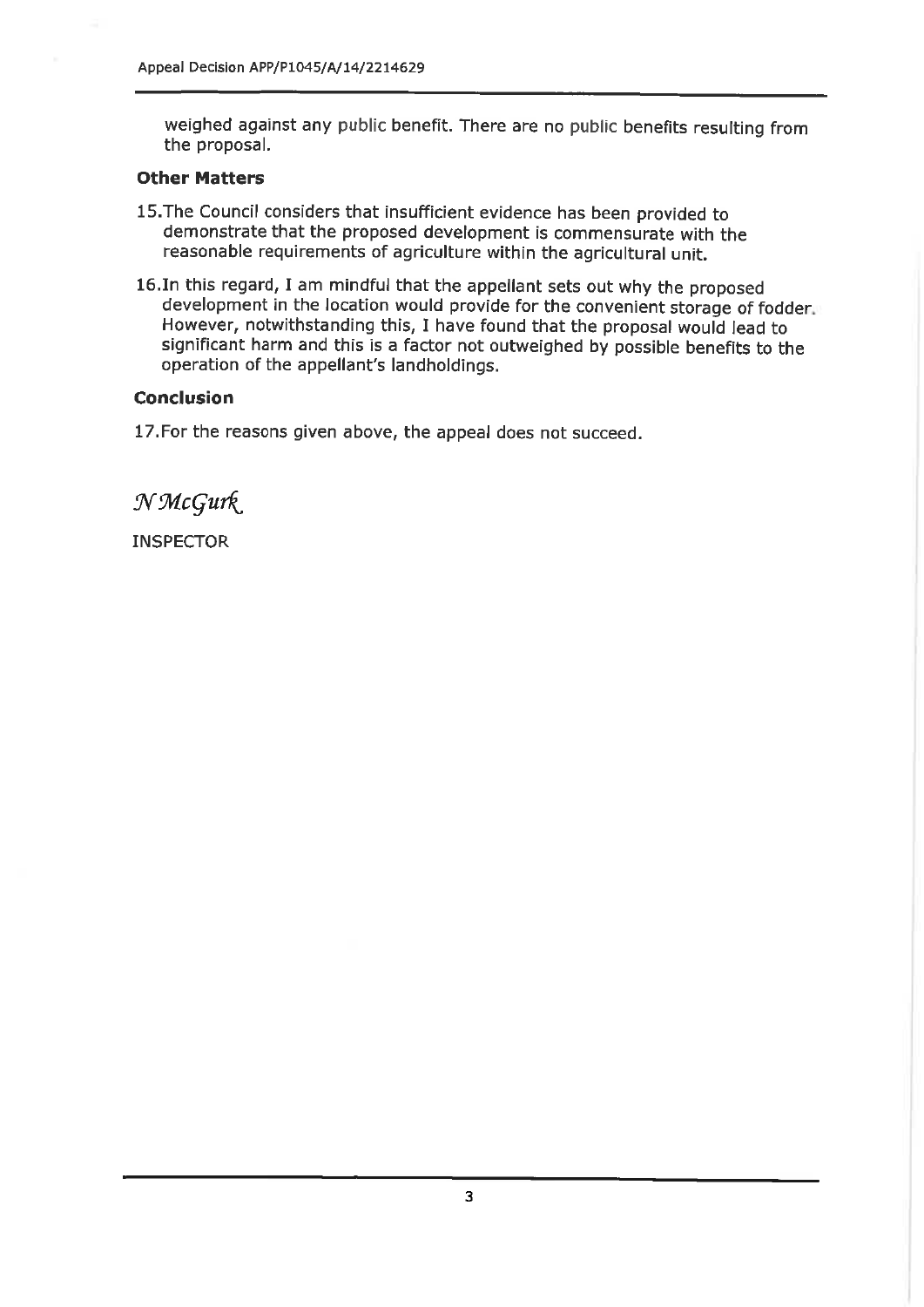

# **Costs Decision**

Site visit made on 23 May 2014

## by N McGurk BSc (Hons) MCD MBA MRTPI

an Inspector appointed by the Secretary of State for Communities and Local Government

#### Decision date: 11 July 2014

# Costs application in relation to Appeal Ref: APP/P1045/A/14/2214629 Rear of 11a, Little Bolehill, Bolehill, Matlock, DE4 4GR

- The application is made under the Town and Country Planning Act 1990, sections 78, ×. 322 and Schedule 6, and the Local Government Act 1972, section 250(5).
- The application is made by Mr D Sheldon for a full award of costs against Derbyshire Dales District Council.
- The appeal was against the failure of the Council to issue a notice of their decision within the prescribed period on an application for prior approval for an agricultural building.

### **Decision**

1. The application for an award of costs is refused.

### **Reasons**

- 2. The application for costs was made on the basis of Circular 03/2009, which has been superseded by the Planning Practice Guidance. However, having regard to the submissions put to me, I am satisfied that no party's interests will be prejudiced by my judging the application and response against the Planning Practice Guidance.
- 3. Planning Practice Guidance advises that costs will normally be awarded where a party has acted unreasonably and thereby caused the party applying for costs to incur unnecessary or wasted expense in the appeal process.
- 4. The appellant has made the application for costs on the basis that the Council acted unreasonably by failing to deal with the prior notice application<sup>1</sup> within a period of 5 months, or give an explanation for the delay.
- 5. The Council has provided evidence to demonstrate that the information submitted by the appellant with its agricultural prior notification differed substantially from previously submitted information, including that relating to another planning application<sup>2</sup> submitted around a week prior to the agricultural prior notification. The Council considers that this gave rise to doubt as to the size of the agricultural holding and whether the prior notification was therefore valid.
- 6. The Council has provided a chronology of events to demonstrate that the delay

| DERBYSHIRE DALES D.C.<br>PI ANNING X<br><b>HOUSING SERVICES</b> |  |
|-----------------------------------------------------------------|--|
| 11 111 3 -                                                      |  |
| OFFICER                                                         |  |
| Dat.                                                            |  |

<sup>&</sup>lt;sup>1</sup> Ref: 13/00704/AGR.

<sup>&</sup>lt;sup>2</sup> Ref: 13/00687/CLPUD.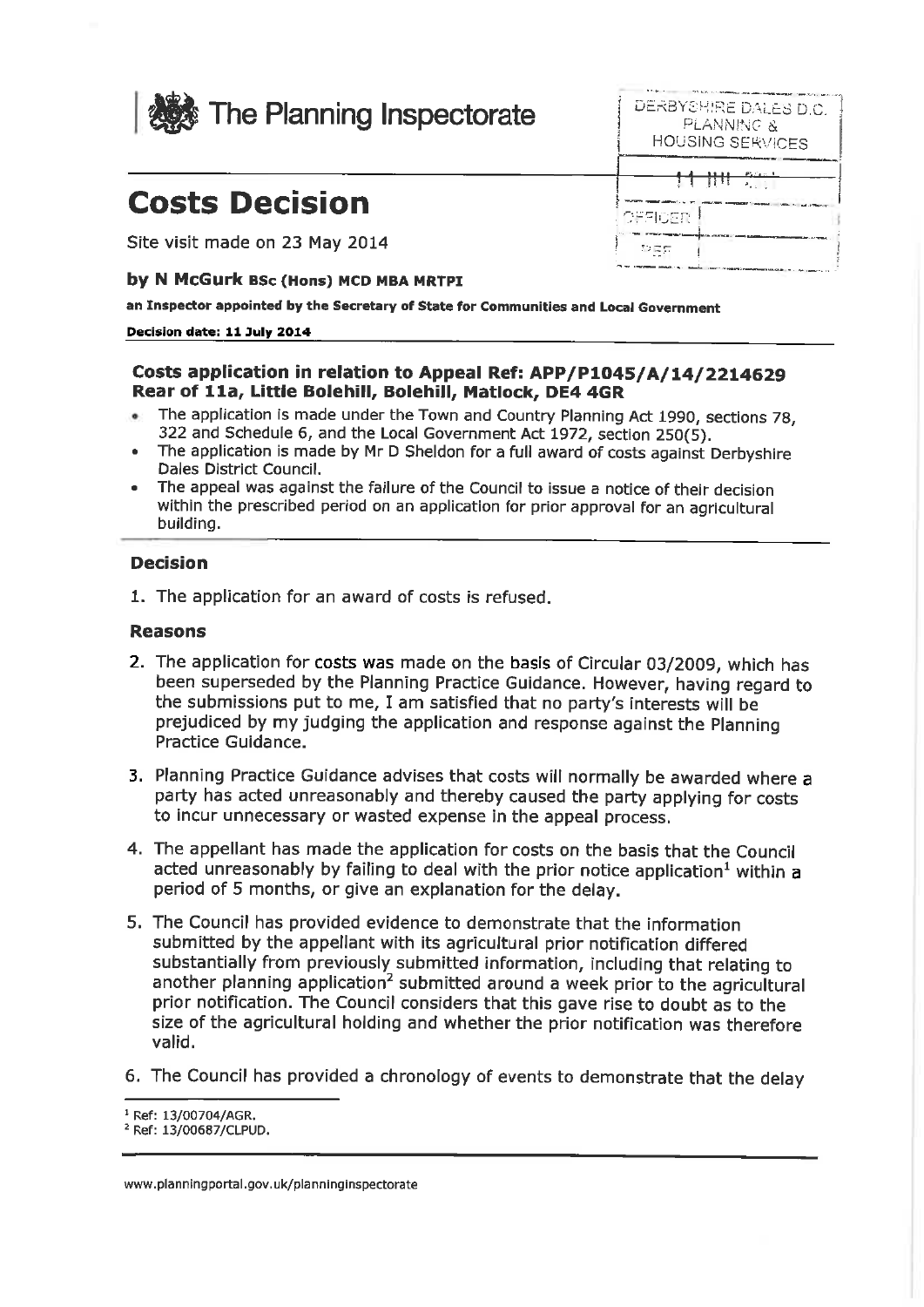with the appellant clarifying the landholding led to the delay in determination. The apellant's agent was informed that the Council considered there to be a discrepancy. I note that the appellant's agent submitted a plan detailing the extent of rented land. However, the Council did not consider that this addressed the discrepancy raised and advised the appellant's agent of this via a phone call. The Council followed this up with by letter on 20 February 2014. This advised that, in the Council's view, the landholding discrepancy had still not been addressed.

- 7. Further to the above, the appellant's agent wrote to the Council on 26 February 2014 to confirm that his client had acquired more land between the Council's receipt of 13/00687/CLPUD and 13/00704/AGR, and that information relating to rented land amounted to that described in application 13/00704/AGR and detailed on the additional plan received by the Council on 20 January 2014.
- 8. I find that the Council sought to clarify matters pertaining to the extent of the appellant's landholding. The size of a landholding is an important matter, which can dictate whether a prior notification is valid and I find that the Council acted reasonably in contacting the appellant's agent, by letter and by phone, in order to determine this.
- 9. Further to the above, I find that the Council also acted reasonably in allowing the appellant time in which to address the discrepancy identified, rather than go ahead on the basis of what it considered to be inconsistent information. This is particularly the case, given that it was the Council's consideration - of which the appellant was informed - that prior notification may not have been a valid procedure. In this regard, I find that the Council acted positively and proactively - and therefore reasonably - in engaging in dialogue with the appellant.
- 10. Whilst the appellant considers that "the parallel consideration" of application 13/00687/CLPUD presented no basis for delay in determining the prior notification. I find above that the Council acted reasonably on the basis of a discrepancy and in the interests of ensuring a valid procedural approach.
- 11.I note that, once the Council was satisfied that the discrepancy had been resolved, it was in the process of preparing reports relating to the determination of the prior notification, when appeals were submitted.
- 12. The appellant considers that, had the Council dealt with the prior notification within 28 days, the appellant would have been in a position to commence construction before the end of October 2013. However, in considering appeal ref: APP/P1045/A/14/2214629, I note that, under Procedural Matters, there had been a recent formal decision on a similar prior notification on the appeal site that was refused and that the Council considered that the previous decision remained relevant in terms of policy. Taking this into account, it seems reasonable to conclude that, had the Council dealt with the prior notification as suggested, it may not have resulted in prior approval being granted and that consequently, the appellant would not have been in a position to commence construction.
- 13. Further to the above, I am also mindful of the Council's comment that, even if prior approval had been granted, it considers that the period for storage of winter fodder would have passed by the time that the building could have been brought into effective use.